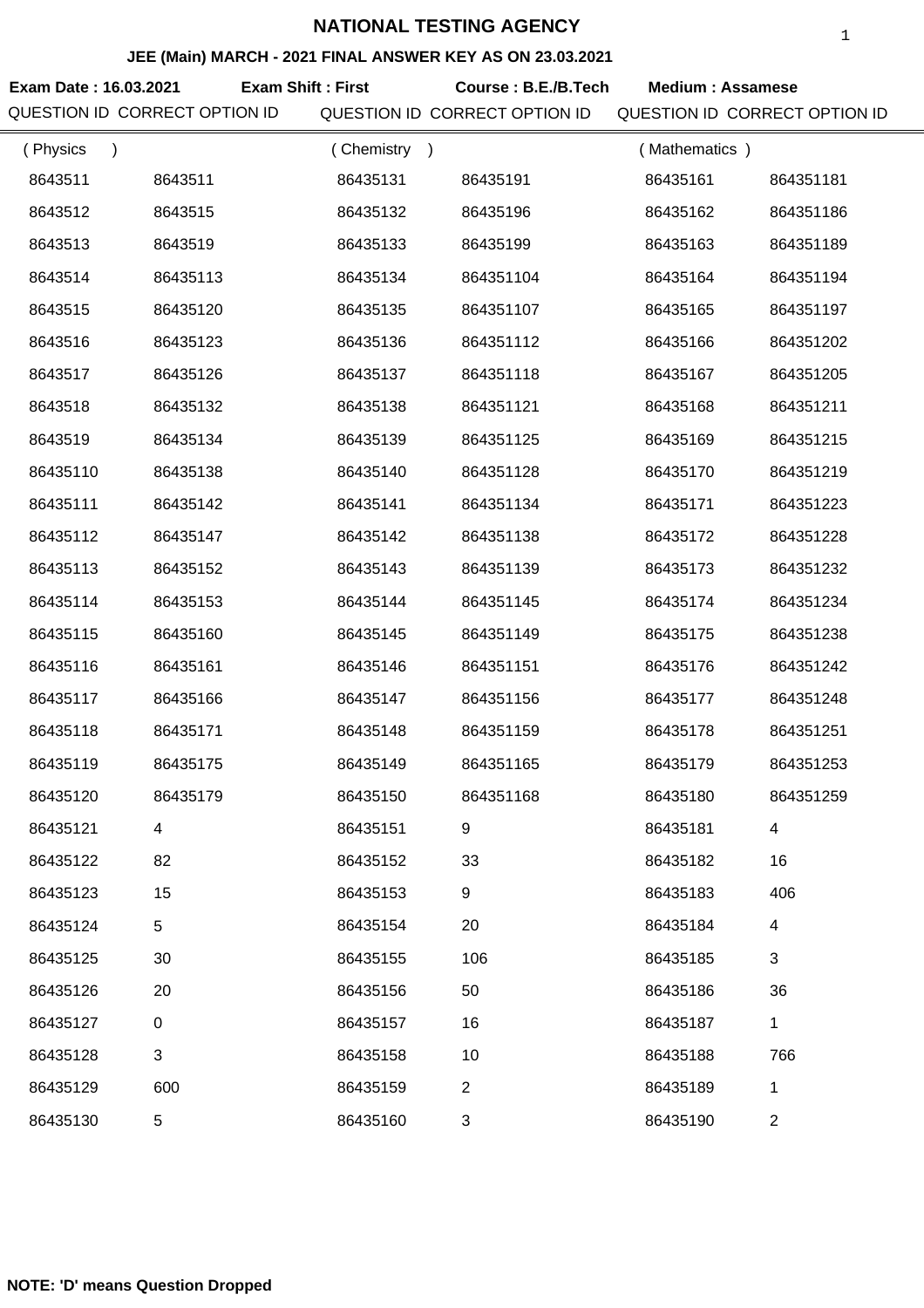#### **JEE (Main) MARCH - 2021 FINAL ANSWER KEY AS ON 23.03.2021**

**Exam Date : 16.03.2021 Course : B.E./B.Tech Medium : Bengali Exam Shift : First** QUESTION ID CORRECT OPTION ID QUESTION ID CORRECT OPTION ID QUESTION ID CORRECT OPTION ID ( Physics ) 864351721 8643512161 ( Chemistry ) 864351751 8643512251 ( Mathematics ) 864351781 8643512341

| 864351722 | 8643512165 | 864351752 | 8643512256     | 864351782 | 8643512346     |
|-----------|------------|-----------|----------------|-----------|----------------|
| 864351723 | 8643512169 | 864351753 | 8643512259     | 864351783 | 8643512349     |
| 864351724 | 8643512173 | 864351754 | 8643512264     | 864351784 | 8643512354     |
| 864351725 | 8643512180 | 864351755 | 8643512267     | 864351785 | 8643512357     |
| 864351726 | 8643512183 | 864351756 | 8643512272     | 864351786 | 8643512362     |
| 864351727 | 8643512186 | 864351757 | 8643512278     | 864351787 | 8643512365     |
| 864351728 | 8643512192 | 864351758 | 8643512281     | 864351788 | 8643512371     |
| 864351729 | 8643512194 | 864351759 | 8643512285     | 864351789 | 8643512375     |
| 864351730 | 8643512198 | 864351760 | 8643512288     | 864351790 | 8643512379     |
| 864351731 | 8643512202 | 864351761 | 8643512294     | 864351791 | 8643512383     |
| 864351732 | 8643512207 | 864351762 | 8643512298     | 864351792 | 8643512388     |
| 864351733 | 8643512212 | 864351763 | 8643512299     | 864351793 | 8643512392     |
| 864351734 | 8643512213 | 864351764 | 8643512305     | 864351794 | 8643512394     |
| 864351735 | 8643512220 | 864351765 | 8643512309     | 864351795 | 8643512398     |
| 864351736 | 8643512221 | 864351766 | 8643512311     | 864351796 | 8643512402     |
| 864351737 | 8643512226 | 864351767 | 8643512316     | 864351797 | 8643512408     |
| 864351738 | 8643512231 | 864351768 | 8643512319     | 864351798 | 8643512411     |
| 864351739 | 8643512235 | 864351769 | 8643512325     | 864351799 | 8643512413     |
| 864351740 | 8643512239 | 864351770 | 8643512328     | 864351800 | 8643512419     |
| 864351741 | 4          | 864351771 | 9              | 864351801 | 4              |
| 864351742 | 82         | 864351772 | 33             | 864351802 | 16             |
| 864351743 | 15         | 864351773 | 9              | 864351803 | 406            |
| 864351744 | 5          | 864351774 | 20             | 864351804 | 4              |
| 864351745 | 30         | 864351775 | 106            | 864351805 | 3              |
| 864351746 | 20         | 864351776 | 50             | 864351806 | 36             |
| 864351747 | $\pmb{0}$  | 864351777 | 16             | 864351807 | 1              |
| 864351748 | 3          | 864351778 | 10             | 864351808 | 766            |
| 864351749 | 600        | 864351779 | $\overline{2}$ | 864351809 | 1              |
| 864351750 | 5          | 864351780 | 3              | 864351810 | $\overline{2}$ |
|           |            |           |                |           |                |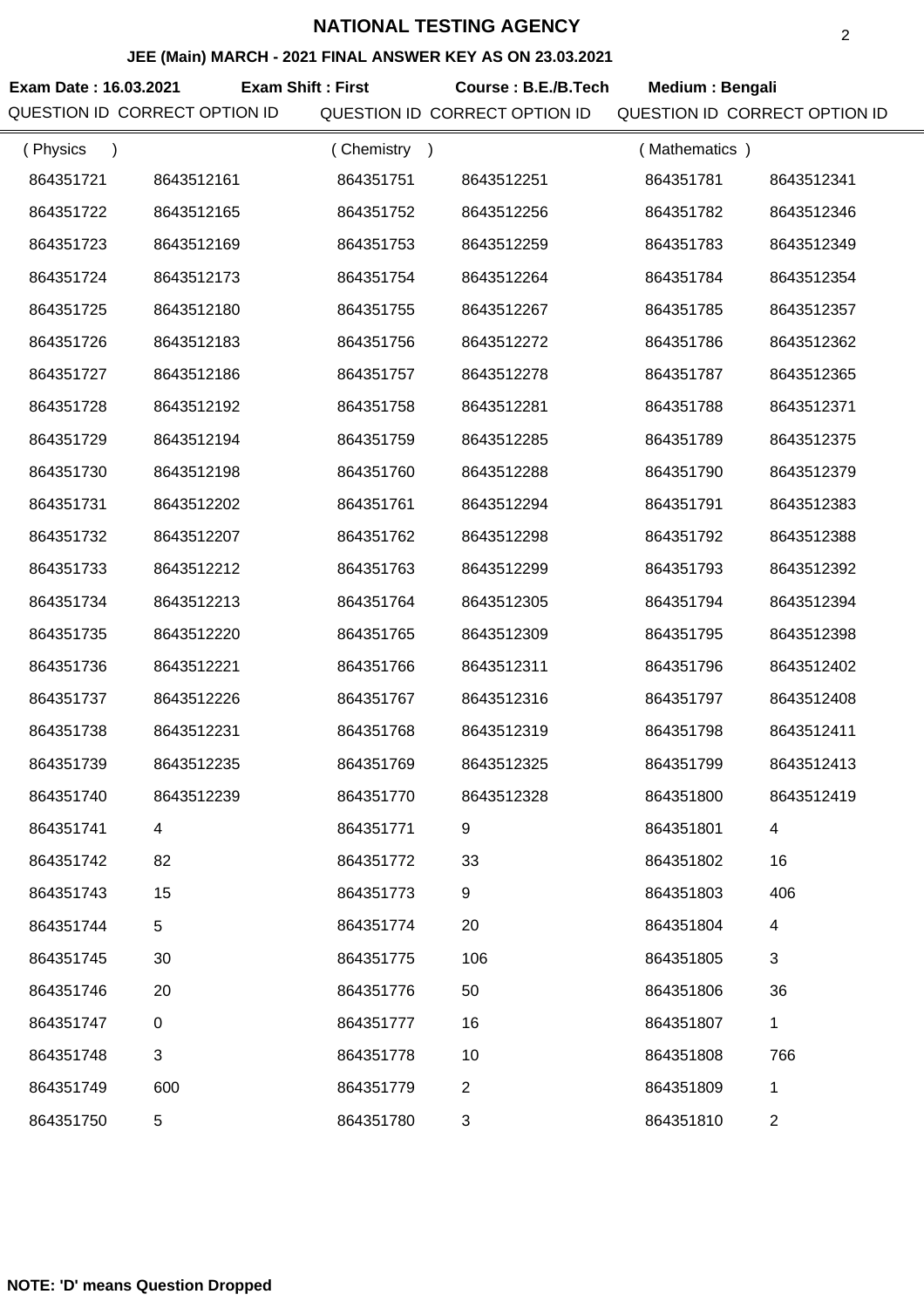#### **JEE (Main) MARCH - 2021 FINAL ANSWER KEY AS ON 23.03.2021**

Exam Date : 16.03.2021 **Exam Shift : First Course : B.E./B.Tech Medium : English** QUESTION ID CORRECT OPTION ID QUESTION ID CORRECT OPTION ID QUESTION ID CORRECT OPTION ID **Exam Shift : First** ( Physics ) 86435191 864351271 86435192 864351275 86435193 864351279 86435194 864351283 86435195 864351290 86435196 864351293 86435197 864351296 86435198 864351302 86435199 864351304 864351100 864351308 864351101 864351312 864351102 864351317 864351103 864351322 ( Chemistry ) 864351121 864351361 864351122 864351366 864351123 864351369 864351124 864351374 864351125 864351377 864351126 864351382 864351127 864351388 864351128 864351391 864351129 864351395 864351130 864351398 864351131 864351404 864351132 864351408 864351133 864351409 ( Mathematics ) 864351151 864351451 864351152 864351456 864351153 864351459 864351154 864351464 864351155 864351467 864351156 864351472 864351157 864351475 864351158 864351481 864351159 864351485 864351160 864351489 864351161 864351493 864351162 864351498 864351163 864351502

| 864351102 | 864351317 | 864351132 | 864351408                 | 864351162 | 864351498      |
|-----------|-----------|-----------|---------------------------|-----------|----------------|
| 864351103 | 864351322 | 864351133 | 864351409                 | 864351163 | 864351502      |
| 864351104 | 864351323 | 864351134 | 864351415                 | 864351164 | 864351504      |
| 864351105 | 864351330 | 864351135 | 864351419                 | 864351165 | 864351508      |
| 864351106 | 864351331 | 864351136 | 864351421                 | 864351166 | 864351512      |
| 864351107 | 864351336 | 864351137 | 864351426                 | 864351167 | 864351518      |
| 864351108 | 864351341 | 864351138 | 864351429                 | 864351168 | 864351521      |
| 864351109 | 864351345 | 864351139 | 864351435                 | 864351169 | 864351523      |
| 864351110 | 864351349 | 864351140 | 864351438                 | 864351170 | 864351529      |
| 864351111 | 4         | 864351141 | 9                         | 864351171 | 4              |
| 864351112 | 82        | 864351142 | 33                        | 864351172 | 16             |
| 864351113 | 15        | 864351143 | 9                         | 864351173 | 406            |
| 864351114 | 5         | 864351144 | 20                        | 864351174 | 4              |
| 864351115 | 30        | 864351145 | 106                       | 864351175 | 3              |
| 864351116 | 20        | 864351146 | 50                        | 864351176 | 36             |
| 864351117 | 0         | 864351147 | 16                        | 864351177 | $\mathbf{1}$   |
| 864351118 | 3         | 864351148 | 10                        | 864351178 | 766            |
| 864351119 | 600       | 864351149 | $\overline{2}$            | 864351179 | 1              |
| 864351120 | 5         | 864351150 | $\ensuremath{\mathsf{3}}$ | 864351180 | $\overline{2}$ |
|           |           |           |                           |           |                |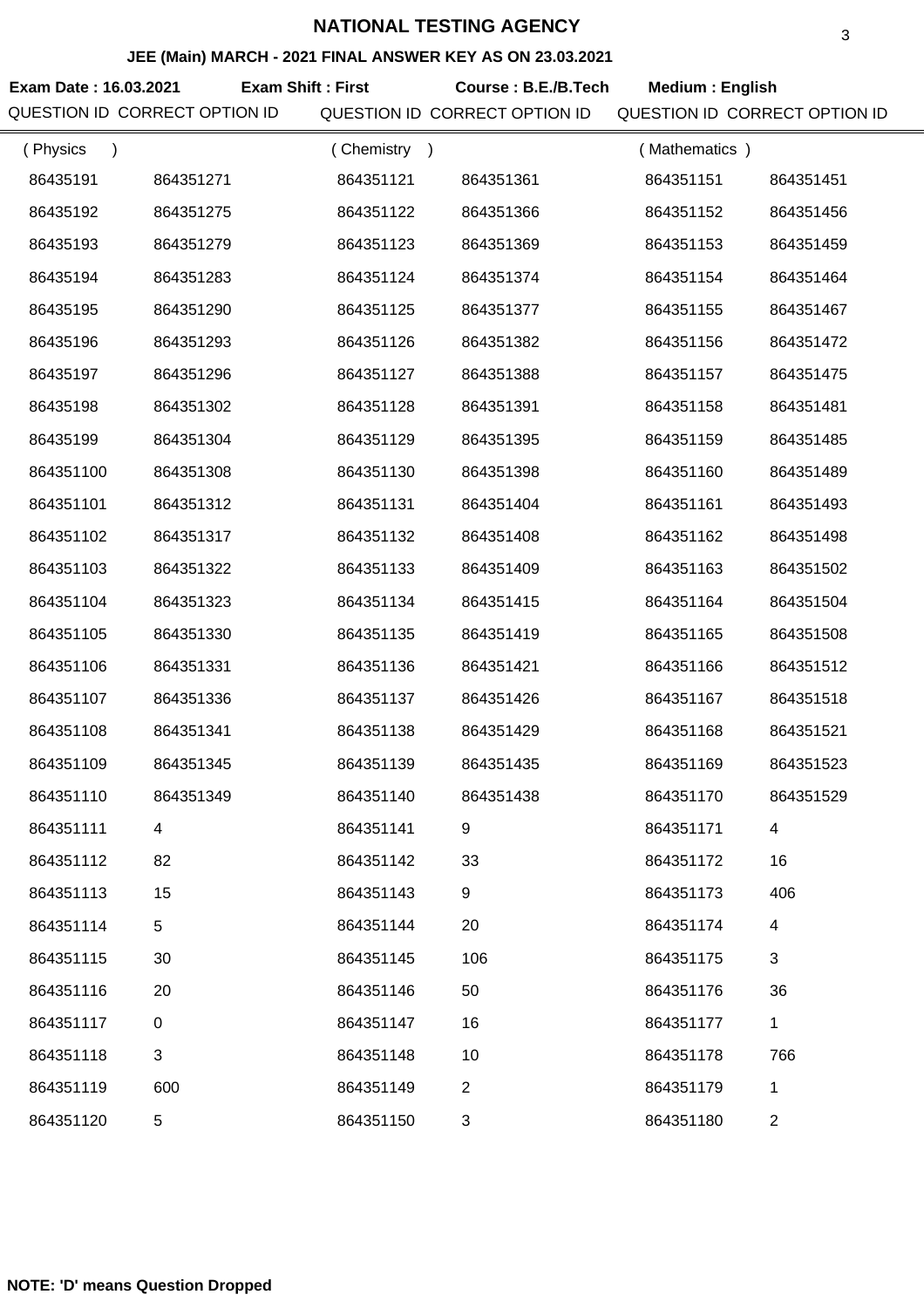#### **JEE (Main) MARCH - 2021 FINAL ANSWER KEY AS ON 23.03.2021**

**Exam Date : 16.03.2021 Exam Shift : First Course : B.E./B.Tech Medium : Gujarati** QUESTION ID CORRECT OPTION ID QUESTION ID CORRECT OPTION ID QUESTION ID CORRECT OPTION ID

| (Physics<br>$\mathcal{E}$ |            | (Chemistry)<br>$\rightarrow$ |                | (Mathematics) |                |
|---------------------------|------------|------------------------------|----------------|---------------|----------------|
| 864351811                 | 8643512431 | 864351841                    | 8643512521     | 864351871     | 8643512611     |
| 864351812                 | 8643512435 | 864351842                    | 8643512526     | 864351872     | 8643512616     |
| 864351813                 | 8643512439 | 864351843                    | 8643512529     | 864351873     | 8643512619     |
| 864351814                 | 8643512443 | 864351844                    | 8643512534     | 864351874     | 8643512624     |
| 864351815                 | 8643512450 | 864351845                    | 8643512537     | 864351875     | 8643512627     |
| 864351816                 | 8643512453 | 864351846                    | 8643512542     | 864351876     | 8643512632     |
| 864351817                 | 8643512456 | 864351847                    | 8643512548     | 864351877     | 8643512635     |
| 864351818                 | 8643512462 | 864351848                    | 8643512551     | 864351878     | 8643512641     |
| 864351819                 | 8643512464 | 864351849                    | 8643512555     | 864351879     | 8643512645     |
| 864351820                 | 8643512468 | 864351850                    | 8643512558     | 864351880     | 8643512649     |
| 864351821                 | 8643512472 | 864351851                    | 8643512564     | 864351881     | 8643512653     |
| 864351822                 | 8643512477 | 864351852                    | 8643512568     | 864351882     | 8643512658     |
| 864351823                 | 8643512482 | 864351853                    | 8643512569     | 864351883     | 8643512662     |
| 864351824                 | 8643512483 | 864351854                    | 8643512575     | 864351884     | 8643512664     |
| 864351825                 | 8643512490 | 864351855                    | 8643512579     | 864351885     | 8643512668     |
| 864351826                 | 8643512491 | 864351856                    | 8643512581     | 864351886     | 8643512672     |
| 864351827                 | 8643512496 | 864351857                    | 8643512586     | 864351887     | 8643512678     |
| 864351828                 | 8643512501 | 864351858                    | 8643512589     | 864351888     | 8643512681     |
| 864351829                 | 8643512505 | 864351859                    | 8643512595     | 864351889     | 8643512683     |
| 864351830                 | 8643512509 | 864351860                    | 8643512598     | 864351890     | 8643512689     |
| 864351831                 | 4          | 864351861                    | 9              | 864351891     | 4              |
| 864351832                 | 82         | 864351862                    | 33             | 864351892     | 16             |
| 864351833                 | 15         | 864351863                    | 9              | 864351893     | 406            |
| 864351834                 | 5          | 864351864                    | 20             | 864351894     | 4              |
| 864351835                 | 30         | 864351865                    | 106            | 864351895     | 3              |
| 864351836                 | 20         | 864351866                    | 50             | 864351896     | 36             |
| 864351837                 | 0          | 864351867                    | 16             | 864351897     | 1              |
| 864351838                 | 3          | 864351868                    | 10             | 864351898     | 766            |
| 864351839                 | 600        | 864351869                    | $\overline{2}$ | 864351899     | 1              |
| 864351840                 | 5          | 864351870                    | 3              | 864351900     | $\overline{c}$ |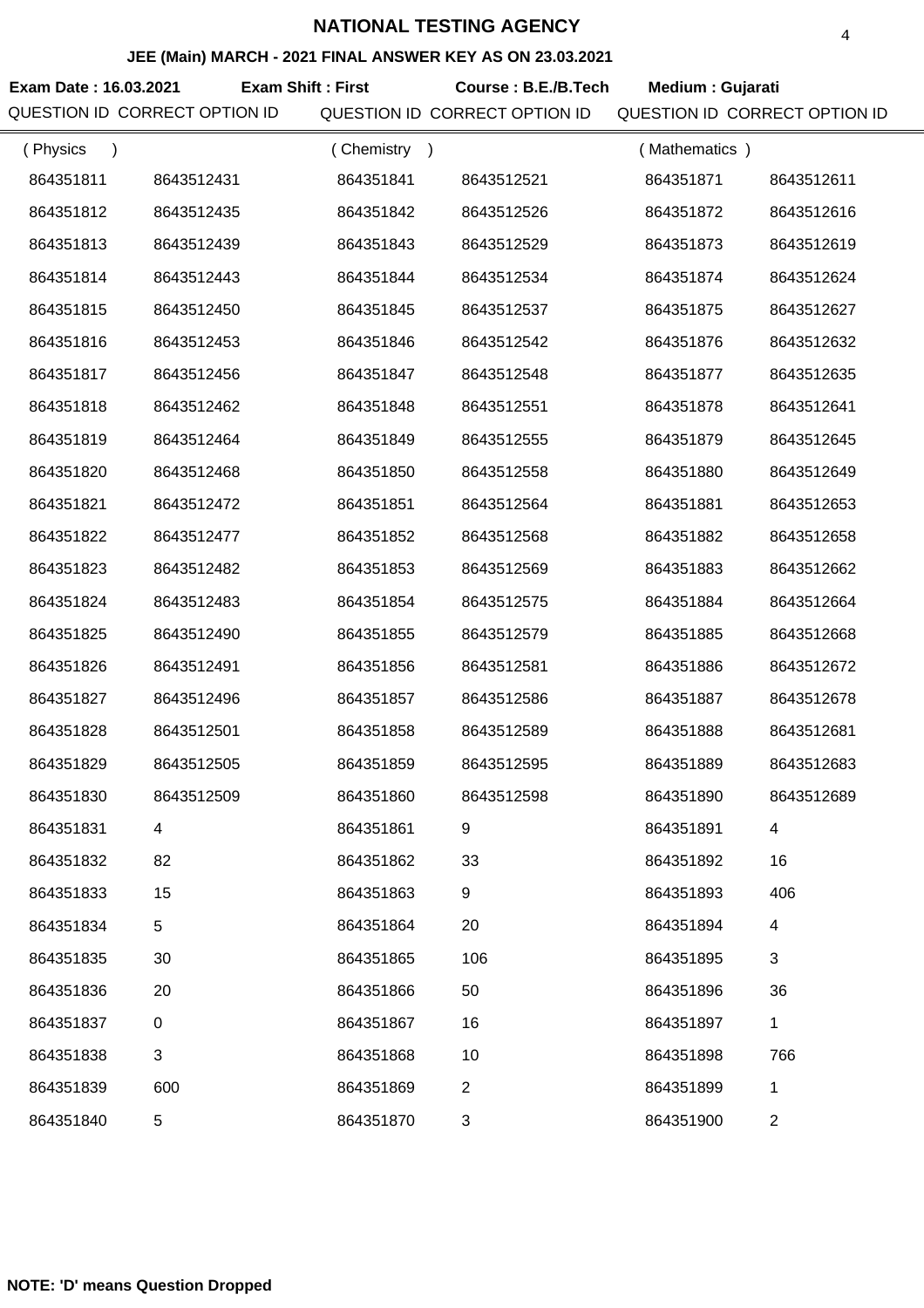# **JEE (Main) MARCH - 2021 FINAL ANSWER KEY AS ON 23.03.2021**

Exam Date : 16.03.2021 **Exam Shift : First** Course : B.E./B.Tech Medium : Hindi QUESTION ID CORRECT OPTION ID QUESTION ID CORRECT OPTION ID QUESTION ID CORRECT OPTION ID **Exam Shift : First** ( Physics ) ( Chemistry ) ( Mathematics )

| 8643511081 | 8643513241 | 8643511111 | 8643513331     | 8643511141 | 8643513421     |
|------------|------------|------------|----------------|------------|----------------|
| 8643511082 | 8643513245 | 8643511112 | 8643513336     | 8643511142 | 8643513426     |
| 8643511083 | 8643513249 | 8643511113 | 8643513339     | 8643511143 | 8643513429     |
| 8643511084 | 8643513253 | 8643511114 | 8643513344     | 8643511144 | 8643513434     |
| 8643511085 | 8643513260 | 8643511115 | 8643513347     | 8643511145 | 8643513437     |
| 8643511086 | 8643513263 | 8643511116 | 8643513352     | 8643511146 | 8643513442     |
| 8643511087 | 8643513266 | 8643511117 | 8643513358     | 8643511147 | 8643513445     |
| 8643511088 | 8643513272 | 8643511118 | 8643513361     | 8643511148 | 8643513451     |
| 8643511089 | 8643513274 | 8643511119 | 8643513365     | 8643511149 | 8643513455     |
| 8643511090 | 8643513278 | 8643511120 | 8643513368     | 8643511150 | 8643513459     |
| 8643511091 | 8643513282 | 8643511121 | 8643513374     | 8643511151 | 8643513463     |
| 8643511092 | 8643513287 | 8643511122 | 8643513378     | 8643511152 | 8643513468     |
| 8643511093 | 8643513292 | 8643511123 | 8643513379     | 8643511153 | 8643513472     |
| 8643511094 | 8643513293 | 8643511124 | 8643513385     | 8643511154 | 8643513474     |
| 8643511095 | 8643513300 | 8643511125 | 8643513389     | 8643511155 | 8643513478     |
| 8643511096 | 8643513301 | 8643511126 | 8643513391     | 8643511156 | 8643513482     |
| 8643511097 | 8643513306 | 8643511127 | 8643513396     | 8643511157 | 8643513488     |
| 8643511098 | 8643513311 | 8643511128 | 8643513399     | 8643511158 | 8643513491     |
| 8643511099 | 8643513315 | 8643511129 | 8643513405     | 8643511159 | 8643513493     |
| 8643511100 | 8643513319 | 8643511130 | 8643513408     | 8643511160 | 8643513499     |
| 8643511101 | 4          | 8643511131 | 9              | 8643511161 | 4              |
| 8643511102 | 82         | 8643511132 | 33             | 8643511162 | 16             |
| 8643511103 | 15         | 8643511133 | 9              | 8643511163 | 406            |
| 8643511104 | 5          | 8643511134 | 20             | 8643511164 | 4              |
| 8643511105 | 30         | 8643511135 | 106            | 8643511165 | 3              |
| 8643511106 | 20         | 8643511136 | 50             | 8643511166 | 36             |
| 8643511107 | 0          | 8643511137 | 16             | 8643511167 | 1              |
| 8643511108 | 3          | 8643511138 | 10             | 8643511168 | 766            |
| 8643511109 | 600        | 8643511139 | $\overline{2}$ | 8643511169 | 1              |
| 8643511110 | 5          | 8643511140 | 3              | 8643511170 | $\overline{2}$ |
|            |            |            |                |            |                |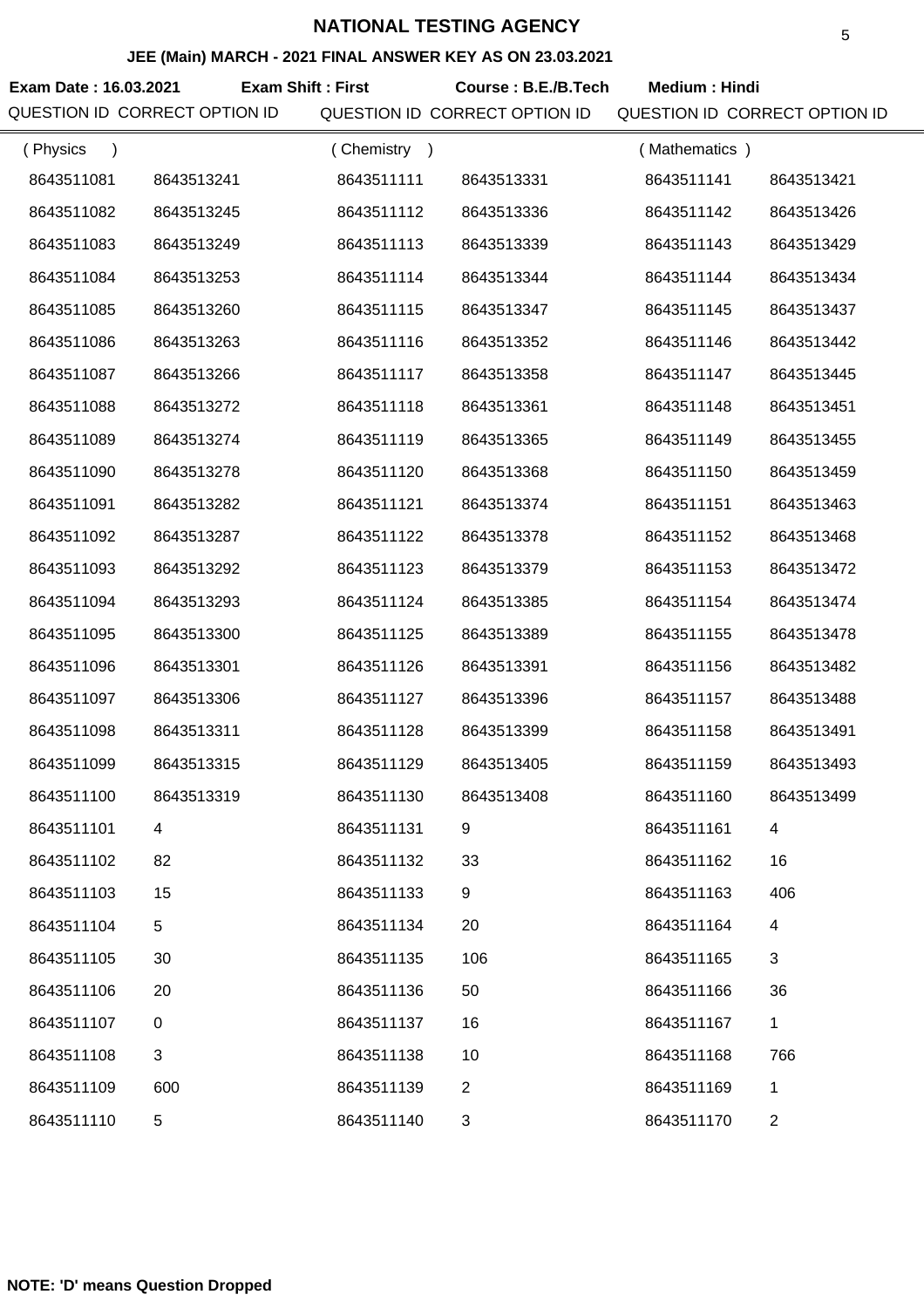#### **JEE (Main) MARCH - 2021 FINAL ANSWER KEY AS ON 23.03.2021**

Exam Date : 16.03.2021 Exam Shift : First Course : B.E./B.Tech Medium : Kannada QUESTION ID CORRECT OPTION ID QUESTION ID CORRECT OPTION ID QUESTION ID CORRECT OPTION ID ( Physics ) 864351181 864351541 864351182 864351545 864351183 864351549 ( Chemistry ) 864351211 864351631 864351212 864351636 864351213 864351639 ( Mathematics ) 864351241 864351721 864351242 864351726 864351243 864351729

| 864351182 | 864351545 | 864351212 | 864351636      | 864351242 | 864351726      |
|-----------|-----------|-----------|----------------|-----------|----------------|
| 864351183 | 864351549 | 864351213 | 864351639      | 864351243 | 864351729      |
| 864351184 | 864351553 | 864351214 | 864351644      | 864351244 | 864351734      |
| 864351185 | 864351560 | 864351215 | 864351647      | 864351245 | 864351737      |
| 864351186 | 864351563 | 864351216 | 864351652      | 864351246 | 864351742      |
| 864351187 | 864351566 | 864351217 | 864351658      | 864351247 | 864351745      |
| 864351188 | 864351572 | 864351218 | 864351661      | 864351248 | 864351751      |
| 864351189 | 864351574 | 864351219 | 864351665      | 864351249 | 864351755      |
| 864351190 | 864351578 | 864351220 | 864351668      | 864351250 | 864351759      |
| 864351191 | 864351582 | 864351221 | 864351674      | 864351251 | 864351763      |
| 864351192 | 864351587 | 864351222 | 864351678      | 864351252 | 864351768      |
| 864351193 | 864351592 | 864351223 | 864351679      | 864351253 | 864351772      |
| 864351194 | 864351593 | 864351224 | 864351685      | 864351254 | 864351774      |
| 864351195 | 864351600 | 864351225 | 864351689      | 864351255 | 864351778      |
| 864351196 | 864351601 | 864351226 | 864351691      | 864351256 | 864351782      |
| 864351197 | 864351606 | 864351227 | 864351696      | 864351257 | 864351788      |
| 864351198 | 864351611 | 864351228 | 864351699      | 864351258 | 864351791      |
| 864351199 | 864351615 | 864351229 | 864351705      | 864351259 | 864351793      |
| 864351200 | 864351619 | 864351230 | 864351708      | 864351260 | 864351799      |
| 864351201 | 4         | 864351231 | 9              | 864351261 | 4              |
| 864351202 | 82        | 864351232 | 33             | 864351262 | 16             |
| 864351203 | 15        | 864351233 | 9              | 864351263 | 406            |
| 864351204 | 5         | 864351234 | 20             | 864351264 | 4              |
| 864351205 | 30        | 864351235 | 106            | 864351265 | 3              |
| 864351206 | 20        | 864351236 | 50             | 864351266 | 36             |
| 864351207 | $\pmb{0}$ | 864351237 | 16             | 864351267 | $\mathbf{1}$   |
| 864351208 | 3         | 864351238 | 10             | 864351268 | 766            |
| 864351209 | 600       | 864351239 | $\overline{2}$ | 864351269 | 1              |
| 864351210 | 5         | 864351240 | 3              | 864351270 | $\overline{2}$ |
|           |           |           |                |           |                |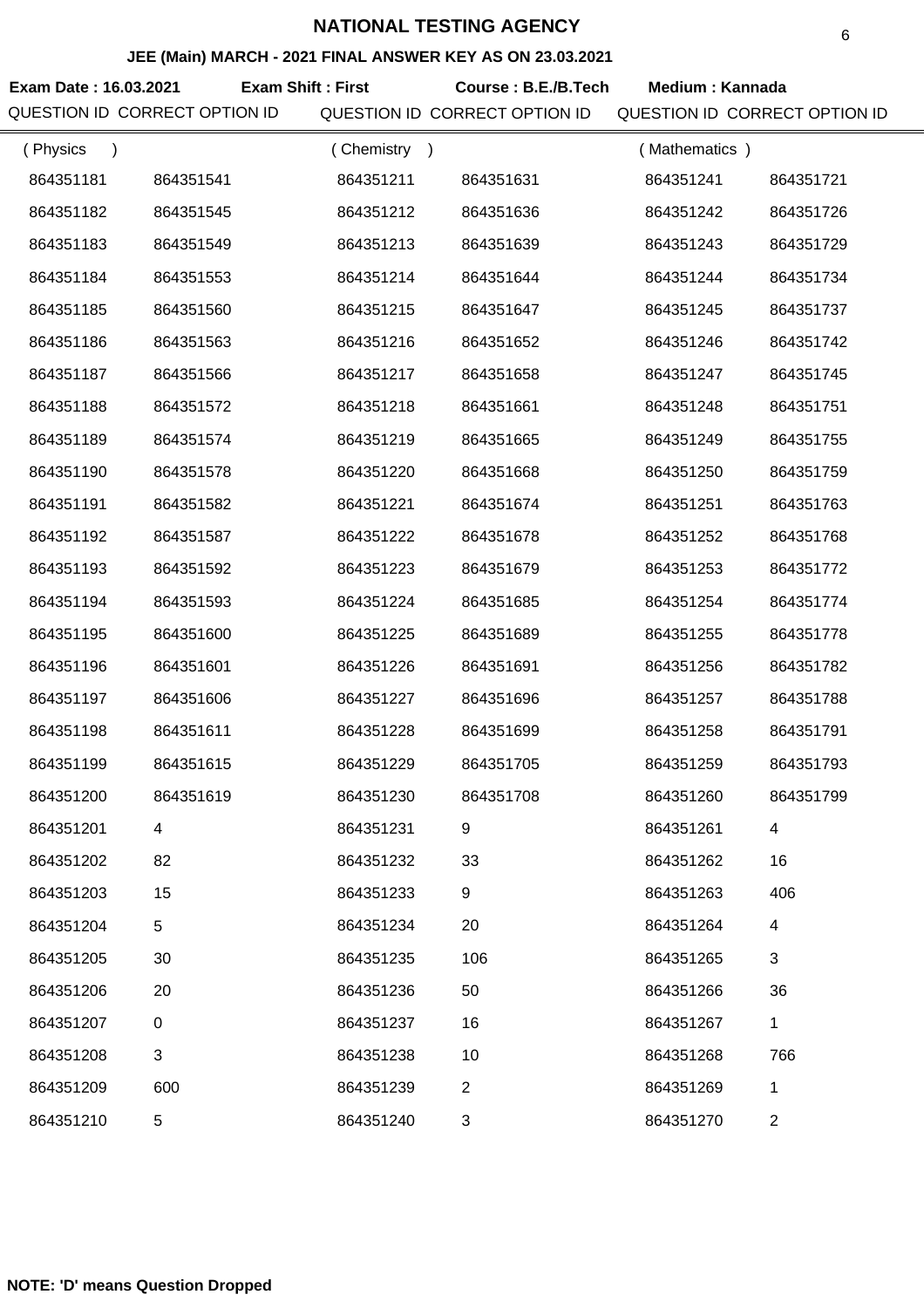#### **JEE (Main) MARCH - 2021 FINAL ANSWER KEY AS ON 23.03.2021**

**Exam Date : 16.03.2021 Course : B.E./B.Tech Medium : Malayalam Exam Shift : First** QUESTION ID CORRECT OPTION ID QUESTION ID CORRECT OPTION ID QUESTION ID CORRECT OPTION ID

|           | (Chemistry<br>$\lambda$ |                | (Mathematics) |              |
|-----------|-------------------------|----------------|---------------|--------------|
| 864351811 | 864351301               | 864351901      | 864351331     | 864351991    |
| 864351815 | 864351302               | 864351906      | 864351332     | 864351996    |
| 864351819 | 864351303               | 864351909      | 864351333     | 864351999    |
| 864351823 | 864351304               | 864351914      | 864351334     | 8643511004   |
| 864351830 | 864351305               | 864351917      | 864351335     | 8643511007   |
| 864351833 | 864351306               | 864351922      | 864351336     | 8643511012   |
| 864351836 | 864351307               | 864351928      | 864351337     | 8643511015   |
| 864351842 | 864351308               | 864351931      | 864351338     | 8643511021   |
| 864351844 | 864351309               | 864351935      | 864351339     | 8643511025   |
| 864351848 | 864351310               | 864351938      | 864351340     | 8643511029   |
| 864351852 | 864351311               | 864351944      | 864351341     | 8643511033   |
| 864351857 | 864351312               | 864351948      | 864351342     | 8643511038   |
| 864351862 | 864351313               | 864351949      | 864351343     | 8643511042   |
| 864351863 | 864351314               | 864351955      | 864351344     | 8643511044   |
| 864351870 | 864351315               | 864351959      | 864351345     | 8643511048   |
| 864351871 | 864351316               | 864351961      | 864351346     | 8643511052   |
| 864351876 | 864351317               | 864351966      | 864351347     | 8643511058   |
| 864351881 | 864351318               | 864351969      | 864351348     | 8643511061   |
| 864351885 | 864351319               | 864351975      | 864351349     | 8643511063   |
| 864351889 | 864351320               | 864351978      | 864351350     | 8643511069   |
| 4         | 864351321               | 9              | 864351351     | 4            |
| 82        | 864351322               | 33             | 864351352     | 16           |
| 15        | 864351323               | 9              | 864351353     | 406          |
| 5         | 864351324               | 20             | 864351354     | 4            |
| 30        | 864351325               | 106            | 864351355     | 3            |
| 20        | 864351326               | 50             | 864351356     | 36           |
| 0         | 864351327               | 16             | 864351357     | $\mathbf{1}$ |
| 3         | 864351328               | 10             | 864351358     | 766          |
| 600       | 864351329               | $\overline{2}$ | 864351359     | 1            |
| 5         | 864351330               | 3              | 864351360     | 2            |
|           |                         |                |               |              |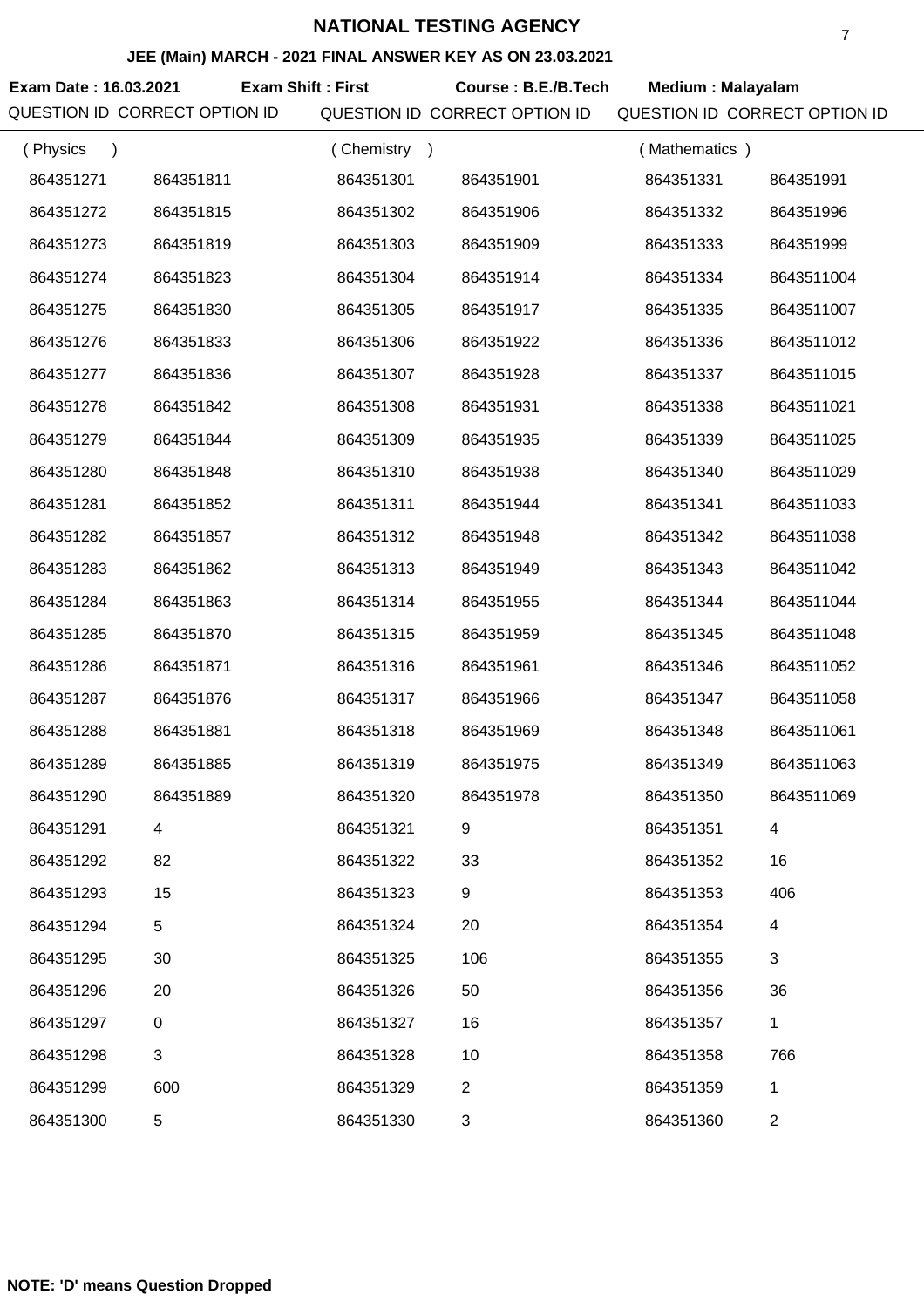**Exam Date : 16.03.2021 Course : B.E./B.Tech Medium : Marathi** QUESTION ID CORRECT OPTION ID QUESTION ID CORRECT OPTION ID QUESTION ID CORRECT OPTION ID **Exam Shift : First** 8 **JEE (Main) MARCH - 2021 FINAL ANSWER KEY AS ON 23.03.2021** ( Physics ) 864351361 8643511081 864351362 8643511085 864351363 8643511089 864351364 8643511093 864351365 8643511100 864351366 8643511103 864351367 8643511106 864351368 8643511112 864351369 8643511114 864351370 8643511118 864351371 8643511122 864351372 8643511127 864351373 8643511132 864351374 8643511133 864351375 8643511140 864351376 8643511141 864351377 8643511146 864351378 8643511151 864351379 8643511155 864351380 8643511159 864351381 4 ( Chemistry ) 864351391 8643511171 864351392 8643511176 864351393 8643511179 864351394 8643511184 864351395 8643511187 864351396 8643511192 864351397 8643511198 864351398 8643511201 864351399 8643511205 864351400 8643511208 864351401 8643511214 864351402 8643511218 864351403 8643511219 864351404 8643511225 864351405 8643511229 864351406 8643511231 864351407 8643511236 864351408 8643511239 864351409 8643511245 864351410 8643511248 864351411 9 ( Mathematics ) 864351421 8643511261 864351422 8643511266 864351423 8643511269 864351424 8643511274 864351425 8643511277 864351426 8643511282 864351427 8643511285 864351428 8643511291 864351429 8643511295 864351430 8643511299 864351431 8643511303 864351432 8643511308 864351433 8643511312 864351434 8643511314 864351435 8643511318 864351436 8643511322 864351437 8643511328 864351438 8643511331 864351439 8643511333 864351440 8643511339 864351441 4

| 864351381 | 4   | 864351411 | 9   | 864351441 | 4   |
|-----------|-----|-----------|-----|-----------|-----|
| 864351382 | 82  | 864351412 | 33  | 864351442 | 16  |
| 864351383 | 15  | 864351413 | 9   | 864351443 | 406 |
| 864351384 | 5   | 864351414 | 20  | 864351444 | 4   |
| 864351385 | 30  | 864351415 | 106 | 864351445 | 3   |
| 864351386 | 20  | 864351416 | 50  | 864351446 | 36  |
| 864351387 | 0   | 864351417 | 16  | 864351447 | 1   |
| 864351388 | 3   | 864351418 | 10  | 864351448 | 766 |
| 864351389 | 600 | 864351419 | 2   | 864351449 | 1   |
| 864351390 | 5   | 864351420 | 3   | 864351450 | 2   |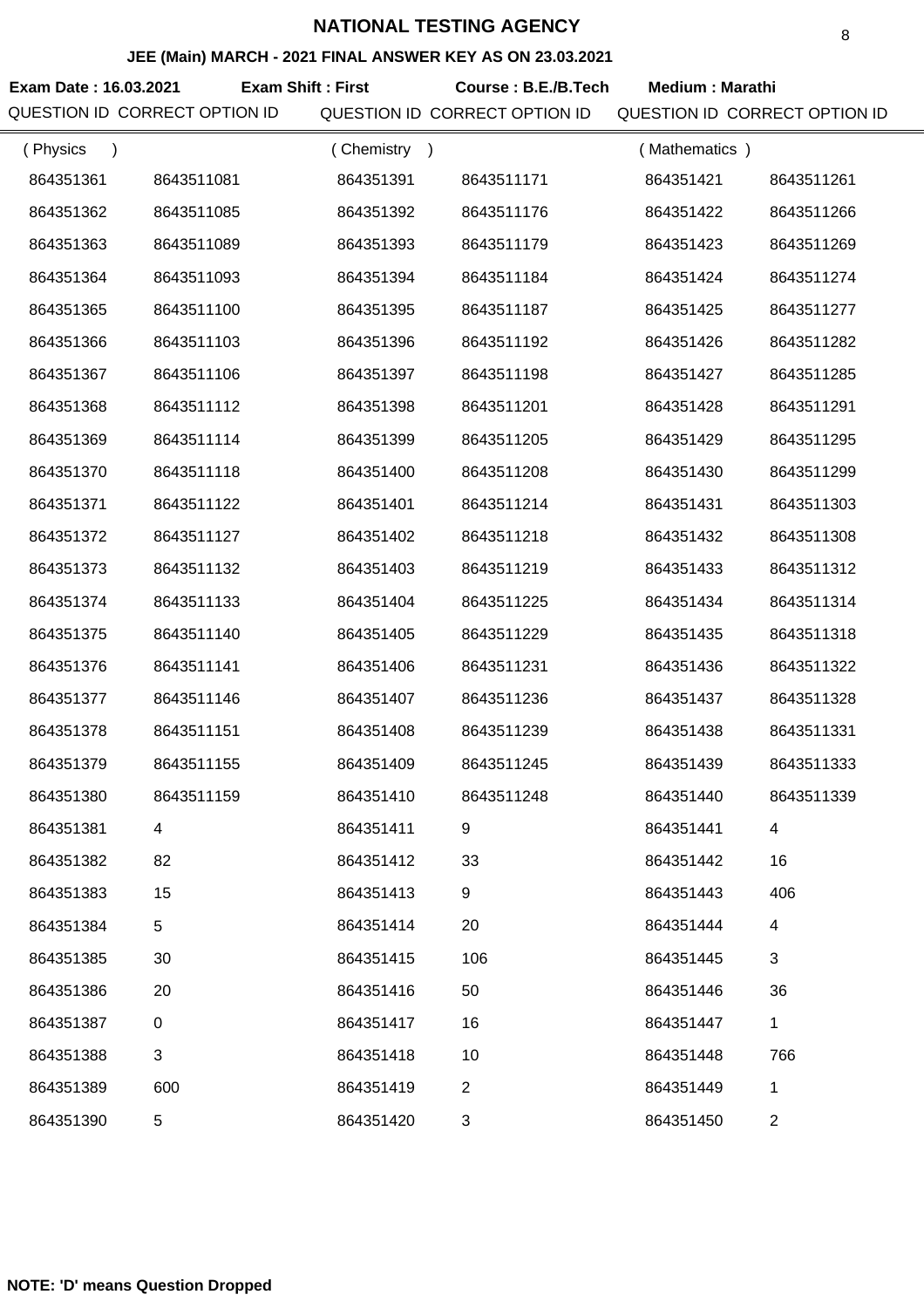#### **JEE (Main) MARCH - 2021 FINAL ANSWER KEY AS ON 23.03.2021**

Exam Date : 16.03.2021 **Exam Shift : First Course : B.E./B.Tech Medium : Odia** QUESTION ID CORRECT OPTION ID QUESTION ID CORRECT OPTION ID QUESTION ID CORRECT OPTION ID **Exam Shift : First** ( Physics ) ( Chemistry ) ( Mathematics )

| (Filyəluə<br>, |                | $\sqrt{2}$ |                  | $\mu$ widu igitiduce $\mu$ |                |
|----------------|----------------|------------|------------------|----------------------------|----------------|
| 864351451      | 8643511351     | 864351481  | 8643511441       | 864351511                  | 8643511531     |
| 864351452      | 8643511355     | 864351482  | 8643511446       | 864351512                  | 8643511536     |
| 864351453      | 8643511359     | 864351483  | 8643511449       | 864351513                  | 8643511539     |
| 864351454      | 8643511363     | 864351484  | 8643511454       | 864351514                  | 8643511544     |
| 864351455      | 8643511370     | 864351485  | 8643511457       | 864351515                  | 8643511547     |
| 864351456      | 8643511373     | 864351486  | 8643511462       | 864351516                  | 8643511552     |
| 864351457      | 8643511376     | 864351487  | 8643511468       | 864351517                  | 8643511555     |
| 864351458      | 8643511382     | 864351488  | 8643511471       | 864351518                  | 8643511561     |
| 864351459      | 8643511384     | 864351489  | 8643511475       | 864351519                  | 8643511565     |
| 864351460      | 8643511388     | 864351490  | 8643511478       | 864351520                  | 8643511569     |
| 864351461      | 8643511392     | 864351491  | 8643511484       | 864351521                  | 8643511573     |
| 864351462      | 8643511397     | 864351492  | 8643511488       | 864351522                  | 8643511578     |
| 864351463      | 8643511402     | 864351493  | 8643511489       | 864351523                  | 8643511582     |
| 864351464      | 8643511403     | 864351494  | 8643511495       | 864351524                  | 8643511584     |
| 864351465      | 8643511410     | 864351495  | 8643511499       | 864351525                  | 8643511588     |
| 864351466      | 8643511411     | 864351496  | 8643511501       | 864351526                  | 8643511592     |
| 864351467      | 8643511416     | 864351497  | 8643511506       | 864351527                  | 8643511598     |
| 864351468      | 8643511421     | 864351498  | 8643511509       | 864351528                  | 8643511601     |
| 864351469      | 8643511425     | 864351499  | 8643511515       | 864351529                  | 8643511603     |
| 864351470      | 8643511429     | 864351500  | 8643511518       | 864351530                  | 8643511609     |
| 864351471      | 4              | 864351501  | 9                | 864351531                  | 4              |
| 864351472      | 82             | 864351502  | 33               | 864351532                  | 16             |
| 864351473      | 15             | 864351503  | $\boldsymbol{9}$ | 864351533                  | 406            |
| 864351474      | 5              | 864351504  | 20               | 864351534                  | 4              |
| 864351475      | 30             | 864351505  | 106              | 864351535                  | 3              |
| 864351476      | 20             | 864351506  | 50               | 864351536                  | 36             |
| 864351477      | 0              | 864351507  | 16               | 864351537                  | 1              |
| 864351478      | $\mathfrak{B}$ | 864351508  | 10               | 864351538                  | 766            |
| 864351479      | 600            | 864351509  | $\overline{2}$   | 864351539                  | 1              |
| 864351480      | 5              | 864351510  | $\sqrt{3}$       | 864351540                  | $\overline{2}$ |
|                |                |            |                  |                            |                |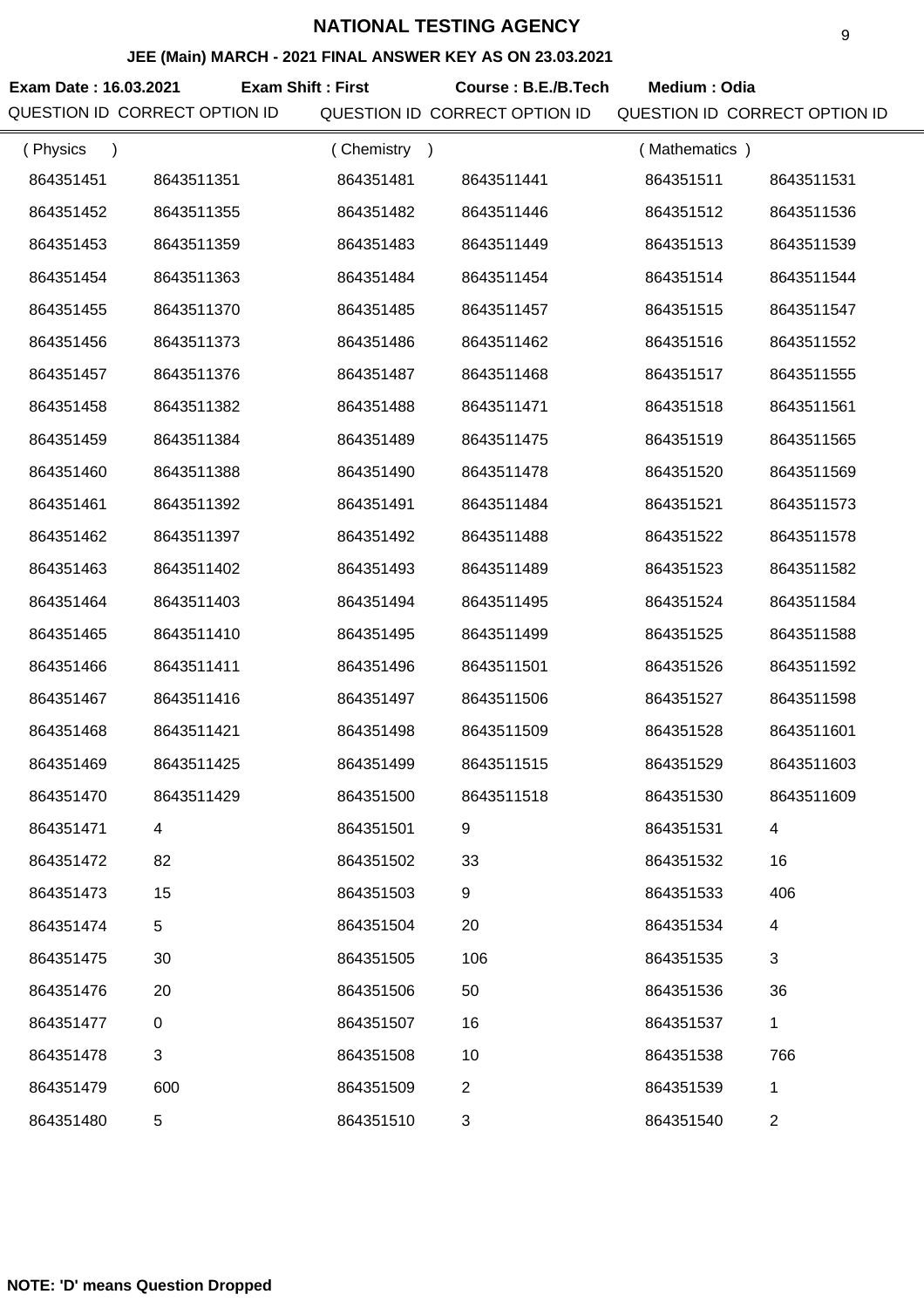#### **JEE (Main) MARCH - 2021 FINAL ANSWER KEY AS ON 23.03.2021**

**Exam Date : 16.03.2021 Course : B.E./B.Tech Medium : Punjabi Exam Shift : First** QUESTION ID CORRECT OPTION ID QUESTION ID CORRECT OPTION ID QUESTION ID CORRECT OPTION ID

| (Physics<br>$\mathcal{E}$ |            | (Chemistry<br>$\rightarrow$ |                | (Mathematics) |                |
|---------------------------|------------|-----------------------------|----------------|---------------|----------------|
| 864351901                 | 8643512701 | 864351931                   | 8643512791     | 864351961     | 8643512881     |
| 864351902                 | 8643512705 | 864351932                   | 8643512796     | 864351962     | 8643512886     |
| 864351903                 | 8643512709 | 864351933                   | 8643512799     | 864351963     | 8643512889     |
| 864351904                 | 8643512713 | 864351934                   | 8643512804     | 864351964     | 8643512894     |
| 864351905                 | 8643512720 | 864351935                   | 8643512807     | 864351965     | 8643512897     |
| 864351906                 | 8643512723 | 864351936                   | 8643512812     | 864351966     | 8643512902     |
| 864351907                 | 8643512726 | 864351937                   | 8643512818     | 864351967     | 8643512905     |
| 864351908                 | 8643512732 | 864351938                   | 8643512821     | 864351968     | 8643512911     |
| 864351909                 | 8643512734 | 864351939                   | 8643512825     | 864351969     | 8643512915     |
| 864351910                 | 8643512738 | 864351940                   | 8643512828     | 864351970     | 8643512919     |
| 864351911                 | 8643512742 | 864351941                   | 8643512834     | 864351971     | 8643512923     |
| 864351912                 | 8643512747 | 864351942                   | 8643512838     | 864351972     | 8643512928     |
| 864351913                 | 8643512752 | 864351943                   | 8643512839     | 864351973     | 8643512932     |
| 864351914                 | 8643512753 | 864351944                   | 8643512845     | 864351974     | 8643512934     |
| 864351915                 | 8643512760 | 864351945                   | 8643512849     | 864351975     | 8643512938     |
| 864351916                 | 8643512761 | 864351946                   | 8643512851     | 864351976     | 8643512942     |
| 864351917                 | 8643512766 | 864351947                   | 8643512856     | 864351977     | 8643512948     |
| 864351918                 | 8643512771 | 864351948                   | 8643512859     | 864351978     | 8643512951     |
| 864351919                 | 8643512775 | 864351949                   | 8643512865     | 864351979     | 8643512953     |
| 864351920                 | 8643512779 | 864351950                   | 8643512868     | 864351980     | 8643512959     |
| 864351921                 |            | 864351951                   |                | 864351981     |                |
| 864351922                 | 82         | 864351952                   | 33             | 864351982     | 16             |
| 864351923                 | 15         | 864351953                   | 9              | 864351983     | 406            |
| 864351924                 | 5          | 864351954                   | 20             | 864351984     | 4              |
| 864351925                 | 30         | 864351955                   | 106            | 864351985     | 3              |
| 864351926                 | 20         | 864351956                   | 50             | 864351986     | 36             |
| 864351927                 | $\pmb{0}$  | 864351957                   | 16             | 864351987     | $\mathbf{1}$   |
| 864351928                 | 3          | 864351958                   | 10             | 864351988     | 766            |
| 864351929                 | 600        | 864351959                   | $\overline{2}$ | 864351989     | 1              |
| 864351930                 | 5          | 864351960                   | 3              | 864351990     | $\overline{c}$ |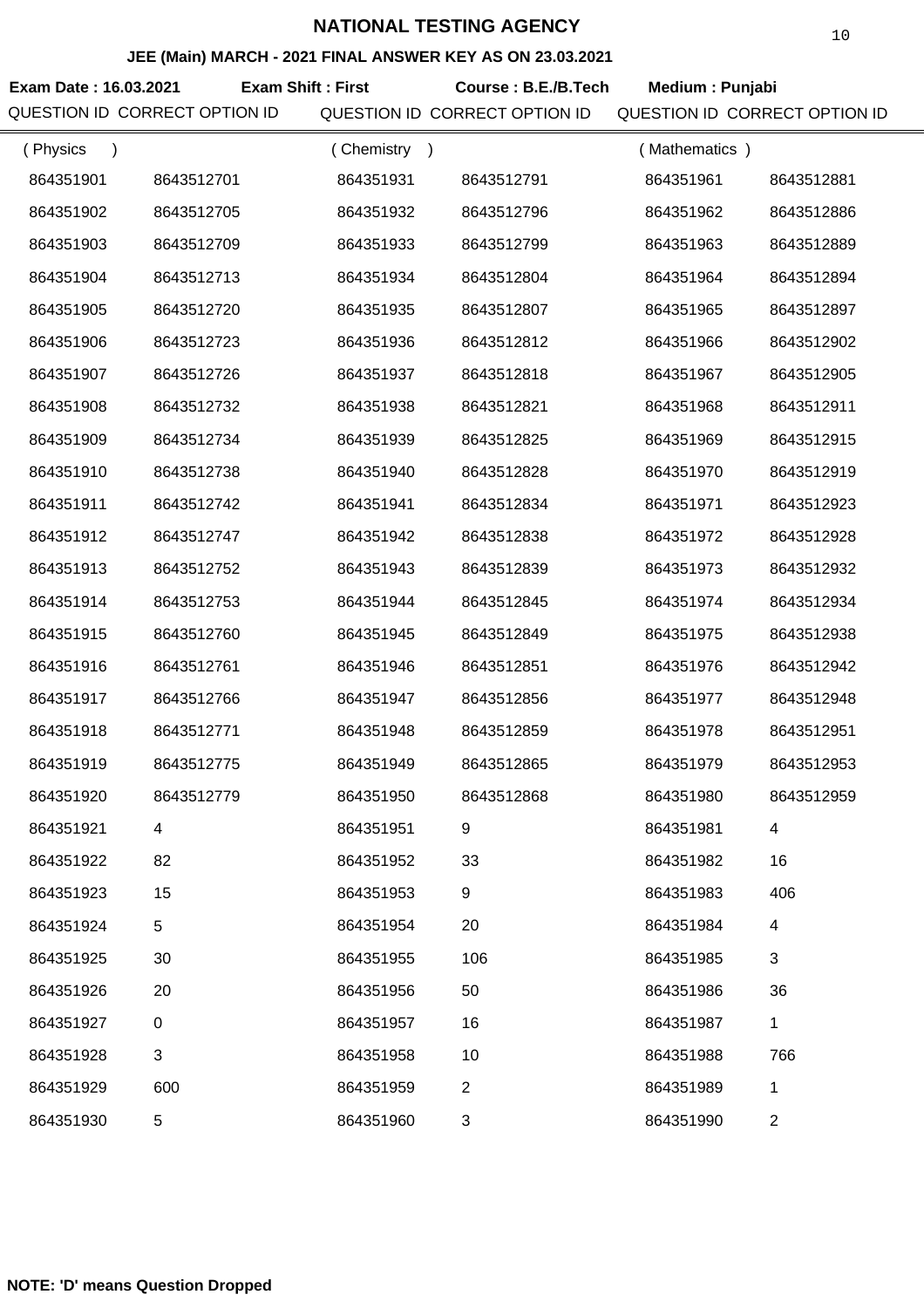#### **JEE (Main) MARCH - 2021 FINAL ANSWER KEY AS ON 23.03.2021**

**Exam Date : 16.03.2021 Course : B.E./B.Tech Medium : Tamil Exam Shift : First**

QUESTION ID CORRECT OPTION ID QUESTION ID CORRECT OPTION ID QUESTION ID CORRECT OPTION ID

| (Physics<br>$\lambda$ |             | (Chemistry<br>$\rightarrow$ |                | (Mathematics) |                |
|-----------------------|-------------|-----------------------------|----------------|---------------|----------------|
| 864351991             | 8643512971  | 8643511021                  | 8643513061     | 8643511051    | 8643513151     |
| 864351992             | 8643512975  | 8643511022                  | 8643513066     | 8643511052    | 8643513156     |
| 864351993             | 8643512979  | 8643511023                  | 8643513069     | 8643511053    | 8643513159     |
| 864351994             | 8643512983  | 8643511024                  | 8643513074     | 8643511054    | 8643513164     |
| 864351995             | 8643512990  | 8643511025                  | 8643513077     | 8643511055    | 8643513167     |
| 864351996             | 8643512993  | 8643511026                  | 8643513082     | 8643511056    | 8643513172     |
| 864351997             | 8643512996  | 8643511027                  | 8643513088     | 8643511057    | 8643513175     |
| 864351998             | 8643513002  | 8643511028                  | 8643513091     | 8643511058    | 8643513181     |
| 864351999             | 8643513004  | 8643511029                  | 8643513095     | 8643511059    | 8643513185     |
| 8643511000            | 8643513008  | 8643511030                  | 8643513098     | 8643511060    | 8643513189     |
| 8643511001            | 8643513012  | 8643511031                  | 8643513104     | 8643511061    | 8643513193     |
| 8643511002            | 8643513017  | 8643511032                  | 8643513108     | 8643511062    | 8643513198     |
| 8643511003            | 8643513022  | 8643511033                  | 8643513109     | 8643511063    | 8643513202     |
| 8643511004            | 8643513023  | 8643511034                  | 8643513115     | 8643511064    | 8643513204     |
| 8643511005            | 8643513030  | 8643511035                  | 8643513119     | 8643511065    | 8643513208     |
| 8643511006            | 8643513031  | 8643511036                  | 8643513121     | 8643511066    | 8643513212     |
| 8643511007            | 8643513036  | 8643511037                  | 8643513126     | 8643511067    | 8643513218     |
| 8643511008            | 8643513041  | 8643511038                  | 8643513129     | 8643511068    | 8643513221     |
| 8643511009            | 8643513045  | 8643511039                  | 8643513135     | 8643511069    | 8643513223     |
| 8643511010            | 8643513049  | 8643511040                  | 8643513138     | 8643511070    | 8643513229     |
| 8643511011            |             | 8643511041                  | 9              | 8643511071    | 4              |
| 8643511012            | 82          | 8643511042                  | 33             | 8643511072    | 16             |
| 8643511013            | 15          | 8643511043                  | 9              | 8643511073    | 406            |
| 8643511014            | 5           | 8643511044                  | 20             | 8643511074    | 4              |
| 8643511015            | 30          | 8643511045                  | 106            | 8643511075    | 3              |
| 8643511016            | 20          | 8643511046                  | 50             | 8643511076    | 36             |
| 8643511017            | $\mathbf 0$ | 8643511047                  | 16             | 8643511077    | $\mathbf{1}$   |
| 8643511018            | 3           | 8643511048                  | 10             | 8643511078    | 766            |
| 8643511019            | 600         | 8643511049                  | $\overline{2}$ | 8643511079    | $\mathbf{1}$   |
| 8643511020            | 5           | 8643511050                  | 3              | 8643511080    | $\overline{c}$ |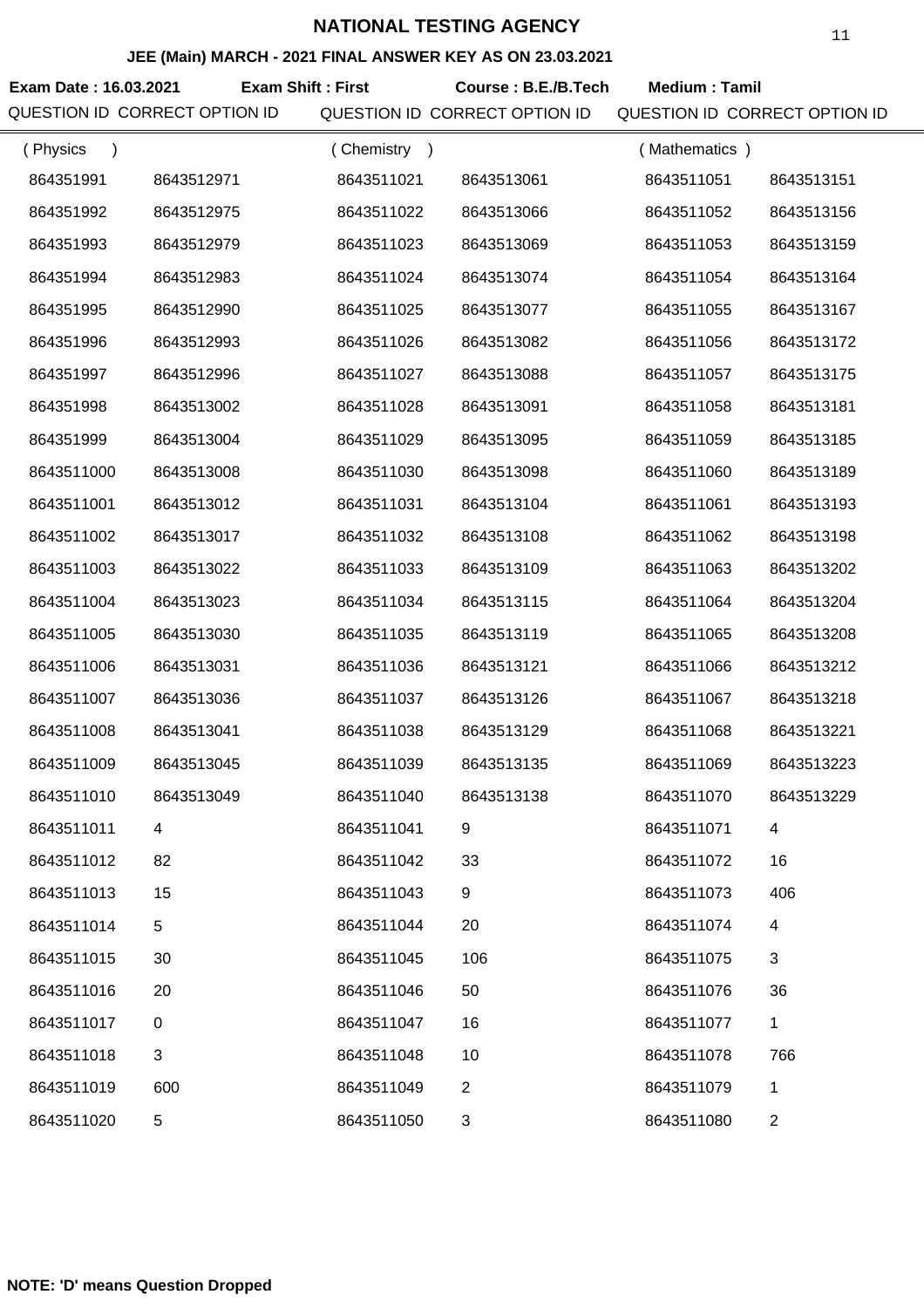|                       | JEE (Main) MARCH - 2021 FINAL ANSWER KEY AS ON 23.03.2021 |                          |                               |                               | ⊥∠         |
|-----------------------|-----------------------------------------------------------|--------------------------|-------------------------------|-------------------------------|------------|
| Exam Date: 16.03.2021 |                                                           | <b>Exam Shift: First</b> | Course: B.E./B.Tech           | Medium: Telugu                |            |
|                       | QUESTION ID CORRECT OPTION ID                             |                          | QUESTION ID CORRECT OPTION ID | QUESTION ID CORRECT OPTION ID |            |
| (Physics<br>$\lambda$ |                                                           | (Chemistry)              |                               | (Mathematics)                 |            |
| 864351541             | 8643511621                                                | 864351571                | 8643511711                    | 864351601                     | 8643511801 |
| 864351542             | 8643511625                                                | 864351572                | 8643511716                    | 864351602                     | 8643511806 |
| 864351543             | 8643511629                                                | 864351573                | 8643511719                    | 864351603                     | 8643511809 |
| 864351544             | 8643511633                                                | 864351574                | 8643511724                    | 864351604                     | 8643511814 |
| 864351545             | 8643511640                                                | 864351575                | 8643511727                    | 864351605                     | 8643511817 |
| 864351546             | 8643511643                                                | 864351576                | 8643511732                    | 864351606                     | 8643511822 |
| 864351547             | 8643511646                                                | 864351577                | 8643511738                    | 864351607                     | 8643511825 |
| 864351548             | 8643511652                                                | 864351578                | 8643511741                    | 864351608                     | 8643511831 |
| 864351549             | 8643511654                                                | 864351579                | 8643511745                    | 864351609                     | 8643511835 |
| 864351550             | 8643511658                                                | 864351580                | 8643511748                    | 864351610                     | 8643511839 |
| 864351551             | 8643511662                                                | 864351581                | 8643511754                    | 864351611                     | 8643511843 |
| 864351552             | 8643511667                                                | 864351582                | 8643511758                    | 864351612                     | 8643511848 |
| 864351553             | 8643511672                                                | 864351583                | 8643511759                    | 864351613                     | 8643511852 |
| 864351554             | 8643511673                                                | 864351584                | 8643511765                    | 864351614                     | 8643511854 |
| 864351555             | 8643511680                                                | 864351585                | 8643511769                    | 864351615                     | 8643511858 |
| 864351556             | 8643511681                                                | 864351586                | 8643511771                    | 864351616                     | 8643511862 |
| 864351557             | 8643511686                                                | 864351587                | 8643511776                    | 864351617                     | 8643511868 |
| 864351558             | 8643511691                                                | 864351588                | 8643511779                    | 864351618                     | 8643511871 |
| 864351559             | 8643511695                                                | 864351589                | 8643511785                    | 864351619                     | 8643511873 |
| 864351560             | 8643511699                                                | 864351590                | 8643511788                    | 864351620                     | 8643511879 |
| 864351561             | 4                                                         | 864351591                | 9                             | 864351621                     | 4          |
| 864351562             | 82                                                        | 864351592                | 33                            | 864351622                     | 16         |
| 864351563             | 15                                                        | 864351593                | 9                             | 864351623                     | 406        |
|                       |                                                           |                          |                               |                               |            |

864351594 20

864351624 4

864351625 3

864351626 36

864351627 1

864351629 1

864351630 2

864351628 766

864351595 106

864351596 50

864351597 16

864351598 10

864351599 2

864351600 3

**NOTE: 'D' means Question Dropped**

864351564 5

864351565 30

864351566 20

864351567 0

864351568 3

864351570 5

864351569 600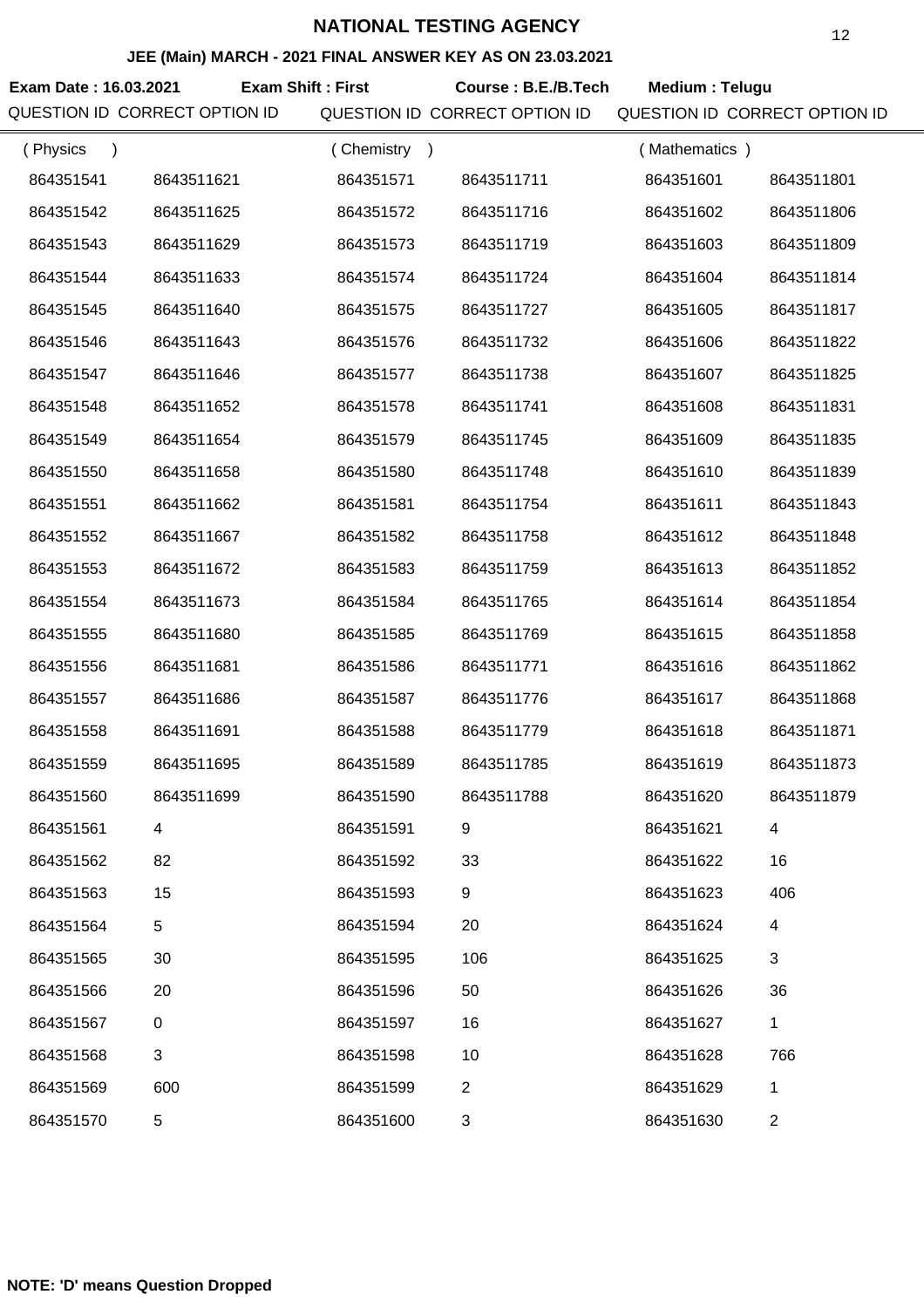#### **JEE (Main) MARCH - 2021 FINAL ANSWER KEY AS ON 23.03.2021**

**Exam Date : 16.03.2021 Course : B.E./B.Tech Medium : Urdu Exam Shift : First** QUESTION ID CORRECT OPTION ID QUESTION ID CORRECT OPTION ID QUESTION ID CORRECT OPTION ID

| (Physics  |                  | (Chemistry<br>$\rightarrow$ |              | (Mathematics) |                |
|-----------|------------------|-----------------------------|--------------|---------------|----------------|
| 864351631 | 8643511891       | 864351661                   | 8643511981   | 864351691     | 8643512071     |
| 864351632 | 8643511895       | 864351662                   | 8643511986   | 864351692     | 8643512076     |
| 864351633 | 8643511899       | 864351663                   | 8643511989   | 864351693     | 8643512079     |
| 864351634 | 8643511903       | 864351664                   | 8643511994   | 864351694     | 8643512084     |
| 864351635 | 8643511910       | 864351665                   | 8643511997   | 864351695     | 8643512087     |
| 864351636 | 8643511913       | 864351666                   | 8643512002   | 864351696     | 8643512092     |
| 864351637 | 8643511916       | 864351667                   | 8643512008   | 864351697     | 8643512095     |
| 864351638 | 8643511922       | 864351668                   | 8643512011   | 864351698     | 8643512101     |
| 864351639 | 8643511924       | 864351669                   | 8643512015   | 864351699     | 8643512105     |
| 864351640 | 8643511928       | 864351670                   | 8643512018   | 864351700     | 8643512109     |
| 864351641 | 8643511932       | 864351671                   | 8643512024   | 864351701     | 8643512113     |
| 864351642 | 8643511937       | 864351672                   | 8643512028   | 864351702     | 8643512118     |
| 864351643 | 8643511942       | 864351673                   | 8643512029   | 864351703     | 8643512122     |
| 864351644 | 8643511943       | 864351674                   | 8643512035   | 864351704     | 8643512124     |
| 864351645 | 8643511950       | 864351675                   | 8643512039   | 864351705     | 8643512128     |
| 864351646 | 8643511951       | 864351676                   | 8643512041   | 864351706     | 8643512132     |
| 864351647 | 8643511956       | 864351677                   | 8643512046   | 864351707     | 8643512138     |
| 864351648 | 8643511961       | 864351678                   | 8643512049   | 864351708     | 8643512141     |
| 864351649 | 8643511965       | 864351679                   | 8643512055   | 864351709     | 8643512143     |
| 864351650 | 8643511969       | 864351680                   | 8643512058   | 864351710     | 8643512149     |
| 864351651 | 4                | 864351681                   | 9            | 864351711     | 4              |
| 864351652 | 82               | 864351682                   | 33           | 864351712     | 16             |
| 864351653 | 15               | 864351683                   | 9            | 864351713     | 406            |
| 864351654 | 5                | 864351684                   | 20           | 864351714     | 4              |
| 864351655 | 30               | 864351685                   | 106          | 864351715     | 3              |
| 864351656 | 20               | 864351686                   | 50           | 864351716     | 36             |
| 864351657 | $\boldsymbol{0}$ | 864351687                   | 16           | 864351717     | 1              |
| 864351658 | 3                | 864351688                   | 10           | 864351718     | 766            |
| 864351659 | 600              | 864351689                   | $\mathbf{2}$ | 864351719     | 1              |
| 864351660 | 5                | 864351690                   | 3            | 864351720     | $\overline{c}$ |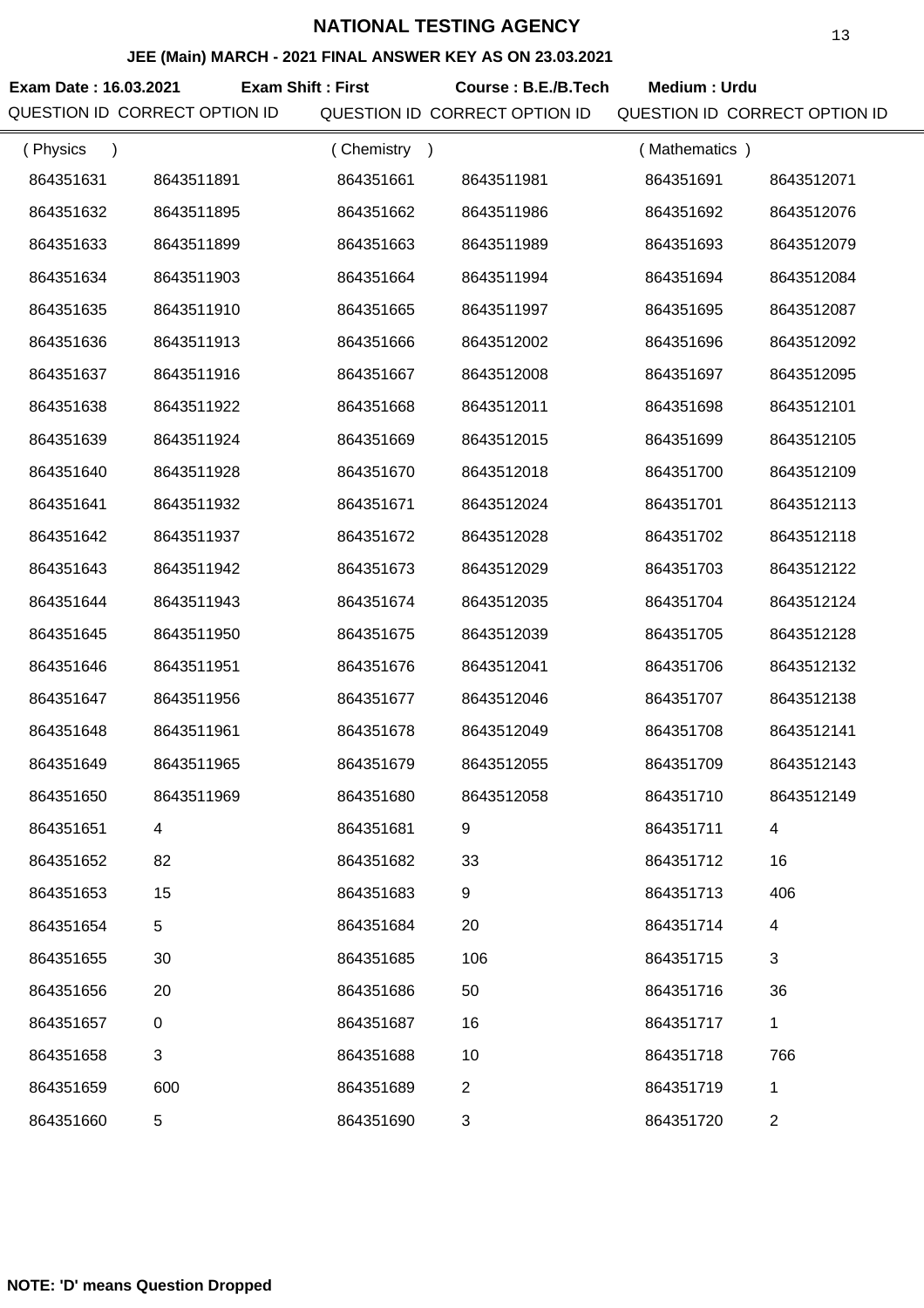#### **JEE (Main) MARCH - 2021 FINAL ANSWER KEY AS ON 23.03.2021**

**Exam Date : 16.03.2021 Exam Shift : Second Course : B.E./B.Tech Medium : Assamese** QUESTION ID CORRECT OPTION ID QUESTION ID CORRECT OPTION ID QUESTION ID CORRECT OPTION ID

| (Physics<br>$\lambda$ |            | (Chemistry) |             | (Mathematics) |                |
|-----------------------|------------|-------------|-------------|---------------|----------------|
| 8643511171            | 8643513512 | 8643511201  | 8643513601  | 8643511231    | 8643513691     |
| 8643511172            | 8643513515 | 8643511202  | 8643513608  | 8643511232    | 8643513698     |
| 8643511173            | 8643513521 | 8643511203  | 8643513611  | 8643511233    | 8643513702     |
| 8643511174            | 8643513524 | 8643511204  | 8643513616  | 8643511234    | 8643513704     |
| 8643511175            | 8643513528 | 8643511205  | 8643513617  | 8643511235    | 8643513710     |
| 8643511176            | 8643513531 | 8643511206  | 8643513621  | 8643511236    | 8643513713     |
| 8643511177            | 8643513538 | 8643511207  | 8643513627  | 8643511237    | 8643513715     |
| 8643511178            | 8643513539 | 8643511208  | 8643513630  | 8643511238    | 8643513719     |
| 8643511179            | 8643513544 | 8643511209  | 8643513634  | 8643511239    | 8643513724     |
| 8643511180            | 8643513547 | 8643511210  | 8643513639  | 8643511240    | 8643513730     |
| 8643511181            | 8643513551 | 8643511211  | 8643513642  | 8643511241    | 8643513733     |
| 8643511182            | 8643513556 | 8643511212  | 8643513648  | 8643511242    | 8643513735     |
| 8643511183            | 8643513560 | 8643511213  | 8643513651  | 8643511243    | 8643513741     |
| 8643511184            | 8643513565 | 8643511214  | 8643513655  | 8643511244    | 8643513745     |
| 8643511185            | 8643513567 | 8643511215  | 8643513658  | 8643511245    | 8643513747     |
| 8643511186            | 8643513574 | 8643511216  | 8643513661  | 8643511246    | 8643513753     |
| 8643511187            | 8643513575 | 8643511217  | 8643513665  | 8643511247    | 8643513755     |
| 8643511188            | 8643513582 | 8643511218  | 8643513672  | 8643511248    | 8643513762     |
| 8643511189            | 8643513585 | 8643511219  | 8643513674  | 8643511249    | 8643513763     |
| 8643511190            | 8643513590 | 8643511220  | 8643513679  | 8643511250    | 8643513769     |
| 8643511191            | 3          | 8643511221  | 525         | 8643511251    | 6              |
| 8643511192            | 120        | 8643511222  | 15          | 8643511252    | 15             |
| 8643511193            | 12         | 8643511223  | 3           | 8643511253    | $\overline{2}$ |
| 8643511194            | 20         | 8643511224  | 2218        | 8643511254    | 28             |
| 8643511195            | 3          | 8643511225  | 19          | 8643511255    | 1              |
| 8643511196            | D          | 8643511226  | $\mathbf 1$ | 8643511256    | 5              |
| 8643511197            | 3          | 8643511227  | 14          | 8643511257    | 6              |
| 8643511198            | 2500       | 8643511228  | 108         | 8643511258    | 1              |
| 8643511199            | 12         | 8643511229  | 4           | 8643511259    | 14             |
| 8643511200            | 4          | 8643511230  | 19          | 8643511260    | 16             |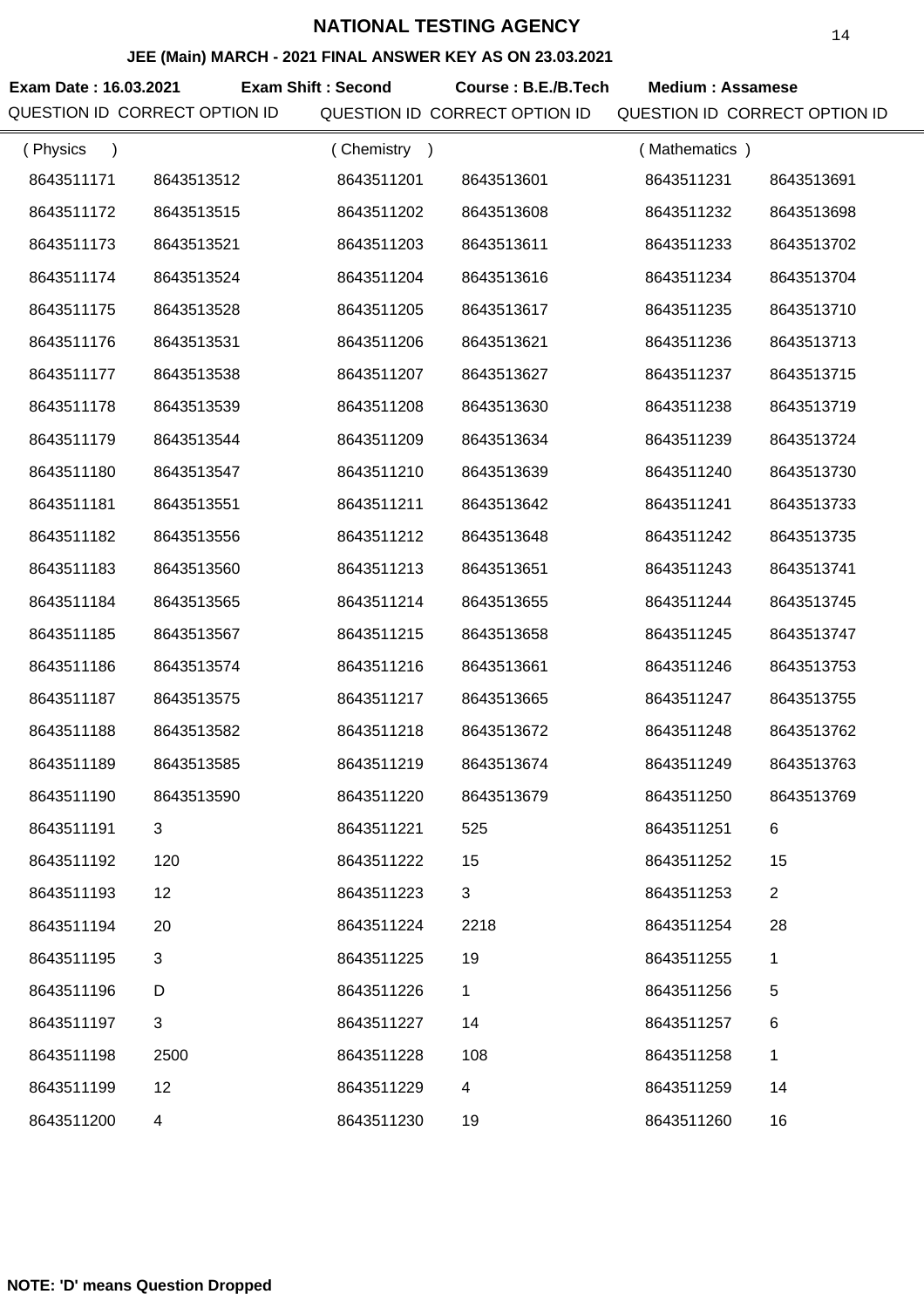#### **JEE (Main) MARCH - 2021 FINAL ANSWER KEY AS ON 23.03.2021**

**Exam Date : 16.03.2021 Course : B.E./B.Tech Medium : Bengali Exam Shift : Second** QUESTION ID CORRECT OPTION ID QUESTION ID CORRECT OPTION ID QUESTION ID CORRECT OPTION ID

| (Physics   |                | (Chemistry |            | (Mathematics) |                |
|------------|----------------|------------|------------|---------------|----------------|
| 8643511261 | 8643513782     | 8643511291 | 8643513871 | 8643511321    | 8643513961     |
| 8643511262 | 8643513785     | 8643511292 | 8643513878 | 8643511322    | 8643513968     |
| 8643511263 | 8643513791     | 8643511293 | 8643513881 | 8643511323    | 8643513972     |
| 8643511264 | 8643513794     | 8643511294 | 8643513886 | 8643511324    | 8643513974     |
| 8643511265 | 8643513798     | 8643511295 | 8643513887 | 8643511325    | 8643513980     |
| 8643511266 | 8643513801     | 8643511296 | 8643513891 | 8643511326    | 8643513983     |
| 8643511267 | 8643513808     | 8643511297 | 8643513897 | 8643511327    | 8643513985     |
| 8643511268 | 8643513809     | 8643511298 | 8643513900 | 8643511328    | 8643513989     |
| 8643511269 | 8643513814     | 8643511299 | 8643513904 | 8643511329    | 8643513994     |
| 8643511270 | 8643513817     | 8643511300 | 8643513909 | 8643511330    | 8643514000     |
| 8643511271 | 8643513821     | 8643511301 | 8643513912 | 8643511331    | 8643514003     |
| 8643511272 | 8643513826     | 8643511302 | 8643513918 | 8643511332    | 8643514005     |
| 8643511273 | 8643513830     | 8643511303 | 8643513921 | 8643511333    | 8643514011     |
| 8643511274 | 8643513835     | 8643511304 | 8643513925 | 8643511334    | 8643514015     |
| 8643511275 | 8643513837     | 8643511305 | 8643513928 | 8643511335    | 8643514017     |
| 8643511276 | 8643513844     | 8643511306 | 8643513931 | 8643511336    | 8643514023     |
| 8643511277 | 8643513845     | 8643511307 | 8643513935 | 8643511337    | 8643514025     |
| 8643511278 | 8643513852     | 8643511308 | 8643513942 | 8643511338    | 8643514032     |
| 8643511279 | 8643513855     | 8643511309 | 8643513944 | 8643511339    | 8643514033     |
| 8643511280 | 8643513860     | 8643511310 | 8643513949 | 8643511340    | 8643514039     |
| 8643511281 | 3              | 8643511311 | 525        | 8643511341    | 6              |
| 8643511282 | 120            | 8643511312 | 15         | 8643511342    | 15             |
| 8643511283 | 12             | 8643511313 | 3          | 8643511343    | $\overline{2}$ |
| 8643511284 | 20             | 8643511314 | 2218       | 8643511344    | 28             |
| 8643511285 | 3              | 8643511315 | 19         | 8643511345    | 1              |
| 8643511286 | D              | 8643511316 | 1          | 8643511346    | 5              |
| 8643511287 | 3              | 8643511317 | 14         | 8643511347    | 6              |
| 8643511288 | 2500           | 8643511318 | 108        | 8643511348    | 1              |
| 8643511289 | 12             | 8643511319 | 4          | 8643511349    | 14             |
| 8643511290 | $\overline{4}$ | 8643511320 | 19         | 8643511350    | 16             |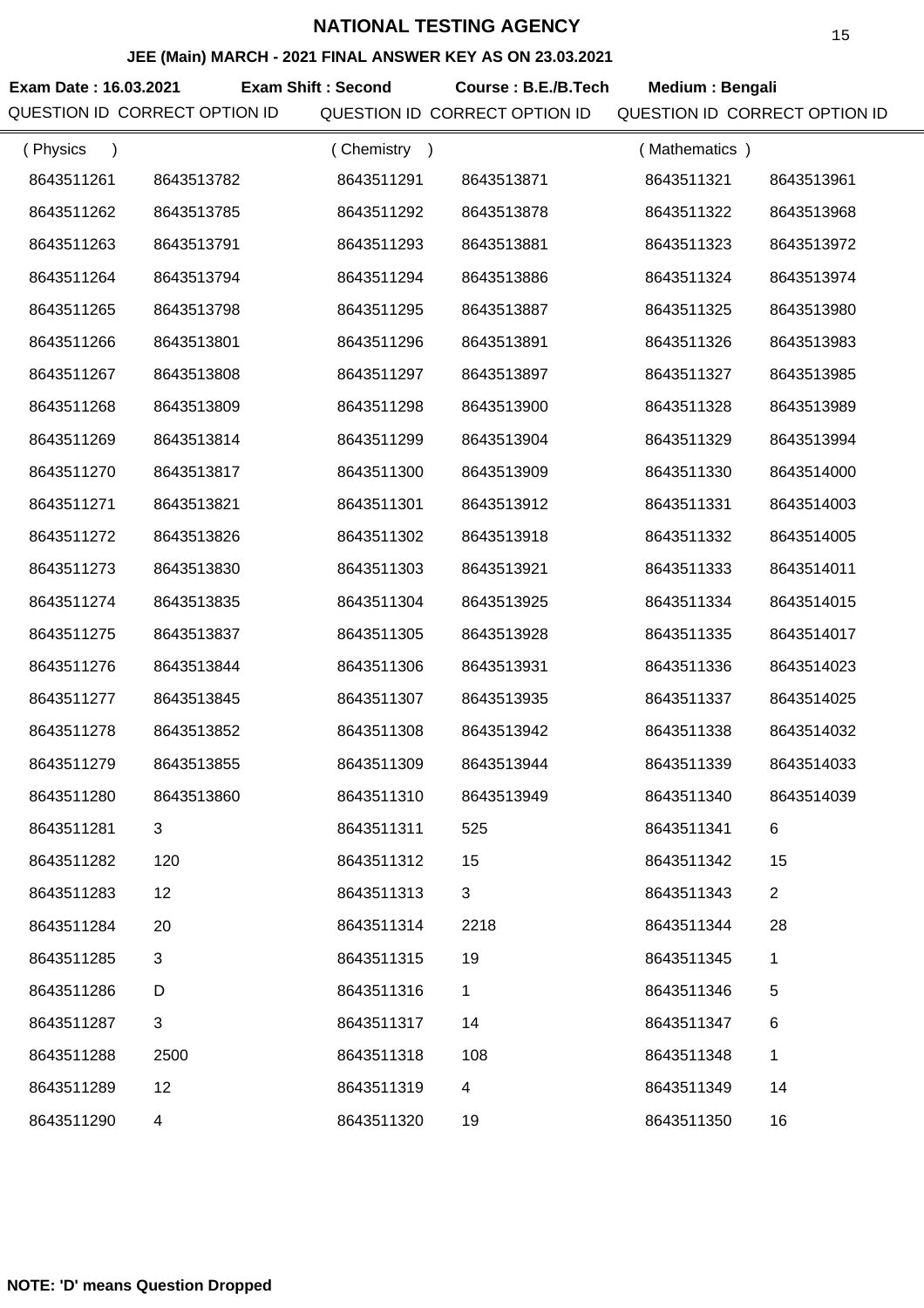#### **JEE (Main) MARCH - 2021 FINAL ANSWER KEY AS ON 23.03.2021**

**Exam Date : 16.03.2021 Course : B.E./B.Tech Medium : English Exam Shift : Second** QUESTION ID CORRECT OPTION ID QUESTION ID CORRECT OPTION ID QUESTION ID CORRECT OPTION ID

| (Physics   |                | (Chemistry) |             | (Mathematics) |                |
|------------|----------------|-------------|-------------|---------------|----------------|
| 8643512251 | 8643516752     | 8643512281  | 8643516841  | 8643512311    | 8643516931     |
| 8643512252 | 8643516755     | 8643512282  | 8643516848  | 8643512312    | 8643516938     |
| 8643512253 | 8643516761     | 8643512283  | 8643516851  | 8643512313    | 8643516942     |
| 8643512254 | 8643516764     | 8643512284  | 8643516856  | 8643512314    | 8643516944     |
| 8643512255 | 8643516768     | 8643512285  | 8643516857  | 8643512315    | 8643516950     |
| 8643512256 | 8643516771     | 8643512286  | 8643516861  | 8643512316    | 8643516953     |
| 8643512257 | 8643516778     | 8643512287  | 8643516867  | 8643512317    | 8643516955     |
| 8643512258 | 8643516779     | 8643512288  | 8643516870  | 8643512318    | 8643516959     |
| 8643512259 | 8643516784     | 8643512289  | 8643516874  | 8643512319    | 8643516964     |
| 8643512260 | 8643516787     | 8643512290  | 8643516879  | 8643512320    | 8643516970     |
| 8643512261 | 8643516791     | 8643512291  | 8643516882  | 8643512321    | 8643516973     |
| 8643512262 | 8643516796     | 8643512292  | 8643516888  | 8643512322    | 8643516975     |
| 8643512263 | 8643516800     | 8643512293  | 8643516891  | 8643512323    | 8643516981     |
| 8643512264 | 8643516805     | 8643512294  | 8643516895  | 8643512324    | 8643516985     |
| 8643512265 | 8643516807     | 8643512295  | 8643516898  | 8643512325    | 8643516987     |
| 8643512266 | 8643516814     | 8643512296  | 8643516901  | 8643512326    | 8643516993     |
| 8643512267 | 8643516815     | 8643512297  | 8643516905  | 8643512327    | 8643516995     |
| 8643512268 | 8643516822     | 8643512298  | 8643516912  | 8643512328    | 8643517002     |
| 8643512269 | 8643516825     | 8643512299  | 8643516914  | 8643512329    | 8643517003     |
| 8643512270 | 8643516830     | 8643512300  | 8643516919  | 8643512330    | 8643517009     |
| 8643512271 | 3              | 8643512301  | 525         | 8643512331    |                |
| 8643512272 | 120            | 8643512302  | 15          | 8643512332    | 15             |
| 8643512273 | 12             | 8643512303  | 3           | 8643512333    | $\overline{2}$ |
| 8643512274 | 20             | 8643512304  | 2218        | 8643512334    | 28             |
| 8643512275 | 3              | 8643512305  | 19          | 8643512335    | 1              |
| 8643512276 | D              | 8643512306  | $\mathbf 1$ | 8643512336    | 5              |
| 8643512277 | $\mathfrak{B}$ | 8643512307  | 14          | 8643512337    | 6              |
| 8643512278 | 2500           | 8643512308  | 108         | 8643512338    | 1              |
| 8643512279 | 12             | 8643512309  | 4           | 8643512339    | 14             |
| 8643512280 | 4              | 8643512310  | 19          | 8643512340    | 16             |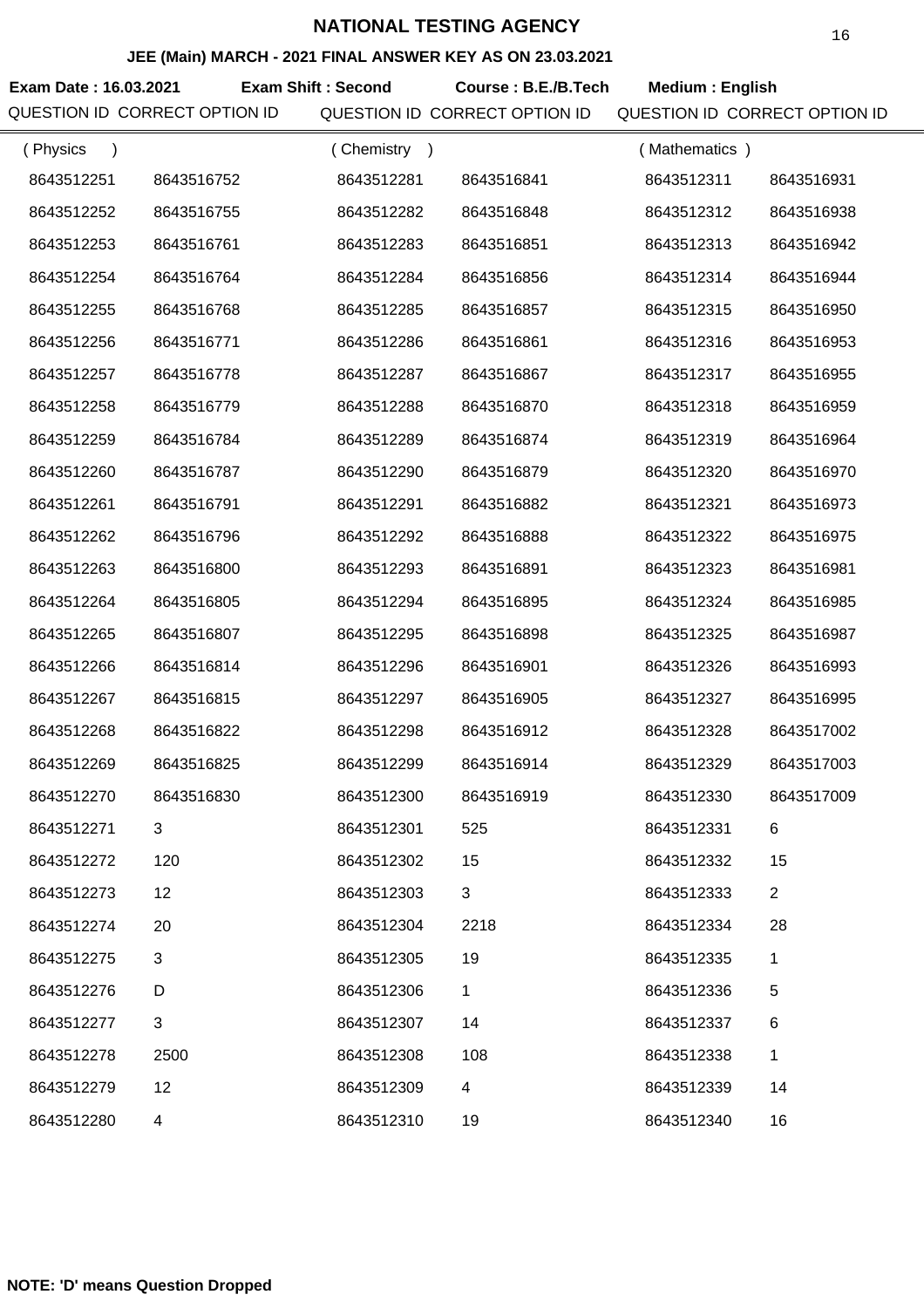#### **JEE (Main) MARCH - 2021 FINAL ANSWER KEY AS ON 23.03.2021**

**Exam Date : 16.03.2021 Exam Shift : Second Course : B.E./B.Tech Medium : Gujarati** QUESTION ID CORRECT OPTION ID QUESTION ID CORRECT OPTION ID QUESTION ID CORRECT OPTION ID

| (Physics<br>$\lambda$ |            | (Chemistry) |             | (Mathematics) |                |
|-----------------------|------------|-------------|-------------|---------------|----------------|
| 8643511351            | 8643514052 | 8643511381  | 8643514141  | 8643511411    | 8643514231     |
| 8643511352            | 8643514055 | 8643511382  | 8643514148  | 8643511412    | 8643514238     |
| 8643511353            | 8643514061 | 8643511383  | 8643514151  | 8643511413    | 8643514242     |
| 8643511354            | 8643514064 | 8643511384  | 8643514156  | 8643511414    | 8643514244     |
| 8643511355            | 8643514068 | 8643511385  | 8643514157  | 8643511415    | 8643514250     |
| 8643511356            | 8643514071 | 8643511386  | 8643514161  | 8643511416    | 8643514253     |
| 8643511357            | 8643514078 | 8643511387  | 8643514167  | 8643511417    | 8643514255     |
| 8643511358            | 8643514079 | 8643511388  | 8643514170  | 8643511418    | 8643514259     |
| 8643511359            | 8643514084 | 8643511389  | 8643514174  | 8643511419    | 8643514264     |
| 8643511360            | 8643514087 | 8643511390  | 8643514179  | 8643511420    | 8643514270     |
| 8643511361            | 8643514091 | 8643511391  | 8643514182  | 8643511421    | 8643514273     |
| 8643511362            | 8643514096 | 8643511392  | 8643514188  | 8643511422    | 8643514275     |
| 8643511363            | 8643514100 | 8643511393  | 8643514191  | 8643511423    | 8643514281     |
| 8643511364            | 8643514105 | 8643511394  | 8643514195  | 8643511424    | 8643514285     |
| 8643511365            | 8643514107 | 8643511395  | 8643514198  | 8643511425    | 8643514287     |
| 8643511366            | 8643514114 | 8643511396  | 8643514201  | 8643511426    | 8643514293     |
| 8643511367            | 8643514115 | 8643511397  | 8643514205  | 8643511427    | 8643514295     |
| 8643511368            | 8643514122 | 8643511398  | 8643514212  | 8643511428    | 8643514302     |
| 8643511369            | 8643514125 | 8643511399  | 8643514214  | 8643511429    | 8643514303     |
| 8643511370            | 8643514130 | 8643511400  | 8643514219  | 8643511430    | 8643514309     |
| 8643511371            | 3          | 8643511401  | 525         | 8643511431    | 6              |
| 8643511372            | 120        | 8643511402  | 15          | 8643511432    | 15             |
| 8643511373            | 12         | 8643511403  | 3           | 8643511433    | $\overline{c}$ |
| 8643511374            | 20         | 8643511404  | 2218        | 8643511434    | 28             |
| 8643511375            | 3          | 8643511405  | 19          | 8643511435    | 1              |
| 8643511376            | D          | 8643511406  | $\mathbf 1$ | 8643511436    | 5              |
| 8643511377            | 3          | 8643511407  | 14          | 8643511437    | 6              |
| 8643511378            | 2500       | 8643511408  | 108         | 8643511438    | 1              |
| 8643511379            | 12         | 8643511409  | 4           | 8643511439    | 14             |
| 8643511380            | 4          | 8643511410  | 19          | 8643511440    | 16             |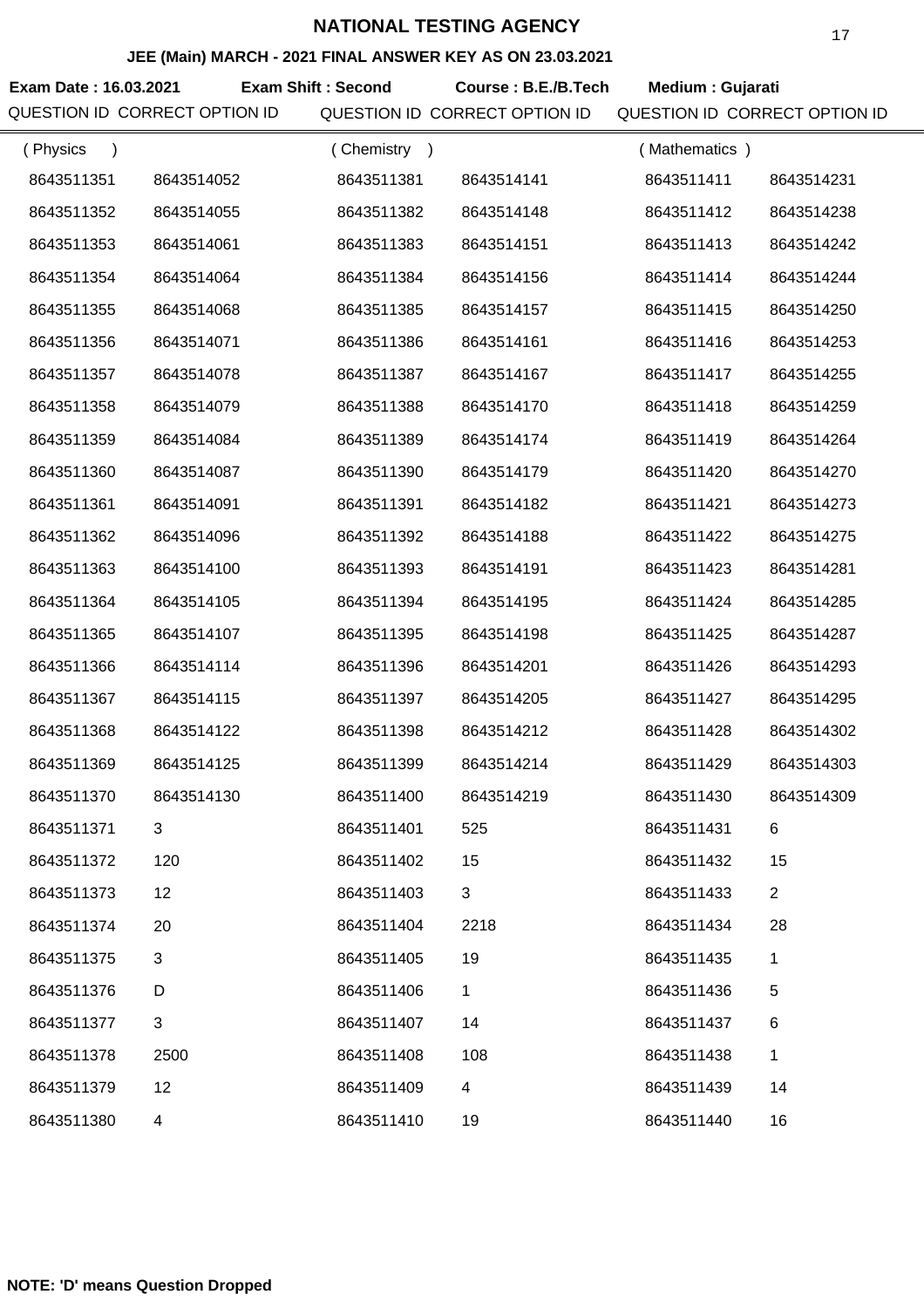#### **JEE (Main) MARCH - 2021 FINAL ANSWER KEY AS ON 23.03.2021**

**Exam Date : 16.03.2021 Exam Shift : Second Course : B.E./B.Tech Medium : Hindi** QUESTION ID CORRECT OPTION ID QUESTION ID CORRECT OPTION ID QUESTION ID CORRECT OPTION ID

| (Physics<br>$\lambda$ |                | (Chemistry<br>$\rightarrow$ |            | (Mathematics) |                |
|-----------------------|----------------|-----------------------------|------------|---------------|----------------|
| 8643512161            | 8643516482     | 8643512191                  | 8643516571 | 8643512221    | 8643516661     |
| 8643512162            | 8643516485     | 8643512192                  | 8643516578 | 8643512222    | 8643516668     |
| 8643512163            | 8643516491     | 8643512193                  | 8643516581 | 8643512223    | 8643516672     |
| 8643512164            | 8643516494     | 8643512194                  | 8643516586 | 8643512224    | 8643516674     |
| 8643512165            | 8643516498     | 8643512195                  | 8643516587 | 8643512225    | 8643516680     |
| 8643512166            | 8643516501     | 8643512196                  | 8643516591 | 8643512226    | 8643516683     |
| 8643512167            | 8643516508     | 8643512197                  | 8643516597 | 8643512227    | 8643516685     |
| 8643512168            | 8643516509     | 8643512198                  | 8643516600 | 8643512228    | 8643516689     |
| 8643512169            | 8643516514     | 8643512199                  | 8643516604 | 8643512229    | 8643516694     |
| 8643512170            | 8643516517     | 8643512200                  | 8643516609 | 8643512230    | 8643516700     |
| 8643512171            | 8643516521     | 8643512201                  | 8643516612 | 8643512231    | 8643516703     |
| 8643512172            | 8643516526     | 8643512202                  | 8643516618 | 8643512232    | 8643516705     |
| 8643512173            | 8643516530     | 8643512203                  | 8643516621 | 8643512233    | 8643516711     |
| 8643512174            | 8643516535     | 8643512204                  | 8643516625 | 8643512234    | 8643516715     |
| 8643512175            | 8643516537     | 8643512205                  | 8643516628 | 8643512235    | 8643516717     |
| 8643512176            | 8643516544     | 8643512206                  | 8643516631 | 8643512236    | 8643516723     |
| 8643512177            | 8643516545     | 8643512207                  | 8643516635 | 8643512237    | 8643516725     |
| 8643512178            | 8643516552     | 8643512208                  | 8643516642 | 8643512238    | 8643516732     |
| 8643512179            | 8643516555     | 8643512209                  | 8643516644 | 8643512239    | 8643516733     |
| 8643512180            | 8643516560     | 8643512210                  | 8643516649 | 8643512240    | 8643516739     |
| 8643512181            |                | 8643512211                  | 525        | 8643512241    | 6              |
| 8643512182            | 120            | 8643512212                  | 15         | 8643512242    | 15             |
| 8643512183            | 12             | 8643512213                  | 3          | 8643512243    | $\overline{2}$ |
| 8643512184            | 20             | 8643512214                  | 2218       | 8643512244    | 28             |
| 8643512185            | 3              | 8643512215                  | 19         | 8643512245    | 1              |
| 8643512186            | D              | 8643512216                  | 1          | 8643512246    | 5              |
| 8643512187            | $\mathfrak{B}$ | 8643512217                  | 14         | 8643512247    | 6              |
| 8643512188            | 2500           | 8643512218                  | 108        | 8643512248    | $\mathbf{1}$   |
| 8643512189            | 12             | 8643512219                  | 4          | 8643512249    | 14             |
| 8643512190            | 4              | 8643512220                  | 19         | 8643512250    | 16             |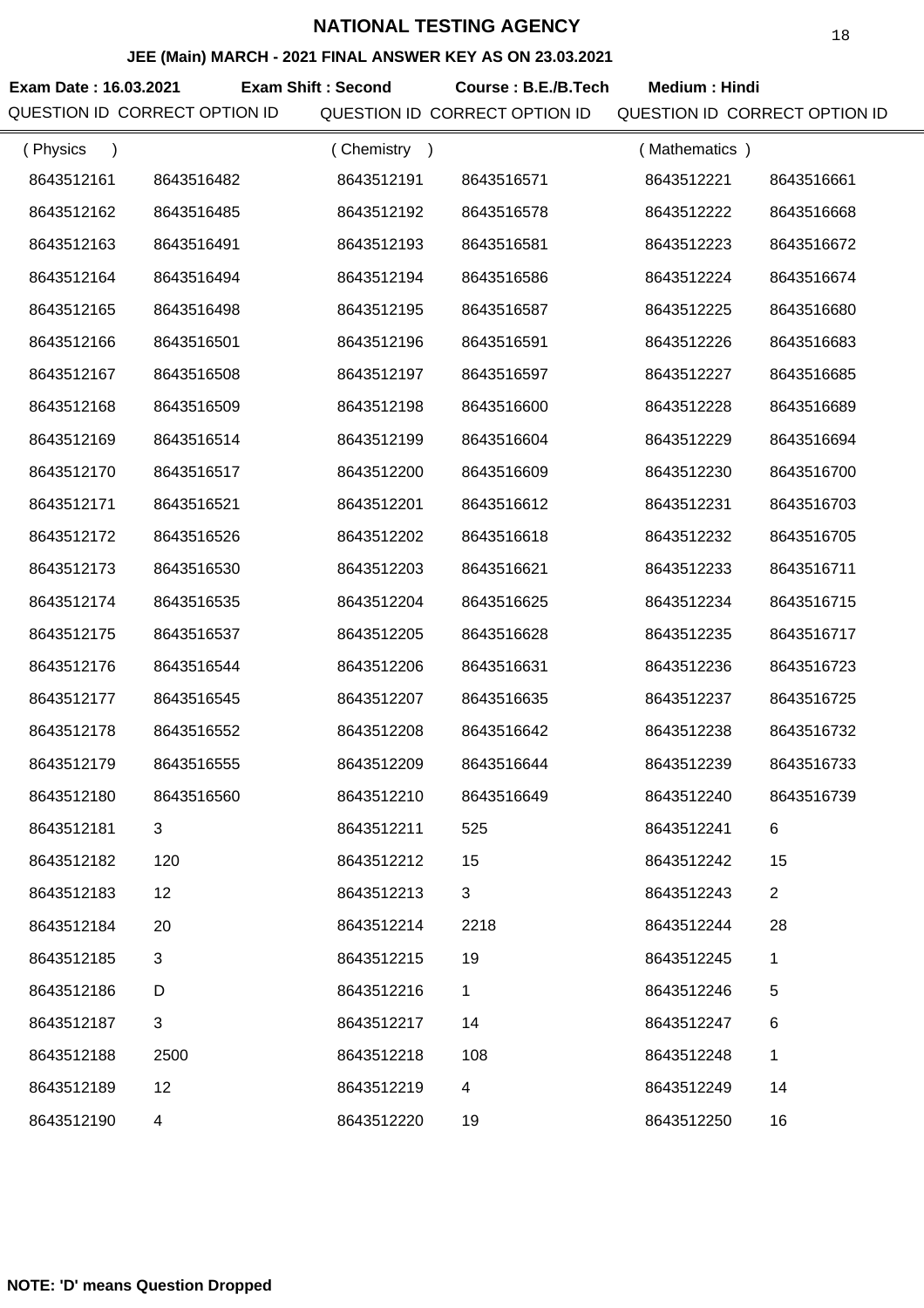#### **JEE (Main) MARCH - 2021 FINAL ANSWER KEY AS ON 23.03.2021**

Exam Date : 16.03.2021 Exam Shift : Second Course : B.E./B.Tech Medium : Kannada QUESTION ID CORRECT OPTION ID QUESTION ID CORRECT OPTION ID QUESTION ID CORRECT OPTION ID

| (Physics<br>$\lambda$ |            | (Chemistry<br>$\rightarrow$ |            | (Mathematics) |                |
|-----------------------|------------|-----------------------------|------------|---------------|----------------|
| 8643511441            | 8643514322 | 8643511471                  | 8643514411 | 8643511501    | 8643514501     |
| 8643511442            | 8643514325 | 8643511472                  | 8643514418 | 8643511502    | 8643514508     |
| 8643511443            | 8643514331 | 8643511473                  | 8643514421 | 8643511503    | 8643514512     |
| 8643511444            | 8643514334 | 8643511474                  | 8643514426 | 8643511504    | 8643514514     |
| 8643511445            | 8643514338 | 8643511475                  | 8643514427 | 8643511505    | 8643514520     |
| 8643511446            | 8643514341 | 8643511476                  | 8643514431 | 8643511506    | 8643514523     |
| 8643511447            | 8643514348 | 8643511477                  | 8643514437 | 8643511507    | 8643514525     |
| 8643511448            | 8643514349 | 8643511478                  | 8643514440 | 8643511508    | 8643514529     |
| 8643511449            | 8643514354 | 8643511479                  | 8643514444 | 8643511509    | 8643514534     |
| 8643511450            | 8643514357 | 8643511480                  | 8643514449 | 8643511510    | 8643514540     |
| 8643511451            | 8643514361 | 8643511481                  | 8643514452 | 8643511511    | 8643514543     |
| 8643511452            | 8643514366 | 8643511482                  | 8643514458 | 8643511512    | 8643514545     |
| 8643511453            | 8643514370 | 8643511483                  | 8643514461 | 8643511513    | 8643514551     |
| 8643511454            | 8643514375 | 8643511484                  | 8643514465 | 8643511514    | 8643514555     |
| 8643511455            | 8643514377 | 8643511485                  | 8643514468 | 8643511515    | 8643514557     |
| 8643511456            | 8643514384 | 8643511486                  | 8643514471 | 8643511516    | 8643514563     |
| 8643511457            | 8643514385 | 8643511487                  | 8643514475 | 8643511517    | 8643514565     |
| 8643511458            | 8643514392 | 8643511488                  | 8643514482 | 8643511518    | 8643514572     |
| 8643511459            | 8643514395 | 8643511489                  | 8643514484 | 8643511519    | 8643514573     |
| 8643511460            | 8643514400 | 8643511490                  | 8643514489 | 8643511520    | 8643514579     |
| 8643511461            | 3          | 8643511491                  | 525        | 8643511521    | 6              |
| 8643511462            | 120        | 8643511492                  | 15         | 8643511522    | 15             |
| 8643511463            | 12         | 8643511493                  | 3          | 8643511523    | $\overline{2}$ |
| 8643511464            | 20         | 8643511494                  | 2218       | 8643511524    | 28             |
| 8643511465            | 3          | 8643511495                  | 19         | 8643511525    | 1              |
| 8643511466            | D          | 8643511496                  | 1          | 8643511526    | 5              |
| 8643511467            | 3          | 8643511497                  | 14         | 8643511527    | 6              |
| 8643511468            | 2500       | 8643511498                  | 108        | 8643511528    | 1              |
| 8643511469            | 12         | 8643511499                  | 4          | 8643511529    | 14             |
| 8643511470            | 4          | 8643511500                  | 19         | 8643511530    | 16             |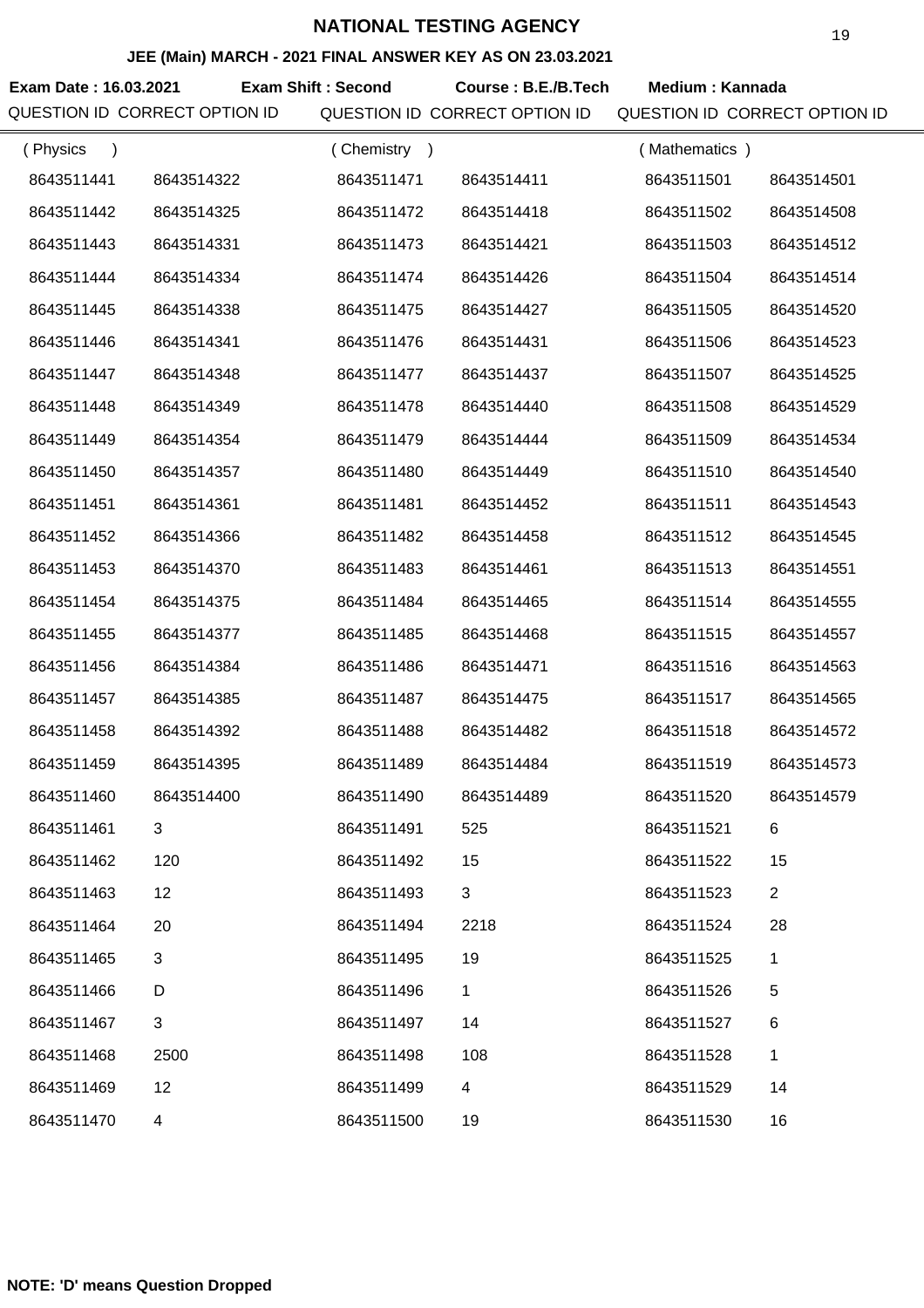#### **JEE (Main) MARCH - 2021 FINAL ANSWER KEY AS ON 23.03.2021**

**Exam Date : 16.03.2021 Exam Shift : Second Course : B.E./B.Tech Medium : Malayalam** QUESTION ID CORRECT OPTION ID QUESTION ID CORRECT OPTION ID QUESTION ID CORRECT OPTION ID

| (Physics   |            | (Chemistry<br>$\rightarrow$ |            | (Mathematics) |                |
|------------|------------|-----------------------------|------------|---------------|----------------|
| 8643511621 | 8643514862 | 8643511651                  | 8643514951 | 8643511681    | 8643515041     |
| 8643511622 | 8643514865 | 8643511652                  | 8643514958 | 8643511682    | 8643515048     |
| 8643511623 | 8643514871 | 8643511653                  | 8643514961 | 8643511683    | 8643515052     |
| 8643511624 | 8643514874 | 8643511654                  | 8643514966 | 8643511684    | 8643515054     |
| 8643511625 | 8643514878 | 8643511655                  | 8643514967 | 8643511685    | 8643515060     |
| 8643511626 | 8643514881 | 8643511656                  | 8643514971 | 8643511686    | 8643515063     |
| 8643511627 | 8643514888 | 8643511657                  | 8643514977 | 8643511687    | 8643515065     |
| 8643511628 | 8643514889 | 8643511658                  | 8643514980 | 8643511688    | 8643515069     |
| 8643511629 | 8643514894 | 8643511659                  | 8643514984 | 8643511689    | 8643515074     |
| 8643511630 | 8643514897 | 8643511660                  | 8643514989 | 8643511690    | 8643515080     |
| 8643511631 | 8643514901 | 8643511661                  | 8643514992 | 8643511691    | 8643515083     |
| 8643511632 | 8643514906 | 8643511662                  | 8643514998 | 8643511692    | 8643515085     |
| 8643511633 | 8643514910 | 8643511663                  | 8643515001 | 8643511693    | 8643515091     |
| 8643511634 | 8643514915 | 8643511664                  | 8643515005 | 8643511694    | 8643515095     |
| 8643511635 | 8643514917 | 8643511665                  | 8643515008 | 8643511695    | 8643515097     |
| 8643511636 | 8643514924 | 8643511666                  | 8643515011 | 8643511696    | 8643515103     |
| 8643511637 | 8643514925 | 8643511667                  | 8643515015 | 8643511697    | 8643515105     |
| 8643511638 | 8643514932 | 8643511668                  | 8643515022 | 8643511698    | 8643515112     |
| 8643511639 | 8643514935 | 8643511669                  | 8643515024 | 8643511699    | 8643515113     |
| 8643511640 | 8643514940 | 8643511670                  | 8643515029 | 8643511700    | 8643515119     |
| 8643511641 | 3          | 8643511671                  | 525        | 8643511701    | 6              |
| 8643511642 | 120        | 8643511672                  | 15         | 8643511702    | 15             |
| 8643511643 | 12         | 8643511673                  | 3          | 8643511703    | $\overline{2}$ |
| 8643511644 | 20         | 8643511674                  | 2218       | 8643511704    | 28             |
| 8643511645 | 3          | 8643511675                  | 19         | 8643511705    | 1              |
| 8643511646 | D          | 8643511676                  | 1          | 8643511706    | 5              |
| 8643511647 | 3          | 8643511677                  | 14         | 8643511707    | 6              |
| 8643511648 | 2500       | 8643511678                  | 108        | 8643511708    | 1              |
| 8643511649 | 12         | 8643511679                  | 4          | 8643511709    | 14             |
| 8643511650 | 4          | 8643511680                  | 19         | 8643511710    | 16             |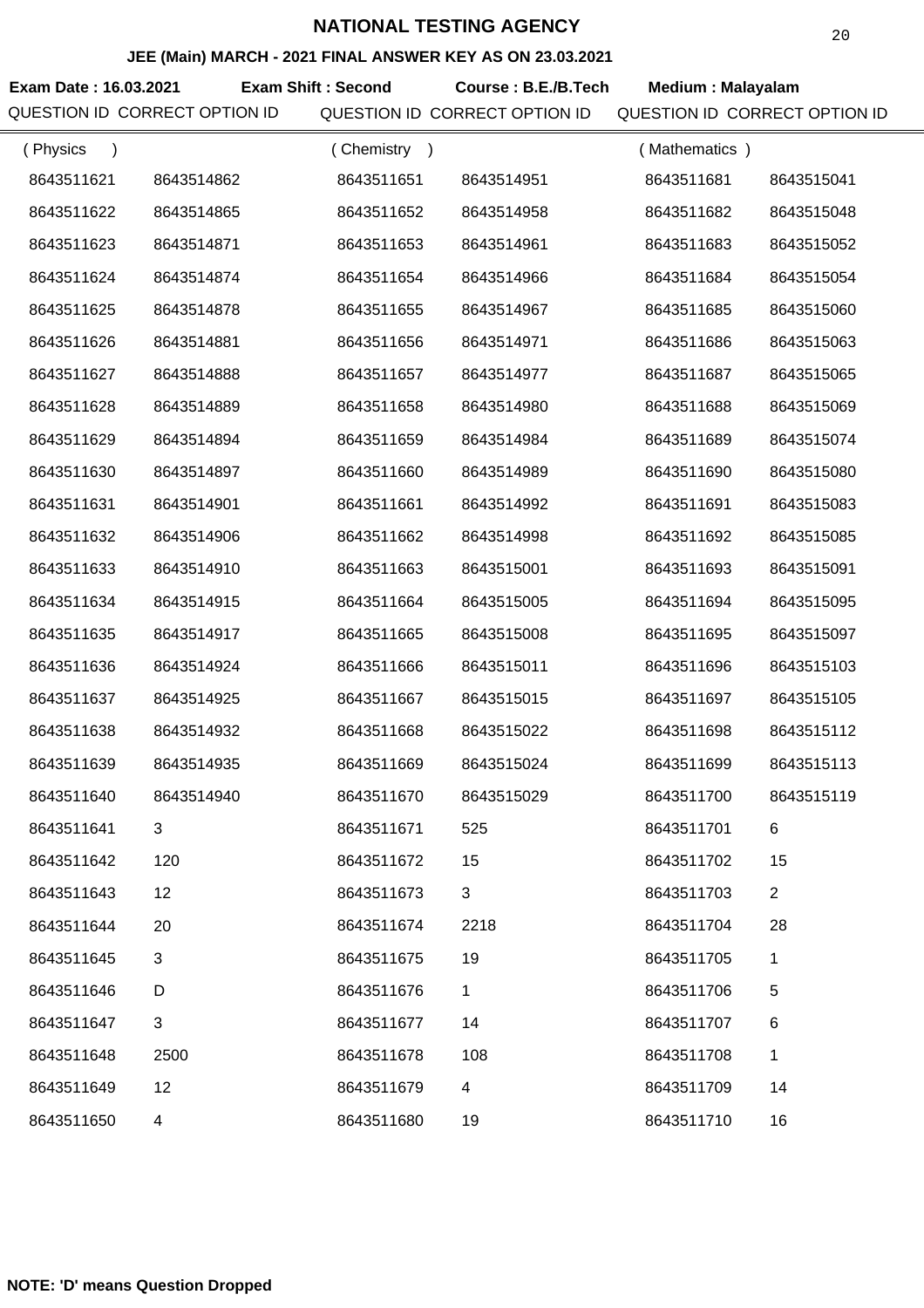#### **JEE (Main) MARCH - 2021 FINAL ANSWER KEY AS ON 23.03.2021**

**Exam Date : 16.03.2021 Course : B.E./B.Tech Medium : Marathi Exam Shift : Second** QUESTION ID CORRECT OPTION ID QUESTION ID CORRECT OPTION ID QUESTION ID CORRECT OPTION ID

| (Physics   |              | (Chemistry<br>$\rightarrow$ |              | (Mathematics) |                |
|------------|--------------|-----------------------------|--------------|---------------|----------------|
| 8643511531 | 8643514592   | 8643511561                  | 8643514681   | 8643511591    | 8643514771     |
| 8643511532 | 8643514595   | 8643511562                  | 8643514688   | 8643511592    | 8643514778     |
| 8643511533 | 8643514601   | 8643511563                  | 8643514691   | 8643511593    | 8643514782     |
| 8643511534 | 8643514604   | 8643511564                  | 8643514696   | 8643511594    | 8643514784     |
| 8643511535 | 8643514608   | 8643511565                  | 8643514697   | 8643511595    | 8643514790     |
| 8643511536 | 8643514611   | 8643511566                  | 8643514701   | 8643511596    | 8643514793     |
| 8643511537 | 8643514618   | 8643511567                  | 8643514707   | 8643511597    | 8643514795     |
| 8643511538 | 8643514619   | 8643511568                  | 8643514710   | 8643511598    | 8643514799     |
| 8643511539 | 8643514624   | 8643511569                  | 8643514714   | 8643511599    | 8643514804     |
| 8643511540 | 8643514627   | 8643511570                  | 8643514719   | 8643511600    | 8643514810     |
| 8643511541 | 8643514631   | 8643511571                  | 8643514722   | 8643511601    | 8643514813     |
| 8643511542 | 8643514636   | 8643511572                  | 8643514728   | 8643511602    | 8643514815     |
| 8643511543 | 8643514640   | 8643511573                  | 8643514731   | 8643511603    | 8643514821     |
| 8643511544 | 8643514645   | 8643511574                  | 8643514735   | 8643511604    | 8643514825     |
| 8643511545 | 8643514647   | 8643511575                  | 8643514738   | 8643511605    | 8643514827     |
| 8643511546 | 8643514654   | 8643511576                  | 8643514741   | 8643511606    | 8643514833     |
| 8643511547 | 8643514655   | 8643511577                  | 8643514745   | 8643511607    | 8643514835     |
| 8643511548 | 8643514662   | 8643511578                  | 8643514752   | 8643511608    | 8643514842     |
| 8643511549 | 8643514665   | 8643511579                  | 8643514754   | 8643511609    | 8643514843     |
| 8643511550 | 8643514670   | 8643511580                  | 8643514759   | 8643511610    | 8643514849     |
| 8643511551 | 3            | 8643511581                  | 525          | 8643511611    | 6              |
| 8643511552 | 120          | 8643511582                  | 15           | 8643511612    | 15             |
| 8643511553 | 12           | 8643511583                  | 3            | 8643511613    | $\overline{2}$ |
| 8643511554 | 20           | 8643511584                  | 2218         | 8643511614    | 28             |
| 8643511555 | 3            | 8643511585                  | 19           | 8643511615    | 1              |
| 8643511556 | D            | 8643511586                  | $\mathbf{1}$ | 8643511616    | $\,$ 5 $\,$    |
| 8643511557 | $\mathbf{3}$ | 8643511587                  | 14           | 8643511617    | 6              |
| 8643511558 | 2500         | 8643511588                  | 108          | 8643511618    | $\mathbf{1}$   |
| 8643511559 | 12           | 8643511589                  | 4            | 8643511619    | 14             |
| 8643511560 | 4            | 8643511590                  | 19           | 8643511620    | 16             |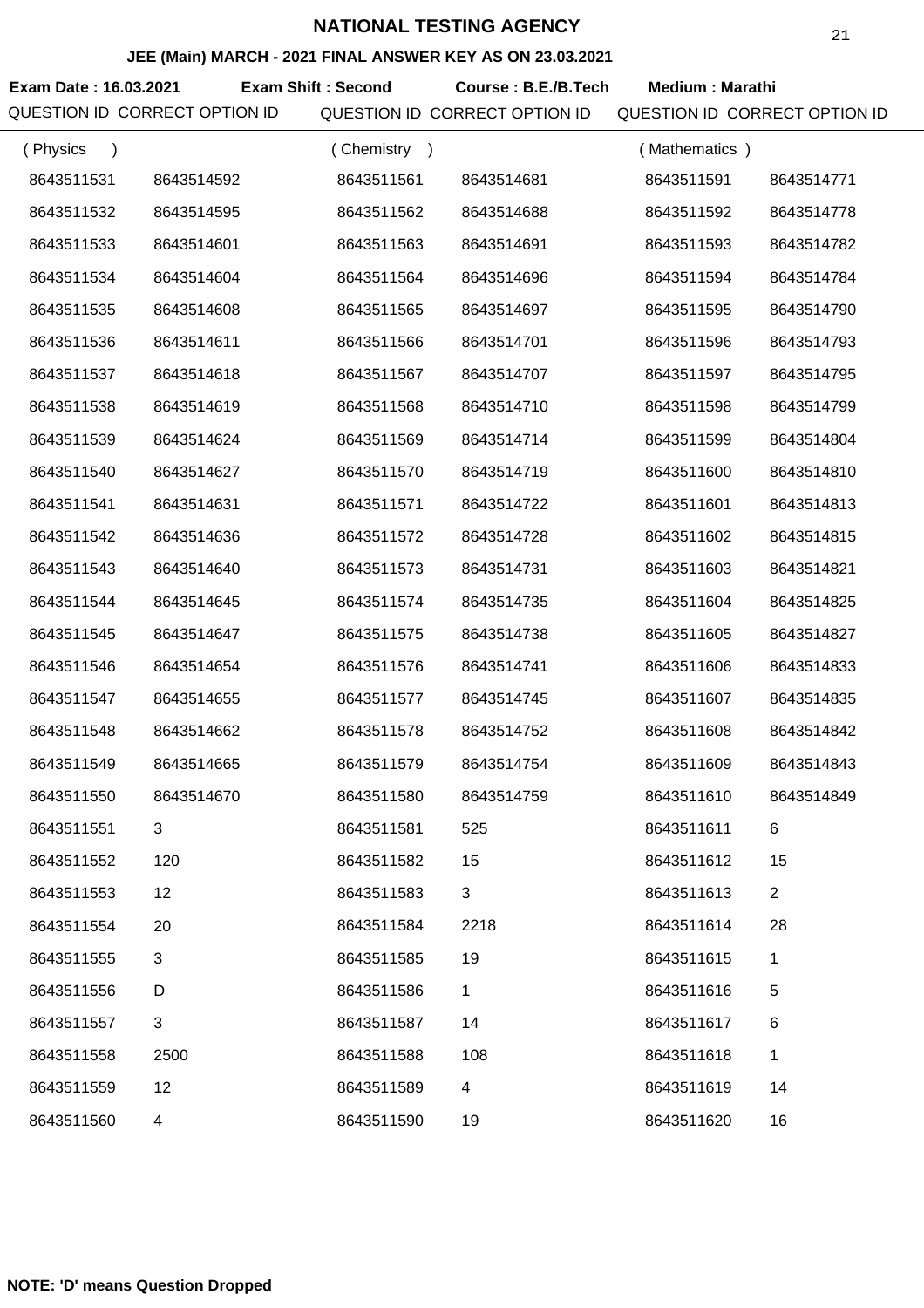#### **JEE (Main) MARCH - 2021 FINAL ANSWER KEY AS ON 23.03.2021**

**Exam Date : 16.03.2021 Exam Shift : Second Course : B.E./B.Tech Medium : Odia** QUESTION ID CORRECT OPTION ID QUESTION ID CORRECT OPTION ID QUESTION ID CORRECT OPTION ID

| (Physics   |                | (Chemistry<br>$\rightarrow$ |              | (Mathematics) |                |
|------------|----------------|-----------------------------|--------------|---------------|----------------|
| 8643511711 | 8643515132     | 8643511741                  | 8643515221   | 8643511771    | 8643515311     |
| 8643511712 | 8643515135     | 8643511742                  | 8643515228   | 8643511772    | 8643515318     |
| 8643511713 | 8643515141     | 8643511743                  | 8643515231   | 8643511773    | 8643515322     |
| 8643511714 | 8643515144     | 8643511744                  | 8643515236   | 8643511774    | 8643515324     |
| 8643511715 | 8643515148     | 8643511745                  | 8643515237   | 8643511775    | 8643515330     |
| 8643511716 | 8643515151     | 8643511746                  | 8643515241   | 8643511776    | 8643515333     |
| 8643511717 | 8643515158     | 8643511747                  | 8643515247   | 8643511777    | 8643515335     |
| 8643511718 | 8643515159     | 8643511748                  | 8643515250   | 8643511778    | 8643515339     |
| 8643511719 | 8643515164     | 8643511749                  | 8643515254   | 8643511779    | 8643515344     |
| 8643511720 | 8643515167     | 8643511750                  | 8643515259   | 8643511780    | 8643515350     |
| 8643511721 | 8643515171     | 8643511751                  | 8643515262   | 8643511781    | 8643515353     |
| 8643511722 | 8643515176     | 8643511752                  | 8643515268   | 8643511782    | 8643515355     |
| 8643511723 | 8643515180     | 8643511753                  | 8643515271   | 8643511783    | 8643515361     |
| 8643511724 | 8643515185     | 8643511754                  | 8643515275   | 8643511784    | 8643515365     |
| 8643511725 | 8643515187     | 8643511755                  | 8643515278   | 8643511785    | 8643515367     |
| 8643511726 | 8643515194     | 8643511756                  | 8643515281   | 8643511786    | 8643515373     |
| 8643511727 | 8643515195     | 8643511757                  | 8643515285   | 8643511787    | 8643515375     |
| 8643511728 | 8643515202     | 8643511758                  | 8643515292   | 8643511788    | 8643515382     |
| 8643511729 | 8643515205     | 8643511759                  | 8643515294   | 8643511789    | 8643515383     |
| 8643511730 | 8643515210     | 8643511760                  | 8643515299   | 8643511790    | 8643515389     |
| 8643511731 | 3              | 8643511761                  | 525          | 8643511791    | 6              |
| 8643511732 | 120            | 8643511762                  | 15           | 8643511792    | 15             |
| 8643511733 | 12             | 8643511763                  | 3            | 8643511793    | $\overline{2}$ |
| 8643511734 | 20             | 8643511764                  | 2218         | 8643511794    | 28             |
| 8643511735 | 3              | 8643511765                  | 19           | 8643511795    | 1              |
| 8643511736 | D              | 8643511766                  | $\mathbf{1}$ | 8643511796    | 5              |
| 8643511737 | $\mathfrak{S}$ | 8643511767                  | 14           | 8643511797    | 6              |
| 8643511738 | 2500           | 8643511768                  | 108          | 8643511798    | $\mathbf{1}$   |
| 8643511739 | 12             | 8643511769                  | 4            | 8643511799    | 14             |
| 8643511740 | $\overline{4}$ | 8643511770                  | 19           | 8643511800    | 16             |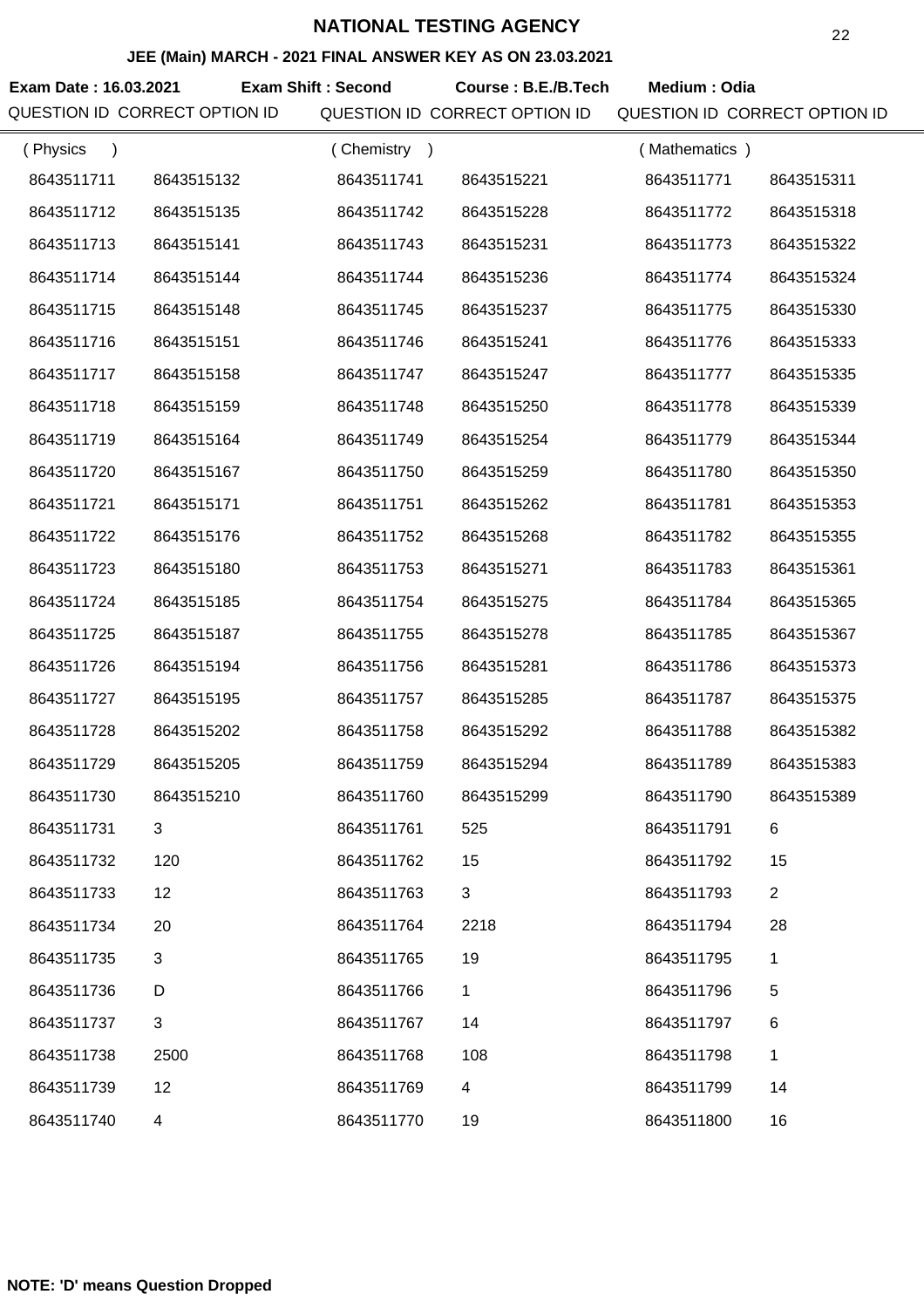#### **JEE (Main) MARCH - 2021 FINAL ANSWER KEY AS ON 23.03.2021**

**Exam Date : 16.03.2021 Course : B.E./B.Tech Medium : Punjabi Exam Shift : Second** QUESTION ID CORRECT OPTION ID QUESTION ID CORRECT OPTION ID QUESTION ID CORRECT OPTION ID

| (Physics   |            | (Chemistry) |            | (Mathematics) |                |
|------------|------------|-------------|------------|---------------|----------------|
| 8643511801 | 8643515402 | 8643511831  | 8643515491 | 8643511861    | 8643515581     |
| 8643511802 | 8643515405 | 8643511832  | 8643515498 | 8643511862    | 8643515588     |
| 8643511803 | 8643515411 | 8643511833  | 8643515501 | 8643511863    | 8643515592     |
| 8643511804 | 8643515414 | 8643511834  | 8643515506 | 8643511864    | 8643515594     |
| 8643511805 | 8643515418 | 8643511835  | 8643515507 | 8643511865    | 8643515600     |
| 8643511806 | 8643515421 | 8643511836  | 8643515511 | 8643511866    | 8643515603     |
| 8643511807 | 8643515428 | 8643511837  | 8643515517 | 8643511867    | 8643515605     |
| 8643511808 | 8643515429 | 8643511838  | 8643515520 | 8643511868    | 8643515609     |
| 8643511809 | 8643515434 | 8643511839  | 8643515524 | 8643511869    | 8643515614     |
| 8643511810 | 8643515437 | 8643511840  | 8643515529 | 8643511870    | 8643515620     |
| 8643511811 | 8643515441 | 8643511841  | 8643515532 | 8643511871    | 8643515623     |
| 8643511812 | 8643515446 | 8643511842  | 8643515538 | 8643511872    | 8643515625     |
| 8643511813 | 8643515450 | 8643511843  | 8643515541 | 8643511873    | 8643515631     |
| 8643511814 | 8643515455 | 8643511844  | 8643515545 | 8643511874    | 8643515635     |
| 8643511815 | 8643515457 | 8643511845  | 8643515548 | 8643511875    | 8643515637     |
| 8643511816 | 8643515464 | 8643511846  | 8643515551 | 8643511876    | 8643515643     |
| 8643511817 | 8643515465 | 8643511847  | 8643515555 | 8643511877    | 8643515645     |
| 8643511818 | 8643515472 | 8643511848  | 8643515562 | 8643511878    | 8643515652     |
| 8643511819 | 8643515475 | 8643511849  | 8643515564 | 8643511879    | 8643515653     |
| 8643511820 | 8643515480 | 8643511850  | 8643515569 | 8643511880    | 8643515659     |
| 8643511821 | 3          | 8643511851  | 525        | 8643511881    | 6.             |
| 8643511822 | 120        | 8643511852  | 15         | 8643511882    | 15             |
| 8643511823 | 12         | 8643511853  | 3          | 8643511883    | $\overline{2}$ |
| 8643511824 | 20         | 8643511854  | 2218       | 8643511884    | 28             |
| 8643511825 | 3          | 8643511855  | 19         | 8643511885    | 1              |
| 8643511826 | D          | 8643511856  | 1          | 8643511886    | 5              |
| 8643511827 | 3          | 8643511857  | 14         | 8643511887    | 6              |
| 8643511828 | 2500       | 8643511858  | 108        | 8643511888    | 1              |
| 8643511829 | 12         | 8643511859  | 4          | 8643511889    | 14             |
| 8643511830 | 4          | 8643511860  | 19         | 8643511890    | 16             |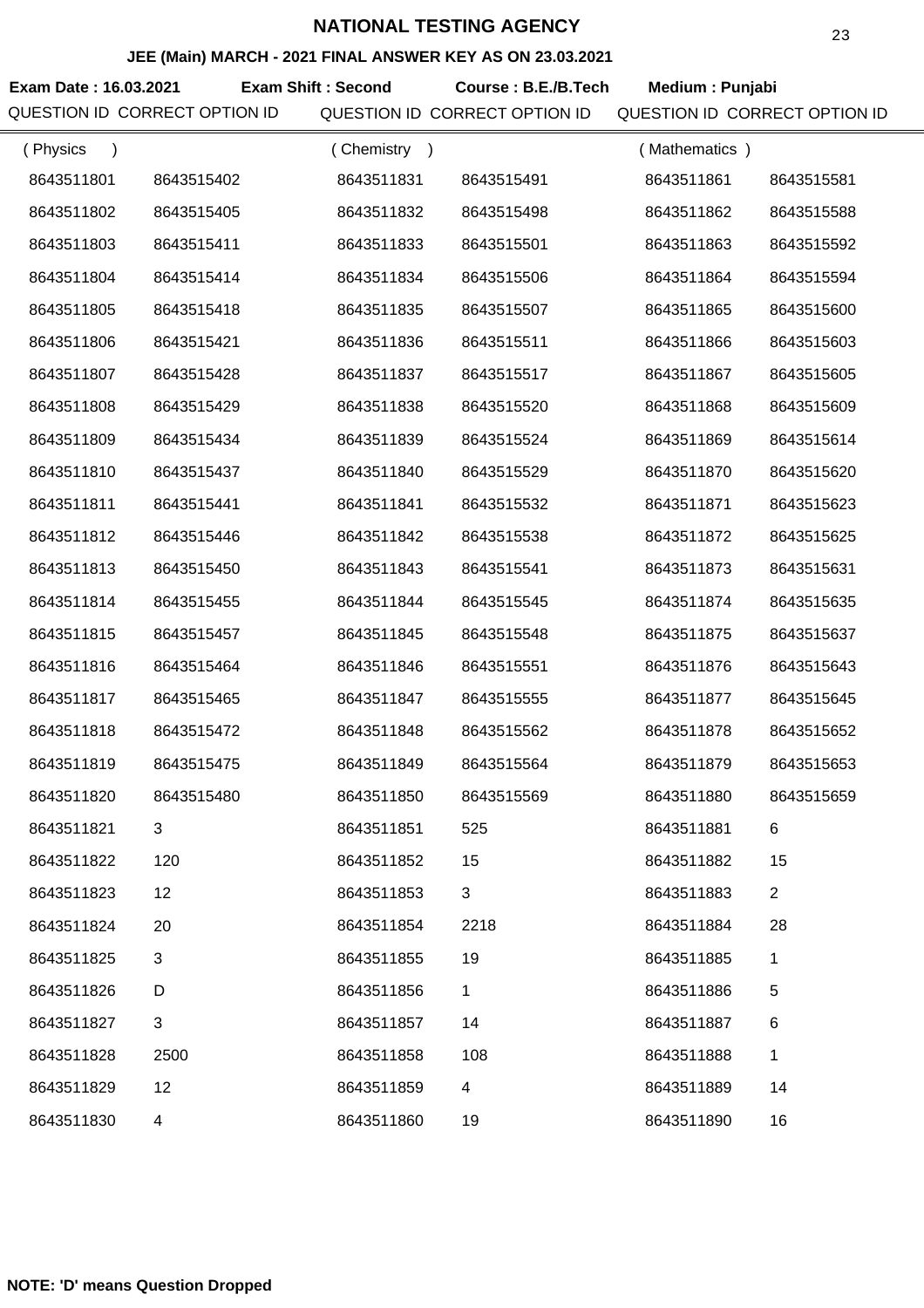#### **JEE (Main) MARCH - 2021 FINAL ANSWER KEY AS ON 23.03.2021**

**Exam Date : 16.03.2021 Exam Shift : Second Course : B.E./B.Tech Medium : Tamil** QUESTION ID CORRECT OPTION ID QUESTION ID CORRECT OPTION ID QUESTION ID CORRECT OPTION ID

| (Physics   |            | Chemistry<br>$\rightarrow$ |            | (Mathematics) |                |
|------------|------------|----------------------------|------------|---------------|----------------|
| 8643511891 | 8643515672 | 8643511921                 | 8643515761 | 8643511951    | 8643515851     |
| 8643511892 | 8643515675 | 8643511922                 | 8643515768 | 8643511952    | 8643515858     |
| 8643511893 | 8643515681 | 8643511923                 | 8643515771 | 8643511953    | 8643515862     |
| 8643511894 | 8643515684 | 8643511924                 | 8643515776 | 8643511954    | 8643515864     |
| 8643511895 | 8643515688 | 8643511925                 | 8643515777 | 8643511955    | 8643515870     |
| 8643511896 | 8643515691 | 8643511926                 | 8643515781 | 8643511956    | 8643515873     |
| 8643511897 | 8643515698 | 8643511927                 | 8643515787 | 8643511957    | 8643515875     |
| 8643511898 | 8643515699 | 8643511928                 | 8643515790 | 8643511958    | 8643515879     |
| 8643511899 | 8643515704 | 8643511929                 | 8643515794 | 8643511959    | 8643515884     |
| 8643511900 | 8643515707 | 8643511930                 | 8643515799 | 8643511960    | 8643515890     |
| 8643511901 | 8643515711 | 8643511931                 | 8643515802 | 8643511961    | 8643515893     |
| 8643511902 | 8643515716 | 8643511932                 | 8643515808 | 8643511962    | 8643515895     |
| 8643511903 | 8643515720 | 8643511933                 | 8643515811 | 8643511963    | 8643515901     |
| 8643511904 | 8643515725 | 8643511934                 | 8643515815 | 8643511964    | 8643515905     |
| 8643511905 | 8643515727 | 8643511935                 | 8643515818 | 8643511965    | 8643515907     |
| 8643511906 | 8643515734 | 8643511936                 | 8643515821 | 8643511966    | 8643515913     |
| 8643511907 | 8643515735 | 8643511937                 | 8643515825 | 8643511967    | 8643515915     |
| 8643511908 | 8643515742 | 8643511938                 | 8643515832 | 8643511968    | 8643515922     |
| 8643511909 | 8643515745 | 8643511939                 | 8643515834 | 8643511969    | 8643515923     |
| 8643511910 | 8643515750 | 8643511940                 | 8643515839 | 8643511970    | 8643515929     |
| 8643511911 |            | 8643511941                 | 525        | 8643511971    | 6              |
| 8643511912 | 120        | 8643511942                 | 15         | 8643511972    | 15             |
| 8643511913 | 12         | 8643511943                 | 3          | 8643511973    | $\overline{2}$ |
| 8643511914 | 20         | 8643511944                 | 2218       | 8643511974    | 28             |
| 8643511915 | 3          | 8643511945                 | 19         | 8643511975    | 1              |
| 8643511916 | D          | 8643511946                 | 1          | 8643511976    | 5              |
| 8643511917 | 3          | 8643511947                 | 14         | 8643511977    | 6              |
| 8643511918 | 2500       | 8643511948                 | 108        | 8643511978    | 1              |
| 8643511919 | 12         | 8643511949                 | 4          | 8643511979    | 14             |
| 8643511920 | 4          | 8643511950                 | 19         | 8643511980    | 16             |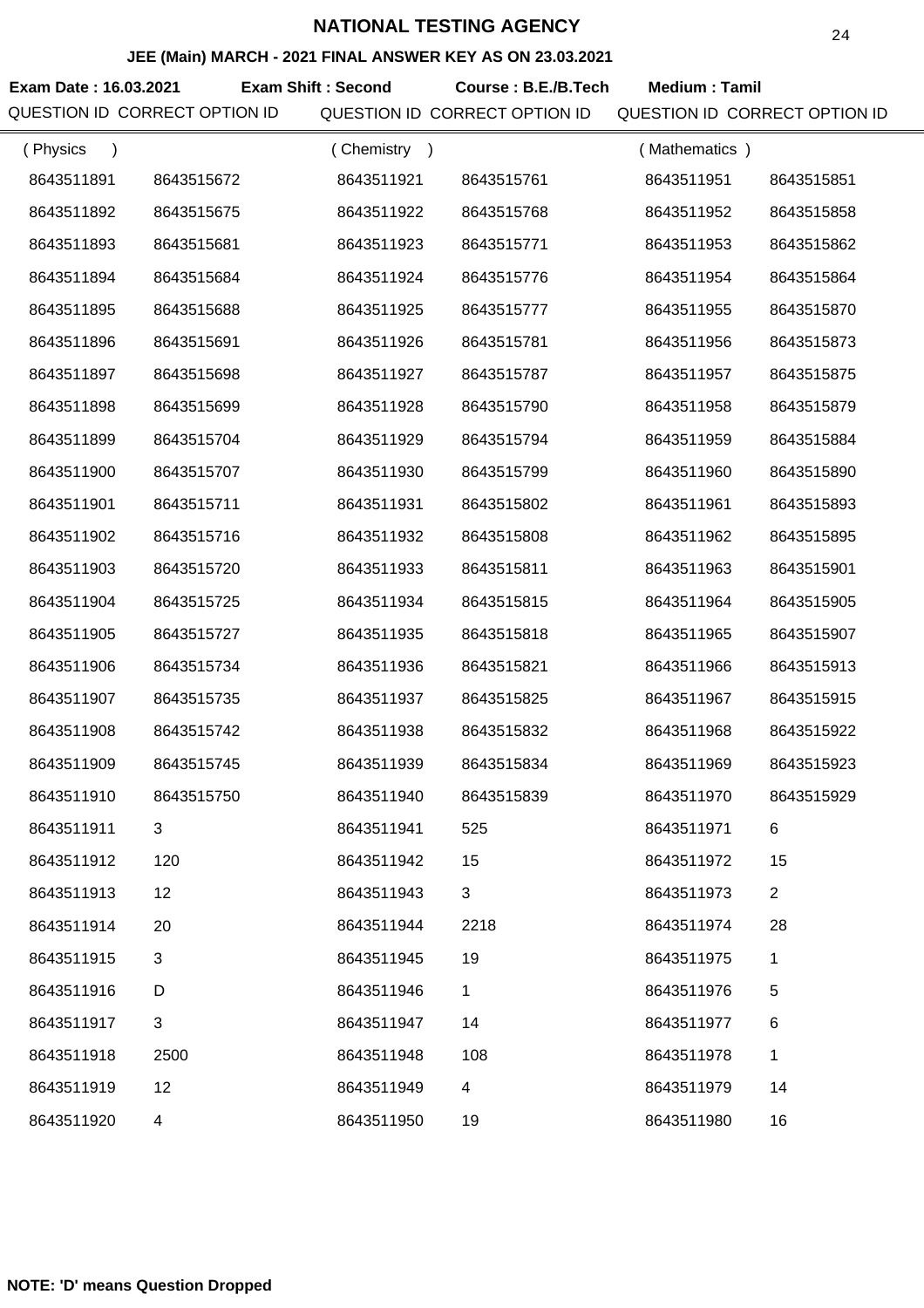#### **JEE (Main) MARCH - 2021 FINAL ANSWER KEY AS ON 23.03.2021**

**Exam Date : 16.03.2021 Course : B.E./B.Tech Medium : Telugu Exam Shift : Second** QUESTION ID CORRECT OPTION ID QUESTION ID CORRECT OPTION ID QUESTION ID CORRECT OPTION ID

| (Physics   |            | (Chemistry<br>$\rightarrow$ |              | (Mathematics) |                |
|------------|------------|-----------------------------|--------------|---------------|----------------|
| 8643511981 | 8643515942 | 8643512011                  | 8643516031   | 8643512041    | 8643516121     |
| 8643511982 | 8643515945 | 8643512012                  | 8643516038   | 8643512042    | 8643516128     |
| 8643511983 | 8643515951 | 8643512013                  | 8643516041   | 8643512043    | 8643516132     |
| 8643511984 | 8643515954 | 8643512014                  | 8643516046   | 8643512044    | 8643516134     |
| 8643511985 | 8643515958 | 8643512015                  | 8643516047   | 8643512045    | 8643516140     |
| 8643511986 | 8643515961 | 8643512016                  | 8643516051   | 8643512046    | 8643516143     |
| 8643511987 | 8643515968 | 8643512017                  | 8643516057   | 8643512047    | 8643516145     |
| 8643511988 | 8643515969 | 8643512018                  | 8643516060   | 8643512048    | 8643516149     |
| 8643511989 | 8643515974 | 8643512019                  | 8643516064   | 8643512049    | 8643516154     |
| 8643511990 | 8643515977 | 8643512020                  | 8643516069   | 8643512050    | 8643516160     |
| 8643511991 | 8643515981 | 8643512021                  | 8643516072   | 8643512051    | 8643516163     |
| 8643511992 | 8643515986 | 8643512022                  | 8643516078   | 8643512052    | 8643516165     |
| 8643511993 | 8643515990 | 8643512023                  | 8643516081   | 8643512053    | 8643516171     |
| 8643511994 | 8643515995 | 8643512024                  | 8643516085   | 8643512054    | 8643516175     |
| 8643511995 | 8643515997 | 8643512025                  | 8643516088   | 8643512055    | 8643516177     |
| 8643511996 | 8643516004 | 8643512026                  | 8643516091   | 8643512056    | 8643516183     |
| 8643511997 | 8643516005 | 8643512027                  | 8643516095   | 8643512057    | 8643516185     |
| 8643511998 | 8643516012 | 8643512028                  | 8643516102   | 8643512058    | 8643516192     |
| 8643511999 | 8643516015 | 8643512029                  | 8643516104   | 8643512059    | 8643516193     |
| 8643512000 | 8643516020 | 8643512030                  | 8643516109   | 8643512060    | 8643516199     |
| 8643512001 | 3          | 8643512031                  | 525          | 8643512061    | 6              |
| 8643512002 | 120        | 8643512032                  | 15           | 8643512062    | 15             |
| 8643512003 | 12         | 8643512033                  | 3            | 8643512063    | $\overline{2}$ |
| 8643512004 | 20         | 8643512034                  | 2218         | 8643512064    | 28             |
| 8643512005 | 3          | 8643512035                  | 19           | 8643512065    | 1              |
| 8643512006 | D          | 8643512036                  | $\mathbf{1}$ | 8643512066    | 5              |
| 8643512007 | 3          | 8643512037                  | 14           | 8643512067    | 6              |
| 8643512008 | 2500       | 8643512038                  | 108          | 8643512068    | 1              |
| 8643512009 | 12         | 8643512039                  | 4            | 8643512069    | 14             |
| 8643512010 | 4          | 8643512040                  | 19           | 8643512070    | 16             |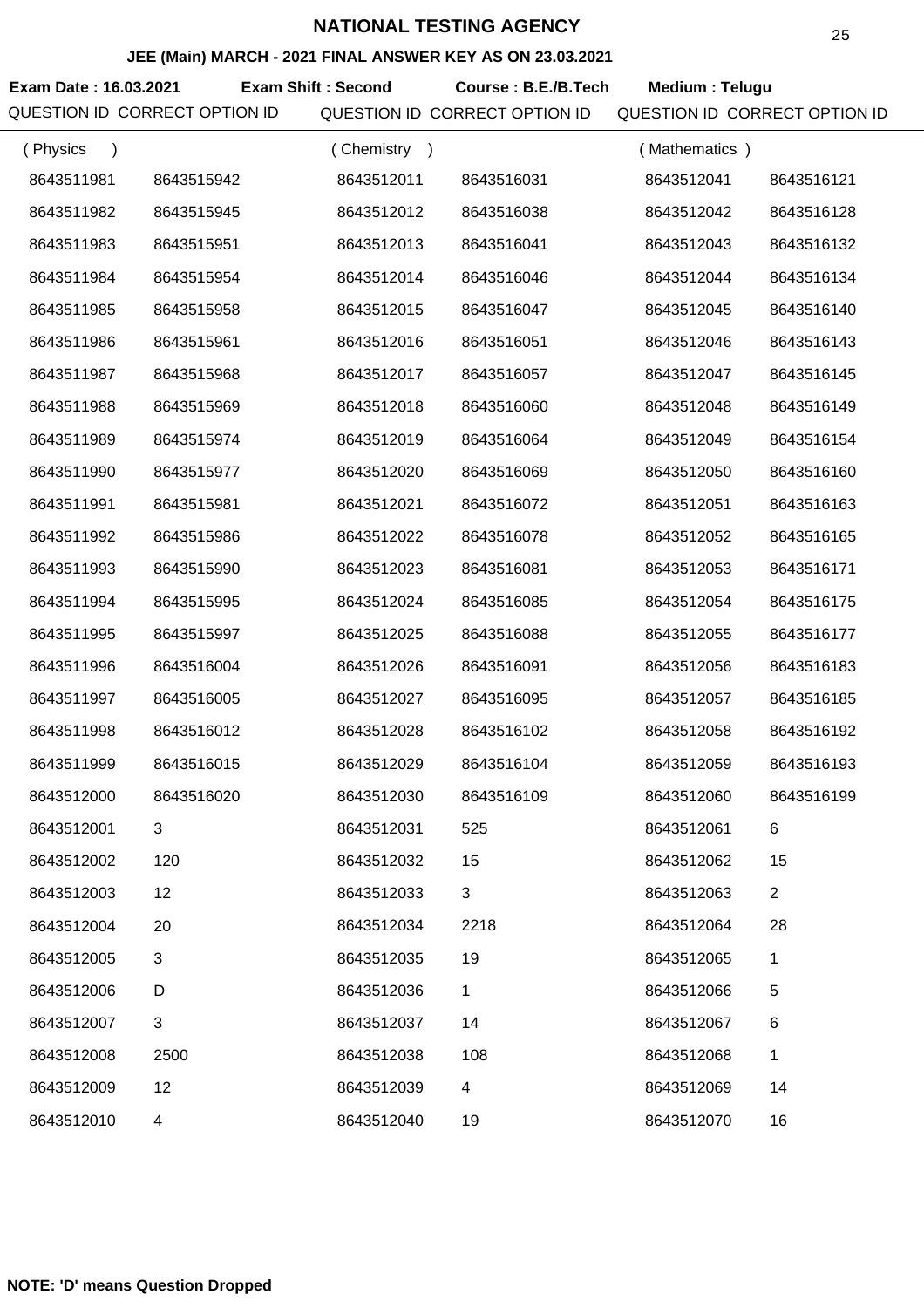#### **JEE (Main) MARCH - 2021 FINAL ANSWER KEY AS ON 23.03.2021**

**Exam Date : 16.03.2021 Exam Shift : Second Course : B.E./B.Tech Medium : Urdu** QUESTION ID CORRECT OPTION ID QUESTION ID CORRECT OPTION ID QUESTION ID CORRECT OPTION ID

| (Physics<br>$\lambda$ |                         | (Chemistry) |            | (Mathematics) |                |
|-----------------------|-------------------------|-------------|------------|---------------|----------------|
| 8643512071            | 8643516212              | 8643512101  | 8643516301 | 8643512131    | 8643516391     |
| 8643512072            | 8643516215              | 8643512102  | 8643516308 | 8643512132    | 8643516398     |
| 8643512073            | 8643516221              | 8643512103  | 8643516311 | 8643512133    | 8643516402     |
| 8643512074            | 8643516224              | 8643512104  | 8643516316 | 8643512134    | 8643516404     |
| 8643512075            | 8643516228              | 8643512105  | 8643516317 | 8643512135    | 8643516410     |
| 8643512076            | 8643516231              | 8643512106  | 8643516321 | 8643512136    | 8643516413     |
| 8643512077            | 8643516238              | 8643512107  | 8643516327 | 8643512137    | 8643516415     |
| 8643512078            | 8643516239              | 8643512108  | 8643516330 | 8643512138    | 8643516419     |
| 8643512079            | 8643516244              | 8643512109  | 8643516334 | 8643512139    | 8643516424     |
| 8643512080            | 8643516247              | 8643512110  | 8643516339 | 8643512140    | 8643516430     |
| 8643512081            | 8643516251              | 8643512111  | 8643516342 | 8643512141    | 8643516433     |
| 8643512082            | 8643516256              | 8643512112  | 8643516348 | 8643512142    | 8643516435     |
| 8643512083            | 8643516260              | 8643512113  | 8643516351 | 8643512143    | 8643516441     |
| 8643512084            | 8643516265              | 8643512114  | 8643516355 | 8643512144    | 8643516445     |
| 8643512085            | 8643516267              | 8643512115  | 8643516358 | 8643512145    | 8643516447     |
| 8643512086            | 8643516274              | 8643512116  | 8643516361 | 8643512146    | 8643516453     |
| 8643512087            | 8643516275              | 8643512117  | 8643516365 | 8643512147    | 8643516455     |
| 8643512088            | 8643516282              | 8643512118  | 8643516372 | 8643512148    | 8643516462     |
| 8643512089            | 8643516285              | 8643512119  | 8643516374 | 8643512149    | 8643516463     |
| 8643512090            | 8643516290              | 8643512120  | 8643516379 | 8643512150    | 8643516469     |
| 8643512091            | 3                       | 8643512121  | 525        | 8643512151    | 6              |
| 8643512092            | 120                     | 8643512122  | 15         | 8643512152    | 15             |
| 8643512093            | 12                      | 8643512123  | 3          | 8643512153    | $\overline{2}$ |
| 8643512094            | 20                      | 8643512124  | 2218       | 8643512154    | 28             |
| 8643512095            | 3                       | 8643512125  | 19         | 8643512155    | 1              |
| 8643512096            | D                       | 8643512126  | 1          | 8643512156    | 5              |
| 8643512097            | $\sqrt{3}$              | 8643512127  | 14         | 8643512157    | 6              |
| 8643512098            | 2500                    | 8643512128  | 108        | 8643512158    | 1              |
| 8643512099            | 12                      | 8643512129  | 4          | 8643512159    | 14             |
| 8643512100            | $\overline{\mathbf{4}}$ | 8643512130  | 19         | 8643512160    | 16             |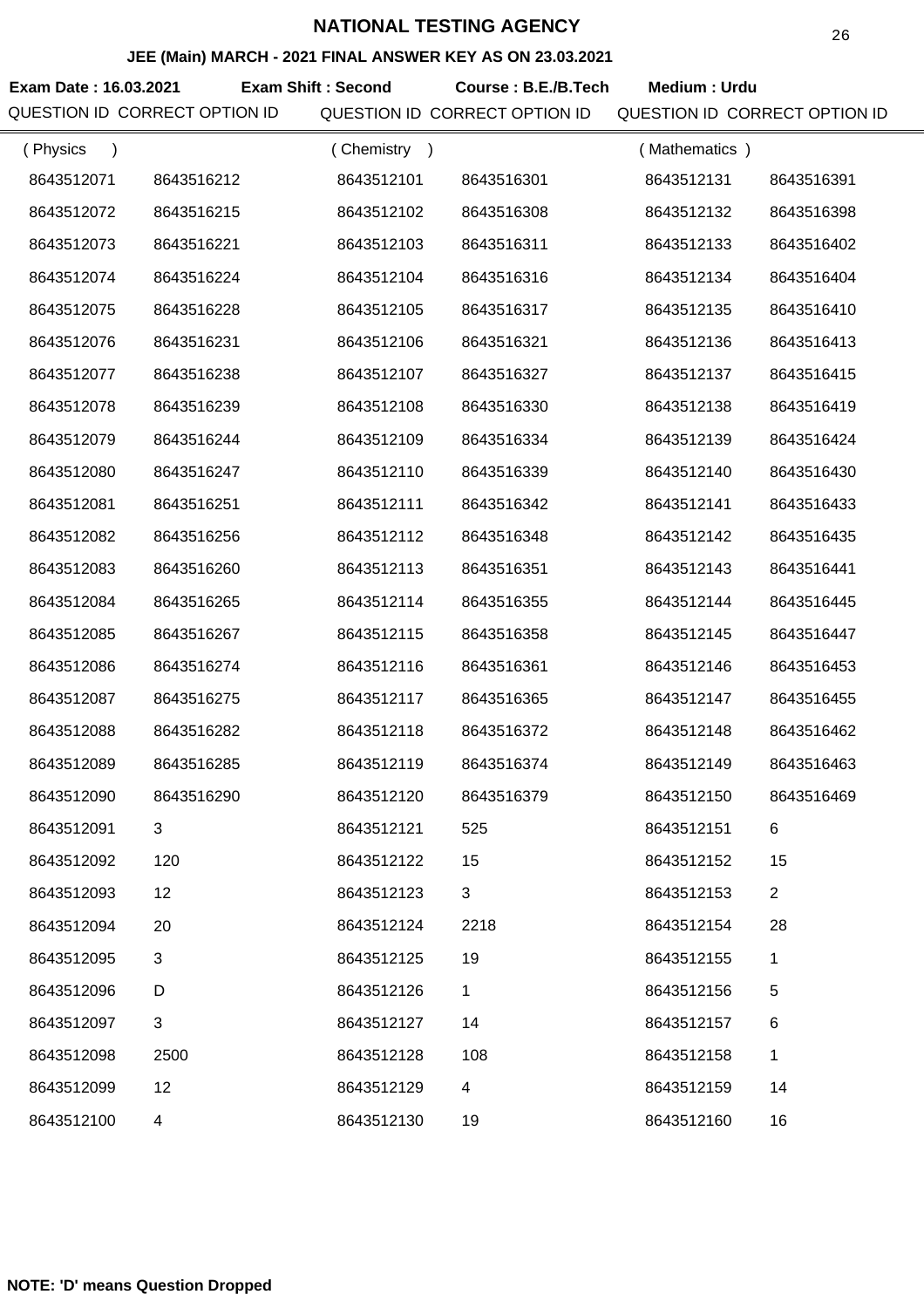#### **JEE (Main) MARCH - 2021 FINAL ANSWER KEY AS ON 23.03.2021**

**Exam Date : 17.03.2021 Course : B.E./B.Tech Medium : Assamese Exam Shift : First** QUESTION ID CORRECT OPTION ID QUESTION ID CORRECT OPTION ID QUESTION ID CORRECT OPTION ID

| (Physics<br>$\lambda$ |                | (Chemistry<br>$\rightarrow$ |                | (Mathematics) |                |
|-----------------------|----------------|-----------------------------|----------------|---------------|----------------|
| 8643513421            | 86435110262    | 8643513451                  | 86435110352    | 8643513481    | 86435110444    |
| 8643513422            | 86435110267    | 8643513452                  | 86435110356    | 8643513482    | 86435110446    |
| 8643513423            | 86435110269    | 8643513453                  | 86435110360    | 8643513483    | 86435110449    |
| 8643513424            | 86435110276    | 8643513454                  | 86435110365    | 8643513484    | 86435110456    |
| 8643513425            | 86435110279    | 8643513455                  | 86435110369    | 8643513485    | 86435110458    |
| 8643513426            | 86435110282    | 8643513456                  | 86435110371    | 8643513486    | 86435110462    |
| 8643513427            | 86435110287    | 8643513457                  | 86435110376    | 8643513487    | 86435110465    |
| 8643513428            | 86435110291    | 8643513458                  | 86435110381    | 8643513488    | 86435110470    |
| 8643513429            | 86435110293    | 8643513459                  | 86435110385    | 8643513489    | 86435110474    |
| 8643513430            | 86435110297    | 8643513460                  | 86435110388    | 8643513490    | 86435110479    |
| 8643513431            | 86435110302    | 8643513461                  | 86435110392    | 8643513491    | D              |
| 8643513432            | 86435110306    | 8643513462                  | 86435110396    | 8643513492    | 86435110485    |
| 8643513433            | 86435110309    | 8643513463                  | 86435110401    | 8643513493    | 86435110492    |
| 8643513434            | 86435110315    | 8643513464                  | 86435110405    | 8643513494    | 86435110496    |
| 8643513435            | 86435110319    | 8643513465                  | 86435110407    | 8643513495    | 86435110499    |
| 8643513436            | 86435110323    | 8643513466                  | 86435110412    | 8643513496    | 86435110504    |
| 8643513437            | 86435110327    | 8643513467                  | 86435110418    | 8643513497    | 86435110507    |
| 8643513438            | 86435110332    | 8643513468                  | 86435110421    | 8643513498    | 86435110511    |
| 8643513439            | 86435110335    | 8643513469                  | 86435110425    | 8643513499    | 86435110515    |
| 8643513440            | 86435110340    | 8643513470                  | 86435110429    | 8643513500    | 86435110518    |
| 8643513441            | 1206           | 8643513471                  | 64             | 8643513501    | 904            |
| 8643513442            | 25             | 8643513472                  | 150            | 8643513502    | 16             |
| 8643513443            | $\overline{2}$ | 8643513473                  | 0              | 8643513503    | 4              |
| 8643513444            | 4              | 8643513474                  | 230            | 8643513504    | 6              |
| 8643513445            | 864            | 8643513475                  | 25             | 8643513505    | 1              |
| 8643513446            | 64             | 8643513476                  | $\overline{2}$ | 8643513506    | 1              |
| 8643513447            | 728            | 8643513477                  | 24             | 8643513507    | 4              |
| 8643513448            | $\overline{2}$ | 8643513478                  | $\overline{2}$ | 8643513508    | 6              |
| 8643513449            | 4              | 8643513479                  | 4              | 8643513509    | 481            |
| 8643513450            | 21             | 8643513480                  | 80             | 8643513510    | $\overline{c}$ |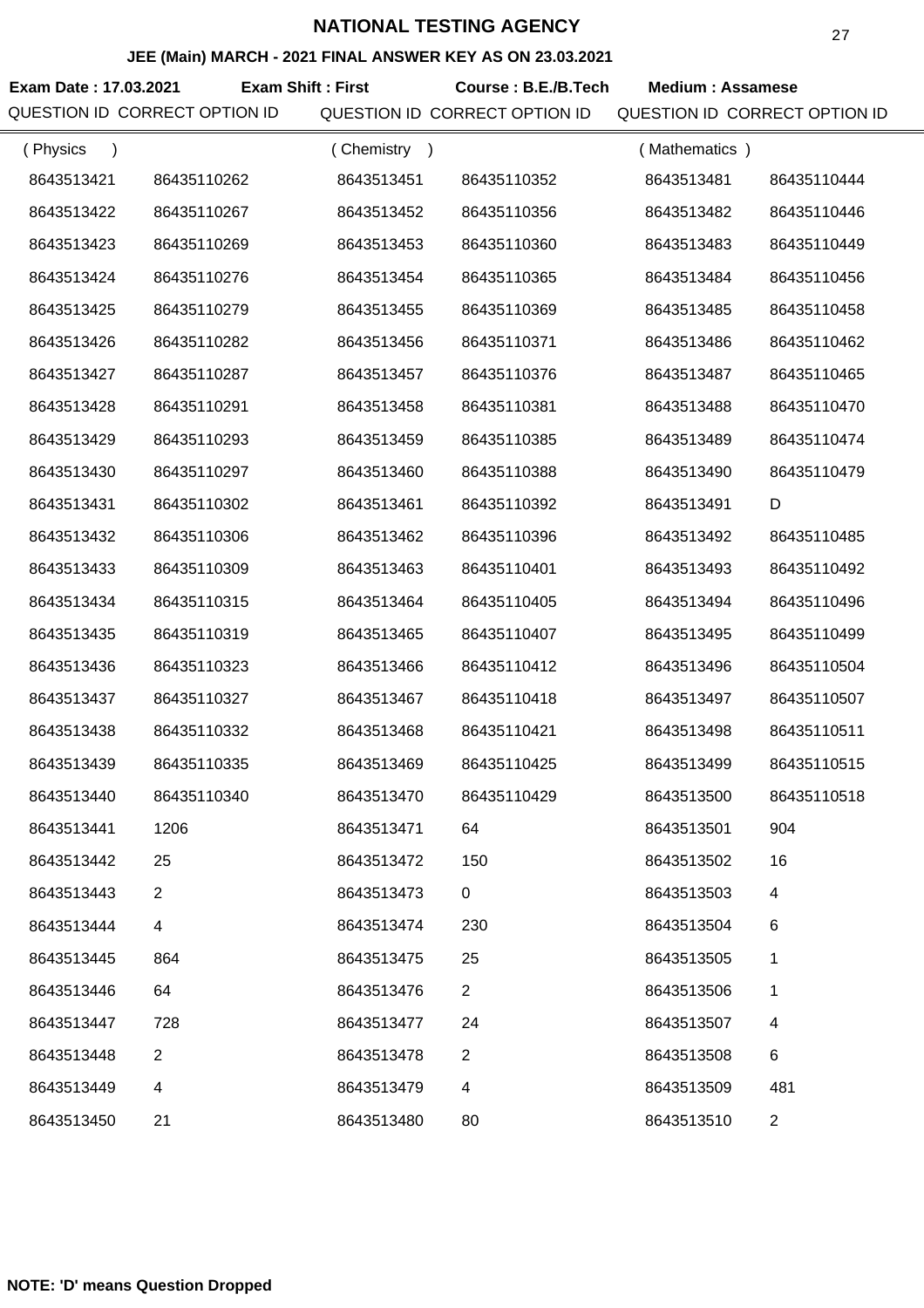#### **JEE (Main) MARCH - 2021 FINAL ANSWER KEY AS ON 23.03.2021**

**Exam Date : 17.03.2021 Course : B.E./B.Tech Medium : Bengali Exam Shift : First** QUESTION ID CORRECT OPTION ID QUESTION ID CORRECT OPTION ID QUESTION ID CORRECT OPTION ID

| (Physics   |            | (Chemistry<br>$\rightarrow$ |                | (Mathematics) |                |
|------------|------------|-----------------------------|----------------|---------------|----------------|
| 8643512341 | 8643517022 | 8643512371                  | 8643517112     | 8643512401    | 8643517204     |
| 8643512342 | 8643517027 | 8643512372                  | 8643517116     | 8643512402    | 8643517206     |
| 8643512343 | 8643517029 | 8643512373                  | 8643517120     | 8643512403    | 8643517209     |
| 8643512344 | 8643517036 | 8643512374                  | 8643517125     | 8643512404    | 8643517216     |
| 8643512345 | 8643517039 | 8643512375                  | 8643517129     | 8643512405    | 8643517218     |
| 8643512346 | 8643517042 | 8643512376                  | 8643517131     | 8643512406    | 8643517222     |
| 8643512347 | 8643517047 | 8643512377                  | 8643517136     | 8643512407    | 8643517225     |
| 8643512348 | 8643517051 | 8643512378                  | 8643517141     | 8643512408    | 8643517230     |
| 8643512349 | 8643517053 | 8643512379                  | 8643517145     | 8643512409    | 8643517234     |
| 8643512350 | 8643517057 | 8643512380                  | 8643517148     | 8643512410    | 8643517239     |
| 8643512351 | 8643517062 | 8643512381                  | 8643517152     | 8643512411    | D              |
| 8643512352 | 8643517066 | 8643512382                  | 8643517156     | 8643512412    | 8643517245     |
| 8643512353 | 8643517069 | 8643512383                  | 8643517161     | 8643512413    | 8643517252     |
| 8643512354 | 8643517075 | 8643512384                  | 8643517165     | 8643512414    | 8643517256     |
| 8643512355 | 8643517079 | 8643512385                  | 8643517167     | 8643512415    | 8643517259     |
| 8643512356 | 8643517083 | 8643512386                  | 8643517172     | 8643512416    | 8643517264     |
| 8643512357 | 8643517087 | 8643512387                  | 8643517178     | 8643512417    | 8643517267     |
| 8643512358 | 8643517092 | 8643512388                  | 8643517181     | 8643512418    | 8643517271     |
| 8643512359 | 8643517095 | 8643512389                  | 8643517185     | 8643512419    | 8643517275     |
| 8643512360 | 8643517100 | 8643512390                  | 8643517189     | 8643512420    | 8643517278     |
| 8643512361 | 1206       | 8643512391                  | 64             | 8643512421    | 904            |
| 8643512362 | 25         | 8643512392                  | 150            | 8643512422    | 16             |
| 8643512363 | 2          | 8643512393                  | 0              | 8643512423    | 4              |
| 8643512364 | 4          | 8643512394                  | 230            | 8643512424    | 6              |
| 8643512365 | 864        | 8643512395                  | 25             | 8643512425    | 1              |
| 8643512366 | 64         | 8643512396                  | $\overline{2}$ | 8643512426    | 1              |
| 8643512367 | 728        | 8643512397                  | 24             | 8643512427    | 4              |
| 8643512368 | 2          | 8643512398                  | $\overline{2}$ | 8643512428    | 6              |
| 8643512369 | 4          | 8643512399                  | 4              | 8643512429    | 481            |
| 8643512370 | 21         | 8643512400                  | 80             | 8643512430    | $\overline{2}$ |
|            |            |                             |                |               |                |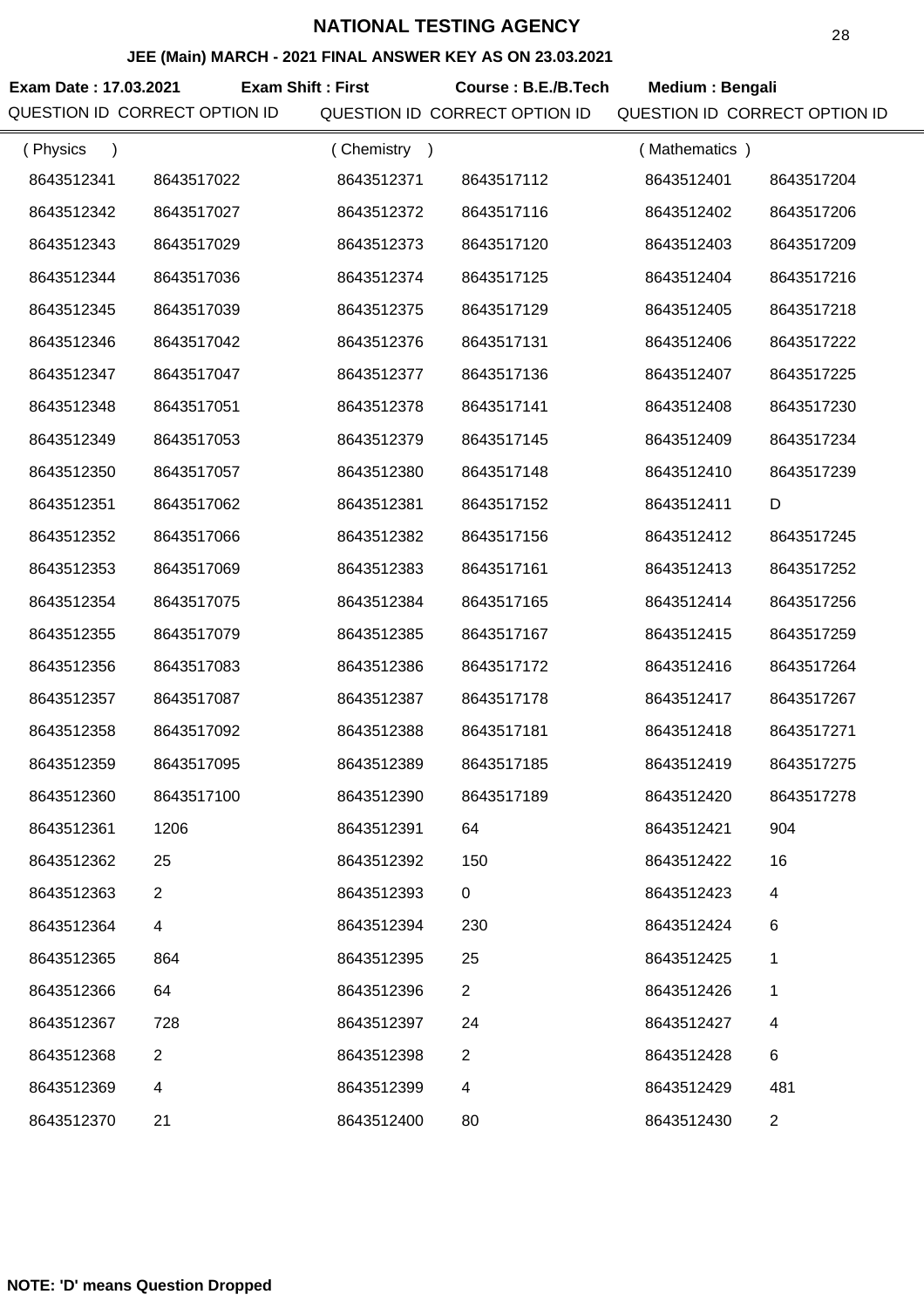#### **JEE (Main) MARCH - 2021 FINAL ANSWER KEY AS ON 23.03.2021**

**Exam Date : 17.03.2021 Course : B.E./B.Tech Medium : English Exam Shift : First** QUESTION ID CORRECT OPTION ID QUESTION ID CORRECT OPTION ID QUESTION ID CORRECT OPTION ID

| (Physics   |                         | (Chemistry<br>$\rightarrow$ |                | (Mathematics) |                |
|------------|-------------------------|-----------------------------|----------------|---------------|----------------|
| 8643513331 | 8643519992              | 8643513361                  | 86435110082    | 8643513391    | 86435110174    |
| 8643513332 | 8643519997              | 8643513362                  | 86435110086    | 8643513392    | 86435110176    |
| 8643513333 | 8643519999              | 8643513363                  | 86435110090    | 8643513393    | 86435110179    |
| 8643513334 | 86435110006             | 8643513364                  | 86435110095    | 8643513394    | 86435110186    |
| 8643513335 | 86435110009             | 8643513365                  | 86435110099    | 8643513395    | 86435110188    |
| 8643513336 | 86435110012             | 8643513366                  | 86435110101    | 8643513396    | 86435110192    |
| 8643513337 | 86435110017             | 8643513367                  | 86435110106    | 8643513397    | 86435110195    |
| 8643513338 | 86435110021             | 8643513368                  | 86435110111    | 8643513398    | 86435110200    |
| 8643513339 | 86435110023             | 8643513369                  | 86435110115    | 8643513399    | 86435110204    |
| 8643513340 | 86435110027             | 8643513370                  | 86435110118    | 8643513400    | 86435110209    |
| 8643513341 | 86435110032             | 8643513371                  | 86435110122    | 8643513401    | D              |
| 8643513342 | 86435110036             | 8643513372                  | 86435110126    | 8643513402    | 86435110215    |
| 8643513343 | 86435110039             | 8643513373                  | 86435110131    | 8643513403    | 86435110222    |
| 8643513344 | 86435110045             | 8643513374                  | 86435110135    | 8643513404    | 86435110226    |
| 8643513345 | 86435110049             | 8643513375                  | 86435110137    | 8643513405    | 86435110229    |
| 8643513346 | 86435110053             | 8643513376                  | 86435110142    | 8643513406    | 86435110234    |
| 8643513347 | 86435110057             | 8643513377                  | 86435110148    | 8643513407    | 86435110237    |
| 8643513348 | 86435110062             | 8643513378                  | 86435110151    | 8643513408    | 86435110241    |
| 8643513349 | 86435110065             | 8643513379                  | 86435110155    | 8643513409    | 86435110245    |
| 8643513350 | 86435110070             | 8643513380                  | 86435110159    | 8643513410    | 86435110248    |
| 8643513351 | 1206                    | 8643513381                  | 64             | 8643513411    | 904            |
| 8643513352 | 25                      | 8643513382                  | 150            | 8643513412    | 16             |
| 8643513353 | $\overline{2}$          | 8643513383                  | $\mathbf 0$    | 8643513413    | 4              |
| 8643513354 | $\overline{\mathbf{4}}$ | 8643513384                  | 230            | 8643513414    | 6              |
| 8643513355 | 864                     | 8643513385                  | 25             | 8643513415    | 1              |
| 8643513356 | 64                      | 8643513386                  | $\overline{2}$ | 8643513416    | 1              |
| 8643513357 | 728                     | 8643513387                  | 24             | 8643513417    | 4              |
| 8643513358 | $\overline{2}$          | 8643513388                  | $\overline{2}$ | 8643513418    | 6              |
| 8643513359 | 4                       | 8643513389                  | 4              | 8643513419    | 481            |
| 8643513360 | 21                      | 8643513390                  | 80             | 8643513420    | $\overline{2}$ |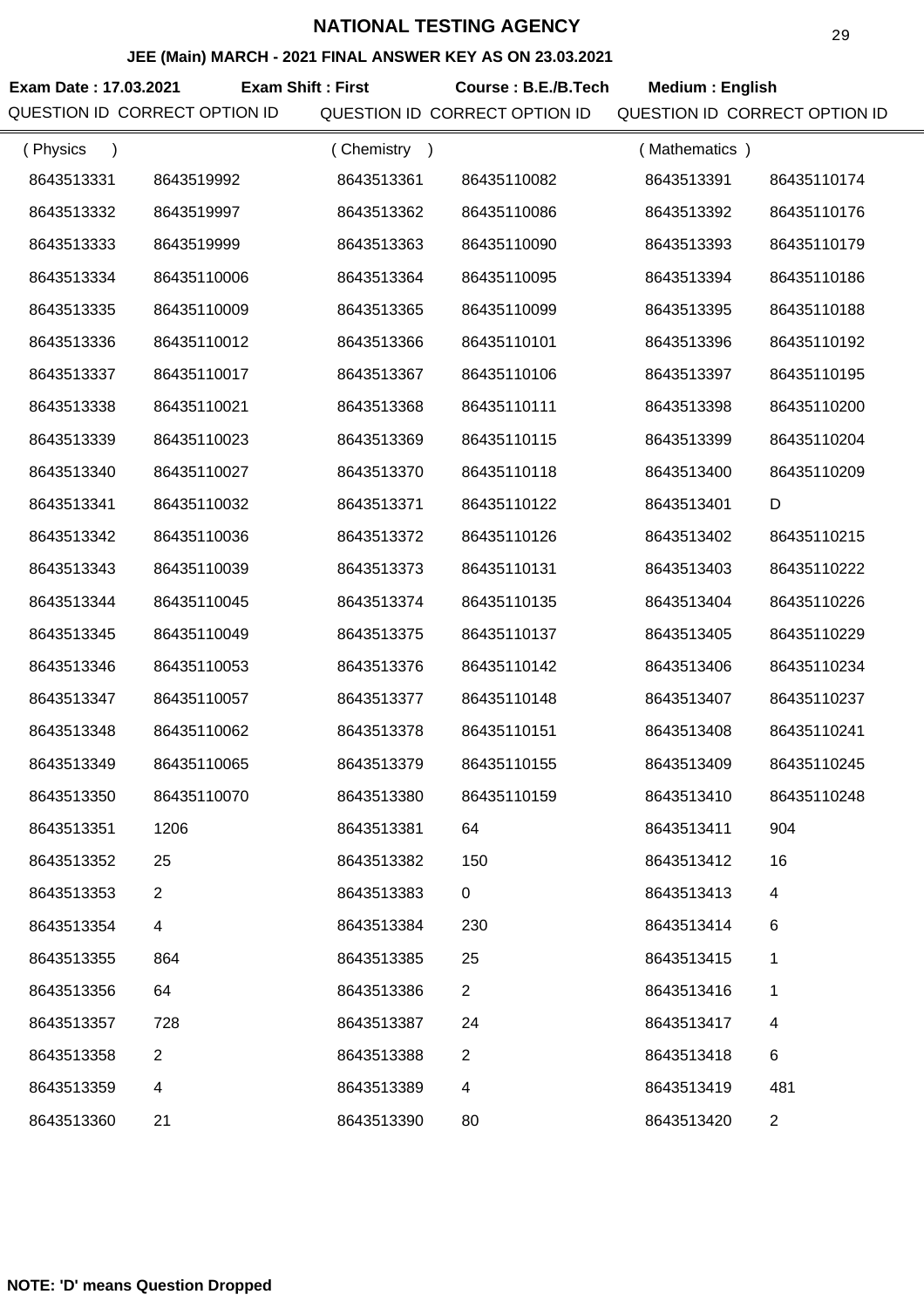#### **JEE (Main) MARCH - 2021 FINAL ANSWER KEY AS ON 23.03.2021**

**Exam Date : 17.03.2021 Exam Shift : First Course : B.E./B.Tech Medium : Gujarati** QUESTION ID CORRECT OPTION ID QUESTION ID CORRECT OPTION ID QUESTION ID CORRECT OPTION ID

| (Physics<br>$\lambda$ |                | (Chemistry) |                | (Mathematics) |                |
|-----------------------|----------------|-------------|----------------|---------------|----------------|
| 8643512431            | 8643517292     | 8643512461  | 8643517382     | 8643512491    | 8643517474     |
| 8643512432            | 8643517297     | 8643512462  | 8643517386     | 8643512492    | 8643517476     |
| 8643512433            | 8643517299     | 8643512463  | 8643517390     | 8643512493    | 8643517479     |
| 8643512434            | 8643517306     | 8643512464  | 8643517395     | 8643512494    | 8643517486     |
| 8643512435            | 8643517309     | 8643512465  | 8643517399     | 8643512495    | 8643517488     |
| 8643512436            | 8643517312     | 8643512466  | 8643517401     | 8643512496    | 8643517492     |
| 8643512437            | 8643517317     | 8643512467  | 8643517406     | 8643512497    | 8643517495     |
| 8643512438            | 8643517321     | 8643512468  | 8643517411     | 8643512498    | 8643517500     |
| 8643512439            | 8643517323     | 8643512469  | 8643517415     | 8643512499    | 8643517504     |
| 8643512440            | 8643517327     | 8643512470  | 8643517418     | 8643512500    | 8643517509     |
| 8643512441            | 8643517332     | 8643512471  | 8643517422     | 8643512501    | D              |
| 8643512442            | 8643517336     | 8643512472  | 8643517426     | 8643512502    | 8643517515     |
| 8643512443            | 8643517339     | 8643512473  | 8643517431     | 8643512503    | 8643517522     |
| 8643512444            | 8643517345     | 8643512474  | 8643517435     | 8643512504    | 8643517526     |
| 8643512445            | 8643517349     | 8643512475  | 8643517437     | 8643512505    | 8643517529     |
| 8643512446            | 8643517353     | 8643512476  | 8643517442     | 8643512506    | 8643517534     |
| 8643512447            | 8643517357     | 8643512477  | 8643517448     | 8643512507    | 8643517537     |
| 8643512448            | 8643517362     | 8643512478  | 8643517451     | 8643512508    | 8643517541     |
| 8643512449            | 8643517365     | 8643512479  | 8643517455     | 8643512509    | 8643517545     |
| 8643512450            | 8643517370     | 8643512480  | 8643517459     | 8643512510    | 8643517548     |
| 8643512451            | 1206           | 8643512481  | 64             | 8643512511    | 904            |
| 8643512452            | 25             | 8643512482  | 150            | 8643512512    | 16             |
| 8643512453            | $\overline{2}$ | 8643512483  | 0              | 8643512513    | 4              |
| 8643512454            | 4              | 8643512484  | 230            | 8643512514    | 6              |
| 8643512455            | 864            | 8643512485  | 25             | 8643512515    | 1              |
| 8643512456            | 64             | 8643512486  | $\overline{2}$ | 8643512516    | 1              |
| 8643512457            | 728            | 8643512487  | 24             | 8643512517    | 4              |
| 8643512458            | 2              | 8643512488  | $\overline{2}$ | 8643512518    | 6              |
| 8643512459            | 4              | 8643512489  | 4              | 8643512519    | 481            |
| 8643512460            | 21             | 8643512490  | 80             | 8643512520    | $\overline{2}$ |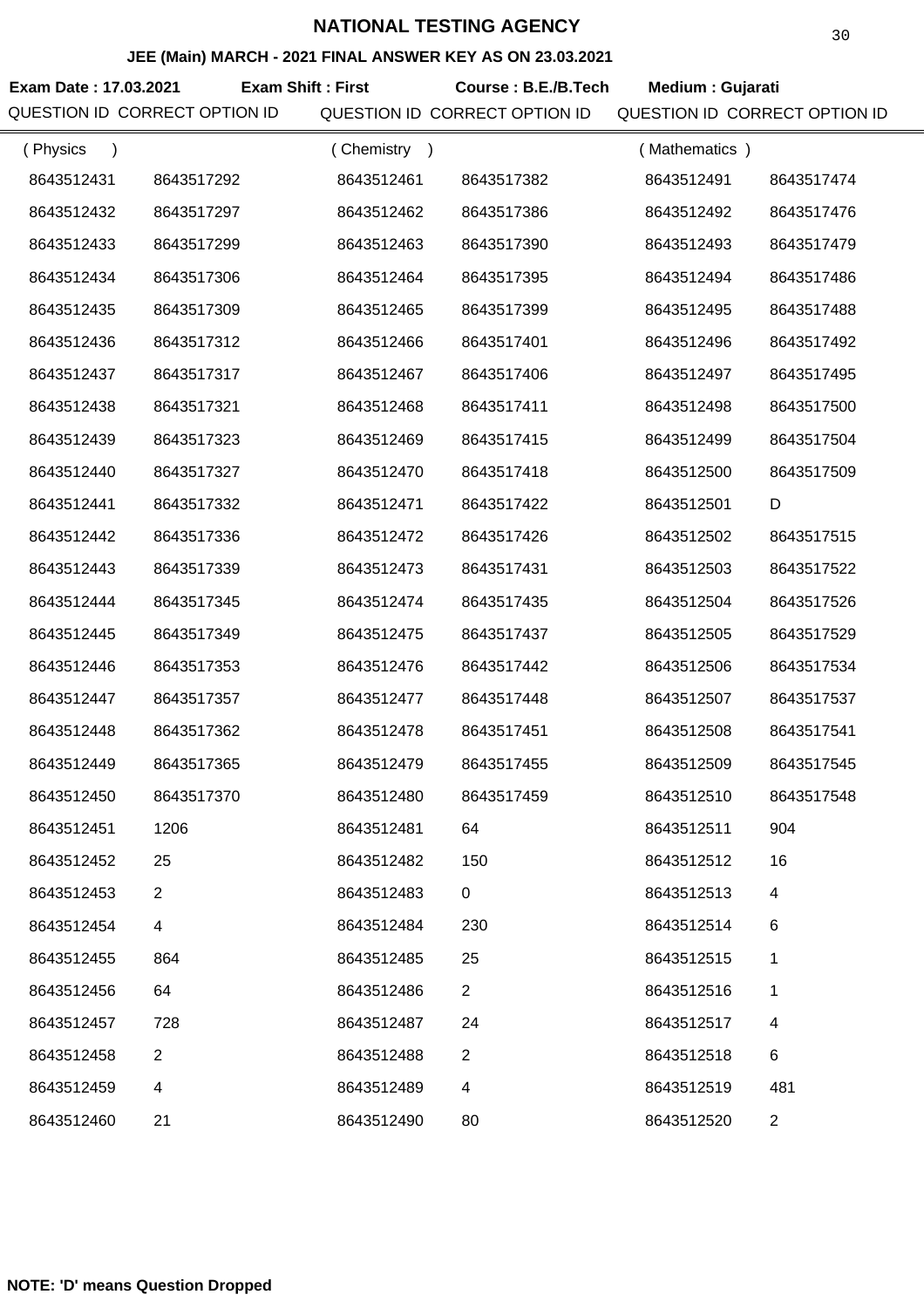#### **JEE (Main) MARCH - 2021 FINAL ANSWER KEY AS ON 23.03.2021**

**Exam Date : 17.03.2021 Course : B.E./B.Tech Medium : Hindi Exam Shift : First**

QUESTION ID CORRECT OPTION ID QUESTION ID CORRECT OPTION ID QUESTION ID CORRECT OPTION ID

| (Physics   |                | (Chemistry<br>$\rightarrow$ |                | (Mathematics) |                |
|------------|----------------|-----------------------------|----------------|---------------|----------------|
| 8643513241 | 8643519722     | 8643513271                  | 8643519812     | 8643513301    | 8643519904     |
| 8643513242 | 8643519727     | 8643513272                  | 8643519816     | 8643513302    | 8643519906     |
| 8643513243 | 8643519729     | 8643513273                  | 8643519820     | 8643513303    | 8643519909     |
| 8643513244 | 8643519736     | 8643513274                  | 8643519825     | 8643513304    | 8643519916     |
| 8643513245 | 8643519739     | 8643513275                  | 8643519829     | 8643513305    | 8643519918     |
| 8643513246 | 8643519742     | 8643513276                  | 8643519831     | 8643513306    | 8643519922     |
| 8643513247 | 8643519747     | 8643513277                  | 8643519836     | 8643513307    | 8643519925     |
| 8643513248 | 8643519751     | 8643513278                  | 8643519841     | 8643513308    | 8643519930     |
| 8643513249 | 8643519753     | 8643513279                  | 8643519845     | 8643513309    | 8643519934     |
| 8643513250 | 8643519757     | 8643513280                  | 8643519848     | 8643513310    | 8643519939     |
| 8643513251 | 8643519762     | 8643513281                  | 8643519852     | 8643513311    | D              |
| 8643513252 | 8643519766     | 8643513282                  | 8643519856     | 8643513312    | 8643519945     |
| 8643513253 | 8643519769     | 8643513283                  | 8643519861     | 8643513313    | 8643519952     |
| 8643513254 | 8643519775     | 8643513284                  | 8643519865     | 8643513314    | 8643519956     |
| 8643513255 | 8643519779     | 8643513285                  | 8643519867     | 8643513315    | 8643519959     |
| 8643513256 | 8643519783     | 8643513286                  | 8643519872     | 8643513316    | 8643519964     |
| 8643513257 | 8643519787     | 8643513287                  | 8643519878     | 8643513317    | 8643519967     |
| 8643513258 | 8643519792     | 8643513288                  | 8643519881     | 8643513318    | 8643519971     |
| 8643513259 | 8643519795     | 8643513289                  | 8643519885     | 8643513319    | 8643519975     |
| 8643513260 | 8643519800     | 8643513290                  | 8643519889     | 8643513320    | 8643519978     |
| 8643513261 | 1206           | 8643513291                  | 64             | 8643513321    | 904            |
| 8643513262 | 25             | 8643513292                  | 150            | 8643513322    | 16             |
| 8643513263 | $\overline{2}$ | 8643513293                  | $\mathbf 0$    | 8643513323    | 4              |
| 8643513264 | 4              | 8643513294                  | 230            | 8643513324    | 6              |
| 8643513265 | 864            | 8643513295                  | 25             | 8643513325    | 1              |
| 8643513266 | 64             | 8643513296                  | $\overline{2}$ | 8643513326    | 1              |
| 8643513267 | 728            | 8643513297                  | 24             | 8643513327    | 4              |
| 8643513268 | $\overline{2}$ | 8643513298                  | $\overline{2}$ | 8643513328    | $\,6$          |
| 8643513269 | 4              | 8643513299                  | 4              | 8643513329    | 481            |
| 8643513270 | 21             | 8643513300                  | 80             | 8643513330    | $\overline{2}$ |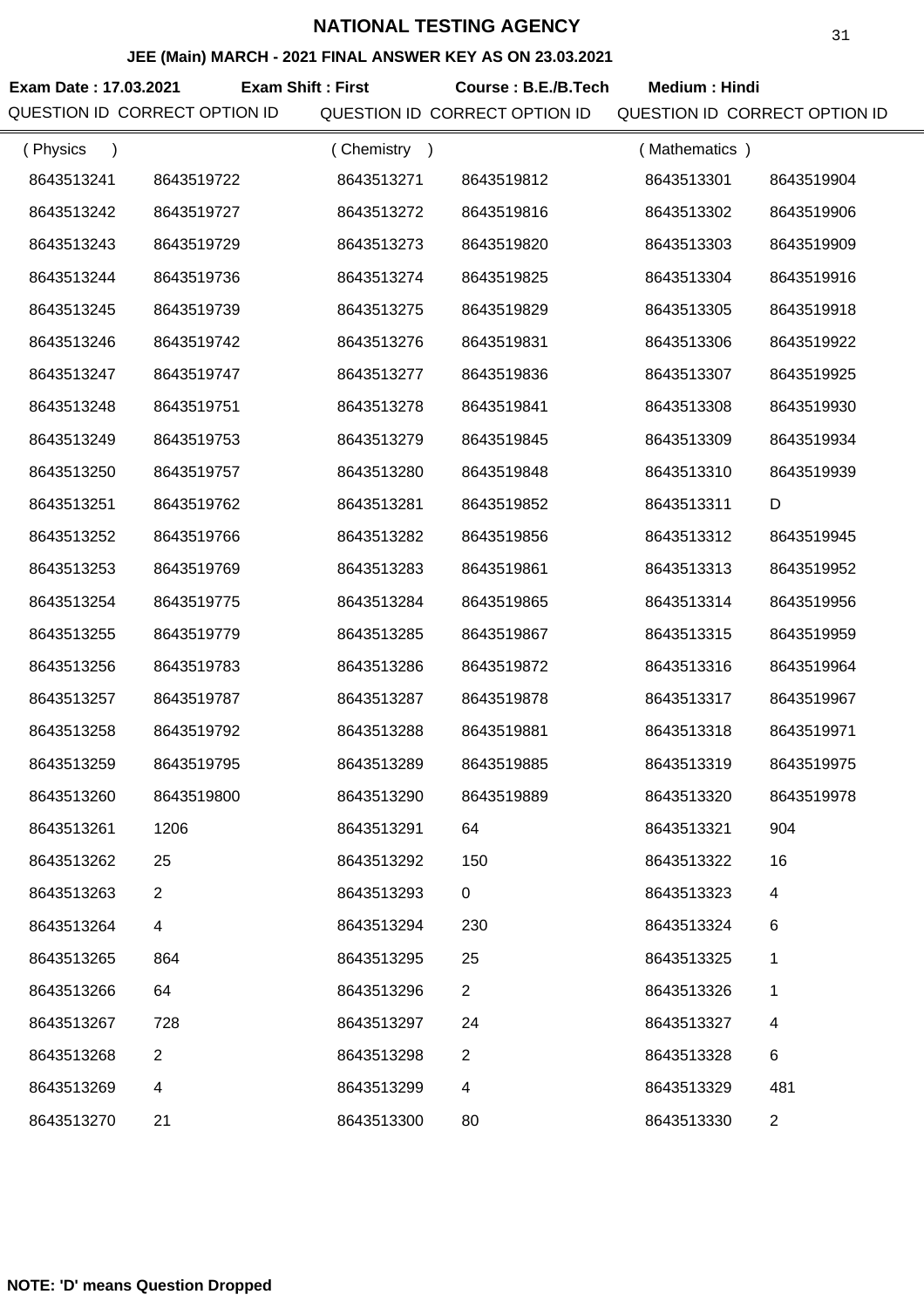#### **JEE (Main) MARCH - 2021 FINAL ANSWER KEY AS ON 23.03.2021**

Exam Date : 17.03.2021 Exam Shift : First Course : B.E./B.Tech Medium : Kannada QUESTION ID CORRECT OPTION ID QUESTION ID CORRECT OPTION ID QUESTION ID CORRECT OPTION ID

| (Physics<br>$\lambda$ |                | (Chemistry) |                | (Mathematics) |              |
|-----------------------|----------------|-------------|----------------|---------------|--------------|
| 8643512521            | 8643517562     | 8643512551  | 8643517652     | 8643512581    | 8643517744   |
| 8643512522            | 8643517567     | 8643512552  | 8643517656     | 8643512582    | 8643517746   |
| 8643512523            | 8643517569     | 8643512553  | 8643517660     | 8643512583    | 8643517749   |
| 8643512524            | 8643517576     | 8643512554  | 8643517665     | 8643512584    | 8643517756   |
| 8643512525            | 8643517579     | 8643512555  | 8643517669     | 8643512585    | 8643517758   |
| 8643512526            | 8643517582     | 8643512556  | 8643517671     | 8643512586    | 8643517762   |
| 8643512527            | 8643517587     | 8643512557  | 8643517676     | 8643512587    | 8643517765   |
| 8643512528            | 8643517591     | 8643512558  | 8643517681     | 8643512588    | 8643517770   |
| 8643512529            | 8643517593     | 8643512559  | 8643517685     | 8643512589    | 8643517774   |
| 8643512530            | 8643517597     | 8643512560  | 8643517688     | 8643512590    | 8643517779   |
| 8643512531            | 8643517602     | 8643512561  | 8643517692     | 8643512591    | D            |
| 8643512532            | 8643517606     | 8643512562  | 8643517696     | 8643512592    | 8643517785   |
| 8643512533            | 8643517609     | 8643512563  | 8643517701     | 8643512593    | 8643517792   |
| 8643512534            | 8643517615     | 8643512564  | 8643517705     | 8643512594    | 8643517796   |
| 8643512535            | 8643517619     | 8643512565  | 8643517707     | 8643512595    | 8643517799   |
| 8643512536            | 8643517623     | 8643512566  | 8643517712     | 8643512596    | 8643517804   |
| 8643512537            | 8643517627     | 8643512567  | 8643517718     | 8643512597    | 8643517807   |
| 8643512538            | 8643517632     | 8643512568  | 8643517721     | 8643512598    | 8643517811   |
| 8643512539            | 8643517635     | 8643512569  | 8643517725     | 8643512599    | 8643517815   |
| 8643512540            | 8643517640     | 8643512570  | 8643517729     | 8643512600    | 8643517818   |
| 8643512541            | 1206           | 8643512571  | 64             | 8643512601    | 904          |
| 8643512542            | 25             | 8643512572  | 150            | 8643512602    | 16           |
| 8643512543            | $\overline{2}$ | 8643512573  | 0              | 8643512603    | 4            |
| 8643512544            | 4              | 8643512574  | 230            | 8643512604    | 6            |
| 8643512545            | 864            | 8643512575  | 25             | 8643512605    | 1            |
| 8643512546            | 64             | 8643512576  | $\overline{2}$ | 8643512606    | 1            |
| 8643512547            | 728            | 8643512577  | 24             | 8643512607    | 4            |
| 8643512548            | $\overline{2}$ | 8643512578  | $\overline{2}$ | 8643512608    | 6            |
| 8643512549            | 4              | 8643512579  | 4              | 8643512609    | 481          |
| 8643512550            | 21             | 8643512580  | 80             | 8643512610    | $\mathbf{2}$ |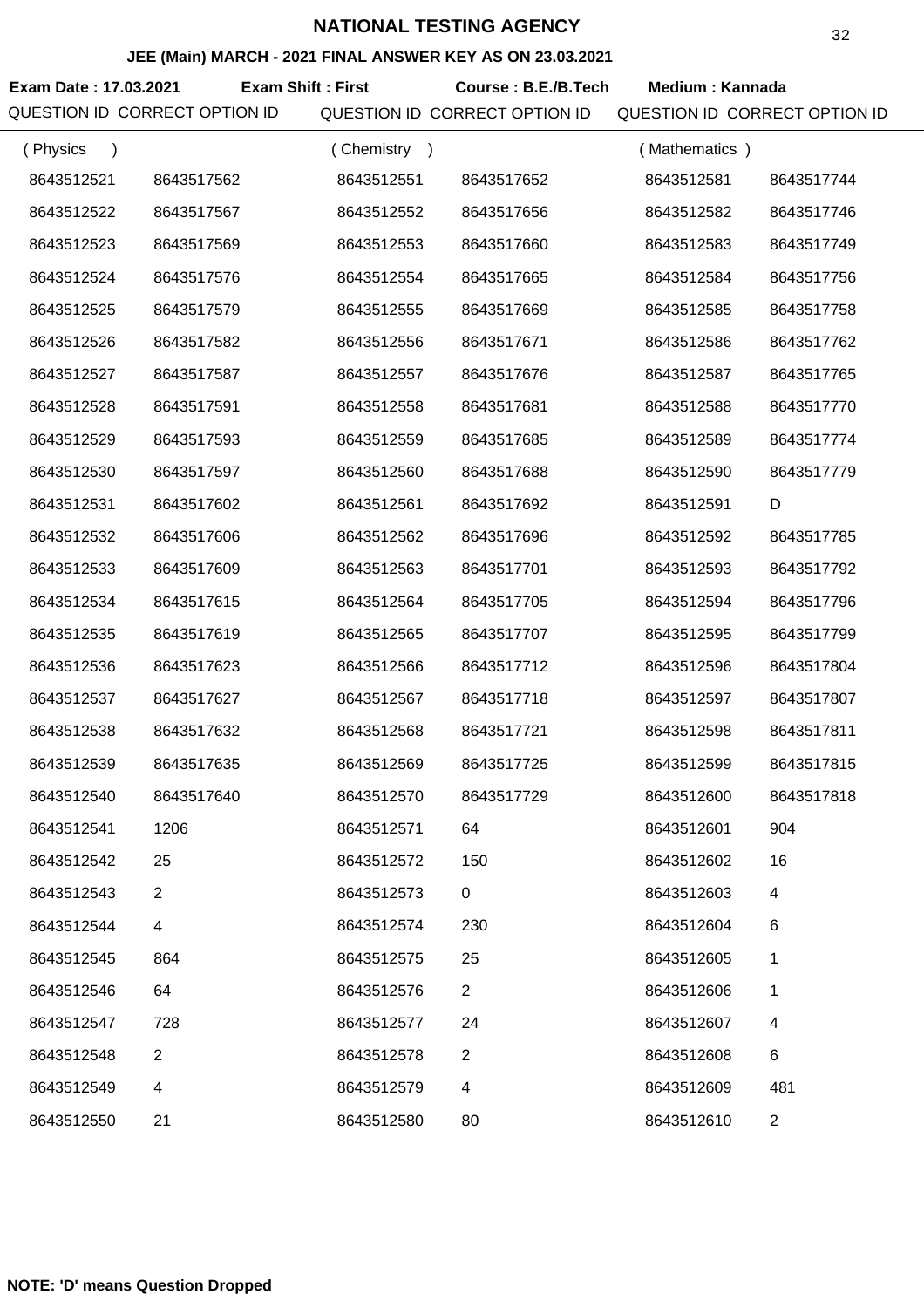#### **JEE (Main) MARCH - 2021 FINAL ANSWER KEY AS ON 23.03.2021**

**Exam Date : 17.03.2021 Course : B.E./B.Tech Medium : Malayalam Exam Shift : First** QUESTION ID CORRECT OPTION ID QUESTION ID CORRECT OPTION ID QUESTION ID CORRECT OPTION ID

| (Physics   |                | (Chemistry<br>$\rightarrow$ |                | (Mathematics) |                |
|------------|----------------|-----------------------------|----------------|---------------|----------------|
| 8643512701 | 8643518102     | 8643512731                  | 8643518192     | 8643512761    | 8643518284     |
| 8643512702 | 8643518107     | 8643512732                  | 8643518196     | 8643512762    | 8643518286     |
| 8643512703 | 8643518109     | 8643512733                  | 8643518200     | 8643512763    | 8643518289     |
| 8643512704 | 8643518116     | 8643512734                  | 8643518205     | 8643512764    | 8643518296     |
| 8643512705 | 8643518119     | 8643512735                  | 8643518209     | 8643512765    | 8643518298     |
| 8643512706 | 8643518122     | 8643512736                  | 8643518211     | 8643512766    | 8643518302     |
| 8643512707 | 8643518127     | 8643512737                  | 8643518216     | 8643512767    | 8643518305     |
| 8643512708 | 8643518131     | 8643512738                  | 8643518221     | 8643512768    | 8643518310     |
| 8643512709 | 8643518133     | 8643512739                  | 8643518225     | 8643512769    | 8643518314     |
| 8643512710 | 8643518137     | 8643512740                  | 8643518228     | 8643512770    | 8643518319     |
| 8643512711 | 8643518142     | 8643512741                  | 8643518232     | 8643512771    | D              |
| 8643512712 | 8643518146     | 8643512742                  | 8643518236     | 8643512772    | 8643518325     |
| 8643512713 | 8643518149     | 8643512743                  | 8643518241     | 8643512773    | 8643518332     |
| 8643512714 | 8643518155     | 8643512744                  | 8643518245     | 8643512774    | 8643518336     |
| 8643512715 | 8643518159     | 8643512745                  | 8643518247     | 8643512775    | 8643518339     |
| 8643512716 | 8643518163     | 8643512746                  | 8643518252     | 8643512776    | 8643518344     |
| 8643512717 | 8643518167     | 8643512747                  | 8643518258     | 8643512777    | 8643518347     |
| 8643512718 | 8643518172     | 8643512748                  | 8643518261     | 8643512778    | 8643518351     |
| 8643512719 | 8643518175     | 8643512749                  | 8643518265     | 8643512779    | 8643518355     |
| 8643512720 | 8643518180     | 8643512750                  | 8643518269     | 8643512780    | 8643518358     |
| 8643512721 | 1206           | 8643512751                  | 64             | 8643512781    | 904            |
| 8643512722 | 25             | 8643512752                  | 150            | 8643512782    | 16             |
| 8643512723 | $\overline{2}$ | 8643512753                  | 0              | 8643512783    | 4              |
| 8643512724 | 4              | 8643512754                  | 230            | 8643512784    | 6              |
| 8643512725 | 864            | 8643512755                  | 25             | 8643512785    | 1              |
| 8643512726 | 64             | 8643512756                  | $\overline{2}$ | 8643512786    | 1              |
| 8643512727 | 728            | 8643512757                  | 24             | 8643512787    | 4              |
| 8643512728 | 2              | 8643512758                  | $\overline{2}$ | 8643512788    | 6              |
| 8643512729 | 4              | 8643512759                  | 4              | 8643512789    | 481            |
| 8643512730 | 21             | 8643512760                  | 80             | 8643512790    | $\overline{2}$ |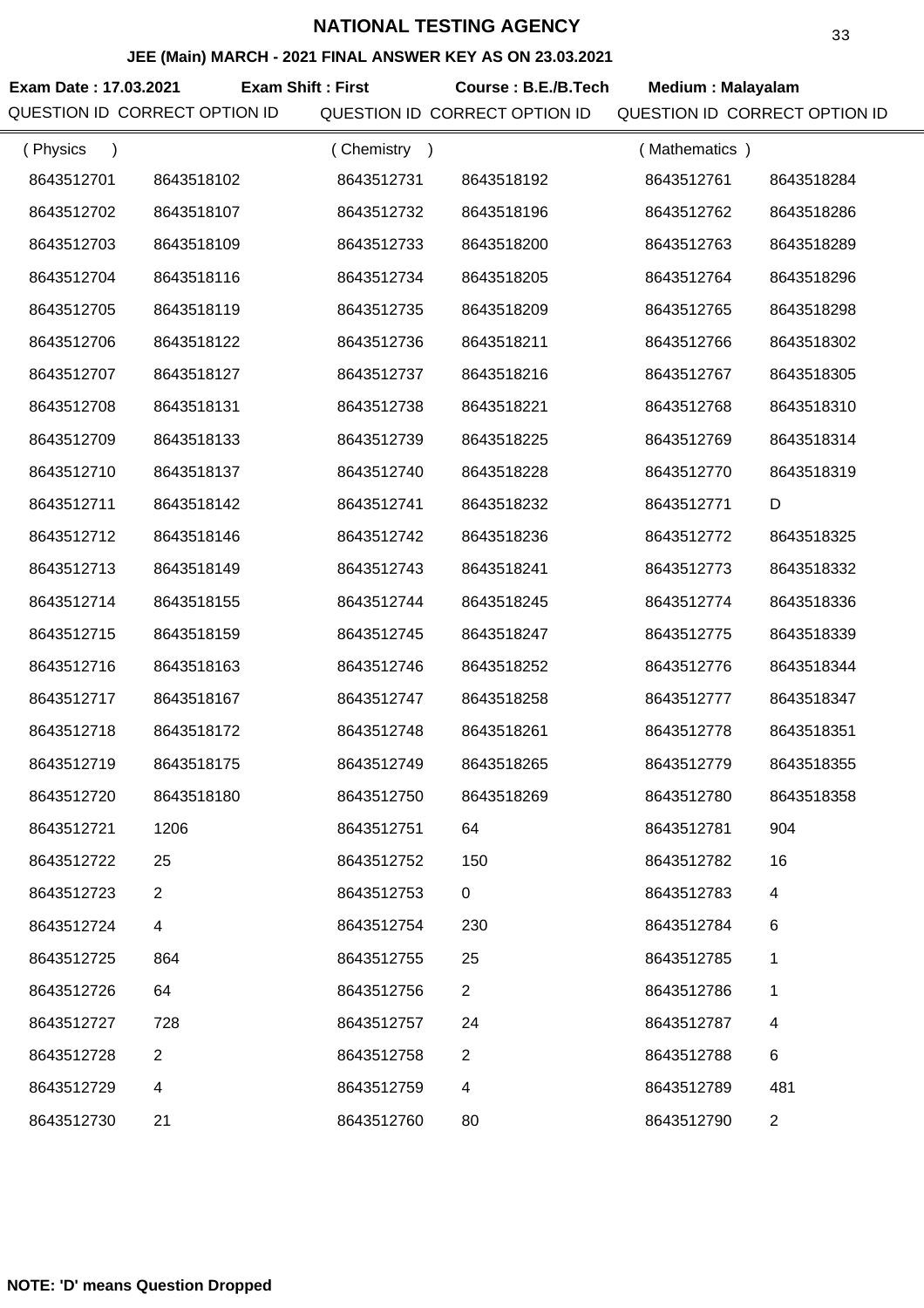#### **JEE (Main) MARCH - 2021 FINAL ANSWER KEY AS ON 23.03.2021**

**Exam Date : 17.03.2021 Course : B.E./B.Tech Medium : Marathi Exam Shift : First** QUESTION ID CORRECT OPTION ID QUESTION ID CORRECT OPTION ID QUESTION ID CORRECT OPTION ID

| (Physics   |                | Chemistry<br>$\rightarrow$ |                | (Mathematics) |                |
|------------|----------------|----------------------------|----------------|---------------|----------------|
| 8643512611 | 8643517832     | 8643512641                 | 8643517922     | 8643512671    | 8643518014     |
| 8643512612 | 8643517837     | 8643512642                 | 8643517926     | 8643512672    | 8643518016     |
| 8643512613 | 8643517839     | 8643512643                 | 8643517930     | 8643512673    | 8643518019     |
| 8643512614 | 8643517846     | 8643512644                 | 8643517935     | 8643512674    | 8643518026     |
| 8643512615 | 8643517849     | 8643512645                 | 8643517939     | 8643512675    | 8643518028     |
| 8643512616 | 8643517852     | 8643512646                 | 8643517941     | 8643512676    | 8643518032     |
| 8643512617 | 8643517857     | 8643512647                 | 8643517946     | 8643512677    | 8643518035     |
| 8643512618 | 8643517861     | 8643512648                 | 8643517951     | 8643512678    | 8643518040     |
| 8643512619 | 8643517863     | 8643512649                 | 8643517955     | 8643512679    | 8643518044     |
| 8643512620 | 8643517867     | 8643512650                 | 8643517958     | 8643512680    | 8643518049     |
| 8643512621 | 8643517872     | 8643512651                 | 8643517962     | 8643512681    | D              |
| 8643512622 | 8643517876     | 8643512652                 | 8643517966     | 8643512682    | 8643518055     |
| 8643512623 | 8643517879     | 8643512653                 | 8643517971     | 8643512683    | 8643518062     |
| 8643512624 | 8643517885     | 8643512654                 | 8643517975     | 8643512684    | 8643518066     |
| 8643512625 | 8643517889     | 8643512655                 | 8643517977     | 8643512685    | 8643518069     |
| 8643512626 | 8643517893     | 8643512656                 | 8643517982     | 8643512686    | 8643518074     |
| 8643512627 | 8643517897     | 8643512657                 | 8643517988     | 8643512687    | 8643518077     |
| 8643512628 | 8643517902     | 8643512658                 | 8643517991     | 8643512688    | 8643518081     |
| 8643512629 | 8643517905     | 8643512659                 | 8643517995     | 8643512689    | 8643518085     |
| 8643512630 | 8643517910     | 8643512660                 | 8643517999     | 8643512690    | 8643518088     |
| 8643512631 | 1206           | 8643512661                 | 64             | 8643512691    | 904            |
| 8643512632 | 25             | 8643512662                 | 150            | 8643512692    | 16             |
| 8643512633 | 2              | 8643512663                 | $\pmb{0}$      | 8643512693    | 4              |
| 8643512634 | 4              | 8643512664                 | 230            | 8643512694    | 6              |
| 8643512635 | 864            | 8643512665                 | 25             | 8643512695    | 1              |
| 8643512636 | 64             | 8643512666                 | $\overline{2}$ | 8643512696    | 1              |
| 8643512637 | 728            | 8643512667                 | 24             | 8643512697    | 4              |
| 8643512638 | $\overline{c}$ | 8643512668                 | $\overline{2}$ | 8643512698    | 6              |
| 8643512639 | 4              | 8643512669                 | 4              | 8643512699    | 481            |
| 8643512640 | 21             | 8643512670                 | 80             | 8643512700    | $\overline{2}$ |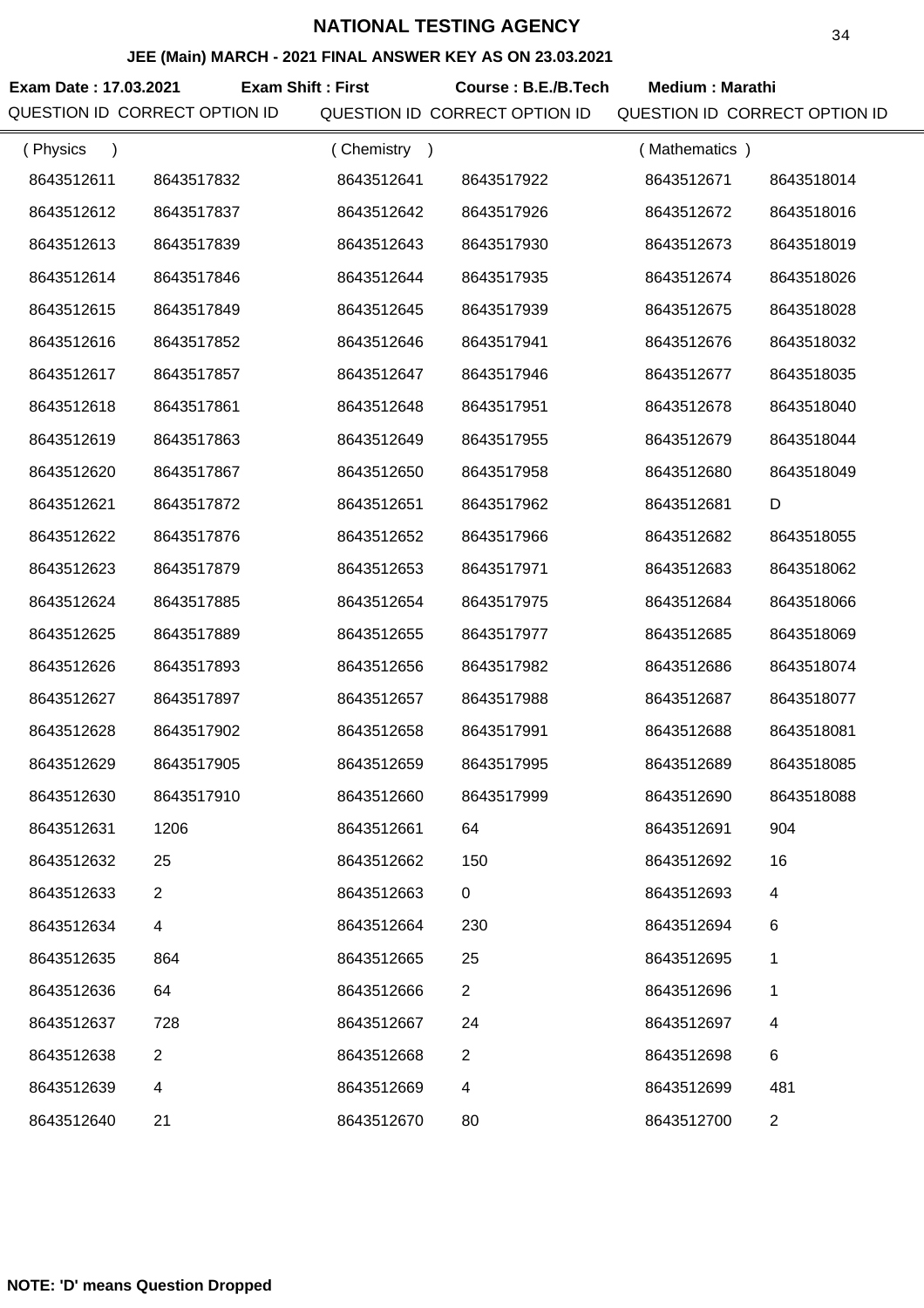#### **JEE (Main) MARCH - 2021 FINAL ANSWER KEY AS ON 23.03.2021**

**Exam Date : 17.03.2021 Course : B.E./B.Tech Medium : Odia Exam Shift : First** QUESTION ID CORRECT OPTION ID QUESTION ID CORRECT OPTION ID QUESTION ID CORRECT OPTION ID

| (Physics   |                | (Chemistry<br>$\rightarrow$ |                | (Mathematics) |                |
|------------|----------------|-----------------------------|----------------|---------------|----------------|
| 8643512791 | 8643518372     | 8643512821                  | 8643518462     | 8643512851    | 8643518554     |
| 8643512792 | 8643518377     | 8643512822                  | 8643518466     | 8643512852    | 8643518556     |
| 8643512793 | 8643518379     | 8643512823                  | 8643518470     | 8643512853    | 8643518559     |
| 8643512794 | 8643518386     | 8643512824                  | 8643518475     | 8643512854    | 8643518566     |
| 8643512795 | 8643518389     | 8643512825                  | 8643518479     | 8643512855    | 8643518568     |
| 8643512796 | 8643518392     | 8643512826                  | 8643518481     | 8643512856    | 8643518572     |
| 8643512797 | 8643518397     | 8643512827                  | 8643518486     | 8643512857    | 8643518575     |
| 8643512798 | 8643518401     | 8643512828                  | 8643518491     | 8643512858    | 8643518580     |
| 8643512799 | 8643518403     | 8643512829                  | 8643518495     | 8643512859    | 8643518584     |
| 8643512800 | 8643518407     | 8643512830                  | 8643518498     | 8643512860    | 8643518589     |
| 8643512801 | 8643518412     | 8643512831                  | 8643518502     | 8643512861    | D              |
| 8643512802 | 8643518416     | 8643512832                  | 8643518506     | 8643512862    | 8643518595     |
| 8643512803 | 8643518419     | 8643512833                  | 8643518511     | 8643512863    | 8643518602     |
| 8643512804 | 8643518425     | 8643512834                  | 8643518515     | 8643512864    | 8643518606     |
| 8643512805 | 8643518429     | 8643512835                  | 8643518517     | 8643512865    | 8643518609     |
| 8643512806 | 8643518433     | 8643512836                  | 8643518522     | 8643512866    | 8643518614     |
| 8643512807 | 8643518437     | 8643512837                  | 8643518528     | 8643512867    | 8643518617     |
| 8643512808 | 8643518442     | 8643512838                  | 8643518531     | 8643512868    | 8643518621     |
| 8643512809 | 8643518445     | 8643512839                  | 8643518535     | 8643512869    | 8643518625     |
| 8643512810 | 8643518450     | 8643512840                  | 8643518539     | 8643512870    | 8643518628     |
| 8643512811 | 1206           | 8643512841                  | 64             | 8643512871    | 904            |
| 8643512812 | 25             | 8643512842                  | 150            | 8643512872    | 16             |
| 8643512813 | 2              | 8643512843                  | 0              | 8643512873    | 4              |
| 8643512814 | 4              | 8643512844                  | 230            | 8643512874    | 6              |
| 8643512815 | 864            | 8643512845                  | 25             | 8643512875    | 1              |
| 8643512816 | 64             | 8643512846                  | $\overline{2}$ | 8643512876    | 1              |
| 8643512817 | 728            | 8643512847                  | 24             | 8643512877    | 4              |
| 8643512818 | $\overline{2}$ | 8643512848                  | $\overline{2}$ | 8643512878    | 6              |
| 8643512819 | 4              | 8643512849                  | 4              | 8643512879    | 481            |
| 8643512820 | 21             | 8643512850                  | 80             | 8643512880    | $\overline{2}$ |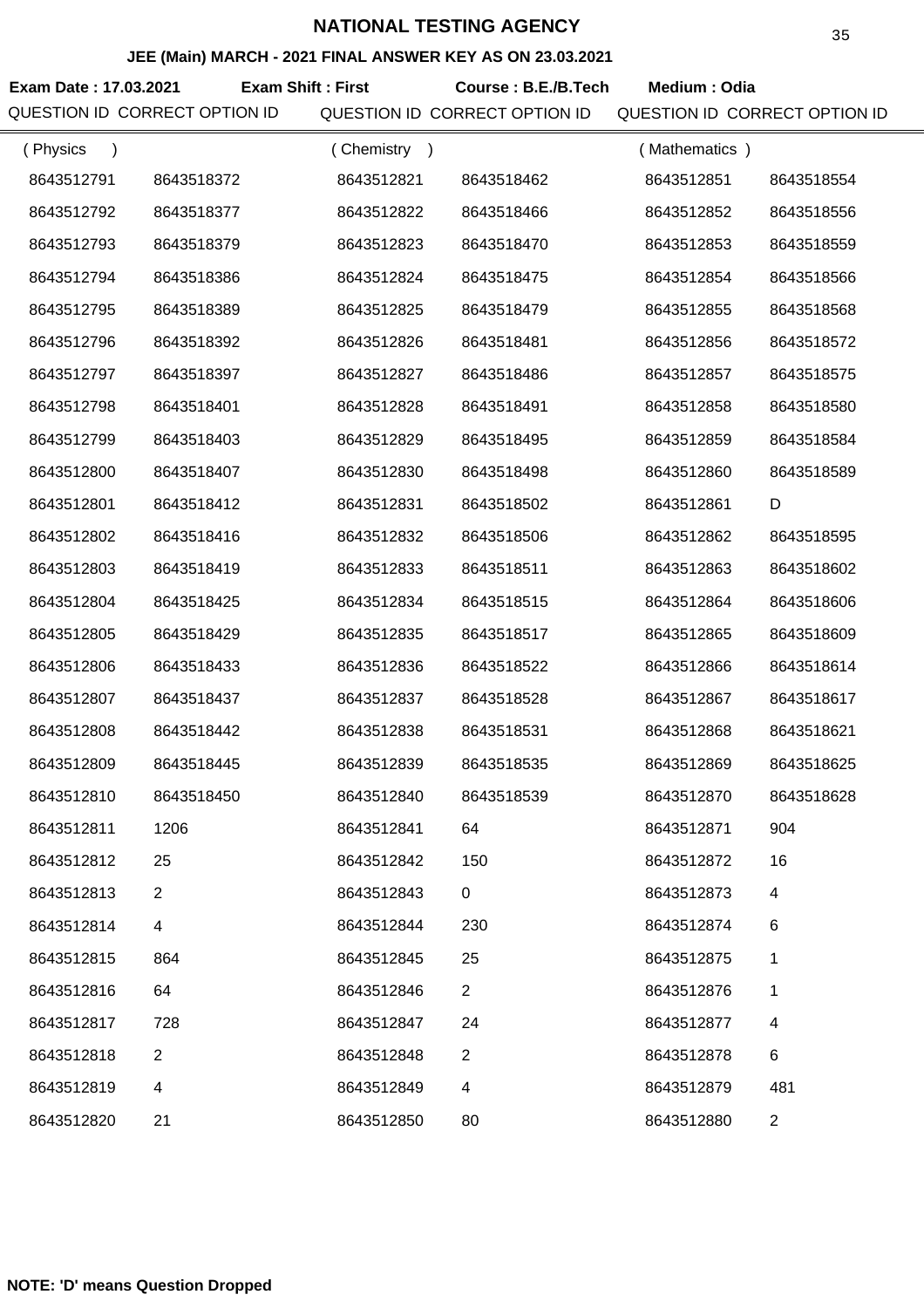#### **JEE (Main) MARCH - 2021 FINAL ANSWER KEY AS ON 23.03.2021**

**Exam Date : 17.03.2021 Course : B.E./B.Tech Medium : Punjabi Exam Shift : First** QUESTION ID CORRECT OPTION ID QUESTION ID CORRECT OPTION ID QUESTION ID CORRECT OPTION ID

| (Physics<br>$\lambda$ |                | Chemistry<br>$\rightarrow$ |                | (Mathematics) |                |
|-----------------------|----------------|----------------------------|----------------|---------------|----------------|
| 8643512881            | 8643518642     | 8643512911                 | 8643518732     | 8643512941    | 8643518824     |
| 8643512882            | 8643518647     | 8643512912                 | 8643518736     | 8643512942    | 8643518826     |
| 8643512883            | 8643518649     | 8643512913                 | 8643518740     | 8643512943    | 8643518829     |
| 8643512884            | 8643518656     | 8643512914                 | 8643518745     | 8643512944    | 8643518836     |
| 8643512885            | 8643518659     | 8643512915                 | 8643518749     | 8643512945    | 8643518838     |
| 8643512886            | 8643518662     | 8643512916                 | 8643518751     | 8643512946    | 8643518842     |
| 8643512887            | 8643518667     | 8643512917                 | 8643518756     | 8643512947    | 8643518845     |
| 8643512888            | 8643518671     | 8643512918                 | 8643518761     | 8643512948    | 8643518850     |
| 8643512889            | 8643518673     | 8643512919                 | 8643518765     | 8643512949    | 8643518854     |
| 8643512890            | 8643518677     | 8643512920                 | 8643518768     | 8643512950    | 8643518859     |
| 8643512891            | 8643518682     | 8643512921                 | 8643518772     | 8643512951    | D              |
| 8643512892            | 8643518686     | 8643512922                 | 8643518776     | 8643512952    | 8643518865     |
| 8643512893            | 8643518689     | 8643512923                 | 8643518781     | 8643512953    | 8643518872     |
| 8643512894            | 8643518695     | 8643512924                 | 8643518785     | 8643512954    | 8643518876     |
| 8643512895            | 8643518699     | 8643512925                 | 8643518787     | 8643512955    | 8643518879     |
| 8643512896            | 8643518703     | 8643512926                 | 8643518792     | 8643512956    | 8643518884     |
| 8643512897            | 8643518707     | 8643512927                 | 8643518798     | 8643512957    | 8643518887     |
| 8643512898            | 8643518712     | 8643512928                 | 8643518801     | 8643512958    | 8643518891     |
| 8643512899            | 8643518715     | 8643512929                 | 8643518805     | 8643512959    | 8643518895     |
| 8643512900            | 8643518720     | 8643512930                 | 8643518809     | 8643512960    | 8643518898     |
| 8643512901            | 1206           | 8643512931                 | 64             | 8643512961    | 904            |
| 8643512902            | 25             | 8643512932                 | 150            | 8643512962    | 16             |
| 8643512903            | $\overline{2}$ | 8643512933                 | 0              | 8643512963    | 4              |
| 8643512904            | 4              | 8643512934                 | 230            | 8643512964    | 6              |
| 8643512905            | 864            | 8643512935                 | 25             | 8643512965    | 1              |
| 8643512906            | 64             | 8643512936                 | $\overline{2}$ | 8643512966    | 1              |
| 8643512907            | 728            | 8643512937                 | 24             | 8643512967    | 4              |
| 8643512908            | 2              | 8643512938                 | $\overline{2}$ | 8643512968    | 6              |
| 8643512909            | 4              | 8643512939                 | 4              | 8643512969    | 481            |
| 8643512910            | 21             | 8643512940                 | 80             | 8643512970    | $\overline{2}$ |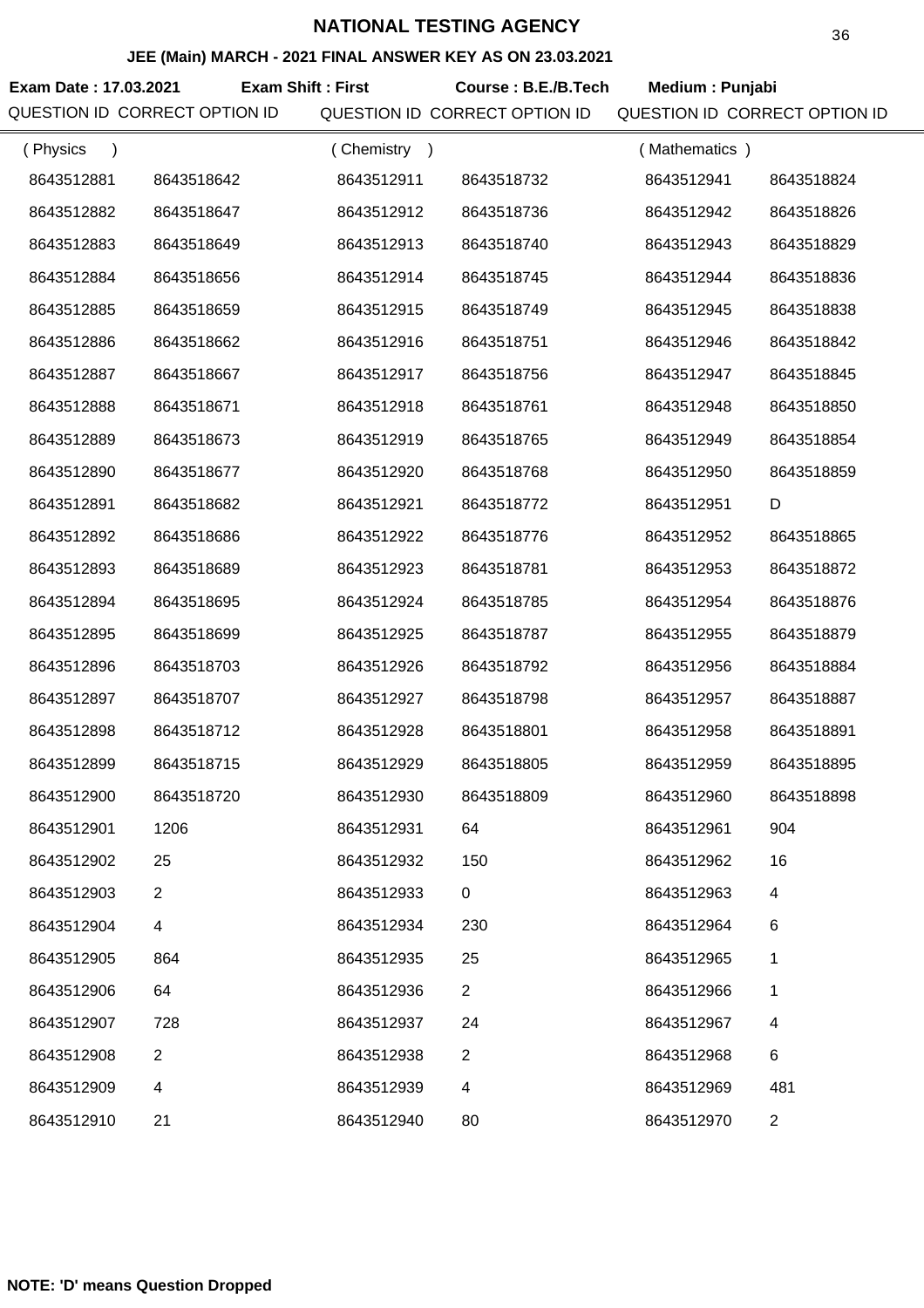### **JEE (Main) MARCH - 2021 FINAL ANSWER KEY AS ON 23.03.2021**

**Exam Date : 17.03.2021 Course : B.E./B.Tech Medium : Tamil Exam Shift : First** QUESTION ID CORRECT OPTION ID QUESTION ID CORRECT OPTION ID QUESTION ID CORRECT OPTION ID

| (Physics<br>$\lambda$ |                | Chemistry<br>$\rightarrow$ |                | (Mathematics) |                |
|-----------------------|----------------|----------------------------|----------------|---------------|----------------|
| 8643512971            | 8643518912     | 8643513001                 | 8643519002     | 8643513031    | 8643519094     |
| 8643512972            | 8643518917     | 8643513002                 | 8643519006     | 8643513032    | 8643519096     |
| 8643512973            | 8643518919     | 8643513003                 | 8643519010     | 8643513033    | 8643519099     |
| 8643512974            | 8643518926     | 8643513004                 | 8643519015     | 8643513034    | 8643519106     |
| 8643512975            | 8643518929     | 8643513005                 | 8643519019     | 8643513035    | 8643519108     |
| 8643512976            | 8643518932     | 8643513006                 | 8643519021     | 8643513036    | 8643519112     |
| 8643512977            | 8643518937     | 8643513007                 | 8643519026     | 8643513037    | 8643519115     |
| 8643512978            | 8643518941     | 8643513008                 | 8643519031     | 8643513038    | 8643519120     |
| 8643512979            | 8643518943     | 8643513009                 | 8643519035     | 8643513039    | 8643519124     |
| 8643512980            | 8643518947     | 8643513010                 | 8643519038     | 8643513040    | 8643519129     |
| 8643512981            | 8643518952     | 8643513011                 | 8643519042     | 8643513041    | D              |
| 8643512982            | 8643518956     | 8643513012                 | 8643519046     | 8643513042    | 8643519135     |
| 8643512983            | 8643518959     | 8643513013                 | 8643519051     | 8643513043    | 8643519142     |
| 8643512984            | 8643518965     | 8643513014                 | 8643519055     | 8643513044    | 8643519146     |
| 8643512985            | 8643518969     | 8643513015                 | 8643519057     | 8643513045    | 8643519149     |
| 8643512986            | 8643518973     | 8643513016                 | 8643519062     | 8643513046    | 8643519154     |
| 8643512987            | 8643518977     | 8643513017                 | 8643519068     | 8643513047    | 8643519157     |
| 8643512988            | 8643518982     | 8643513018                 | 8643519071     | 8643513048    | 8643519161     |
| 8643512989            | 8643518985     | 8643513019                 | 8643519075     | 8643513049    | 8643519165     |
| 8643512990            | 8643518990     | 8643513020                 | 8643519079     | 8643513050    | 8643519168     |
| 8643512991            | 1206           | 8643513021                 | 64             | 8643513051    | 904            |
| 8643512992            | 25             | 8643513022                 | 150            | 8643513052    | 16             |
| 8643512993            | $\overline{2}$ | 8643513023                 | $\mathbf 0$    | 8643513053    | 4              |
| 8643512994            | 4              | 8643513024                 | 230            | 8643513054    | 6              |
| 8643512995            | 864            | 8643513025                 | 25             | 8643513055    | 1              |
| 8643512996            | 64             | 8643513026                 | $\overline{2}$ | 8643513056    | 1              |
| 8643512997            | 728            | 8643513027                 | 24             | 8643513057    | 4              |
| 8643512998            | 2              | 8643513028                 | $\overline{2}$ | 8643513058    | 6              |
| 8643512999            | 4              | 8643513029                 | 4              | 8643513059    | 481            |
| 8643513000            | 21             | 8643513030                 | 80             | 8643513060    | $\overline{c}$ |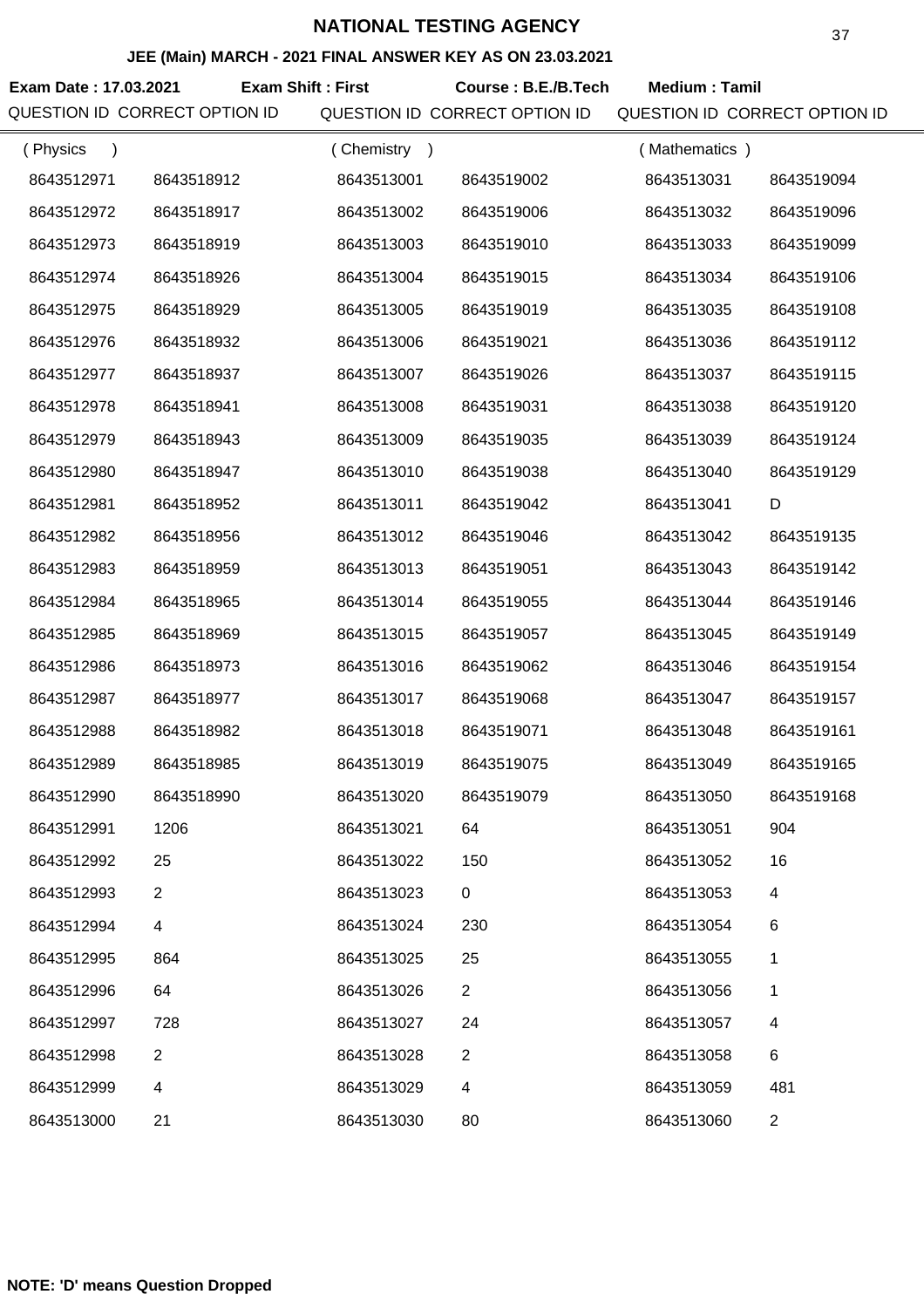## **JEE (Main) MARCH - 2021 FINAL ANSWER KEY AS ON 23.03.2021**

**Exam Date : 17.03.2021 Course : B.E./B.Tech Medium : Telugu Exam Shift : First** QUESTION ID CORRECT OPTION ID QUESTION ID CORRECT OPTION ID QUESTION ID CORRECT OPTION ID

| (Physics   |                | (Chemistry<br>$\rightarrow$ |                | (Mathematics) |                |
|------------|----------------|-----------------------------|----------------|---------------|----------------|
| 8643513061 | 8643519182     | 8643513091                  | 8643519272     | 8643513121    | 8643519364     |
| 8643513062 | 8643519187     | 8643513092                  | 8643519276     | 8643513122    | 8643519366     |
| 8643513063 | 8643519189     | 8643513093                  | 8643519280     | 8643513123    | 8643519369     |
| 8643513064 | 8643519196     | 8643513094                  | 8643519285     | 8643513124    | 8643519376     |
| 8643513065 | 8643519199     | 8643513095                  | 8643519289     | 8643513125    | 8643519378     |
| 8643513066 | 8643519202     | 8643513096                  | 8643519291     | 8643513126    | 8643519382     |
| 8643513067 | 8643519207     | 8643513097                  | 8643519296     | 8643513127    | 8643519385     |
| 8643513068 | 8643519211     | 8643513098                  | 8643519301     | 8643513128    | 8643519390     |
| 8643513069 | 8643519213     | 8643513099                  | 8643519305     | 8643513129    | 8643519394     |
| 8643513070 | 8643519217     | 8643513100                  | 8643519308     | 8643513130    | 8643519399     |
| 8643513071 | 8643519222     | 8643513101                  | 8643519312     | 8643513131    | D              |
| 8643513072 | 8643519226     | 8643513102                  | 8643519316     | 8643513132    | 8643519405     |
| 8643513073 | 8643519229     | 8643513103                  | 8643519321     | 8643513133    | 8643519412     |
| 8643513074 | 8643519235     | 8643513104                  | 8643519325     | 8643513134    | 8643519416     |
| 8643513075 | 8643519239     | 8643513105                  | 8643519327     | 8643513135    | 8643519419     |
| 8643513076 | 8643519243     | 8643513106                  | 8643519332     | 8643513136    | 8643519424     |
| 8643513077 | 8643519247     | 8643513107                  | 8643519338     | 8643513137    | 8643519427     |
| 8643513078 | 8643519252     | 8643513108                  | 8643519341     | 8643513138    | 8643519431     |
| 8643513079 | 8643519255     | 8643513109                  | 8643519345     | 8643513139    | 8643519435     |
| 8643513080 | 8643519260     | 8643513110                  | 8643519349     | 8643513140    | 8643519438     |
| 8643513081 | 1206           | 8643513111                  | 64             | 8643513141    | 904            |
| 8643513082 | 25             | 8643513112                  | 150            | 8643513142    | 16             |
| 8643513083 | $\overline{2}$ | 8643513113                  | 0              | 8643513143    | 4              |
| 8643513084 | 4              | 8643513114                  | 230            | 8643513144    | 6              |
| 8643513085 | 864            | 8643513115                  | 25             | 8643513145    | 1              |
| 8643513086 | 64             | 8643513116                  | $\overline{2}$ | 8643513146    | 1              |
| 8643513087 | 728            | 8643513117                  | 24             | 8643513147    | 4              |
| 8643513088 | $\overline{2}$ | 8643513118                  | $\overline{2}$ | 8643513148    | 6              |
| 8643513089 | 4              | 8643513119                  | 4              | 8643513149    | 481            |
| 8643513090 | 21             | 8643513120                  | 80             | 8643513150    | $\overline{2}$ |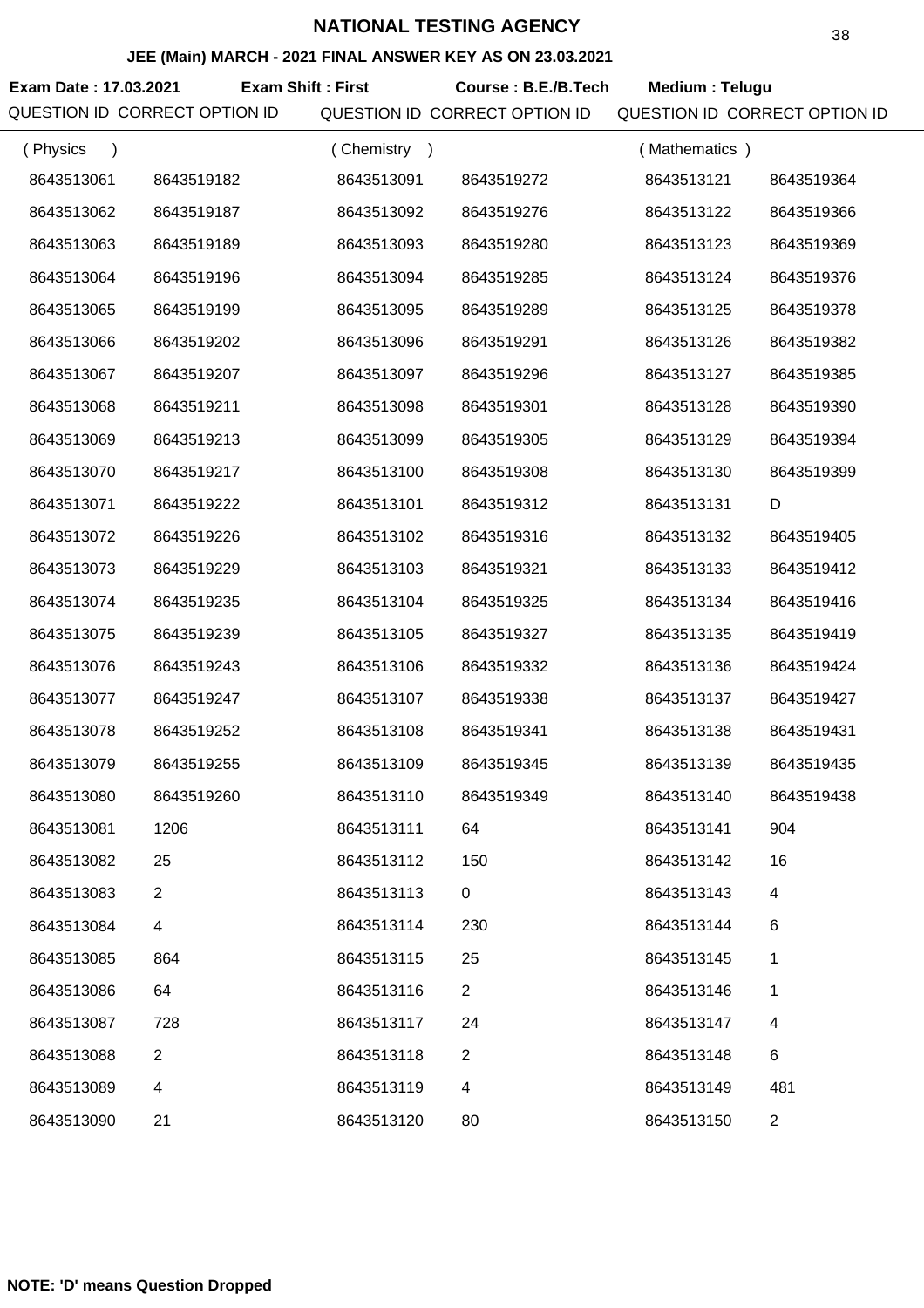### **JEE (Main) MARCH - 2021 FINAL ANSWER KEY AS ON 23.03.2021**

**Exam Date : 17.03.2021 Course : B.E./B.Tech Medium : Urdu Exam Shift : First**

QUESTION ID CORRECT OPTION ID QUESTION ID CORRECT OPTION ID QUESTION ID CORRECT OPTION ID

| (Physics<br>$\lambda$ |                | (Chemistry<br>$\rightarrow$ |                | (Mathematics) |                |
|-----------------------|----------------|-----------------------------|----------------|---------------|----------------|
| 8643513151            | 8643519452     | 8643513181                  | 8643519542     | 8643513211    | 8643519634     |
| 8643513152            | 8643519457     | 8643513182                  | 8643519546     | 8643513212    | 8643519636     |
| 8643513153            | 8643519459     | 8643513183                  | 8643519550     | 8643513213    | 8643519639     |
| 8643513154            | 8643519466     | 8643513184                  | 8643519555     | 8643513214    | 8643519646     |
| 8643513155            | 8643519469     | 8643513185                  | 8643519559     | 8643513215    | 8643519648     |
| 8643513156            | 8643519472     | 8643513186                  | 8643519561     | 8643513216    | 8643519652     |
| 8643513157            | 8643519477     | 8643513187                  | 8643519566     | 8643513217    | 8643519655     |
| 8643513158            | 8643519481     | 8643513188                  | 8643519571     | 8643513218    | 8643519660     |
| 8643513159            | 8643519483     | 8643513189                  | 8643519575     | 8643513219    | 8643519664     |
| 8643513160            | 8643519487     | 8643513190                  | 8643519578     | 8643513220    | 8643519669     |
| 8643513161            | 8643519492     | 8643513191                  | 8643519582     | 8643513221    | D              |
| 8643513162            | 8643519496     | 8643513192                  | 8643519586     | 8643513222    | 8643519675     |
| 8643513163            | 8643519499     | 8643513193                  | 8643519591     | 8643513223    | 8643519682     |
| 8643513164            | 8643519505     | 8643513194                  | 8643519595     | 8643513224    | 8643519686     |
| 8643513165            | 8643519509     | 8643513195                  | 8643519597     | 8643513225    | 8643519689     |
| 8643513166            | 8643519513     | 8643513196                  | 8643519602     | 8643513226    | 8643519694     |
| 8643513167            | 8643519517     | 8643513197                  | 8643519608     | 8643513227    | 8643519697     |
| 8643513168            | 8643519522     | 8643513198                  | 8643519611     | 8643513228    | 8643519701     |
| 8643513169            | 8643519525     | 8643513199                  | 8643519615     | 8643513229    | 8643519705     |
| 8643513170            | 8643519530     | 8643513200                  | 8643519619     | 8643513230    | 8643519708     |
| 8643513171            | 1206           | 8643513201                  | 64             | 8643513231    | 904            |
| 8643513172            | 25             | 8643513202                  | 150            | 8643513232    | 16             |
| 8643513173            | $\overline{2}$ | 8643513203                  | 0              | 8643513233    | 4              |
| 8643513174            | 4              | 8643513204                  | 230            | 8643513234    | 6              |
| 8643513175            | 864            | 8643513205                  | 25             | 8643513235    | 1              |
| 8643513176            | 64             | 8643513206                  | $\overline{2}$ | 8643513236    | 1              |
| 8643513177            | 728            | 8643513207                  | 24             | 8643513237    | 4              |
| 8643513178            | $\overline{2}$ | 8643513208                  | $\overline{2}$ | 8643513238    | $\,6$          |
| 8643513179            | 4              | 8643513209                  | 4              | 8643513239    | 481            |
| 8643513180            | 21             | 8643513210                  | 80             | 8643513240    | $\overline{2}$ |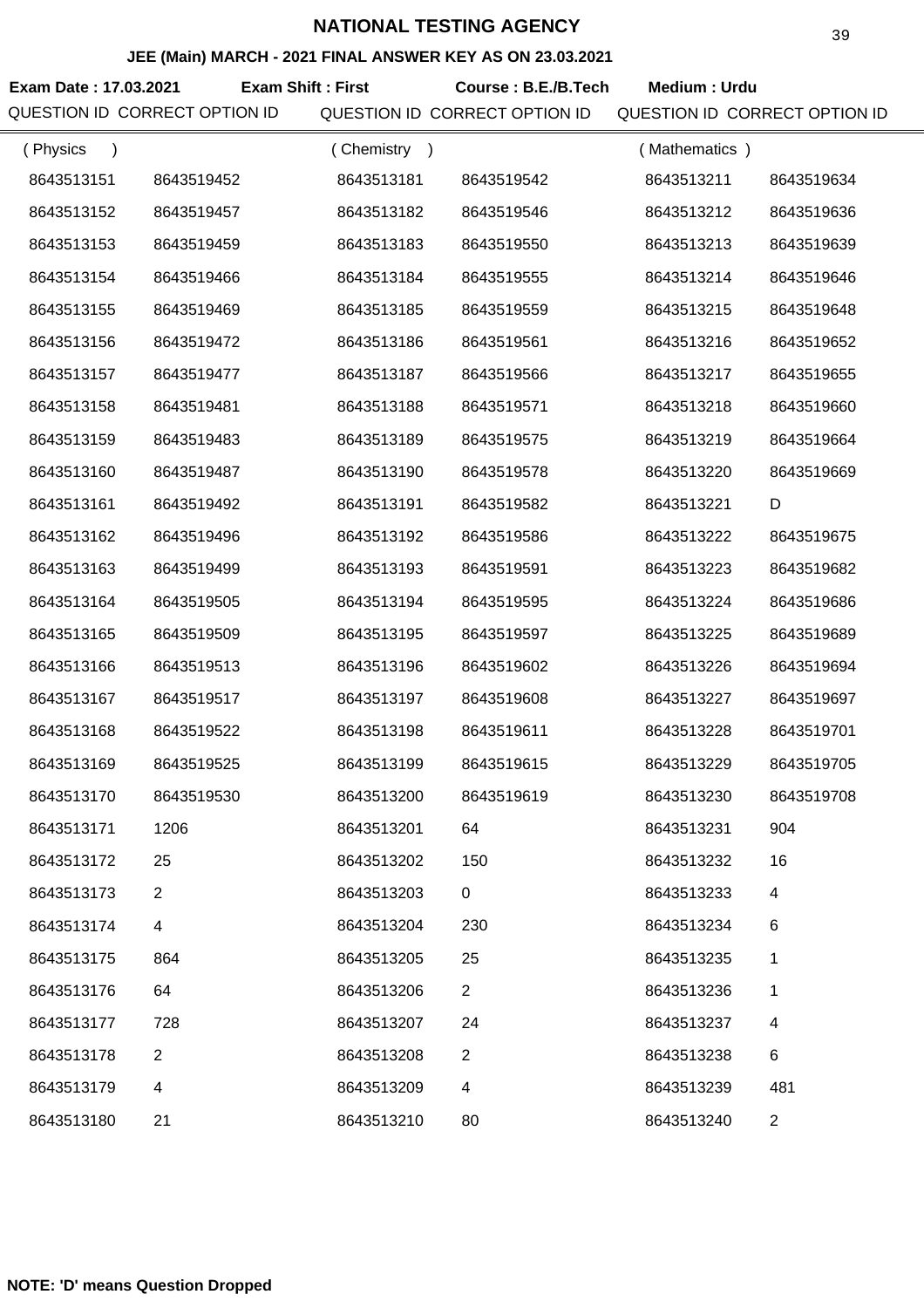### **JEE (Main) MARCH - 2021 FINAL ANSWER KEY AS ON 23.03.2021**

**Exam Date : 17.03.2021 Exam Shift : Second Course : B.E./B.Tech Medium : Assamese** QUESTION ID CORRECT OPTION ID QUESTION ID CORRECT OPTION ID QUESTION ID CORRECT OPTION ID

| (Physics<br>$\lambda$ |             | (Chemistry |             | (Mathematics) |                |
|-----------------------|-------------|------------|-------------|---------------|----------------|
| 8643513601            | 86435110801 | 8643513631 | 86435110891 | 8643513661    | 86435110981    |
| 8643513602            | 86435110805 | 8643513632 | 86435110895 | 8643513662    | 86435110987    |
| 8643513603            | 86435110810 | 8643513633 | 86435110899 | 8643513663    | 86435110992    |
| 8643513604            | 86435110815 | 8643513634 | 86435110905 | 8643513664    | 86435110996    |
| 8643513605            | 86435110818 | 8643513635 | 86435110908 | 8643513665    | 86435110998    |
| 8643513606            | 86435110824 | 8643513636 | 86435110911 | 8643513666    | 86435111001    |
| 8643513607            | 86435110827 | 8643513637 | 86435110917 | 8643513667    | 86435111005    |
| 8643513608            | 86435110830 | 8643513638 | 86435110919 | 8643513668    | 86435111012    |
| 8643513609            | 86435110834 | 8643513639 | 86435110924 | 8643513669    | 86435111016    |
| 8643513610            | 86435110838 | 8643513640 | 86435110929 | 8643513670    | 86435111018    |
| 8643513611            | 86435110843 | 8643513641 | 86435110934 | 8643513671    | 86435111021    |
| 8643513612            | 86435110847 | 8643513642 | 86435110936 | 8643513672    | 86435111027    |
| 8643513613            | 86435110850 | 8643513643 | 86435110941 | 8643513673    | 86435111030    |
| 8643513614            | 86435110854 | 8643513644 | 86435110945 | 8643513674    | 86435111036    |
| 8643513615            | 86435110859 | 8643513645 | 86435110950 | 8643513675    | 86435111037    |
| 8643513616            | 86435110864 | 8643513646 | 86435110951 | 8643513676    | 86435111041    |
| 8643513617            | D           | 8643513647 | 86435110958 | 8643513677    | 86435111047    |
| 8643513618            | 86435110870 | 8643513648 | 86435110961 | 8643513678    | 86435111049    |
| 8643513619            | 86435110876 | 8643513649 | 86435110964 | 8643513679    | 86435111054    |
| 8643513620            | 86435110880 | 8643513650 | 86435110968 | 8643513680    | 86435111058    |
| 8643513621            | 16          | 8643513651 | 1           | 8643513681    | 1              |
| 8643513622            | 30          | 8643513652 | 5           | 8643513682    | 144            |
| 8643513623            | 30          | 8643513653 | 49          | 8643513683    | $\overline{2}$ |
| 8643513624            | 3           | 8643513654 | 85          | 8643513684    | 68             |
| 8643513625            | 6           | 8643513655 | 354         | 8643513685    | 5              |
| 8643513626            | 640         | 8643513656 | 57          | 8643513686    | 4              |
| 8643513627            | 4           | 8643513657 | 27          | 8643513687    | 41             |
| 8643513628            | 5           | 8643513658 | 6           | 8643513688    | $\mathbf 0$    |
| 8643513629            | 3           | 8643513659 | 5           | 8643513689    | 486            |
| 8643513630            | 25          | 8643513660 | 77          | 8643513690    | 2020           |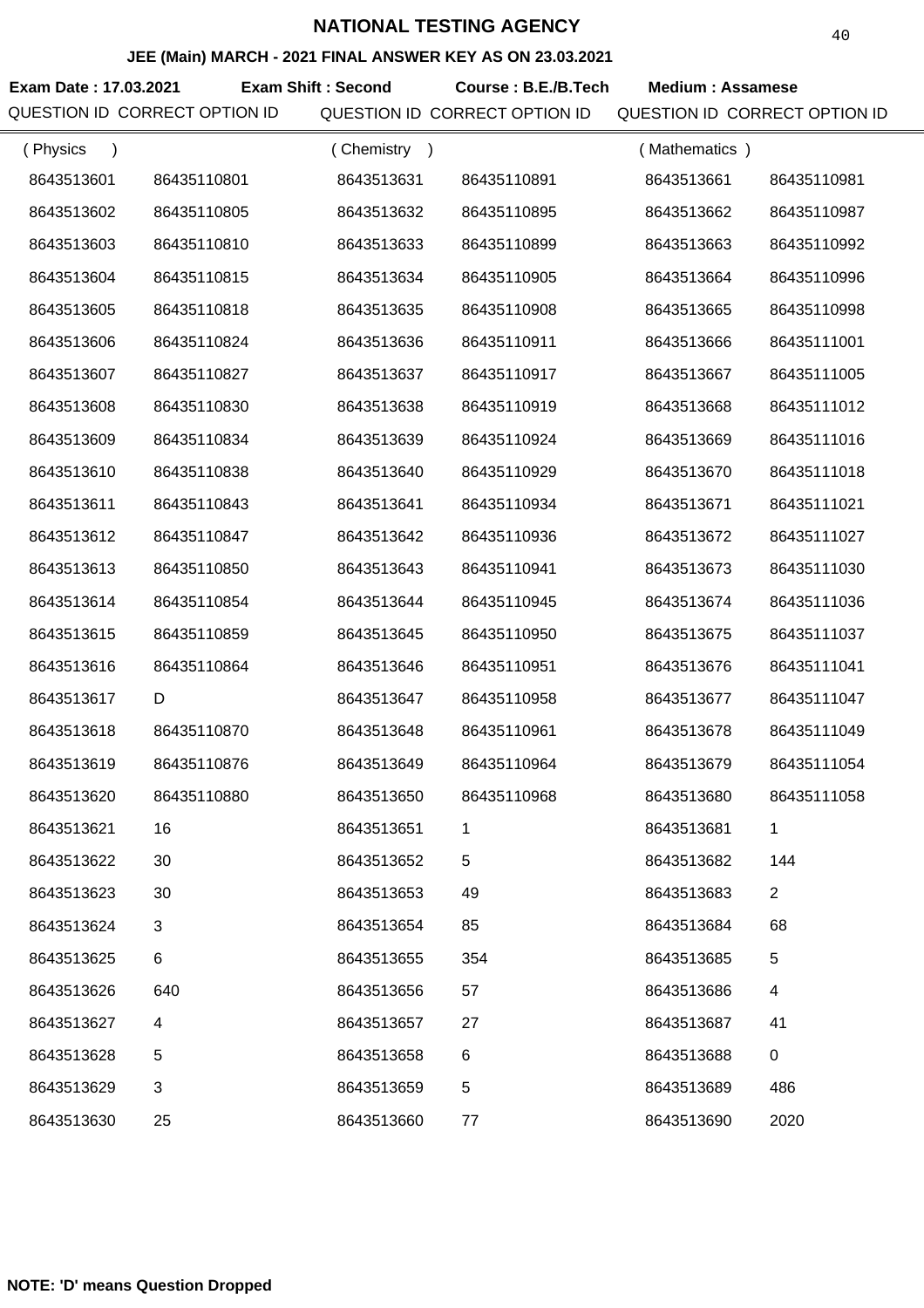## **JEE (Main) MARCH - 2021 FINAL ANSWER KEY AS ON 23.03.2021**

**Exam Date : 17.03.2021 Course : B.E./B.Tech Medium : Bengali Exam Shift : Second** QUESTION ID CORRECT OPTION ID QUESTION ID CORRECT OPTION ID QUESTION ID CORRECT OPTION ID

| (Physics   |             | (Chemistry) |             | (Mathematics) |                |
|------------|-------------|-------------|-------------|---------------|----------------|
| 8643513961 | 86435111881 | 8643513991  | 86435111971 | 8643514021    | 86435112061    |
| 8643513962 | 86435111885 | 8643513992  | 86435111975 | 8643514022    | 86435112067    |
| 8643513963 | 86435111890 | 8643513993  | 86435111979 | 8643514023    | 86435112072    |
| 8643513964 | 86435111895 | 8643513994  | 86435111985 | 8643514024    | 86435112076    |
| 8643513965 | 86435111898 | 8643513995  | 86435111988 | 8643514025    | 86435112078    |
| 8643513966 | 86435111904 | 8643513996  | 86435111991 | 8643514026    | 86435112081    |
| 8643513967 | 86435111907 | 8643513997  | 86435111997 | 8643514027    | 86435112085    |
| 8643513968 | 86435111910 | 8643513998  | 86435111999 | 8643514028    | 86435112092    |
| 8643513969 | 86435111914 | 8643513999  | 86435112004 | 8643514029    | 86435112096    |
| 8643513970 | 86435111918 | 8643514000  | 86435112009 | 8643514030    | 86435112098    |
| 8643513971 | 86435111923 | 8643514001  | 86435112014 | 8643514031    | 86435112101    |
| 8643513972 | 86435111927 | 8643514002  | 86435112016 | 8643514032    | 86435112107    |
| 8643513973 | 86435111930 | 8643514003  | 86435112021 | 8643514033    | 86435112110    |
| 8643513974 | 86435111934 | 8643514004  | 86435112025 | 8643514034    | 86435112116    |
| 8643513975 | 86435111939 | 8643514005  | 86435112030 | 8643514035    | 86435112117    |
| 8643513976 | 86435111944 | 8643514006  | 86435112031 | 8643514036    | 86435112121    |
| 8643513977 | D           | 8643514007  | 86435112038 | 8643514037    | 86435112127    |
| 8643513978 | 86435111950 | 8643514008  | 86435112041 | 8643514038    | 86435112129    |
| 8643513979 | 86435111956 | 8643514009  | 86435112044 | 8643514039    | 86435112134    |
| 8643513980 | 86435111960 | 8643514010  | 86435112048 | 8643514040    | 86435112138    |
| 8643513981 | 16          | 8643514011  | 1.          | 8643514041    |                |
| 8643513982 | 30          | 8643514012  | 5           | 8643514042    | 144            |
| 8643513983 | 30          | 8643514013  | 49          | 8643514043    | $\overline{2}$ |
| 8643513984 | 3           | 8643514014  | 85          | 8643514044    | 68             |
| 8643513985 | 6           | 8643514015  | 354         | 8643514045    | 5              |
| 8643513986 | 640         | 8643514016  | 57          | 8643514046    | 4              |
| 8643513987 | 4           | 8643514017  | 27          | 8643514047    | 41             |
| 8643513988 | 5           | 8643514018  | 6           | 8643514048    | $\mathbf 0$    |
| 8643513989 | 3           | 8643514019  | 5           | 8643514049    | 486            |
| 8643513990 | 25          | 8643514020  | 77          | 8643514050    | 2020           |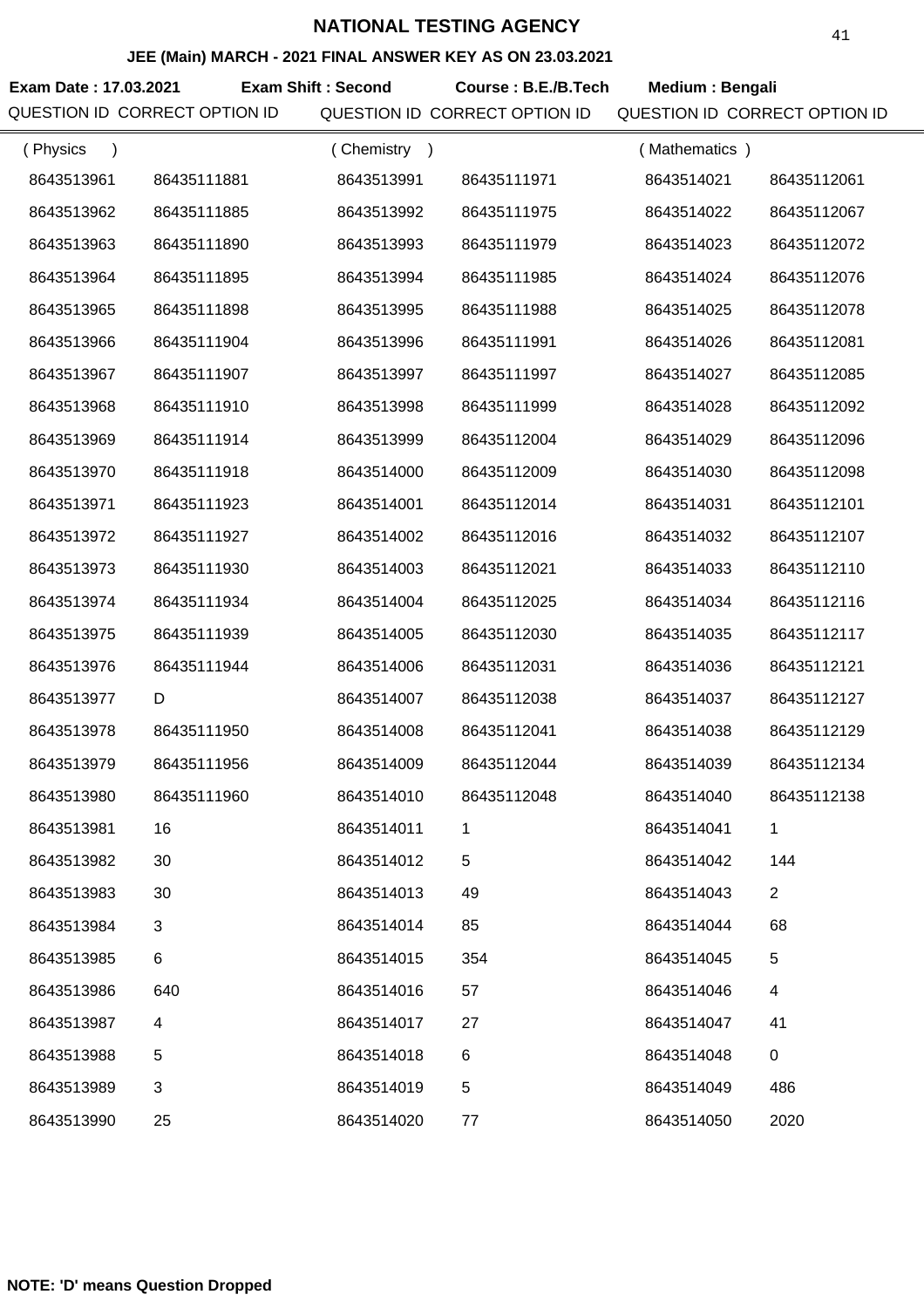## **JEE (Main) MARCH - 2021 FINAL ANSWER KEY AS ON 23.03.2021**

**Exam Date : 17.03.2021 Course : B.E./B.Tech Medium : English Exam Shift : Second** QUESTION ID CORRECT OPTION ID QUESTION ID CORRECT OPTION ID QUESTION ID CORRECT OPTION ID

| (Physics<br>$\lambda$ |             | (Chemistry) |             | (Mathematics) |                |
|-----------------------|-------------|-------------|-------------|---------------|----------------|
| 8643513511            | 86435110531 | 8643513541  | 86435110621 | 8643513571    | 86435110711    |
| 8643513512            | 86435110535 | 8643513542  | 86435110625 | 8643513572    | 86435110717    |
| 8643513513            | 86435110540 | 8643513543  | 86435110629 | 8643513573    | 86435110722    |
| 8643513514            | 86435110545 | 8643513544  | 86435110635 | 8643513574    | 86435110726    |
| 8643513515            | 86435110548 | 8643513545  | 86435110638 | 8643513575    | 86435110728    |
| 8643513516            | 86435110554 | 8643513546  | 86435110641 | 8643513576    | 86435110731    |
| 8643513517            | 86435110557 | 8643513547  | 86435110647 | 8643513577    | 86435110735    |
| 8643513518            | 86435110560 | 8643513548  | 86435110649 | 8643513578    | 86435110742    |
| 8643513519            | 86435110564 | 8643513549  | 86435110654 | 8643513579    | 86435110746    |
| 8643513520            | 86435110568 | 8643513550  | 86435110659 | 8643513580    | 86435110748    |
| 8643513521            | 86435110573 | 8643513551  | 86435110664 | 8643513581    | 86435110751    |
| 8643513522            | 86435110577 | 8643513552  | 86435110666 | 8643513582    | 86435110757    |
| 8643513523            | 86435110580 | 8643513553  | 86435110671 | 8643513583    | 86435110760    |
| 8643513524            | 86435110584 | 8643513554  | 86435110675 | 8643513584    | 86435110766    |
| 8643513525            | 86435110589 | 8643513555  | 86435110680 | 8643513585    | 86435110767    |
| 8643513526            | 86435110594 | 8643513556  | 86435110681 | 8643513586    | 86435110771    |
| 8643513527            | D           | 8643513557  | 86435110688 | 8643513587    | 86435110777    |
| 8643513528            | 86435110600 | 8643513558  | 86435110691 | 8643513588    | 86435110779    |
| 8643513529            | 86435110606 | 8643513559  | 86435110694 | 8643513589    | 86435110784    |
| 8643513530            | 86435110610 | 8643513560  | 86435110698 | 8643513590    | 86435110788    |
| 8643513531            | 16          | 8643513561  | 1           | 8643513591    | 1              |
| 8643513532            | 30          | 8643513562  | 5           | 8643513592    | 144            |
| 8643513533            | 30          | 8643513563  | 49          | 8643513593    | $\overline{2}$ |
| 8643513534            | 3           | 8643513564  | 85          | 8643513594    | 68             |
| 8643513535            | 6           | 8643513565  | 354         | 8643513595    | 5              |
| 8643513536            | 640         | 8643513566  | 57          | 8643513596    | 4              |
| 8643513537            | 4           | 8643513567  | 27          | 8643513597    | 41             |
| 8643513538            | 5           | 8643513568  | 6           | 8643513598    | 0              |
| 8643513539            | 3           | 8643513569  | 5           | 8643513599    | 486            |
| 8643513540            | 25          | 8643513570  | 77          | 8643513600    | 2020           |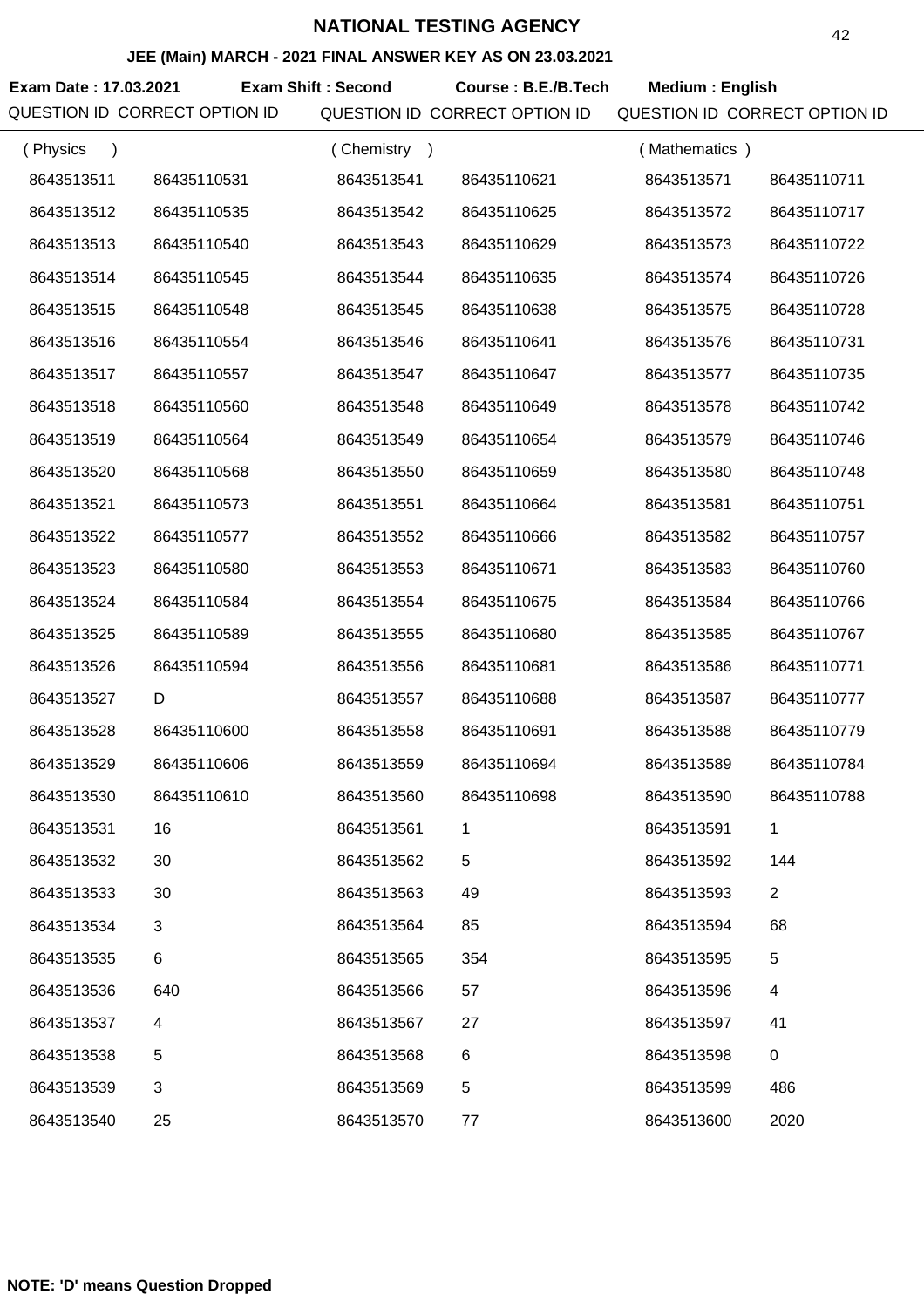## **JEE (Main) MARCH - 2021 FINAL ANSWER KEY AS ON 23.03.2021**

**Exam Date : 17.03.2021 Exam Shift : Second Course : B.E./B.Tech Medium : Gujarati** QUESTION ID CORRECT OPTION ID QUESTION ID CORRECT OPTION ID QUESTION ID CORRECT OPTION ID

| (Physics<br>$\lambda$ |             | (Chemistry<br>$\rightarrow$ |             | (Mathematics) |                |
|-----------------------|-------------|-----------------------------|-------------|---------------|----------------|
| 8643514051            | 86435112151 | 8643514081                  | 86435112241 | 8643514111    | 86435112331    |
| 8643514052            | 86435112155 | 8643514082                  | 86435112245 | 8643514112    | 86435112337    |
| 8643514053            | 86435112160 | 8643514083                  | 86435112249 | 8643514113    | 86435112342    |
| 8643514054            | 86435112165 | 8643514084                  | 86435112255 | 8643514114    | 86435112346    |
| 8643514055            | 86435112168 | 8643514085                  | 86435112258 | 8643514115    | 86435112348    |
| 8643514056            | 86435112174 | 8643514086                  | 86435112261 | 8643514116    | 86435112351    |
| 8643514057            | 86435112177 | 8643514087                  | 86435112267 | 8643514117    | 86435112355    |
| 8643514058            | 86435112180 | 8643514088                  | 86435112269 | 8643514118    | 86435112362    |
| 8643514059            | 86435112184 | 8643514089                  | 86435112274 | 8643514119    | 86435112366    |
| 8643514060            | 86435112188 | 8643514090                  | 86435112279 | 8643514120    | 86435112368    |
| 8643514061            | 86435112193 | 8643514091                  | 86435112284 | 8643514121    | 86435112371    |
| 8643514062            | 86435112197 | 8643514092                  | 86435112286 | 8643514122    | 86435112377    |
| 8643514063            | 86435112200 | 8643514093                  | 86435112291 | 8643514123    | 86435112380    |
| 8643514064            | 86435112204 | 8643514094                  | 86435112295 | 8643514124    | 86435112386    |
| 8643514065            | 86435112209 | 8643514095                  | 86435112300 | 8643514125    | 86435112387    |
| 8643514066            | 86435112214 | 8643514096                  | 86435112301 | 8643514126    | 86435112391    |
| 8643514067            | D           | 8643514097                  | 86435112308 | 8643514127    | 86435112397    |
| 8643514068            | 86435112220 | 8643514098                  | 86435112311 | 8643514128    | 86435112399    |
| 8643514069            | 86435112226 | 8643514099                  | 86435112314 | 8643514129    | 86435112404    |
| 8643514070            | 86435112230 | 8643514100                  | 86435112318 | 8643514130    | 86435112408    |
| 8643514071            | 16          | 8643514101                  | 1           | 8643514131    | 1              |
| 8643514072            | 30          | 8643514102                  | 5           | 8643514132    | 144            |
| 8643514073            | 30          | 8643514103                  | 49          | 8643514133    | $\overline{2}$ |
| 8643514074            | 3           | 8643514104                  | 85          | 8643514134    | 68             |
| 8643514075            | 6           | 8643514105                  | 354         | 8643514135    | 5              |
| 8643514076            | 640         | 8643514106                  | 57          | 8643514136    | 4              |
| 8643514077            | 4           | 8643514107                  | 27          | 8643514137    | 41             |
| 8643514078            | 5           | 8643514108                  | 6           | 8643514138    | $\pmb{0}$      |
| 8643514079            | 3           | 8643514109                  | 5           | 8643514139    | 486            |
| 8643514080            | 25          | 8643514110                  | 77          | 8643514140    | 2020           |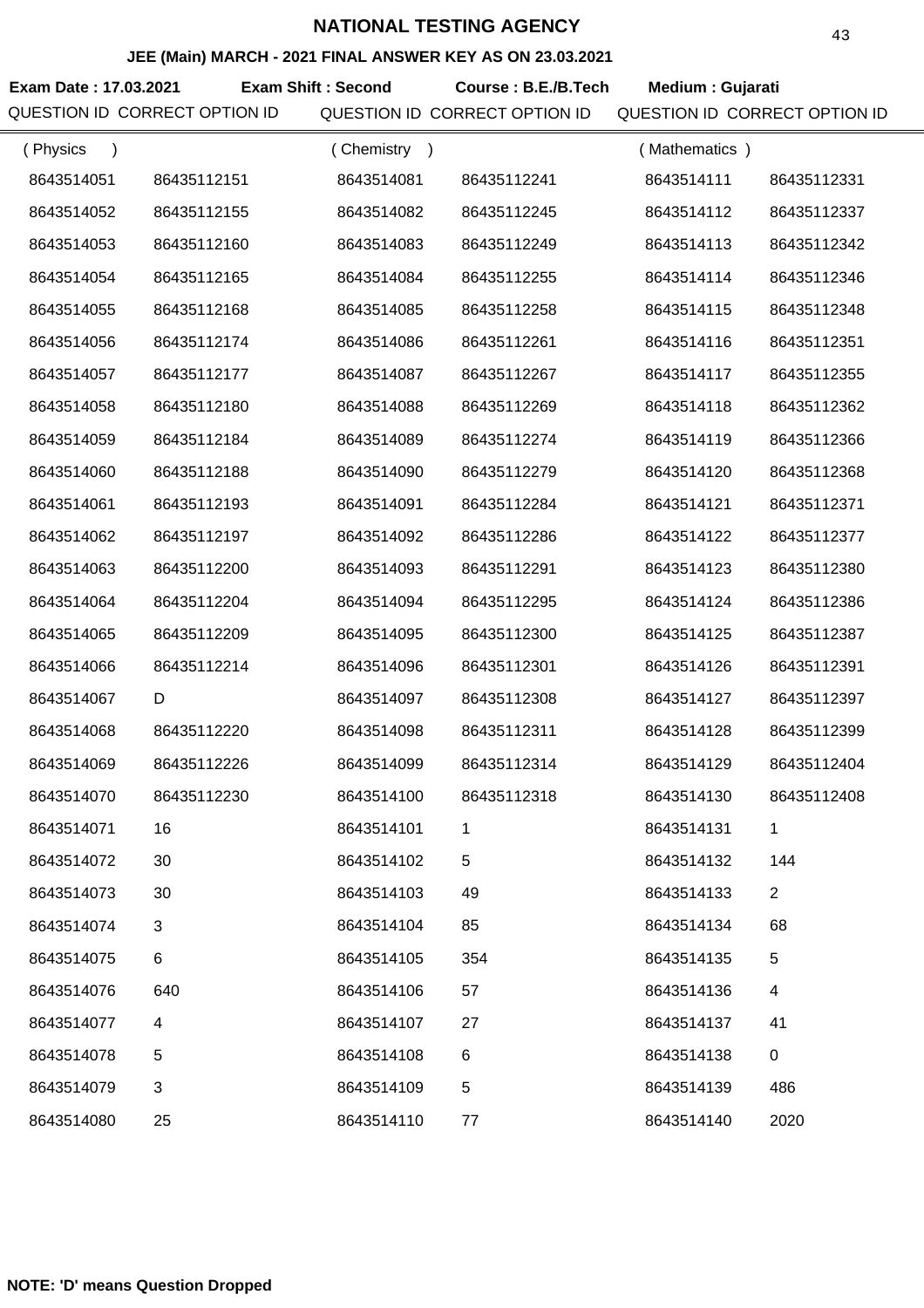## **JEE (Main) MARCH - 2021 FINAL ANSWER KEY AS ON 23.03.2021**

**Exam Date : 17.03.2021 Exam Shift : Second Course : B.E./B.Tech Medium : Hindi** 

QUESTION ID CORRECT OPTION ID QUESTION ID CORRECT OPTION ID QUESTION ID CORRECT OPTION ID

| (Physics   |             | (Chemistry<br>$\rightarrow$ |             | (Mathematics) |                |
|------------|-------------|-----------------------------|-------------|---------------|----------------|
| 8643513871 | 86435111611 | 8643513901                  | 86435111701 | 8643513931    | 86435111791    |
| 8643513872 | 86435111615 | 8643513902                  | 86435111705 | 8643513932    | 86435111797    |
| 8643513873 | 86435111620 | 8643513903                  | 86435111709 | 8643513933    | 86435111802    |
| 8643513874 | 86435111625 | 8643513904                  | 86435111715 | 8643513934    | 86435111806    |
| 8643513875 | 86435111628 | 8643513905                  | 86435111718 | 8643513935    | 86435111808    |
| 8643513876 | 86435111634 | 8643513906                  | 86435111721 | 8643513936    | 86435111811    |
| 8643513877 | 86435111637 | 8643513907                  | 86435111727 | 8643513937    | 86435111815    |
| 8643513878 | 86435111640 | 8643513908                  | 86435111729 | 8643513938    | 86435111822    |
| 8643513879 | 86435111644 | 8643513909                  | 86435111734 | 8643513939    | 86435111826    |
| 8643513880 | 86435111648 | 8643513910                  | 86435111739 | 8643513940    | 86435111828    |
| 8643513881 | 86435111653 | 8643513911                  | 86435111744 | 8643513941    | 86435111831    |
| 8643513882 | 86435111657 | 8643513912                  | 86435111746 | 8643513942    | 86435111837    |
| 8643513883 | 86435111660 | 8643513913                  | 86435111751 | 8643513943    | 86435111840    |
| 8643513884 | 86435111664 | 8643513914                  | 86435111755 | 8643513944    | 86435111846    |
| 8643513885 | 86435111669 | 8643513915                  | 86435111760 | 8643513945    | 86435111847    |
| 8643513886 | 86435111674 | 8643513916                  | 86435111761 | 8643513946    | 86435111851    |
| 8643513887 | D           | 8643513917                  | 86435111768 | 8643513947    | 86435111857    |
| 8643513888 | 86435111680 | 8643513918                  | 86435111771 | 8643513948    | 86435111859    |
| 8643513889 | 86435111686 | 8643513919                  | 86435111774 | 8643513949    | 86435111864    |
| 8643513890 | 86435111690 | 8643513920                  | 86435111778 | 8643513950    | 86435111868    |
| 8643513891 | 16          | 8643513921                  |             | 8643513951    |                |
| 8643513892 | 30          | 8643513922                  | 5           | 8643513952    | 144            |
| 8643513893 | 30          | 8643513923                  | 49          | 8643513953    | $\overline{2}$ |
| 8643513894 | 3           | 8643513924                  | 85          | 8643513954    | 68             |
| 8643513895 | 6           | 8643513925                  | 354         | 8643513955    | 5              |
| 8643513896 | 640         | 8643513926                  | 57          | 8643513956    | 4              |
| 8643513897 | 4           | 8643513927                  | 27          | 8643513957    | 41             |
| 8643513898 | 5           | 8643513928                  | 6           | 8643513958    | $\mathbf 0$    |
| 8643513899 | 3           | 8643513929                  | 5           | 8643513959    | 486            |
| 8643513900 | 25          | 8643513930                  | 77          | 8643513960    | 2020           |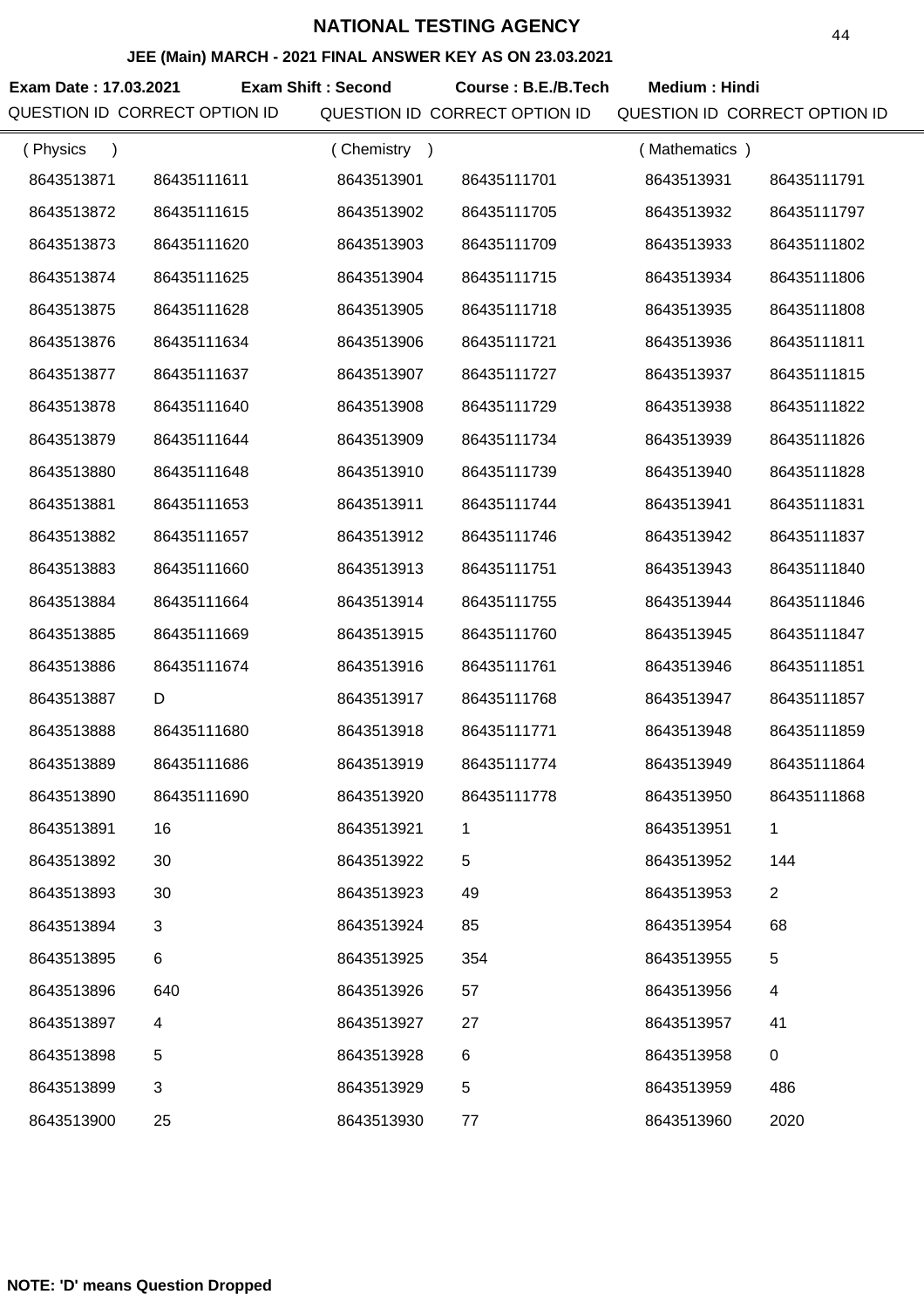### **JEE (Main) MARCH - 2021 FINAL ANSWER KEY AS ON 23.03.2021**

Exam Date : 17.03.2021 Exam Shift : Second Course : B.E./B.Tech Medium : Kannada QUESTION ID CORRECT OPTION ID QUESTION ID CORRECT OPTION ID QUESTION ID CORRECT OPTION ID

| (Physics<br>$\lambda$ |             | (Chemistry<br>$\rightarrow$ |             | (Mathematics) |                |
|-----------------------|-------------|-----------------------------|-------------|---------------|----------------|
| 8643514141            | 86435112421 | 8643514171                  | 86435112511 | 8643514201    | 86435112601    |
| 8643514142            | 86435112425 | 8643514172                  | 86435112515 | 8643514202    | 86435112607    |
| 8643514143            | 86435112430 | 8643514173                  | 86435112519 | 8643514203    | 86435112612    |
| 8643514144            | 86435112435 | 8643514174                  | 86435112525 | 8643514204    | 86435112616    |
| 8643514145            | 86435112438 | 8643514175                  | 86435112528 | 8643514205    | 86435112618    |
| 8643514146            | 86435112444 | 8643514176                  | 86435112531 | 8643514206    | 86435112621    |
| 8643514147            | 86435112447 | 8643514177                  | 86435112537 | 8643514207    | 86435112625    |
| 8643514148            | 86435112450 | 8643514178                  | 86435112539 | 8643514208    | 86435112632    |
| 8643514149            | 86435112454 | 8643514179                  | 86435112544 | 8643514209    | 86435112636    |
| 8643514150            | 86435112458 | 8643514180                  | 86435112549 | 8643514210    | 86435112638    |
| 8643514151            | 86435112463 | 8643514181                  | 86435112554 | 8643514211    | 86435112641    |
| 8643514152            | 86435112467 | 8643514182                  | 86435112556 | 8643514212    | 86435112647    |
| 8643514153            | 86435112470 | 8643514183                  | 86435112561 | 8643514213    | 86435112650    |
| 8643514154            | 86435112474 | 8643514184                  | 86435112565 | 8643514214    | 86435112656    |
| 8643514155            | 86435112479 | 8643514185                  | 86435112570 | 8643514215    | 86435112657    |
| 8643514156            | 86435112484 | 8643514186                  | 86435112571 | 8643514216    | 86435112661    |
| 8643514157            | D           | 8643514187                  | 86435112578 | 8643514217    | 86435112667    |
| 8643514158            | 86435112490 | 8643514188                  | 86435112581 | 8643514218    | 86435112669    |
| 8643514159            | 86435112496 | 8643514189                  | 86435112584 | 8643514219    | 86435112674    |
| 8643514160            | 86435112500 | 8643514190                  | 86435112588 | 8643514220    | 86435112678    |
| 8643514161            | 16          | 8643514191                  | 1           | 8643514221    | 1              |
| 8643514162            | 30          | 8643514192                  | 5           | 8643514222    | 144            |
| 8643514163            | 30          | 8643514193                  | 49          | 8643514223    | $\overline{2}$ |
| 8643514164            | 3           | 8643514194                  | 85          | 8643514224    | 68             |
| 8643514165            | 6           | 8643514195                  | 354         | 8643514225    | 5              |
| 8643514166            | 640         | 8643514196                  | 57          | 8643514226    | 4              |
| 8643514167            | 4           | 8643514197                  | 27          | 8643514227    | 41             |
| 8643514168            | 5           | 8643514198                  | 6           | 8643514228    | $\mathbf 0$    |
| 8643514169            | 3           | 8643514199                  | 5           | 8643514229    | 486            |
| 8643514170            | 25          | 8643514200                  | 77          | 8643514230    | 2020           |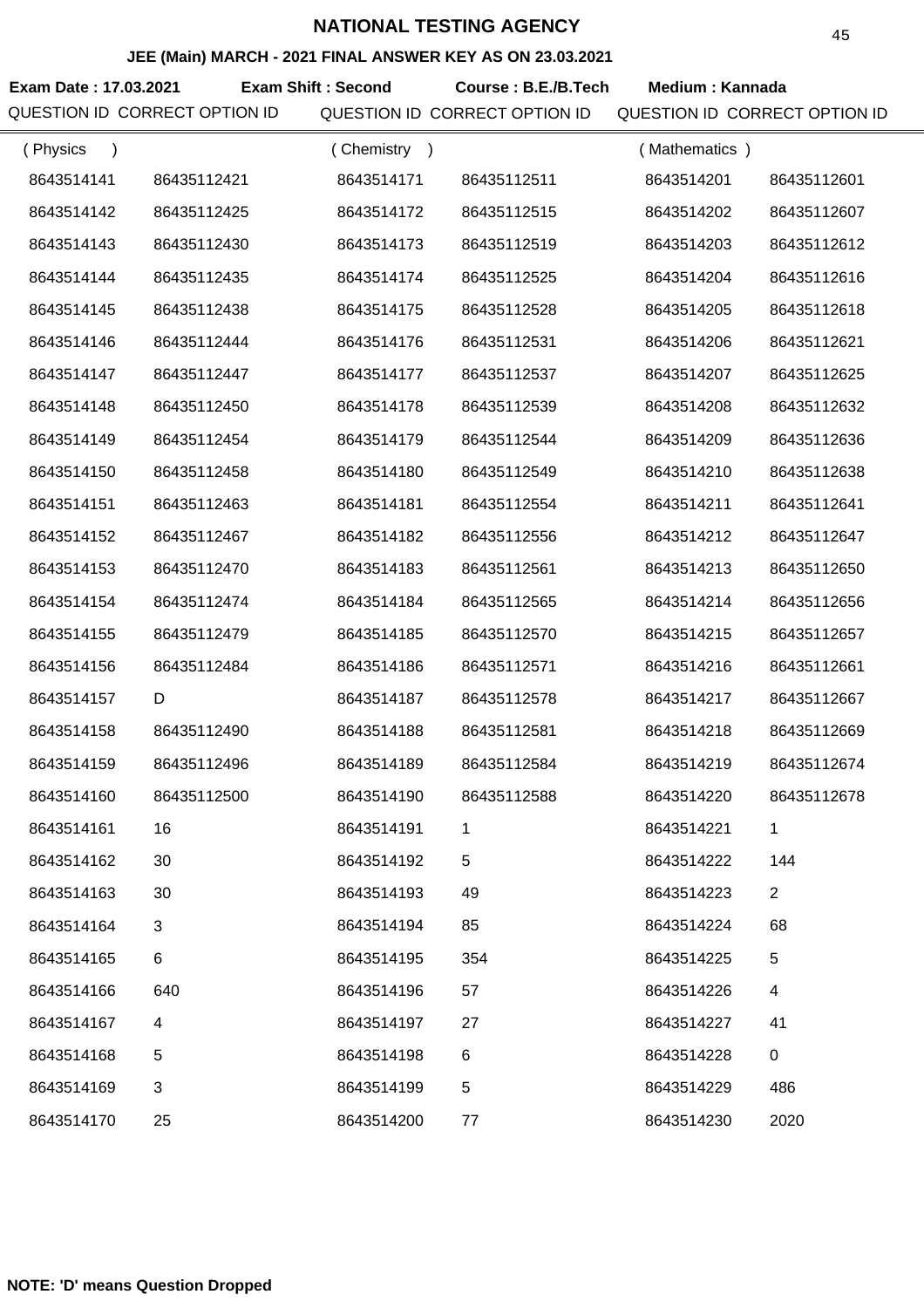### **JEE (Main) MARCH - 2021 FINAL ANSWER KEY AS ON 23.03.2021**

**Exam Date : 17.03.2021 Exam Shift : Second Course : B.E./B.Tech Medium : Malayalam** QUESTION ID CORRECT OPTION ID QUESTION ID CORRECT OPTION ID QUESTION ID CORRECT OPTION ID

| (Physics<br>$\lambda$ |             | (Chemistry<br>$\rightarrow$ |             | (Mathematics) |                |
|-----------------------|-------------|-----------------------------|-------------|---------------|----------------|
| 8643513691            | 86435111071 | 8643513721                  | 86435111161 | 8643513751    | 86435111251    |
| 8643513692            | 86435111075 | 8643513722                  | 86435111165 | 8643513752    | 86435111257    |
| 8643513693            | 86435111080 | 8643513723                  | 86435111169 | 8643513753    | 86435111262    |
| 8643513694            | 86435111085 | 8643513724                  | 86435111175 | 8643513754    | 86435111266    |
| 8643513695            | 86435111088 | 8643513725                  | 86435111178 | 8643513755    | 86435111268    |
| 8643513696            | 86435111094 | 8643513726                  | 86435111181 | 8643513756    | 86435111271    |
| 8643513697            | 86435111097 | 8643513727                  | 86435111187 | 8643513757    | 86435111275    |
| 8643513698            | 86435111100 | 8643513728                  | 86435111189 | 8643513758    | 86435111282    |
| 8643513699            | 86435111104 | 8643513729                  | 86435111194 | 8643513759    | 86435111286    |
| 8643513700            | 86435111108 | 8643513730                  | 86435111199 | 8643513760    | 86435111288    |
| 8643513701            | 86435111113 | 8643513731                  | 86435111204 | 8643513761    | 86435111291    |
| 8643513702            | 86435111117 | 8643513732                  | 86435111206 | 8643513762    | 86435111297    |
| 8643513703            | 86435111120 | 8643513733                  | 86435111211 | 8643513763    | 86435111300    |
| 8643513704            | 86435111124 | 8643513734                  | 86435111215 | 8643513764    | 86435111306    |
| 8643513705            | 86435111129 | 8643513735                  | 86435111220 | 8643513765    | 86435111307    |
| 8643513706            | 86435111134 | 8643513736                  | 86435111221 | 8643513766    | 86435111311    |
| 8643513707            | D           | 8643513737                  | 86435111228 | 8643513767    | 86435111317    |
| 8643513708            | 86435111140 | 8643513738                  | 86435111231 | 8643513768    | 86435111319    |
| 8643513709            | 86435111146 | 8643513739                  | 86435111234 | 8643513769    | 86435111324    |
| 8643513710            | 86435111150 | 8643513740                  | 86435111238 | 8643513770    | 86435111328    |
| 8643513711            | 16          | 8643513741                  | 1           | 8643513771    | 1              |
| 8643513712            | 30          | 8643513742                  | 5           | 8643513772    | 144            |
| 8643513713            | 30          | 8643513743                  | 49          | 8643513773    | $\overline{2}$ |
| 8643513714            | 3           | 8643513744                  | 85          | 8643513774    | 68             |
| 8643513715            | 6           | 8643513745                  | 354         | 8643513775    | 5              |
| 8643513716            | 640         | 8643513746                  | 57          | 8643513776    | 4              |
| 8643513717            | 4           | 8643513747                  | 27          | 8643513777    | 41             |
| 8643513718            | 5           | 8643513748                  | $\,6$       | 8643513778    | $\mathbf 0$    |
| 8643513719            | 3           | 8643513749                  | 5           | 8643513779    | 486            |
| 8643513720            | 25          | 8643513750                  | 77          | 8643513780    | 2020           |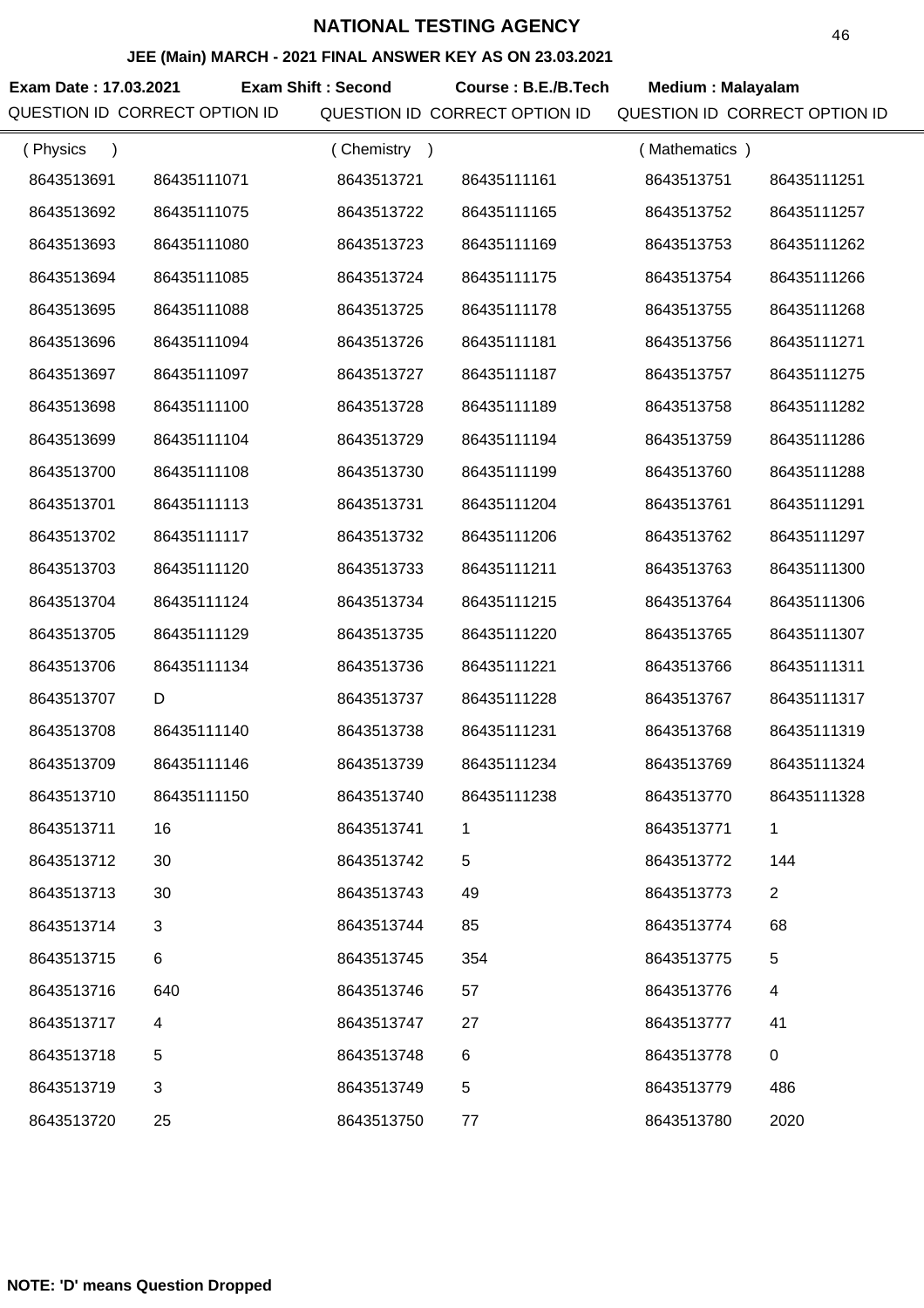### **JEE (Main) MARCH - 2021 FINAL ANSWER KEY AS ON 23.03.2021**

**Exam Date : 17.03.2021 Course : B.E./B.Tech Medium : Marathi Exam Shift : Second** QUESTION ID CORRECT OPTION ID QUESTION ID CORRECT OPTION ID QUESTION ID CORRECT OPTION ID

| (Physics<br>$\lambda$ |             | (Chemistry)<br>$\rightarrow$ |             | (Mathematics) |                |
|-----------------------|-------------|------------------------------|-------------|---------------|----------------|
| 8643514231            | 86435112691 | 8643514261                   | 86435112781 | 8643514291    | 86435112871    |
| 8643514232            | 86435112695 | 8643514262                   | 86435112785 | 8643514292    | 86435112877    |
| 8643514233            | 86435112700 | 8643514263                   | 86435112789 | 8643514293    | 86435112882    |
| 8643514234            | 86435112705 | 8643514264                   | 86435112795 | 8643514294    | 86435112886    |
| 8643514235            | 86435112708 | 8643514265                   | 86435112798 | 8643514295    | 86435112888    |
| 8643514236            | 86435112714 | 8643514266                   | 86435112801 | 8643514296    | 86435112891    |
| 8643514237            | 86435112717 | 8643514267                   | 86435112807 | 8643514297    | 86435112895    |
| 8643514238            | 86435112720 | 8643514268                   | 86435112809 | 8643514298    | 86435112902    |
| 8643514239            | 86435112724 | 8643514269                   | 86435112814 | 8643514299    | 86435112906    |
| 8643514240            | 86435112728 | 8643514270                   | 86435112819 | 8643514300    | 86435112908    |
| 8643514241            | 86435112733 | 8643514271                   | 86435112824 | 8643514301    | 86435112911    |
| 8643514242            | 86435112737 | 8643514272                   | 86435112826 | 8643514302    | 86435112917    |
| 8643514243            | 86435112740 | 8643514273                   | 86435112831 | 8643514303    | 86435112920    |
| 8643514244            | 86435112744 | 8643514274                   | 86435112835 | 8643514304    | 86435112926    |
| 8643514245            | 86435112749 | 8643514275                   | 86435112840 | 8643514305    | 86435112927    |
| 8643514246            | 86435112754 | 8643514276                   | 86435112841 | 8643514306    | 86435112931    |
| 8643514247            | D           | 8643514277                   | 86435112848 | 8643514307    | 86435112937    |
| 8643514248            | 86435112760 | 8643514278                   | 86435112851 | 8643514308    | 86435112939    |
| 8643514249            | 86435112766 | 8643514279                   | 86435112854 | 8643514309    | 86435112944    |
| 8643514250            | 86435112770 | 8643514280                   | 86435112858 | 8643514310    | 86435112948    |
| 8643514251            | 16          | 8643514281                   |             | 8643514311    |                |
| 8643514252            | 30          | 8643514282                   | 5           | 8643514312    | 144            |
| 8643514253            | 30          | 8643514283                   | 49          | 8643514313    | $\overline{2}$ |
| 8643514254            | 3           | 8643514284                   | 85          | 8643514314    | 68             |
| 8643514255            | 6           | 8643514285                   | 354         | 8643514315    | 5              |
| 8643514256            | 640         | 8643514286                   | 57          | 8643514316    | 4              |
| 8643514257            | 4           | 8643514287                   | 27          | 8643514317    | 41             |
| 8643514258            | 5           | 8643514288                   | 6           | 8643514318    | $\pmb{0}$      |
| 8643514259            | 3           | 8643514289                   | 5           | 8643514319    | 486            |
| 8643514260            | 25          | 8643514290                   | 77          | 8643514320    | 2020           |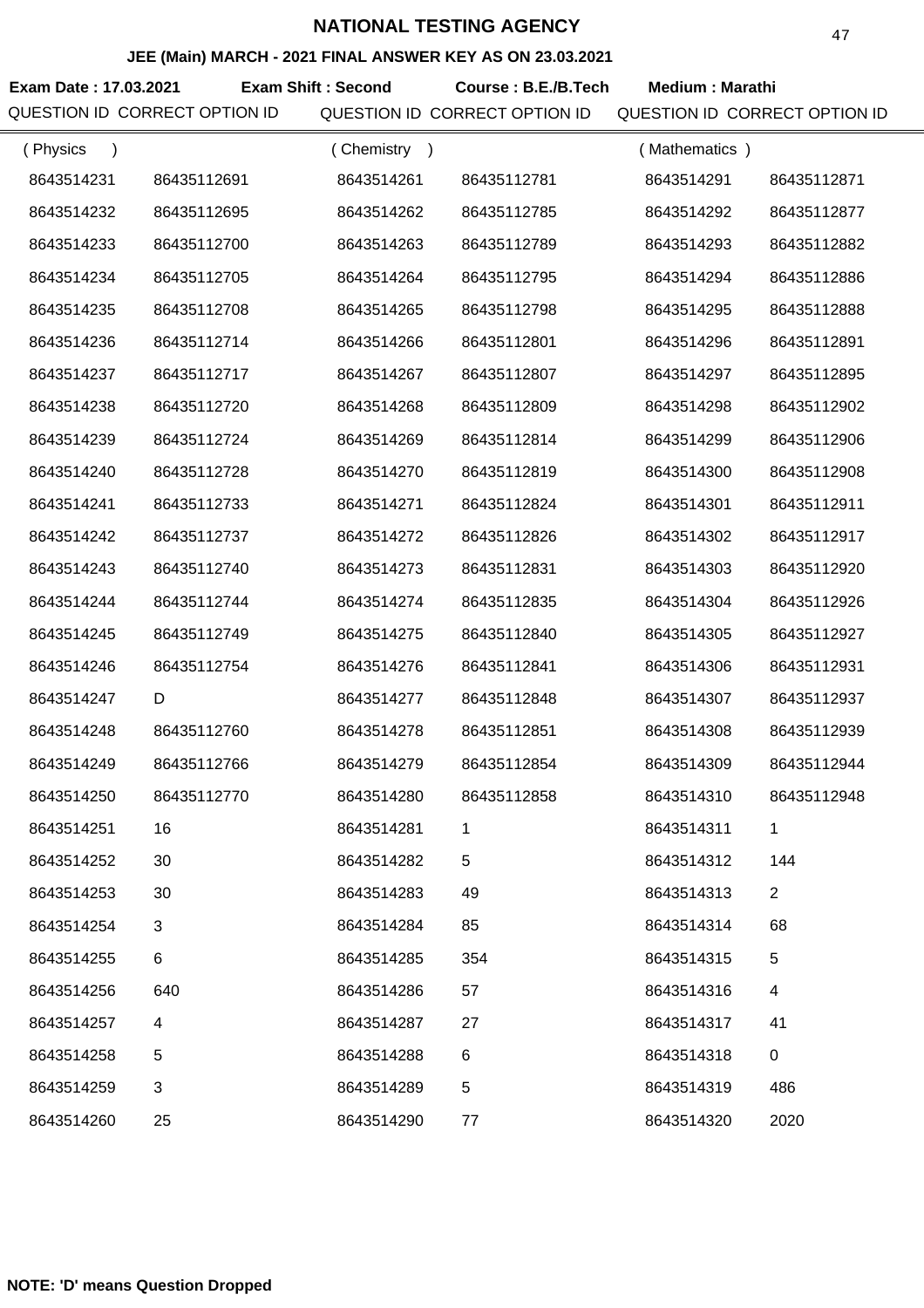### **JEE (Main) MARCH - 2021 FINAL ANSWER KEY AS ON 23.03.2021**

**Exam Date : 17.03.2021 Exam Shift : Second Course : B.E./B.Tech Medium : Odia** 

QUESTION ID CORRECT OPTION ID QUESTION ID CORRECT OPTION ID QUESTION ID CORRECT OPTION ID

| (Physics   |             | (Chemistry)<br>$\rightarrow$ |             | (Mathematics) |                |
|------------|-------------|------------------------------|-------------|---------------|----------------|
| 8643514321 | 86435112961 | 8643514351                   | 86435113051 | 8643514381    | 86435113141    |
| 8643514322 | 86435112965 | 8643514352                   | 86435113055 | 8643514382    | 86435113147    |
| 8643514323 | 86435112970 | 8643514353                   | 86435113059 | 8643514383    | 86435113152    |
| 8643514324 | 86435112975 | 8643514354                   | 86435113065 | 8643514384    | 86435113156    |
| 8643514325 | 86435112978 | 8643514355                   | 86435113068 | 8643514385    | 86435113158    |
| 8643514326 | 86435112984 | 8643514356                   | 86435113071 | 8643514386    | 86435113161    |
| 8643514327 | 86435112987 | 8643514357                   | 86435113077 | 8643514387    | 86435113165    |
| 8643514328 | 86435112990 | 8643514358                   | 86435113079 | 8643514388    | 86435113172    |
| 8643514329 | 86435112994 | 8643514359                   | 86435113084 | 8643514389    | 86435113176    |
| 8643514330 | 86435112998 | 8643514360                   | 86435113089 | 8643514390    | 86435113178    |
| 8643514331 | 86435113003 | 8643514361                   | 86435113094 | 8643514391    | 86435113181    |
| 8643514332 | 86435113007 | 8643514362                   | 86435113096 | 8643514392    | 86435113187    |
| 8643514333 | 86435113010 | 8643514363                   | 86435113101 | 8643514393    | 86435113190    |
| 8643514334 | 86435113014 | 8643514364                   | 86435113105 | 8643514394    | 86435113196    |
| 8643514335 | 86435113019 | 8643514365                   | 86435113110 | 8643514395    | 86435113197    |
| 8643514336 | 86435113024 | 8643514366                   | 86435113111 | 8643514396    | 86435113201    |
| 8643514337 | D           | 8643514367                   | 86435113118 | 8643514397    | 86435113207    |
| 8643514338 | 86435113030 | 8643514368                   | 86435113121 | 8643514398    | 86435113209    |
| 8643514339 | 86435113036 | 8643514369                   | 86435113124 | 8643514399    | 86435113214    |
| 8643514340 | 86435113040 | 8643514370                   | 86435113128 | 8643514400    | 86435113218    |
| 8643514341 | 16          | 8643514371                   |             | 8643514401    |                |
| 8643514342 | 30          | 8643514372                   | 5           | 8643514402    | 144            |
| 8643514343 | 30          | 8643514373                   | 49          | 8643514403    | $\overline{2}$ |
| 8643514344 | 3           | 8643514374                   | 85          | 8643514404    | 68             |
| 8643514345 | 6           | 8643514375                   | 354         | 8643514405    | 5              |
| 8643514346 | 640         | 8643514376                   | 57          | 8643514406    | 4              |
| 8643514347 | 4           | 8643514377                   | 27          | 8643514407    | 41             |
| 8643514348 | 5           | 8643514378                   | 6           | 8643514408    | 0              |
| 8643514349 | 3           | 8643514379                   | 5           | 8643514409    | 486            |
| 8643514350 | 25          | 8643514380                   | 77          | 8643514410    | 2020           |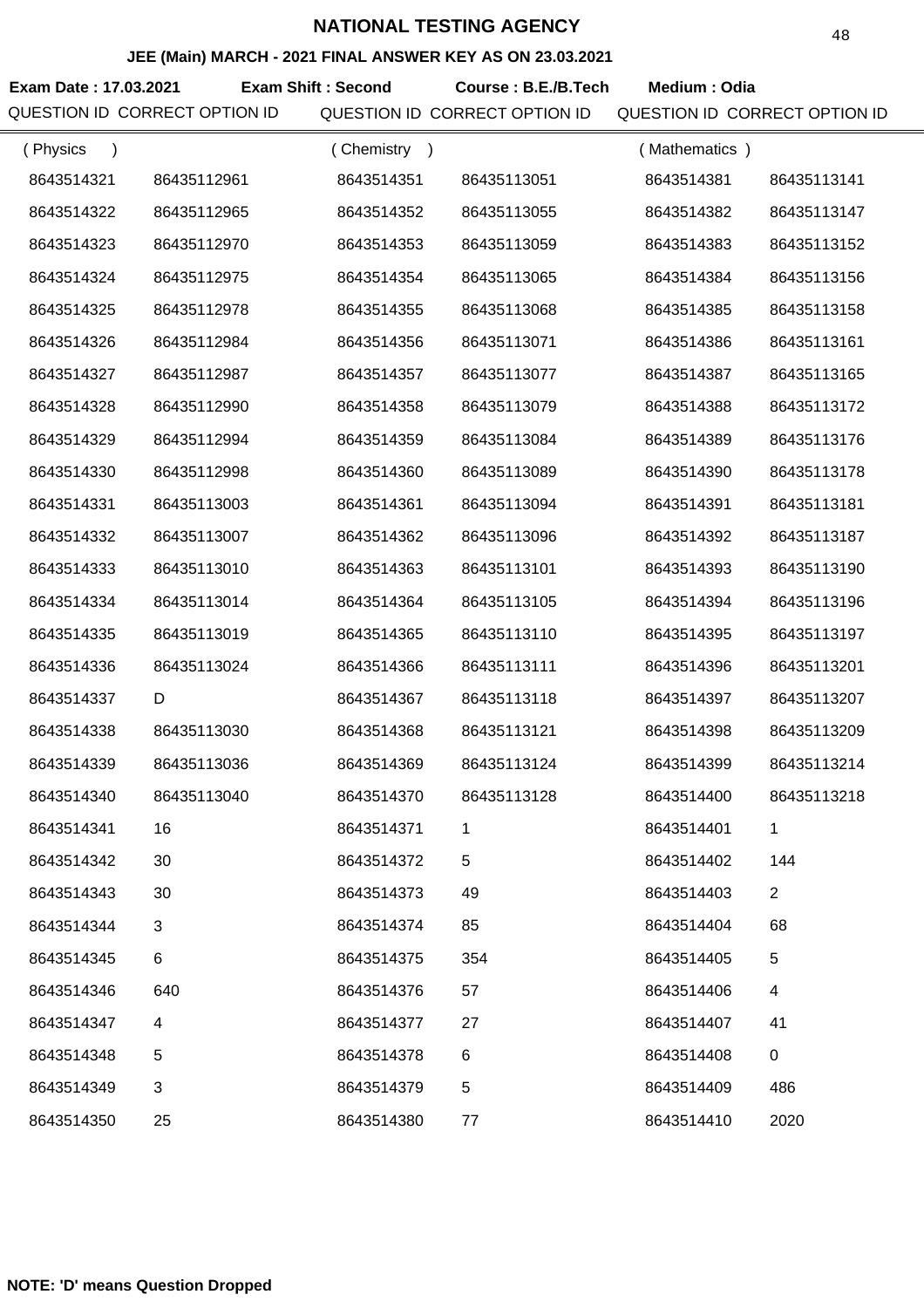## **JEE (Main) MARCH - 2021 FINAL ANSWER KEY AS ON 23.03.2021**

**Exam Date : 17.03.2021 Course : B.E./B.Tech Medium : Punjabi Exam Shift : Second** QUESTION ID CORRECT OPTION ID QUESTION ID CORRECT OPTION ID QUESTION ID CORRECT OPTION ID

| (Physics<br>$\lambda$ |             | (Chemistry) |             | (Mathematics) |                |
|-----------------------|-------------|-------------|-------------|---------------|----------------|
| 8643514411            | 86435113231 | 8643514441  | 86435113321 | 8643514471    | 86435113411    |
| 8643514412            | 86435113235 | 8643514442  | 86435113325 | 8643514472    | 86435113417    |
| 8643514413            | 86435113240 | 8643514443  | 86435113329 | 8643514473    | 86435113422    |
| 8643514414            | 86435113245 | 8643514444  | 86435113335 | 8643514474    | 86435113426    |
| 8643514415            | 86435113248 | 8643514445  | 86435113338 | 8643514475    | 86435113428    |
| 8643514416            | 86435113254 | 8643514446  | 86435113341 | 8643514476    | 86435113431    |
| 8643514417            | 86435113257 | 8643514447  | 86435113347 | 8643514477    | 86435113435    |
| 8643514418            | 86435113260 | 8643514448  | 86435113349 | 8643514478    | 86435113442    |
| 8643514419            | 86435113264 | 8643514449  | 86435113354 | 8643514479    | 86435113446    |
| 8643514420            | 86435113268 | 8643514450  | 86435113359 | 8643514480    | 86435113448    |
| 8643514421            | 86435113273 | 8643514451  | 86435113364 | 8643514481    | 86435113451    |
| 8643514422            | 86435113277 | 8643514452  | 86435113366 | 8643514482    | 86435113457    |
| 8643514423            | 86435113280 | 8643514453  | 86435113371 | 8643514483    | 86435113460    |
| 8643514424            | 86435113284 | 8643514454  | 86435113375 | 8643514484    | 86435113466    |
| 8643514425            | 86435113289 | 8643514455  | 86435113380 | 8643514485    | 86435113467    |
| 8643514426            | 86435113294 | 8643514456  | 86435113381 | 8643514486    | 86435113471    |
| 8643514427            | D           | 8643514457  | 86435113388 | 8643514487    | 86435113477    |
| 8643514428            | 86435113300 | 8643514458  | 86435113391 | 8643514488    | 86435113479    |
| 8643514429            | 86435113306 | 8643514459  | 86435113394 | 8643514489    | 86435113484    |
| 8643514430            | 86435113310 | 8643514460  | 86435113398 | 8643514490    | 86435113488    |
| 8643514431            | 16          | 8643514461  | 1           | 8643514491    | 1              |
| 8643514432            | 30          | 8643514462  | 5           | 8643514492    | 144            |
| 8643514433            | 30          | 8643514463  | 49          | 8643514493    | $\overline{2}$ |
| 8643514434            | 3           | 8643514464  | 85          | 8643514494    | 68             |
| 8643514435            | 6           | 8643514465  | 354         | 8643514495    | 5              |
| 8643514436            | 640         | 8643514466  | 57          | 8643514496    | 4              |
| 8643514437            | 4           | 8643514467  | 27          | 8643514497    | 41             |
| 8643514438            | 5           | 8643514468  | 6           | 8643514498    | 0              |
| 8643514439            | 3           | 8643514469  | 5           | 8643514499    | 486            |
| 8643514440            | 25          | 8643514470  | 77          | 8643514500    | 2020           |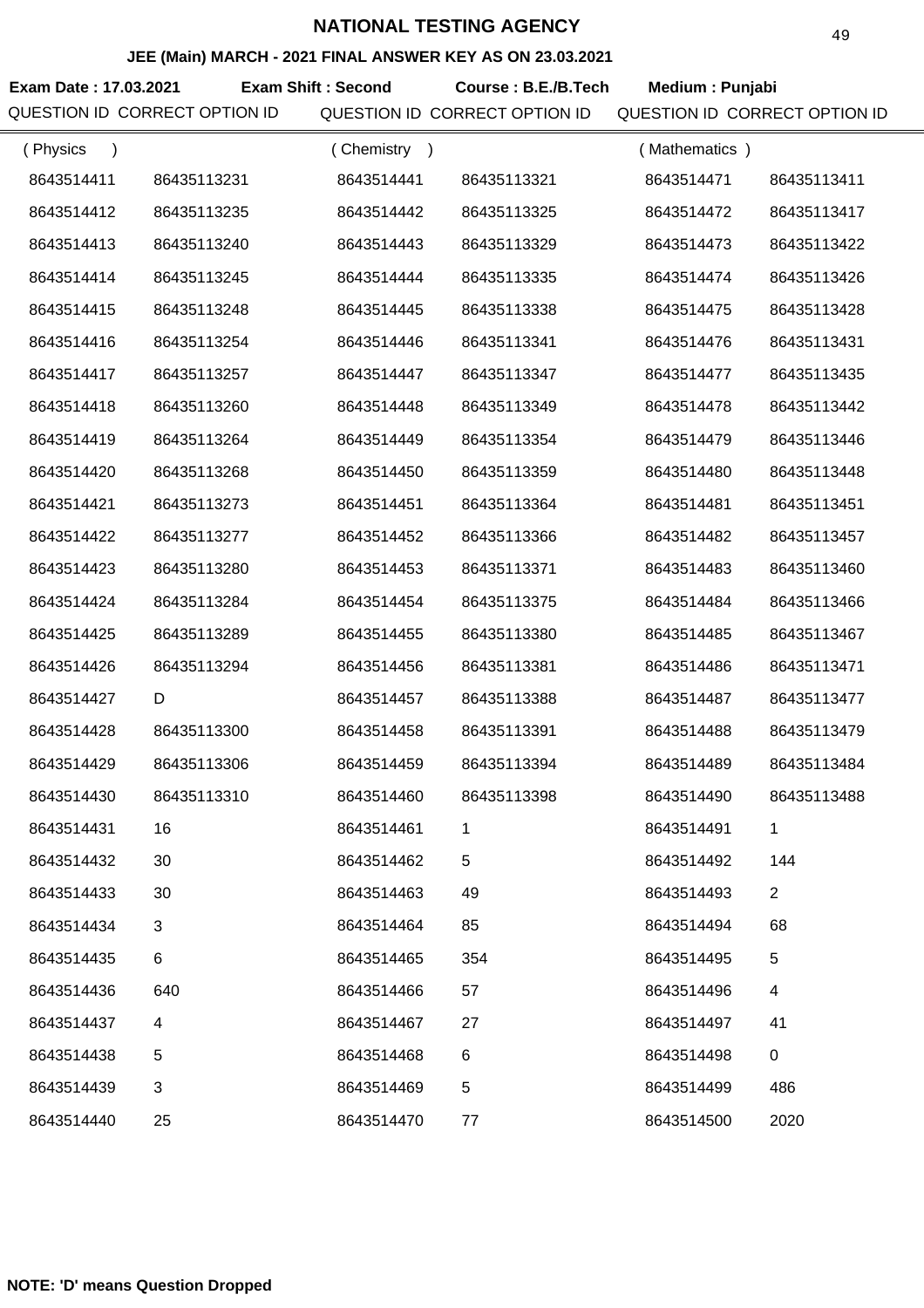### **JEE (Main) MARCH - 2021 FINAL ANSWER KEY AS ON 23.03.2021**

**Exam Date : 17.03.2021 Exam Shift : Second Course : B.E./B.Tech Medium : Tamil** QUESTION ID CORRECT OPTION ID QUESTION ID CORRECT OPTION ID QUESTION ID CORRECT OPTION ID

| (Physics<br>$\lambda$ |             | (Chemistry<br>$\rightarrow$ |             | (Mathematics) |                |
|-----------------------|-------------|-----------------------------|-------------|---------------|----------------|
| 8643514501            | 86435113501 | 8643514531                  | 86435113591 | 8643514561    | 86435113681    |
| 8643514502            | 86435113505 | 8643514532                  | 86435113595 | 8643514562    | 86435113687    |
| 8643514503            | 86435113510 | 8643514533                  | 86435113599 | 8643514563    | 86435113692    |
| 8643514504            | 86435113515 | 8643514534                  | 86435113605 | 8643514564    | 86435113696    |
| 8643514505            | 86435113518 | 8643514535                  | 86435113608 | 8643514565    | 86435113698    |
| 8643514506            | 86435113524 | 8643514536                  | 86435113611 | 8643514566    | 86435113701    |
| 8643514507            | 86435113527 | 8643514537                  | 86435113617 | 8643514567    | 86435113705    |
| 8643514508            | 86435113530 | 8643514538                  | 86435113619 | 8643514568    | 86435113712    |
| 8643514509            | 86435113534 | 8643514539                  | 86435113624 | 8643514569    | 86435113716    |
| 8643514510            | 86435113538 | 8643514540                  | 86435113629 | 8643514570    | 86435113718    |
| 8643514511            | 86435113543 | 8643514541                  | 86435113634 | 8643514571    | 86435113721    |
| 8643514512            | 86435113547 | 8643514542                  | 86435113636 | 8643514572    | 86435113727    |
| 8643514513            | 86435113550 | 8643514543                  | 86435113641 | 8643514573    | 86435113730    |
| 8643514514            | 86435113554 | 8643514544                  | 86435113645 | 8643514574    | 86435113736    |
| 8643514515            | 86435113559 | 8643514545                  | 86435113650 | 8643514575    | 86435113737    |
| 8643514516            | 86435113564 | 8643514546                  | 86435113651 | 8643514576    | 86435113741    |
| 8643514517            | D           | 8643514547                  | 86435113658 | 8643514577    | 86435113747    |
| 8643514518            | 86435113570 | 8643514548                  | 86435113661 | 8643514578    | 86435113749    |
| 8643514519            | 86435113576 | 8643514549                  | 86435113664 | 8643514579    | 86435113754    |
| 8643514520            | 86435113580 | 8643514550                  | 86435113668 | 8643514580    | 86435113758    |
| 8643514521            | 16          | 8643514551                  | 1           | 8643514581    | 1              |
| 8643514522            | 30          | 8643514552                  | 5           | 8643514582    | 144            |
| 8643514523            | 30          | 8643514553                  | 49          | 8643514583    | $\overline{2}$ |
| 8643514524            | 3           | 8643514554                  | 85          | 8643514584    | 68             |
| 8643514525            | 6           | 8643514555                  | 354         | 8643514585    | 5              |
| 8643514526            | 640         | 8643514556                  | 57          | 8643514586    | 4              |
| 8643514527            | 4           | 8643514557                  | 27          | 8643514587    | 41             |
| 8643514528            | 5           | 8643514558                  | 6           | 8643514588    | 0              |
| 8643514529            | 3           | 8643514559                  | 5           | 8643514589    | 486            |
| 8643514530            | 25          | 8643514560                  | 77          | 8643514590    | 2020           |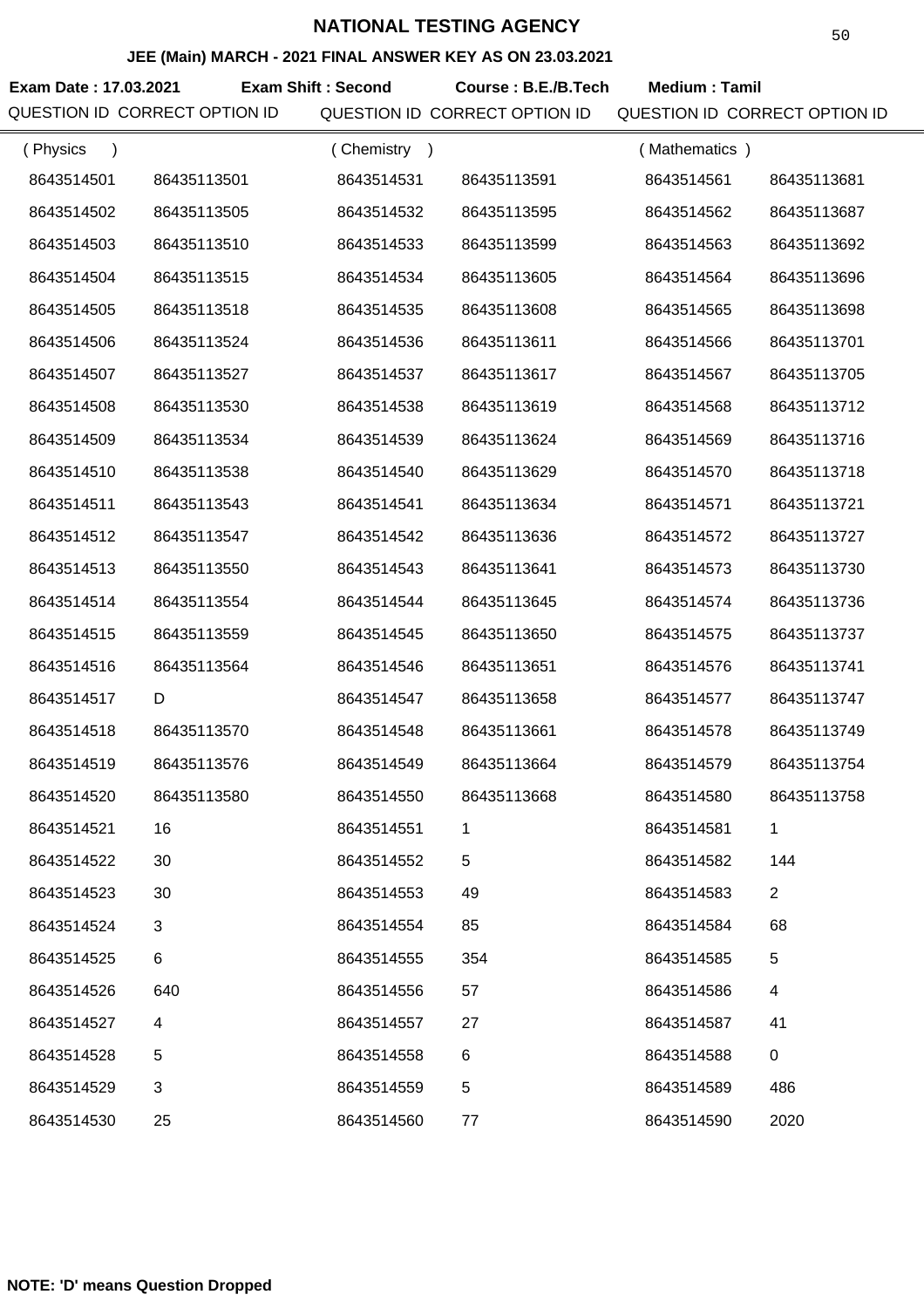## **JEE (Main) MARCH - 2021 FINAL ANSWER KEY AS ON 23.03.2021**

**Exam Date : 17.03.2021 Course : B.E./B.Tech Medium : Telugu Exam Shift : Second** QUESTION ID CORRECT OPTION ID QUESTION ID CORRECT OPTION ID QUESTION ID CORRECT OPTION ID

| (Physics<br>$\lambda$ |             | (Chemistry<br>$\rightarrow$ |             | (Mathematics) |                |
|-----------------------|-------------|-----------------------------|-------------|---------------|----------------|
| 8643513781            | 86435111341 | 8643513811                  | 86435111431 | 8643513841    | 86435111521    |
| 8643513782            | 86435111345 | 8643513812                  | 86435111435 | 8643513842    | 86435111527    |
| 8643513783            | 86435111350 | 8643513813                  | 86435111439 | 8643513843    | 86435111532    |
| 8643513784            | 86435111355 | 8643513814                  | 86435111445 | 8643513844    | 86435111536    |
| 8643513785            | 86435111358 | 8643513815                  | 86435111448 | 8643513845    | 86435111538    |
| 8643513786            | 86435111364 | 8643513816                  | 86435111451 | 8643513846    | 86435111541    |
| 8643513787            | 86435111367 | 8643513817                  | 86435111457 | 8643513847    | 86435111545    |
| 8643513788            | 86435111370 | 8643513818                  | 86435111459 | 8643513848    | 86435111552    |
| 8643513789            | 86435111374 | 8643513819                  | 86435111464 | 8643513849    | 86435111556    |
| 8643513790            | 86435111378 | 8643513820                  | 86435111469 | 8643513850    | 86435111558    |
| 8643513791            | 86435111383 | 8643513821                  | 86435111474 | 8643513851    | 86435111561    |
| 8643513792            | 86435111387 | 8643513822                  | 86435111476 | 8643513852    | 86435111567    |
| 8643513793            | 86435111390 | 8643513823                  | 86435111481 | 8643513853    | 86435111570    |
| 8643513794            | 86435111394 | 8643513824                  | 86435111485 | 8643513854    | 86435111576    |
| 8643513795            | 86435111399 | 8643513825                  | 86435111490 | 8643513855    | 86435111577    |
| 8643513796            | 86435111404 | 8643513826                  | 86435111491 | 8643513856    | 86435111581    |
| 8643513797            | D           | 8643513827                  | 86435111498 | 8643513857    | 86435111587    |
| 8643513798            | 86435111410 | 8643513828                  | 86435111501 | 8643513858    | 86435111589    |
| 8643513799            | 86435111416 | 8643513829                  | 86435111504 | 8643513859    | 86435111594    |
| 8643513800            | 86435111420 | 8643513830                  | 86435111508 | 8643513860    | 86435111598    |
| 8643513801            | 16          | 8643513831                  | 1           | 8643513861    | 1              |
| 8643513802            | 30          | 8643513832                  | 5           | 8643513862    | 144            |
| 8643513803            | 30          | 8643513833                  | 49          | 8643513863    | $\overline{2}$ |
| 8643513804            | 3           | 8643513834                  | 85          | 8643513864    | 68             |
| 8643513805            | 6           | 8643513835                  | 354         | 8643513865    | $\,$ 5 $\,$    |
| 8643513806            | 640         | 8643513836                  | 57          | 8643513866    | 4              |
| 8643513807            | 4           | 8643513837                  | 27          | 8643513867    | 41             |
| 8643513808            | 5           | 8643513838                  | 6           | 8643513868    | 0              |
| 8643513809            | 3           | 8643513839                  | 5           | 8643513869    | 486            |
| 8643513810            | 25          | 8643513840                  | 77          | 8643513870    | 2020           |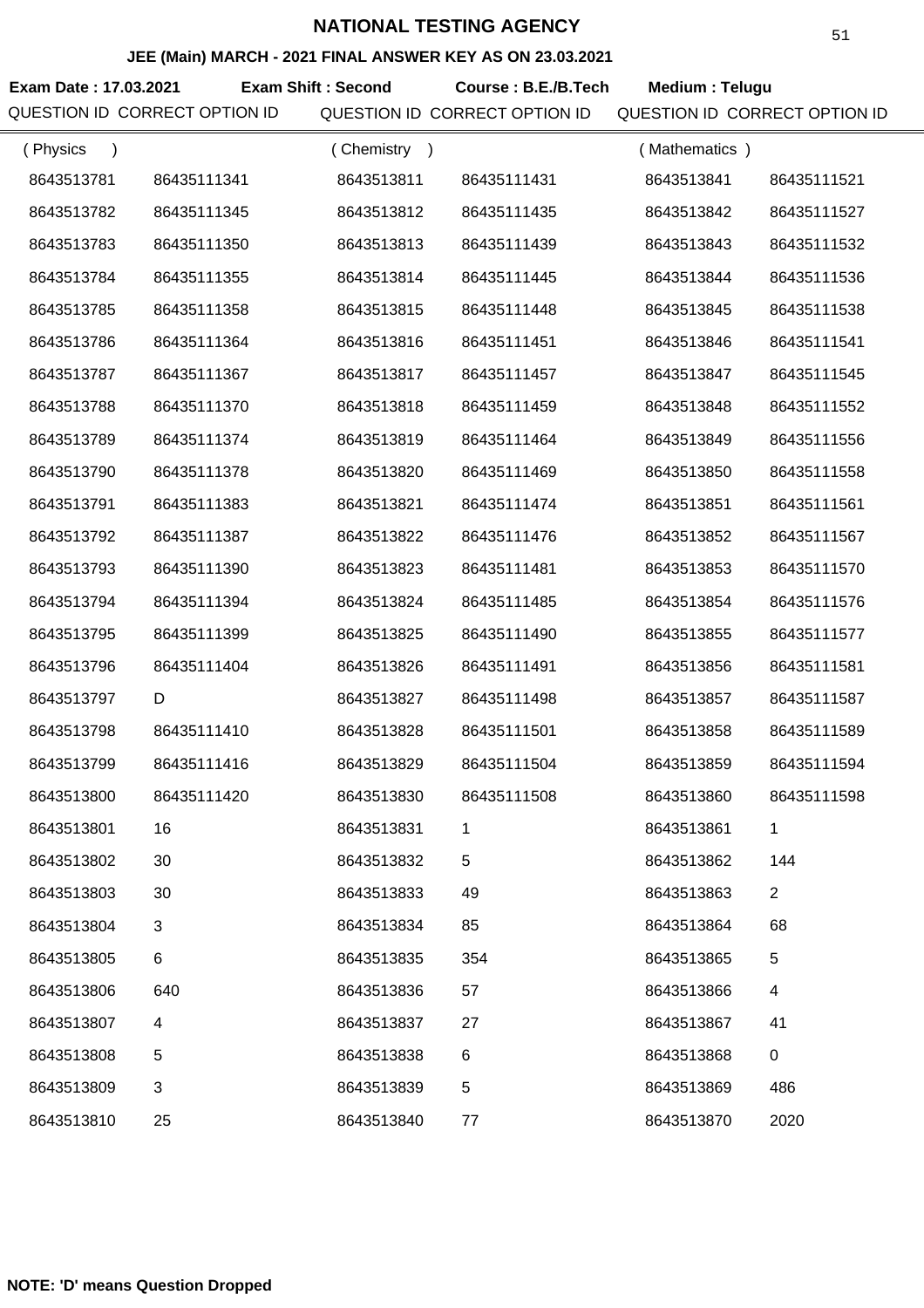### **JEE (Main) MARCH - 2021 FINAL ANSWER KEY AS ON 23.03.2021**

**Exam Date : 17.03.2021 Exam Shift : Second Course : B.E./B.Tech Medium : Urdu** QUESTION ID CORRECT OPTION ID QUESTION ID CORRECT OPTION ID QUESTION ID CORRECT OPTION ID

| (Physics   |             | (Chemistry) |             | (Mathematics) |                |
|------------|-------------|-------------|-------------|---------------|----------------|
| 8643514591 | 86435113771 | 8643514621  | 86435113861 | 8643514651    | 86435113951    |
| 8643514592 | 86435113775 | 8643514622  | 86435113865 | 8643514652    | 86435113957    |
| 8643514593 | 86435113780 | 8643514623  | 86435113869 | 8643514653    | 86435113962    |
| 8643514594 | 86435113785 | 8643514624  | 86435113875 | 8643514654    | 86435113966    |
| 8643514595 | 86435113788 | 8643514625  | 86435113878 | 8643514655    | 86435113968    |
| 8643514596 | 86435113794 | 8643514626  | 86435113881 | 8643514656    | 86435113971    |
| 8643514597 | 86435113797 | 8643514627  | 86435113887 | 8643514657    | 86435113975    |
| 8643514598 | 86435113800 | 8643514628  | 86435113889 | 8643514658    | 86435113982    |
| 8643514599 | 86435113804 | 8643514629  | 86435113894 | 8643514659    | 86435113986    |
| 8643514600 | 86435113808 | 8643514630  | 86435113899 | 8643514660    | 86435113988    |
| 8643514601 | 86435113813 | 8643514631  | 86435113904 | 8643514661    | 86435113991    |
| 8643514602 | 86435113817 | 8643514632  | 86435113906 | 8643514662    | 86435113997    |
| 8643514603 | 86435113820 | 8643514633  | 86435113911 | 8643514663    | 86435114000    |
| 8643514604 | 86435113824 | 8643514634  | 86435113915 | 8643514664    | 86435114006    |
| 8643514605 | 86435113829 | 8643514635  | 86435113920 | 8643514665    | 86435114007    |
| 8643514606 | 86435113834 | 8643514636  | 86435113921 | 8643514666    | 86435114011    |
| 8643514607 | D           | 8643514637  | 86435113928 | 8643514667    | 86435114017    |
| 8643514608 | 86435113840 | 8643514638  | 86435113931 | 8643514668    | 86435114019    |
| 8643514609 | 86435113846 | 8643514639  | 86435113934 | 8643514669    | 86435114024    |
| 8643514610 | 86435113850 | 8643514640  | 86435113938 | 8643514670    | 86435114028    |
| 8643514611 | 16          | 8643514641  |             | 8643514671    |                |
| 8643514612 | 30          | 8643514642  | 5           | 8643514672    | 144            |
| 8643514613 | 30          | 8643514643  | 49          | 8643514673    | $\overline{2}$ |
| 8643514614 | 3           | 8643514644  | 85          | 8643514674    | 68             |
| 8643514615 | 6           | 8643514645  | 354         | 8643514675    | 5              |
| 8643514616 | 640         | 8643514646  | 57          | 8643514676    | 4              |
| 8643514617 | 4           | 8643514647  | 27          | 8643514677    | 41             |
| 8643514618 | 5           | 8643514648  | 6           | 8643514678    | 0              |
| 8643514619 | 3           | 8643514649  | 5           | 8643514679    | 486            |
| 8643514620 | 25          | 8643514650  | 77          | 8643514680    | 2020           |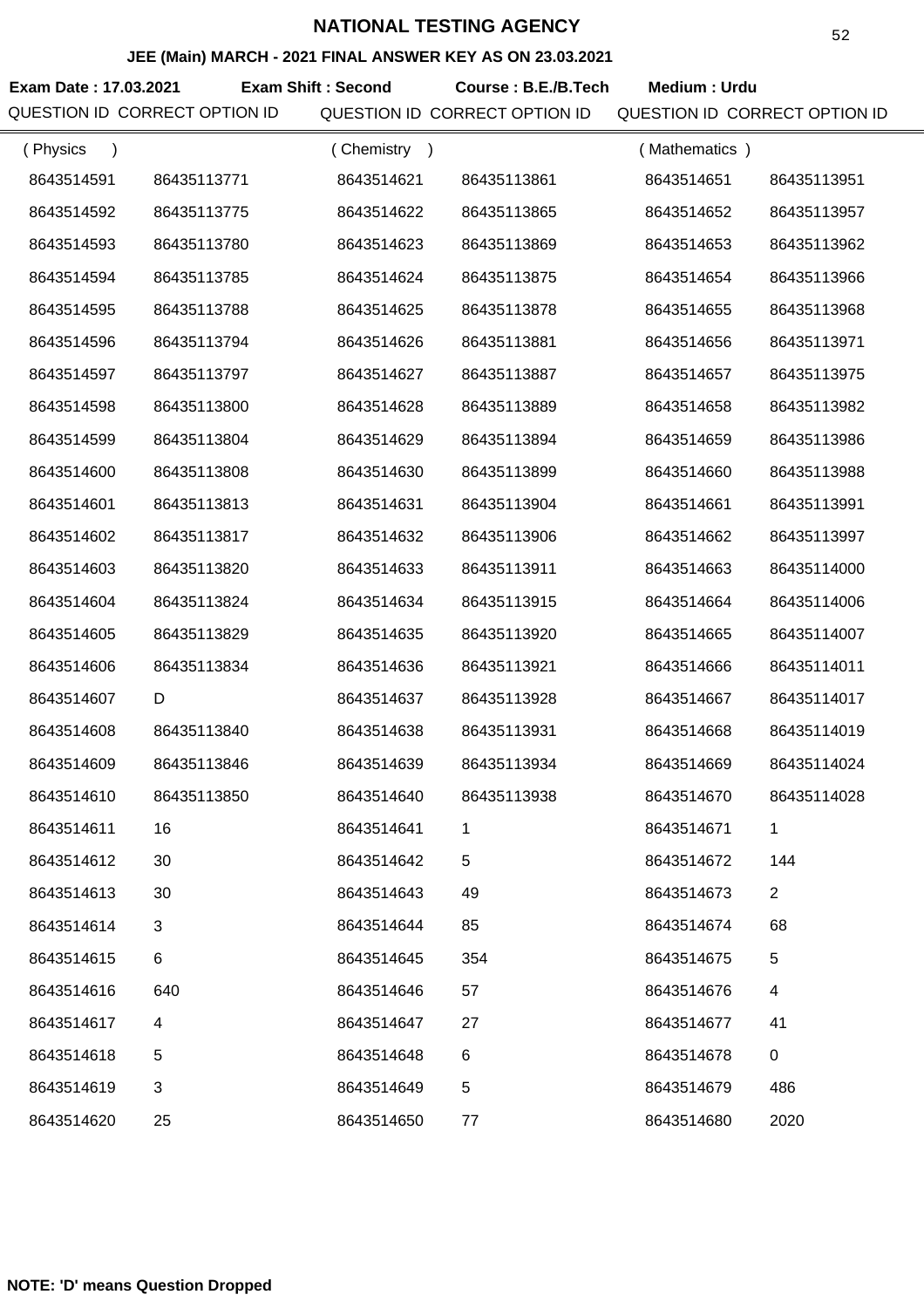### **JEE (Main) MARCH - 2021 FINAL ANSWER KEY AS ON 23.03.2021**

**Exam Date : 18.03.2021 Course : B.E./B.Tech Medium : Assamese Exam Shift : First** QUESTION ID CORRECT OPTION ID QUESTION ID CORRECT OPTION ID QUESTION ID CORRECT OPTION ID

| (Physics   |                | (Chemistry<br>$\rightarrow$ |             | (Mathematics) |                          |
|------------|----------------|-----------------------------|-------------|---------------|--------------------------|
| 8643515311 | 86435115932    | 8643515341                  | 86435116022 | 8643515371    | 86435116112              |
| 8643515312 | 86435115935    | 8643515342                  | 86435116027 | 8643515372    | 86435116116              |
| 8643515313 | 86435115939    | 8643515343                  | 86435116032 | 8643515373    | 86435116120              |
| 8643515314 | 86435115944    | 8643515344                  | 86435116034 | 8643515374    | 86435116125              |
| 8643515315 | 86435115949    | 8643515345                  | 86435116040 | 8643515375    | 86435116128              |
| 8643515316 | 86435115951    | 8643515346                  | 86435116044 | 8643515376    | 86435116133              |
| 8643515317 | 86435115958    | 8643515347                  | 86435116048 | 8643515377    | 86435116135              |
| 8643515318 | 86435115962    | 8643515348                  | 86435116050 | 8643515378    | 86435116139              |
| 8643515319 | 86435115964    | 8643515349                  | 86435116054 | 8643515379    | 86435116146              |
| 8643515320 | 86435115970    | 8643515350                  | 86435116058 | 8643515380    | 86435116148              |
| 8643515321 | 86435115971    | 8643515351                  | 86435116062 | 8643515381    | 86435116153              |
| 8643515322 | 86435115976    | 8643515352                  | 86435116066 | 8643515382    | 86435116157              |
| 8643515323 | 86435115979    | 8643515353                  | 86435116072 | 8643515383    | 86435116160              |
| 8643515324 | 86435115985    | 8643515354                  | 86435116076 | 8643515384    | 86435116163              |
| 8643515325 | 86435115988    | 8643515355                  | 86435116078 | 8643515385    | 86435116169              |
| 8643515326 | 86435115994    | 8643515356                  | 86435116082 | 8643515386    | 86435116173              |
| 8643515327 | 86435115996    | 8643515357                  | 86435116087 | 8643515387    | 86435116177              |
| 8643515328 | 86435115999    | 8643515358                  | 86435116090 | 8643515388    | 86435116179              |
| 8643515329 | 86435116004    | 8643515359                  | 86435116096 | 8643515389    | 86435116185              |
| 8643515330 | 86435116008    | 8643515360                  | 86435116097 | 8643515390    | 86435116188              |
| 8643515331 | 100            | 8643515361                  | 18          | 8643515391    | 6                        |
| 8643515332 | 20             | 8643515362                  | 15          | 8643515392    | 512                      |
| 8643515333 | 70             | 8643515363                  | 128         | 8643515393    | $\overline{\mathcal{A}}$ |
| 8643515334 | 10             | 8643515364                  | 50          | 8643515394    | 80                       |
| 8643515335 | 6              | 8643515365                  | 10          | 8643515395    | 28                       |
| 8643515336 | $\overline{2}$ | 8643515366                  | 46          | 8643515396    | 4                        |
| 8643515337 | 5              | 8643515367                  | 3           | 8643515397    | 35                       |
| 8643515338 | 32             | 8643515368                  | 3           | 8643515398    | 300                      |
| 8643515339 | 161            | 8643515369                  | 16          | 8643515399    | 4 or 16 or 64            |
| 8643515340 | 10             | 8643515370                  | 3           | 8643515400    | 1                        |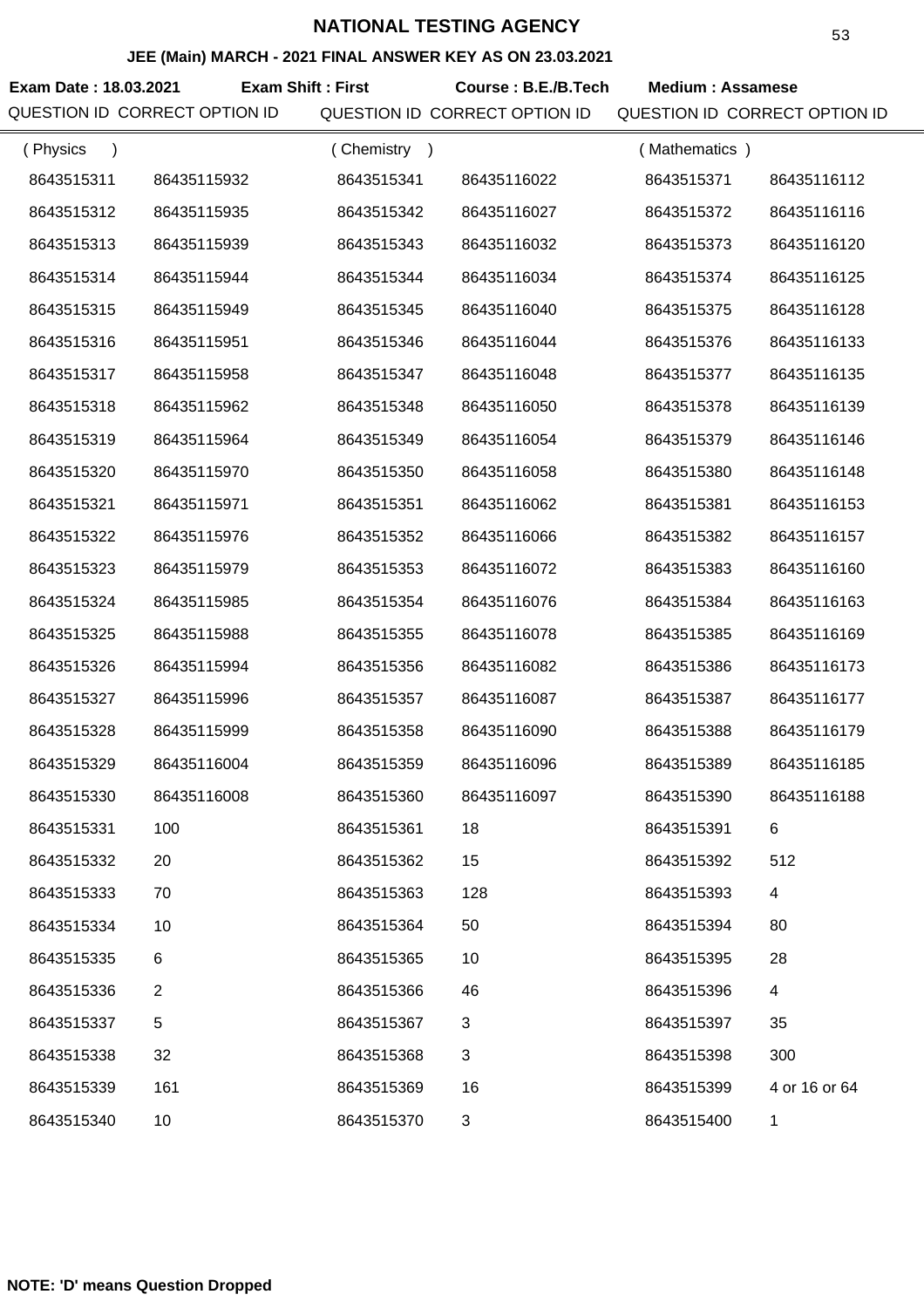### **JEE (Main) MARCH - 2021 FINAL ANSWER KEY AS ON 23.03.2021**

**Exam Date : 18.03.2021 Course : B.E./B.Tech Medium : Bengali Exam Shift : First** QUESTION ID CORRECT OPTION ID QUESTION ID CORRECT OPTION ID QUESTION ID CORRECT OPTION ID

| (Physics<br>$\lambda$ |                | (Chemistry<br>$\rightarrow$ |             | (Mathematics) |               |
|-----------------------|----------------|-----------------------------|-------------|---------------|---------------|
| 8643514771            | 86435114312    | 8643514801                  | 86435114402 | 8643514831    | 86435114492   |
| 8643514772            | 86435114315    | 8643514802                  | 86435114407 | 8643514832    | 86435114496   |
| 8643514773            | 86435114319    | 8643514803                  | 86435114412 | 8643514833    | 86435114500   |
| 8643514774            | 86435114324    | 8643514804                  | 86435114414 | 8643514834    | 86435114505   |
| 8643514775            | 86435114329    | 8643514805                  | 86435114420 | 8643514835    | 86435114508   |
| 8643514776            | 86435114331    | 8643514806                  | 86435114424 | 8643514836    | 86435114513   |
| 8643514777            | 86435114338    | 8643514807                  | 86435114428 | 8643514837    | 86435114515   |
| 8643514778            | 86435114342    | 8643514808                  | 86435114430 | 8643514838    | 86435114519   |
| 8643514779            | 86435114344    | 8643514809                  | 86435114434 | 8643514839    | 86435114526   |
| 8643514780            | 86435114350    | 8643514810                  | 86435114438 | 8643514840    | 86435114528   |
| 8643514781            | 86435114351    | 8643514811                  | 86435114442 | 8643514841    | 86435114533   |
| 8643514782            | 86435114356    | 8643514812                  | 86435114446 | 8643514842    | 86435114537   |
| 8643514783            | 86435114359    | 8643514813                  | 86435114452 | 8643514843    | 86435114540   |
| 8643514784            | 86435114365    | 8643514814                  | 86435114456 | 8643514844    | 86435114543   |
| 8643514785            | 86435114368    | 8643514815                  | 86435114458 | 8643514845    | 86435114549   |
| 8643514786            | 86435114374    | 8643514816                  | 86435114462 | 8643514846    | 86435114553   |
| 8643514787            | 86435114376    | 8643514817                  | 86435114467 | 8643514847    | 86435114557   |
| 8643514788            | 86435114379    | 8643514818                  | 86435114470 | 8643514848    | 86435114559   |
| 8643514789            | 86435114384    | 8643514819                  | 86435114476 | 8643514849    | 86435114565   |
| 8643514790            | 86435114388    | 8643514820                  | 86435114477 | 8643514850    | 86435114568   |
| 8643514791            | 100            | 8643514821                  | 18          | 8643514851    | 6             |
| 8643514792            | 20             | 8643514822                  | 15          | 8643514852    | 512           |
| 8643514793            | 70             | 8643514823                  | 128         | 8643514853    | 4             |
| 8643514794            | 10             | 8643514824                  | 50          | 8643514854    | 80            |
| 8643514795            | 6              | 8643514825                  | 10          | 8643514855    | 28            |
| 8643514796            | $\overline{2}$ | 8643514826                  | 46          | 8643514856    | 4             |
| 8643514797            | 5              | 8643514827                  | 3           | 8643514857    | 35            |
| 8643514798            | 32             | 8643514828                  | 3           | 8643514858    | 300           |
| 8643514799            | 161            | 8643514829                  | 16          | 8643514859    | 4 or 16 or 64 |
| 8643514800            | 10             | 8643514830                  | 3           | 8643514860    | 1             |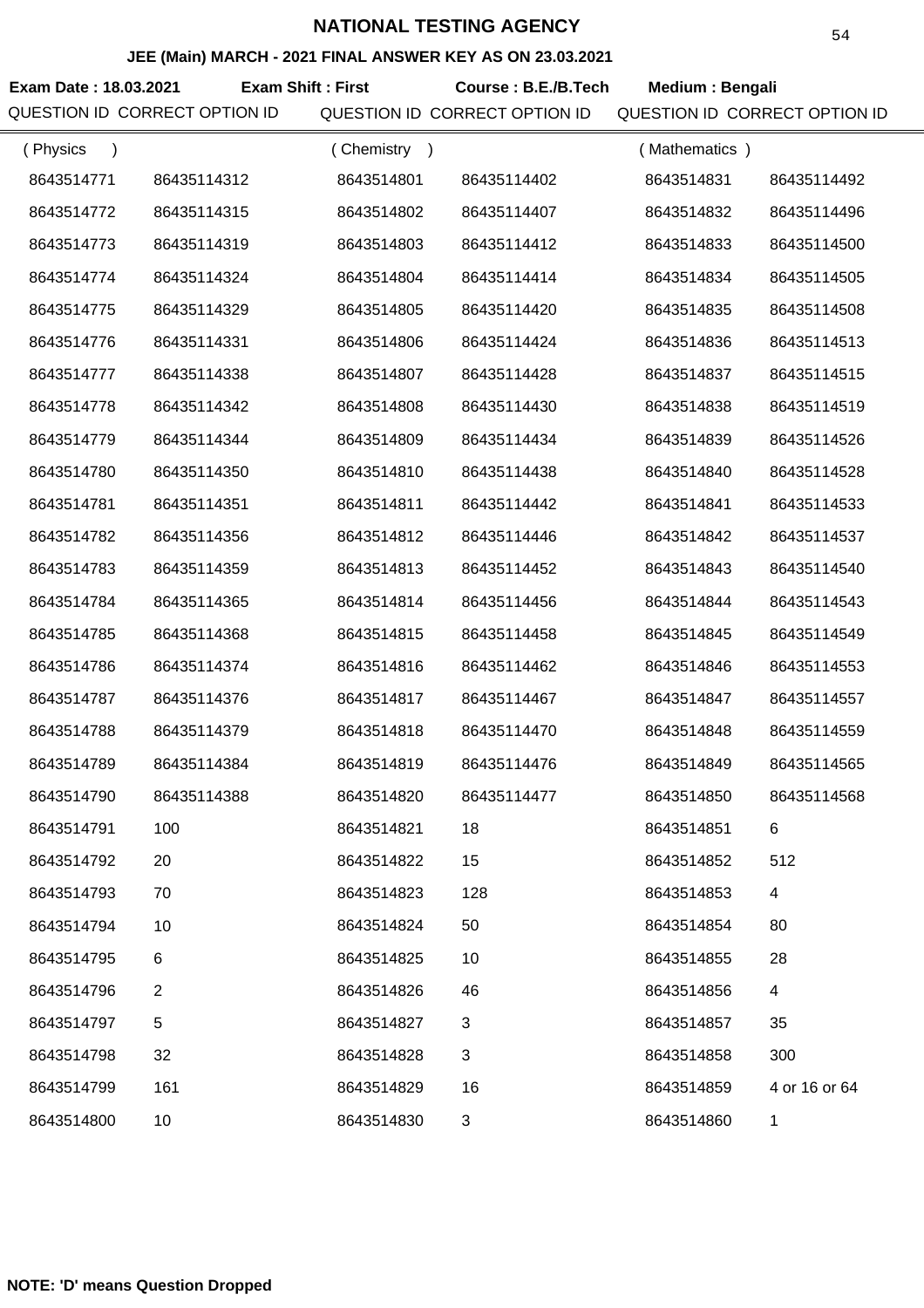# **JEE (Main) MARCH - 2021 FINAL ANSWER KEY AS ON 23.03.2021**

Exam Date : 18.03.2021 **Exam Shift : First** Course : B.E./B.Tech Medium : English QUESTION ID CORRECT OPTION ID QUESTION ID CORRECT OPTION ID QUESTION ID CORRECT OPTION ID **Exam Shift : First** ( Physics ) ( Chemistry ) ( Mathematics )

| 8643514681 | 86435114042 | 8643514711 | 86435114132 | 8643514741 | 86435114222   |
|------------|-------------|------------|-------------|------------|---------------|
| 8643514682 | 86435114045 | 8643514712 | 86435114137 | 8643514742 | 86435114226   |
| 8643514683 | 86435114049 | 8643514713 | 86435114142 | 8643514743 | 86435114230   |
| 8643514684 | 86435114054 | 8643514714 | 86435114144 | 8643514744 | 86435114235   |
| 8643514685 | 86435114059 | 8643514715 | 86435114150 | 8643514745 | 86435114238   |
| 8643514686 | 86435114061 | 8643514716 | 86435114154 | 8643514746 | 86435114243   |
| 8643514687 | 86435114068 | 8643514717 | 86435114158 | 8643514747 | 86435114245   |
| 8643514688 | 86435114072 | 8643514718 | 86435114160 | 8643514748 | 86435114249   |
| 8643514689 | 86435114074 | 8643514719 | 86435114164 | 8643514749 | 86435114256   |
| 8643514690 | 86435114080 | 8643514720 | 86435114168 | 8643514750 | 86435114258   |
| 8643514691 | 86435114081 | 8643514721 | 86435114172 | 8643514751 | 86435114263   |
| 8643514692 | 86435114086 | 8643514722 | 86435114176 | 8643514752 | 86435114267   |
| 8643514693 | 86435114089 | 8643514723 | 86435114182 | 8643514753 | 86435114270   |
| 8643514694 | 86435114095 | 8643514724 | 86435114186 | 8643514754 | 86435114273   |
| 8643514695 | 86435114098 | 8643514725 | 86435114188 | 8643514755 | 86435114279   |
| 8643514696 | 86435114104 | 8643514726 | 86435114192 | 8643514756 | 86435114283   |
| 8643514697 | 86435114106 | 8643514727 | 86435114197 | 8643514757 | 86435114287   |
| 8643514698 | 86435114109 | 8643514728 | 86435114200 | 8643514758 | 86435114289   |
| 8643514699 | 86435114114 | 8643514729 | 86435114206 | 8643514759 | 86435114295   |
| 8643514700 | 86435114118 | 8643514730 | 86435114207 | 8643514760 | 86435114298   |
| 8643514701 | 100         | 8643514731 | 18          | 8643514761 | 6             |
| 8643514702 | 20          | 8643514732 | 15          | 8643514762 | 512           |
| 8643514703 | 70          | 8643514733 | 128         | 8643514763 | 4             |
| 8643514704 | 10          | 8643514734 | 50          | 8643514764 | 80            |
| 8643514705 | 6           | 8643514735 | 10          | 8643514765 | 28            |
| 8643514706 | 2           | 8643514736 | 46          | 8643514766 | 4             |
| 8643514707 | 5           | 8643514737 | 3           | 8643514767 | 35            |
| 8643514708 | 32          | 8643514738 | 3           | 8643514768 | 300           |
| 8643514709 | 161         | 8643514739 | 16          | 8643514769 | 4 or 16 or 64 |
| 8643514710 | 10          | 8643514740 | 3           | 8643514770 | 1             |
|            |             |            |             |            |               |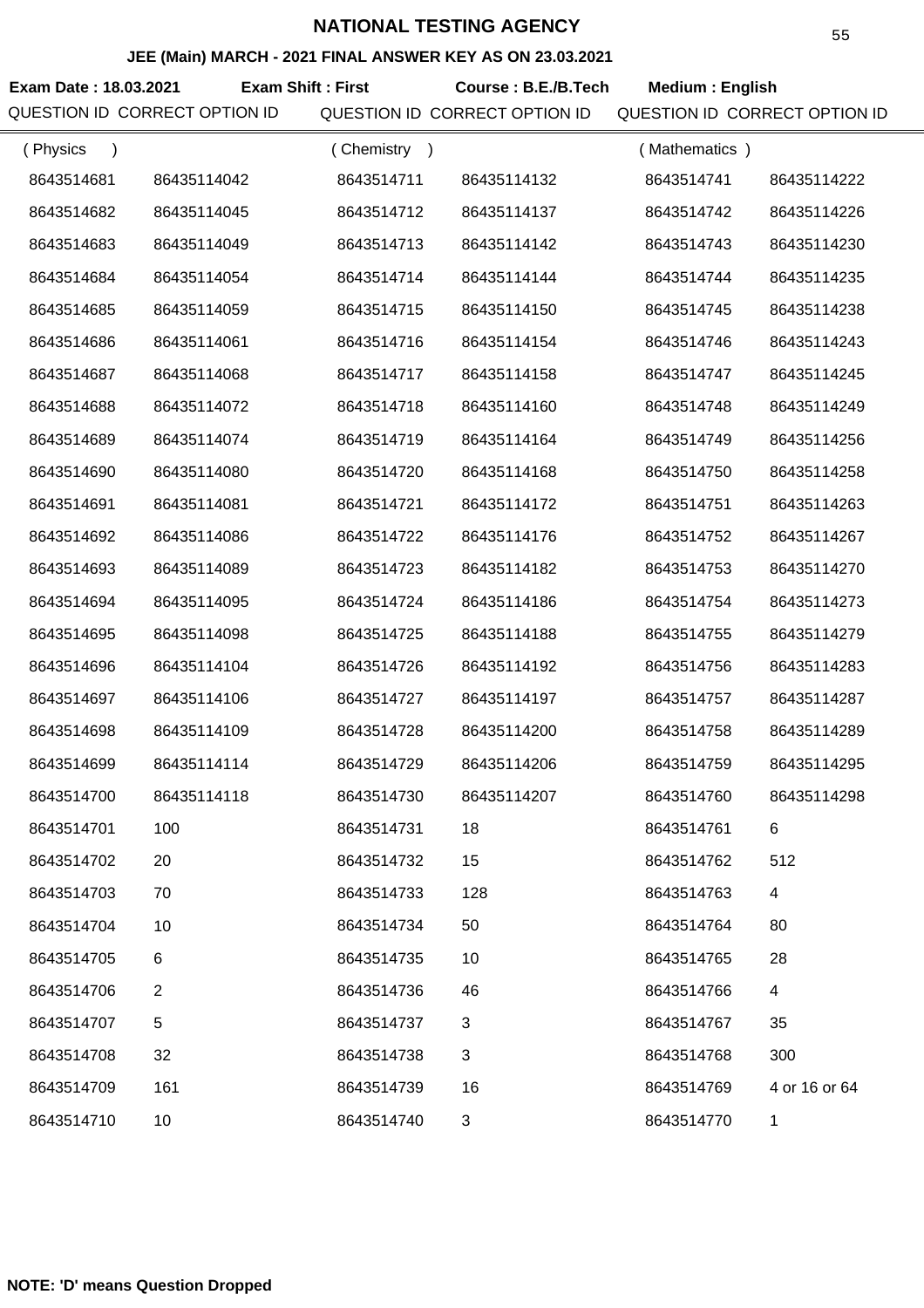## **JEE (Main) MARCH - 2021 FINAL ANSWER KEY AS ON 23.03.2021**

**Exam Date : 18.03.2021 Exam Shift : First Course : B.E./B.Tech Medium : Gujarati** QUESTION ID CORRECT OPTION ID QUESTION ID CORRECT OPTION ID QUESTION ID CORRECT OPTION ID

| (Physics   |                | (Chemistry) |             | (Mathematics) |               |
|------------|----------------|-------------|-------------|---------------|---------------|
| 8643515401 | 86435116202    | 8643515431  | 86435116292 | 8643515461    | 86435116382   |
| 8643515402 | 86435116205    | 8643515432  | 86435116297 | 8643515462    | 86435116386   |
| 8643515403 | 86435116209    | 8643515433  | 86435116302 | 8643515463    | 86435116390   |
| 8643515404 | 86435116214    | 8643515434  | 86435116304 | 8643515464    | 86435116395   |
| 8643515405 | 86435116219    | 8643515435  | 86435116310 | 8643515465    | 86435116398   |
| 8643515406 | 86435116221    | 8643515436  | 86435116314 | 8643515466    | 86435116403   |
| 8643515407 | 86435116228    | 8643515437  | 86435116318 | 8643515467    | 86435116405   |
| 8643515408 | 86435116232    | 8643515438  | 86435116320 | 8643515468    | 86435116409   |
| 8643515409 | 86435116234    | 8643515439  | 86435116324 | 8643515469    | 86435116416   |
| 8643515410 | 86435116240    | 8643515440  | 86435116328 | 8643515470    | 86435116418   |
| 8643515411 | 86435116241    | 8643515441  | 86435116332 | 8643515471    | 86435116423   |
| 8643515412 | 86435116246    | 8643515442  | 86435116336 | 8643515472    | 86435116427   |
| 8643515413 | 86435116249    | 8643515443  | 86435116342 | 8643515473    | 86435116430   |
| 8643515414 | 86435116255    | 8643515444  | 86435116346 | 8643515474    | 86435116433   |
| 8643515415 | 86435116258    | 8643515445  | 86435116348 | 8643515475    | 86435116439   |
| 8643515416 | 86435116264    | 8643515446  | 86435116352 | 8643515476    | 86435116443   |
| 8643515417 | 86435116266    | 8643515447  | 86435116357 | 8643515477    | 86435116447   |
| 8643515418 | 86435116269    | 8643515448  | 86435116360 | 8643515478    | 86435116449   |
| 8643515419 | 86435116274    | 8643515449  | 86435116366 | 8643515479    | 86435116455   |
| 8643515420 | 86435116278    | 8643515450  | 86435116367 | 8643515480    | 86435116458   |
| 8643515421 | 100            | 8643515451  | 18          | 8643515481    | 6             |
| 8643515422 | 20             | 8643515452  | 15          | 8643515482    | 512           |
| 8643515423 | 70             | 8643515453  | 128         | 8643515483    | 4             |
| 8643515424 | 10             | 8643515454  | 50          | 8643515484    | 80            |
| 8643515425 | 6              | 8643515455  | 10          | 8643515485    | 28            |
| 8643515426 | $\overline{2}$ | 8643515456  | 46          | 8643515486    | 4             |
| 8643515427 | 5              | 8643515457  | 3           | 8643515487    | 35            |
| 8643515428 | 32             | 8643515458  | 3           | 8643515488    | 300           |
| 8643515429 | 161            | 8643515459  | 16          | 8643515489    | 4 or 16 or 64 |
| 8643515430 | 10             | 8643515460  | 3           | 8643515490    | 1             |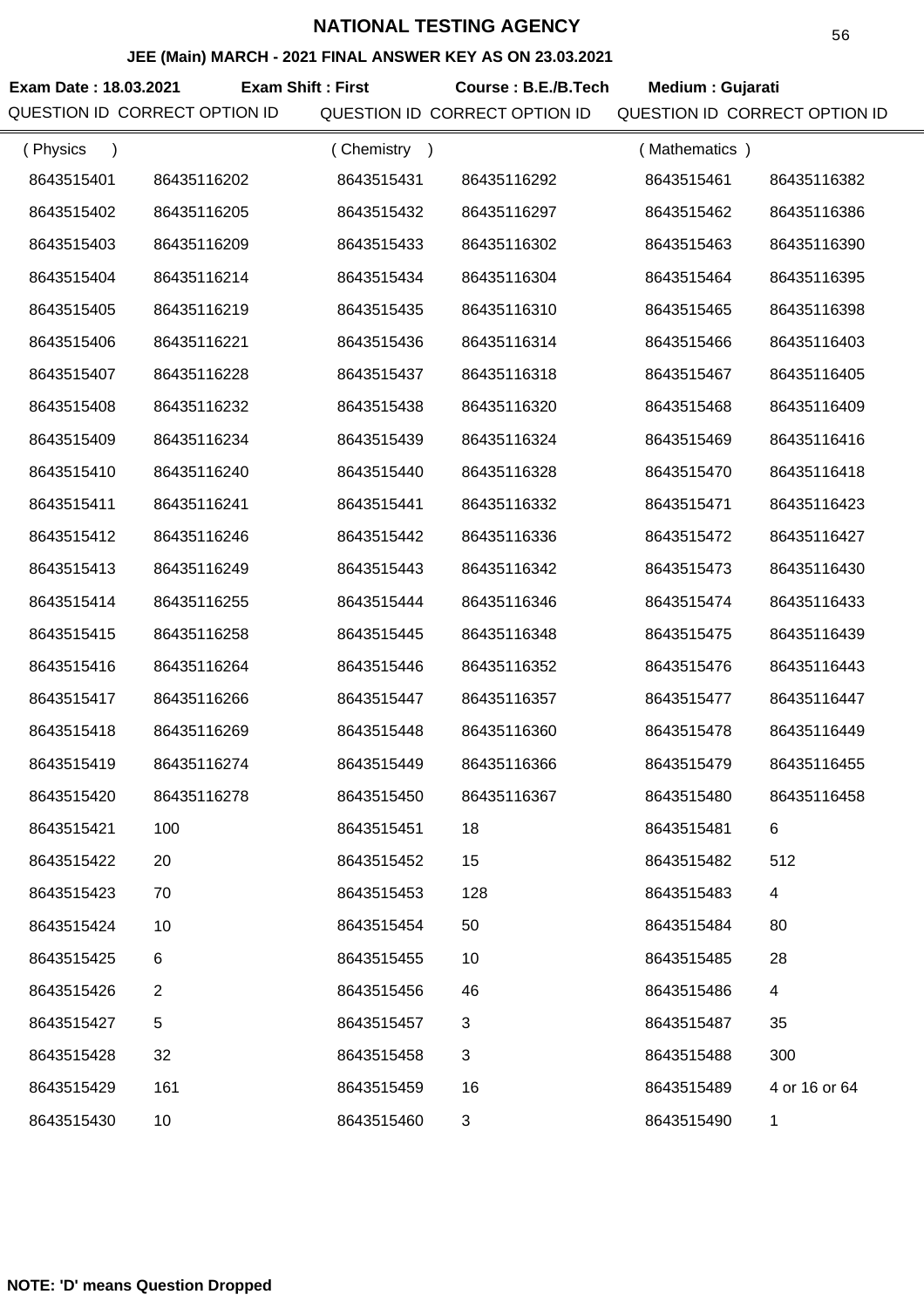### **JEE (Main) MARCH - 2021 FINAL ANSWER KEY AS ON 23.03.2021**

Exam Date : 18.03.2021 Exam Shift : First Course : B.E./B.Tech Medium : Hindi QUESTION ID CORRECT OPTION ID QUESTION ID CORRECT OPTION ID QUESTION ID CORRECT OPTION ID

| (Physics   |                | (Chemistry<br>$\rightarrow$ |             | (Mathematics) |                         |
|------------|----------------|-----------------------------|-------------|---------------|-------------------------|
| 8643515131 | 86435115392    | 8643515161                  | 86435115482 | 8643515191    | 86435115572             |
| 8643515132 | 86435115395    | 8643515162                  | 86435115487 | 8643515192    | 86435115576             |
| 8643515133 | 86435115399    | 8643515163                  | 86435115492 | 8643515193    | 86435115580             |
| 8643515134 | 86435115404    | 8643515164                  | 86435115494 | 8643515194    | 86435115585             |
| 8643515135 | 86435115409    | 8643515165                  | 86435115500 | 8643515195    | 86435115588             |
| 8643515136 | 86435115411    | 8643515166                  | 86435115504 | 8643515196    | 86435115593             |
| 8643515137 | 86435115418    | 8643515167                  | 86435115508 | 8643515197    | 86435115595             |
| 8643515138 | 86435115422    | 8643515168                  | 86435115510 | 8643515198    | 86435115599             |
| 8643515139 | 86435115424    | 8643515169                  | 86435115514 | 8643515199    | 86435115606             |
| 8643515140 | 86435115430    | 8643515170                  | 86435115518 | 8643515200    | 86435115608             |
| 8643515141 | 86435115431    | 8643515171                  | 86435115522 | 8643515201    | 86435115613             |
| 8643515142 | 86435115436    | 8643515172                  | 86435115526 | 8643515202    | 86435115617             |
| 8643515143 | 86435115439    | 8643515173                  | 86435115532 | 8643515203    | 86435115620             |
| 8643515144 | 86435115445    | 8643515174                  | 86435115536 | 8643515204    | 86435115623             |
| 8643515145 | 86435115448    | 8643515175                  | 86435115538 | 8643515205    | 86435115629             |
| 8643515146 | 86435115454    | 8643515176                  | 86435115542 | 8643515206    | 86435115633             |
| 8643515147 | 86435115456    | 8643515177                  | 86435115547 | 8643515207    | 86435115637             |
| 8643515148 | 86435115459    | 8643515178                  | 86435115550 | 8643515208    | 86435115639             |
| 8643515149 | 86435115464    | 8643515179                  | 86435115556 | 8643515209    | 86435115645             |
| 8643515150 | 86435115468    | 8643515180                  | 86435115557 | 8643515210    | 86435115648             |
| 8643515151 | 100            | 8643515181                  | 18          | 8643515211    | 6                       |
| 8643515152 | 20             | 8643515182                  | 15          | 8643515212    | 512                     |
| 8643515153 | 70             | 8643515183                  | 128         | 8643515213    | 4                       |
| 8643515154 | 10             | 8643515184                  | 50          | 8643515214    | 80                      |
| 8643515155 | 6              | 8643515185                  | 10          | 8643515215    | 28                      |
| 8643515156 | $\overline{2}$ | 8643515186                  | 46          | 8643515216    | $\overline{\mathbf{4}}$ |
| 8643515157 | 5              | 8643515187                  | 3           | 8643515217    | 35                      |
| 8643515158 | 32             | 8643515188                  | 3           | 8643515218    | 300                     |
| 8643515159 | 161            | 8643515189                  | 16          | 8643515219    | 4 or 16 or 64           |
| 8643515160 | 10             | 8643515190                  | 3           | 8643515220    | 1                       |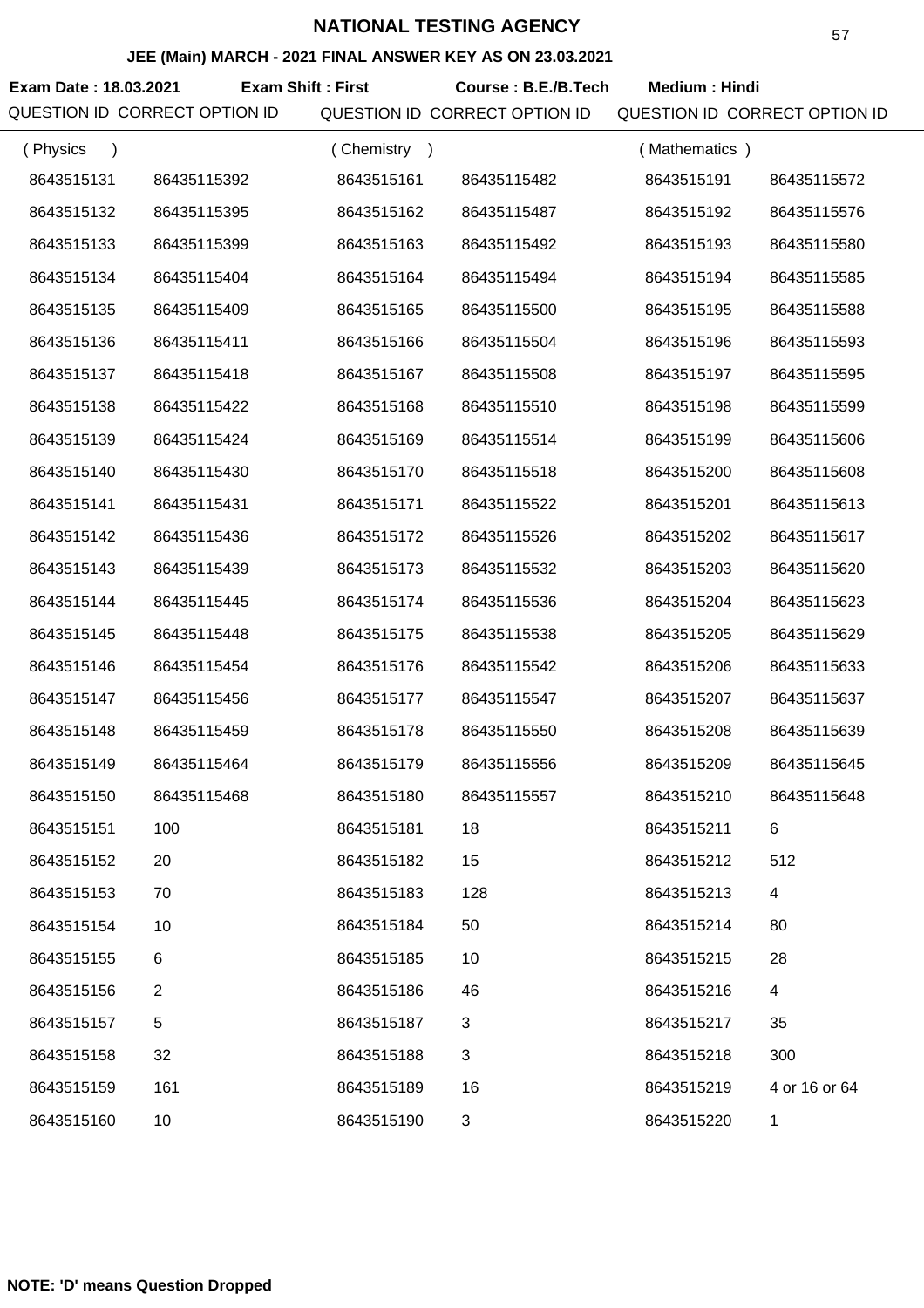### **JEE (Main) MARCH - 2021 FINAL ANSWER KEY AS ON 23.03.2021**

Exam Date : 18.03.2021 Exam Shift : First Course : B.E./B.Tech Medium : Kannada QUESTION ID CORRECT OPTION ID QUESTION ID CORRECT OPTION ID QUESTION ID CORRECT OPTION ID

| (Physics   |                | (Chemistry<br>$\rightarrow$ |             | (Mathematics) |               |
|------------|----------------|-----------------------------|-------------|---------------|---------------|
| 8643514861 | 86435114582    | 8643514891                  | 86435114672 | 8643514921    | 86435114762   |
| 8643514862 | 86435114585    | 8643514892                  | 86435114677 | 8643514922    | 86435114766   |
| 8643514863 | 86435114589    | 8643514893                  | 86435114682 | 8643514923    | 86435114770   |
| 8643514864 | 86435114594    | 8643514894                  | 86435114684 | 8643514924    | 86435114775   |
| 8643514865 | 86435114599    | 8643514895                  | 86435114690 | 8643514925    | 86435114778   |
| 8643514866 | 86435114601    | 8643514896                  | 86435114694 | 8643514926    | 86435114783   |
| 8643514867 | 86435114608    | 8643514897                  | 86435114698 | 8643514927    | 86435114785   |
| 8643514868 | 86435114612    | 8643514898                  | 86435114700 | 8643514928    | 86435114789   |
| 8643514869 | 86435114614    | 8643514899                  | 86435114704 | 8643514929    | 86435114796   |
| 8643514870 | 86435114620    | 8643514900                  | 86435114708 | 8643514930    | 86435114798   |
| 8643514871 | 86435114621    | 8643514901                  | 86435114712 | 8643514931    | 86435114803   |
| 8643514872 | 86435114626    | 8643514902                  | 86435114716 | 8643514932    | 86435114807   |
| 8643514873 | 86435114629    | 8643514903                  | 86435114722 | 8643514933    | 86435114810   |
| 8643514874 | 86435114635    | 8643514904                  | 86435114726 | 8643514934    | 86435114813   |
| 8643514875 | 86435114638    | 8643514905                  | 86435114728 | 8643514935    | 86435114819   |
| 8643514876 | 86435114644    | 8643514906                  | 86435114732 | 8643514936    | 86435114823   |
| 8643514877 | 86435114646    | 8643514907                  | 86435114737 | 8643514937    | 86435114827   |
| 8643514878 | 86435114649    | 8643514908                  | 86435114740 | 8643514938    | 86435114829   |
| 8643514879 | 86435114654    | 8643514909                  | 86435114746 | 8643514939    | 86435114835   |
| 8643514880 | 86435114658    | 8643514910                  | 86435114747 | 8643514940    | 86435114838   |
| 8643514881 | 100            | 8643514911                  | 18          | 8643514941    | 6             |
| 8643514882 | 20             | 8643514912                  | 15          | 8643514942    | 512           |
| 8643514883 | 70             | 8643514913                  | 128         | 8643514943    | 4             |
| 8643514884 | 10             | 8643514914                  | 50          | 8643514944    | 80            |
| 8643514885 | 6              | 8643514915                  | 10          | 8643514945    | 28            |
| 8643514886 | $\overline{2}$ | 8643514916                  | 46          | 8643514946    | 4             |
| 8643514887 | 5              | 8643514917                  | 3           | 8643514947    | 35            |
| 8643514888 | 32             | 8643514918                  | 3           | 8643514948    | 300           |
| 8643514889 | 161            | 8643514919                  | 16          | 8643514949    | 4 or 16 or 64 |
| 8643514890 | 10             | 8643514920                  | 3           | 8643514950    | 1             |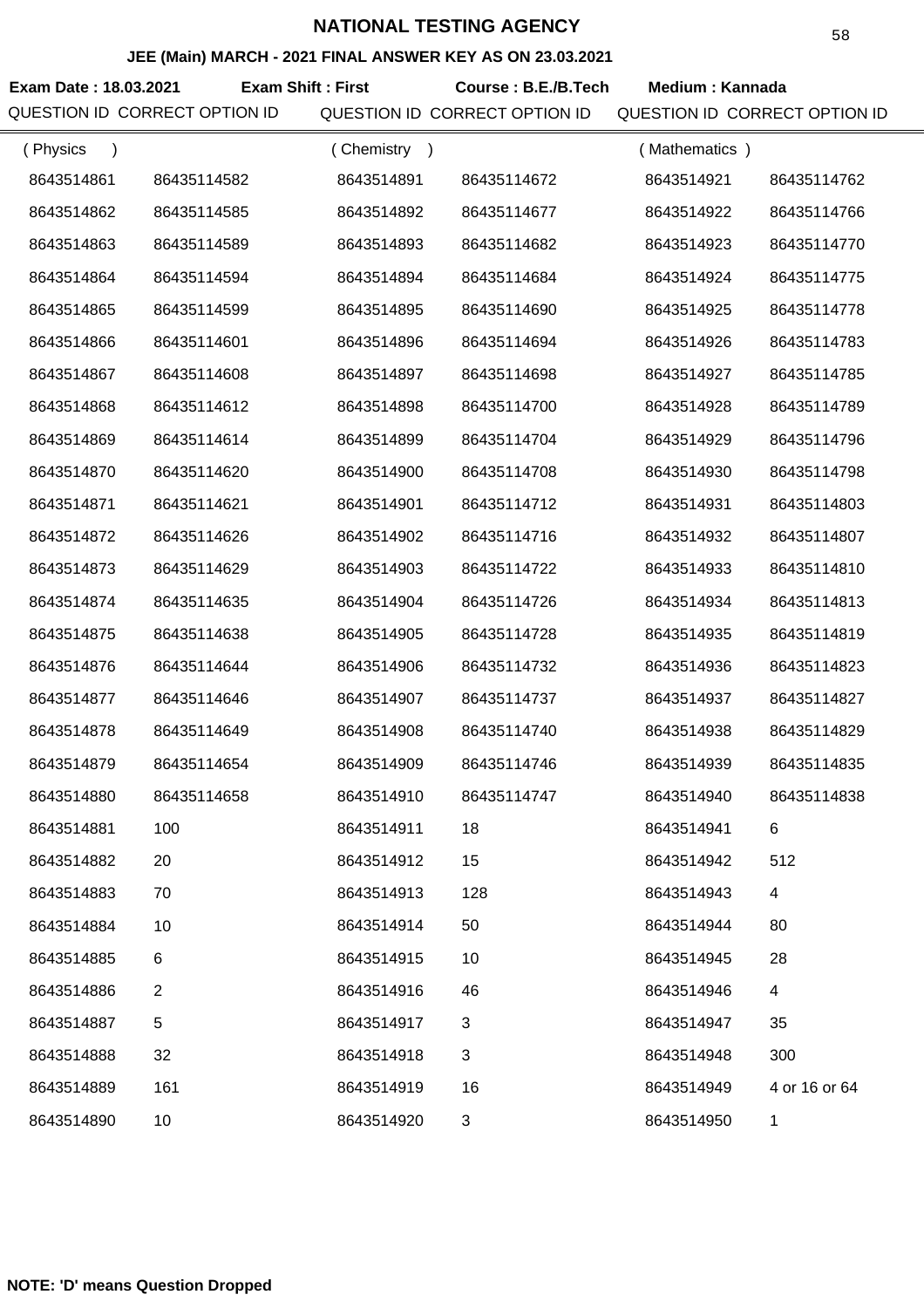### **JEE (Main) MARCH - 2021 FINAL ANSWER KEY AS ON 23.03.2021**

**Exam Date : 18.03.2021 Course : B.E./B.Tech Medium : Malayalam Exam Shift : First** QUESTION ID CORRECT OPTION ID QUESTION ID CORRECT OPTION ID QUESTION ID CORRECT OPTION ID

| (Physics<br>$\lambda$ |                | (Chemistry<br>$\rightarrow$ |             | (Mathematics) |                         |
|-----------------------|----------------|-----------------------------|-------------|---------------|-------------------------|
| 8643515491            | 86435116472    | 8643515521                  | 86435116562 | 8643515551    | 86435116652             |
| 8643515492            | 86435116475    | 8643515522                  | 86435116567 | 8643515552    | 86435116656             |
| 8643515493            | 86435116479    | 8643515523                  | 86435116572 | 8643515553    | 86435116660             |
| 8643515494            | 86435116484    | 8643515524                  | 86435116574 | 8643515554    | 86435116665             |
| 8643515495            | 86435116489    | 8643515525                  | 86435116580 | 8643515555    | 86435116668             |
| 8643515496            | 86435116491    | 8643515526                  | 86435116584 | 8643515556    | 86435116673             |
| 8643515497            | 86435116498    | 8643515527                  | 86435116588 | 8643515557    | 86435116675             |
| 8643515498            | 86435116502    | 8643515528                  | 86435116590 | 8643515558    | 86435116679             |
| 8643515499            | 86435116504    | 8643515529                  | 86435116594 | 8643515559    | 86435116686             |
| 8643515500            | 86435116510    | 8643515530                  | 86435116598 | 8643515560    | 86435116688             |
| 8643515501            | 86435116511    | 8643515531                  | 86435116602 | 8643515561    | 86435116693             |
| 8643515502            | 86435116516    | 8643515532                  | 86435116606 | 8643515562    | 86435116697             |
| 8643515503            | 86435116519    | 8643515533                  | 86435116612 | 8643515563    | 86435116700             |
| 8643515504            | 86435116525    | 8643515534                  | 86435116616 | 8643515564    | 86435116703             |
| 8643515505            | 86435116528    | 8643515535                  | 86435116618 | 8643515565    | 86435116709             |
| 8643515506            | 86435116534    | 8643515536                  | 86435116622 | 8643515566    | 86435116713             |
| 8643515507            | 86435116536    | 8643515537                  | 86435116627 | 8643515567    | 86435116717             |
| 8643515508            | 86435116539    | 8643515538                  | 86435116630 | 8643515568    | 86435116719             |
| 8643515509            | 86435116544    | 8643515539                  | 86435116636 | 8643515569    | 86435116725             |
| 8643515510            | 86435116548    | 8643515540                  | 86435116637 | 8643515570    | 86435116728             |
| 8643515511            | 100            | 8643515541                  | 18          | 8643515571    | 6                       |
| 8643515512            | 20             | 8643515542                  | 15          | 8643515572    | 512                     |
| 8643515513            | 70             | 8643515543                  | 128         | 8643515573    | $\overline{\mathbf{4}}$ |
| 8643515514            | 10             | 8643515544                  | 50          | 8643515574    | 80                      |
| 8643515515            | 6              | 8643515545                  | 10          | 8643515575    | 28                      |
| 8643515516            | $\overline{2}$ | 8643515546                  | 46          | 8643515576    | 4                       |
| 8643515517            | 5              | 8643515547                  | 3           | 8643515577    | 35                      |
| 8643515518            | 32             | 8643515548                  | 3           | 8643515578    | 300                     |
| 8643515519            | 161            | 8643515549                  | 16          | 8643515579    | 4 or 16 or 64           |
| 8643515520            | 10             | 8643515550                  | 3           | 8643515580    | 1                       |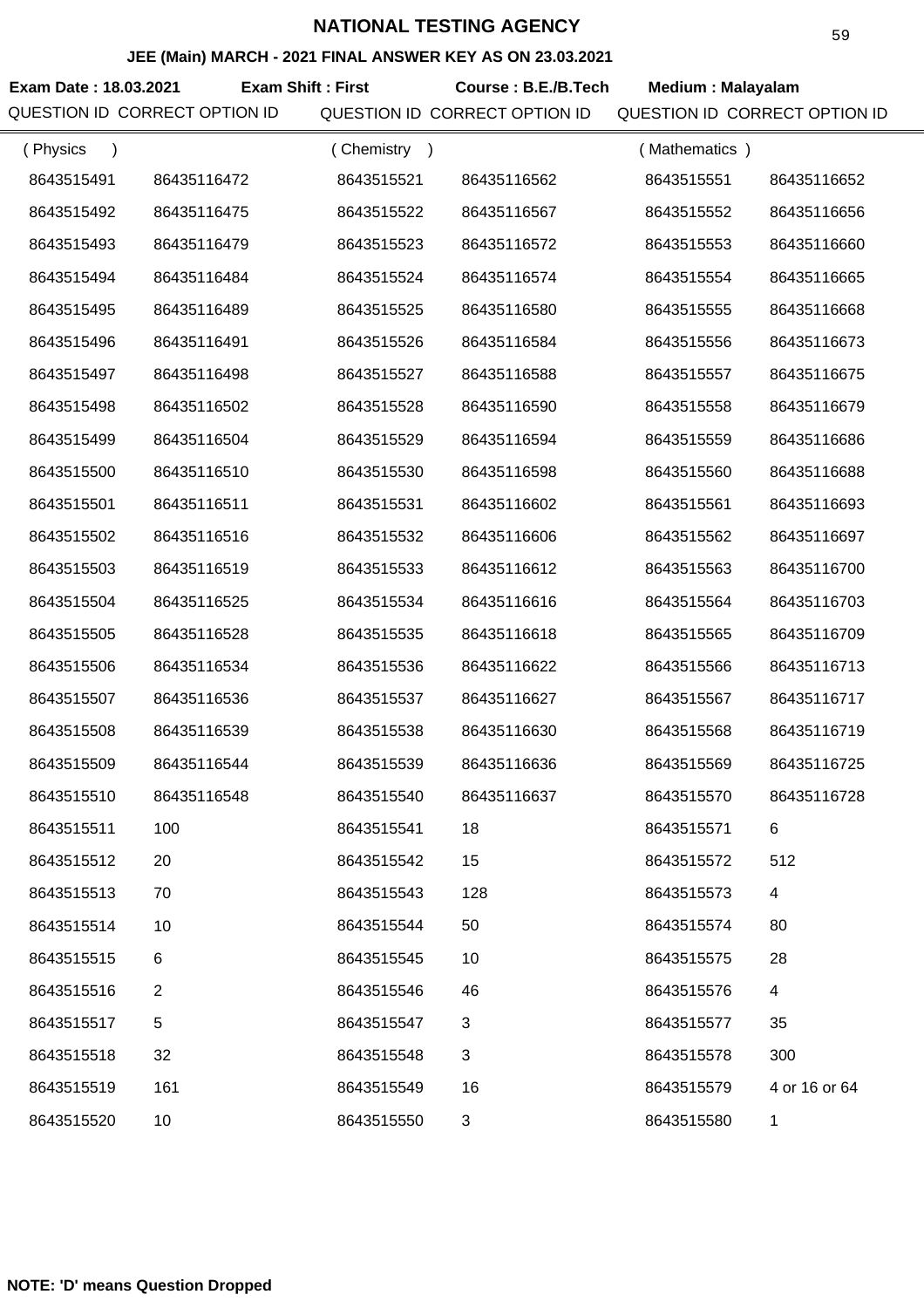### **JEE (Main) MARCH - 2021 FINAL ANSWER KEY AS ON 23.03.2021**

**Exam Date : 18.03.2021 Course : B.E./B.Tech Medium : Marathi Exam Shift : First** QUESTION ID CORRECT OPTION ID QUESTION ID CORRECT OPTION ID QUESTION ID CORRECT OPTION ID

| (Physics<br>$\lambda$ |                | (Chemistry) |              | (Mathematics) |               |
|-----------------------|----------------|-------------|--------------|---------------|---------------|
| 8643515221            | 86435115662    | 8643515251  | 86435115752  | 8643515281    | 86435115842   |
| 8643515222            | 86435115665    | 8643515252  | 86435115757  | 8643515282    | 86435115846   |
| 8643515223            | 86435115669    | 8643515253  | 86435115762  | 8643515283    | 86435115850   |
| 8643515224            | 86435115674    | 8643515254  | 86435115764  | 8643515284    | 86435115855   |
| 8643515225            | 86435115679    | 8643515255  | 86435115770  | 8643515285    | 86435115858   |
| 8643515226            | 86435115681    | 8643515256  | 86435115774  | 8643515286    | 86435115863   |
| 8643515227            | 86435115688    | 8643515257  | 86435115778  | 8643515287    | 86435115865   |
| 8643515228            | 86435115692    | 8643515258  | 86435115780  | 8643515288    | 86435115869   |
| 8643515229            | 86435115694    | 8643515259  | 86435115784  | 8643515289    | 86435115876   |
| 8643515230            | 86435115700    | 8643515260  | 86435115788  | 8643515290    | 86435115878   |
| 8643515231            | 86435115701    | 8643515261  | 86435115792  | 8643515291    | 86435115883   |
| 8643515232            | 86435115706    | 8643515262  | 86435115796  | 8643515292    | 86435115887   |
| 8643515233            | 86435115709    | 8643515263  | 86435115802  | 8643515293    | 86435115890   |
| 8643515234            | 86435115715    | 8643515264  | 86435115806  | 8643515294    | 86435115893   |
| 8643515235            | 86435115718    | 8643515265  | 86435115808  | 8643515295    | 86435115899   |
| 8643515236            | 86435115724    | 8643515266  | 86435115812  | 8643515296    | 86435115903   |
| 8643515237            | 86435115726    | 8643515267  | 86435115817  | 8643515297    | 86435115907   |
| 8643515238            | 86435115729    | 8643515268  | 86435115820  | 8643515298    | 86435115909   |
| 8643515239            | 86435115734    | 8643515269  | 86435115826  | 8643515299    | 86435115915   |
| 8643515240            | 86435115738    | 8643515270  | 86435115827  | 8643515300    | 86435115918   |
| 8643515241            | 100            | 8643515271  | 18           | 8643515301    | 6             |
| 8643515242            | 20             | 8643515272  | 15           | 8643515302    | 512           |
| 8643515243            | 70             | 8643515273  | 128          | 8643515303    | 4             |
| 8643515244            | 10             | 8643515274  | 50           | 8643515304    | 80            |
| 8643515245            | 6              | 8643515275  | 10           | 8643515305    | 28            |
| 8643515246            | $\overline{2}$ | 8643515276  | 46           | 8643515306    | 4             |
| 8643515247            | 5              | 8643515277  | $\mathbf{3}$ | 8643515307    | 35            |
| 8643515248            | 32             | 8643515278  | 3            | 8643515308    | 300           |
| 8643515249            | 161            | 8643515279  | 16           | 8643515309    | 4 or 16 or 64 |
| 8643515250            | 10             | 8643515280  | 3            | 8643515310    | $\mathbf{1}$  |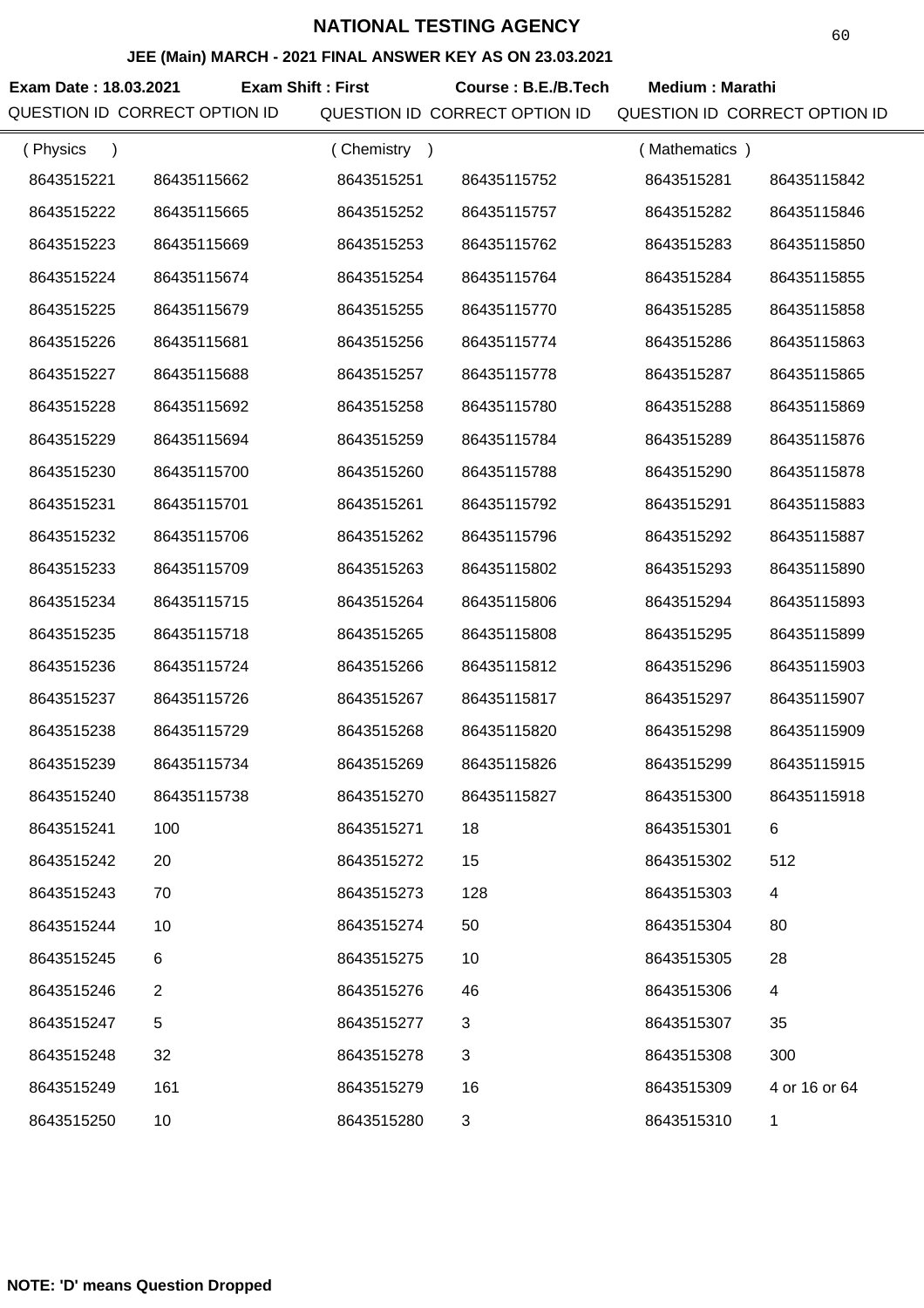## **JEE (Main) MARCH - 2021 FINAL ANSWER KEY AS ON 23.03.2021**

**Exam Date : 18.03.2021 Course : B.E./B.Tech Medium : Odia Exam Shift : First**

QUESTION ID CORRECT OPTION ID QUESTION ID CORRECT OPTION ID QUESTION ID CORRECT OPTION ID

| (Physics   |              | (Chemistry) |             | (Mathematics) |               |
|------------|--------------|-------------|-------------|---------------|---------------|
| 8643516661 | 86435119982  | 8643516691  | 86435120072 | 8643516721    | 86435120162   |
| 8643516662 | 86435119985  | 8643516692  | 86435120077 | 8643516722    | 86435120166   |
| 8643516663 | 86435119989  | 8643516693  | 86435120082 | 8643516723    | 86435120170   |
| 8643516664 | 86435119994  | 8643516694  | 86435120084 | 8643516724    | 86435120175   |
| 8643516665 | 86435119999  | 8643516695  | 86435120090 | 8643516725    | 86435120178   |
| 8643516666 | 86435120001  | 8643516696  | 86435120094 | 8643516726    | 86435120183   |
| 8643516667 | 86435120008  | 8643516697  | 86435120098 | 8643516727    | 86435120185   |
| 8643516668 | 86435120012  | 8643516698  | 86435120100 | 8643516728    | 86435120189   |
| 8643516669 | 86435120014  | 8643516699  | 86435120104 | 8643516729    | 86435120196   |
| 8643516670 | 86435120020  | 8643516700  | 86435120108 | 8643516730    | 86435120198   |
| 8643516671 | 86435120021  | 8643516701  | 86435120112 | 8643516731    | 86435120203   |
| 8643516672 | 86435120026  | 8643516702  | 86435120116 | 8643516732    | 86435120207   |
| 8643516673 | 86435120029  | 8643516703  | 86435120122 | 8643516733    | 86435120210   |
| 8643516674 | 86435120035  | 8643516704  | 86435120126 | 8643516734    | 86435120213   |
| 8643516675 | 86435120038  | 8643516705  | 86435120128 | 8643516735    | 86435120219   |
| 8643516676 | 86435120044  | 8643516706  | 86435120132 | 8643516736    | 86435120223   |
| 8643516677 | 86435120046  | 8643516707  | 86435120137 | 8643516737    | 86435120227   |
| 8643516678 | 86435120049  | 8643516708  | 86435120140 | 8643516738    | 86435120229   |
| 8643516679 | 86435120054  | 8643516709  | 86435120146 | 8643516739    | 86435120235   |
| 8643516680 | 86435120058  | 8643516710  | 86435120147 | 8643516740    | 86435120238   |
| 8643516681 | 100          | 8643516711  | 18          | 8643516741    | 6.            |
| 8643516682 | 20           | 8643516712  | 15          | 8643516742    | 512           |
| 8643516683 | 70           | 8643516713  | 128         | 8643516743    | 4             |
| 8643516684 | 10           | 8643516714  | 50          | 8643516744    | 80            |
| 8643516685 | 6            | 8643516715  | 10          | 8643516745    | 28            |
| 8643516686 | $\mathbf{2}$ | 8643516716  | 46          | 8643516746    | 4             |
| 8643516687 | $\sqrt{5}$   | 8643516717  | 3           | 8643516747    | 35            |
| 8643516688 | 32           | 8643516718  | 3           | 8643516748    | 300           |
| 8643516689 | 161          | 8643516719  | 16          | 8643516749    | 4 or 16 or 64 |
| 8643516690 | 10           | 8643516720  | 3           | 8643516750    | 1             |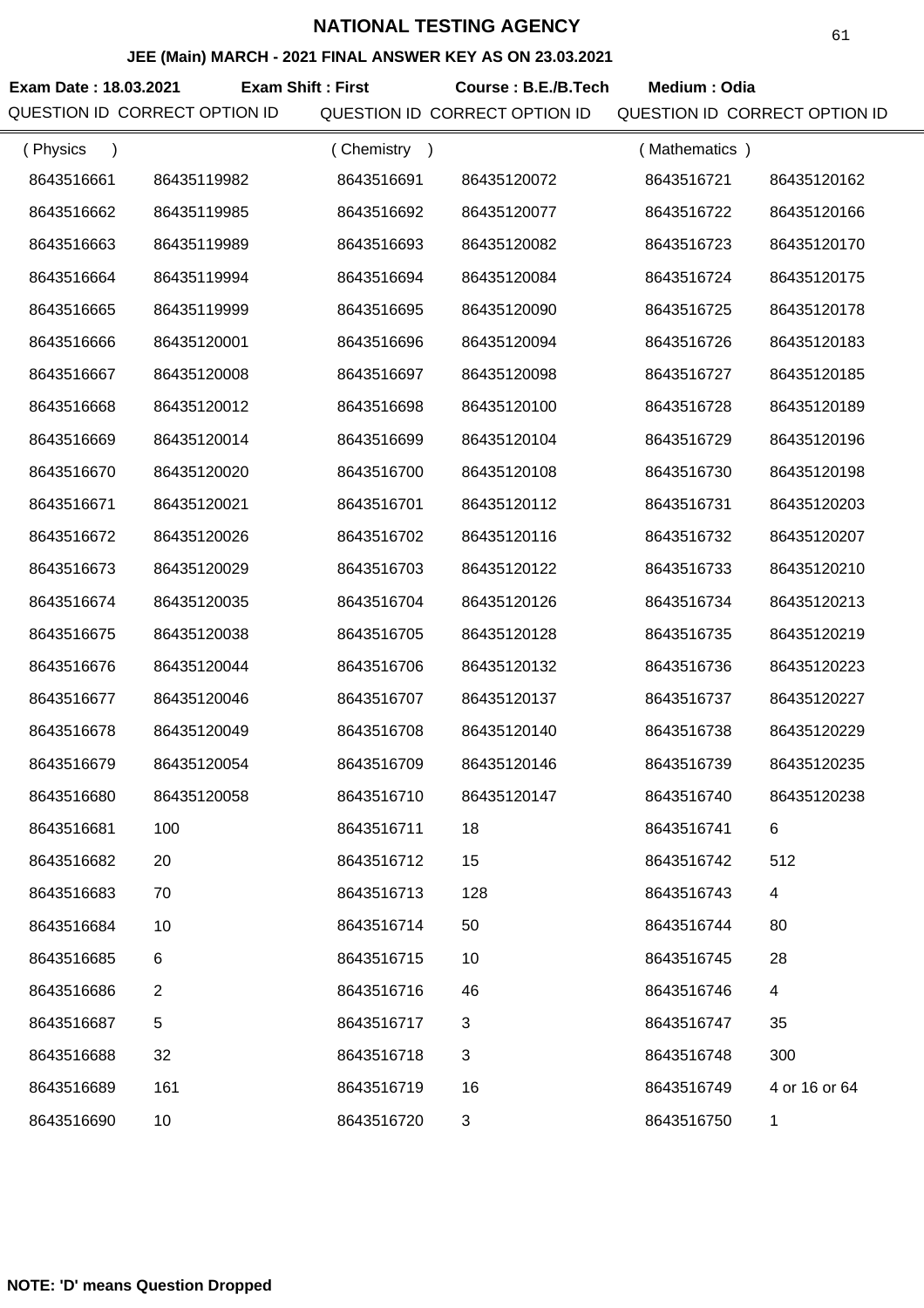## **JEE (Main) MARCH - 2021 FINAL ANSWER KEY AS ON 23.03.2021**

**Exam Date : 18.03.2021 Course : B.E./B.Tech Medium : Punjabi Exam Shift : First** QUESTION ID CORRECT OPTION ID QUESTION ID CORRECT OPTION ID QUESTION ID CORRECT OPTION ID

| (Physics<br>$\lambda$ |                | (Chemistry) |              | (Mathematics) |               |
|-----------------------|----------------|-------------|--------------|---------------|---------------|
| 8643514951            | 86435114852    | 8643514981  | 86435114942  | 8643515011    | 86435115032   |
| 8643514952            | 86435114855    | 8643514982  | 86435114947  | 8643515012    | 86435115036   |
| 8643514953            | 86435114859    | 8643514983  | 86435114952  | 8643515013    | 86435115040   |
| 8643514954            | 86435114864    | 8643514984  | 86435114954  | 8643515014    | 86435115045   |
| 8643514955            | 86435114869    | 8643514985  | 86435114960  | 8643515015    | 86435115048   |
| 8643514956            | 86435114871    | 8643514986  | 86435114964  | 8643515016    | 86435115053   |
| 8643514957            | 86435114878    | 8643514987  | 86435114968  | 8643515017    | 86435115055   |
| 8643514958            | 86435114882    | 8643514988  | 86435114970  | 8643515018    | 86435115059   |
| 8643514959            | 86435114884    | 8643514989  | 86435114974  | 8643515019    | 86435115066   |
| 8643514960            | 86435114890    | 8643514990  | 86435114978  | 8643515020    | 86435115068   |
| 8643514961            | 86435114891    | 8643514991  | 86435114982  | 8643515021    | 86435115073   |
| 8643514962            | 86435114896    | 8643514992  | 86435114986  | 8643515022    | 86435115077   |
| 8643514963            | 86435114899    | 8643514993  | 86435114992  | 8643515023    | 86435115080   |
| 8643514964            | 86435114905    | 8643514994  | 86435114996  | 8643515024    | 86435115083   |
| 8643514965            | 86435114908    | 8643514995  | 86435114998  | 8643515025    | 86435115089   |
| 8643514966            | 86435114914    | 8643514996  | 86435115002  | 8643515026    | 86435115093   |
| 8643514967            | 86435114916    | 8643514997  | 86435115007  | 8643515027    | 86435115097   |
| 8643514968            | 86435114919    | 8643514998  | 86435115010  | 8643515028    | 86435115099   |
| 8643514969            | 86435114924    | 8643514999  | 86435115016  | 8643515029    | 86435115105   |
| 8643514970            | 86435114928    | 8643515000  | 86435115017  | 8643515030    | 86435115108   |
| 8643514971            | 100            | 8643515001  | 18           | 8643515031    | 6             |
| 8643514972            | 20             | 8643515002  | 15           | 8643515032    | 512           |
| 8643514973            | 70             | 8643515003  | 128          | 8643515033    | 4             |
| 8643514974            | 10             | 8643515004  | 50           | 8643515034    | 80            |
| 8643514975            | 6              | 8643515005  | 10           | 8643515035    | 28            |
| 8643514976            | $\overline{2}$ | 8643515006  | 46           | 8643515036    | 4             |
| 8643514977            | $\,$ 5 $\,$    | 8643515007  | $\mathbf{3}$ | 8643515037    | 35            |
| 8643514978            | 32             | 8643515008  | $\mathbf{3}$ | 8643515038    | 300           |
| 8643514979            | 161            | 8643515009  | 16           | 8643515039    | 4 or 16 or 64 |
| 8643514980            | 10             | 8643515010  | 3            | 8643515040    | 1             |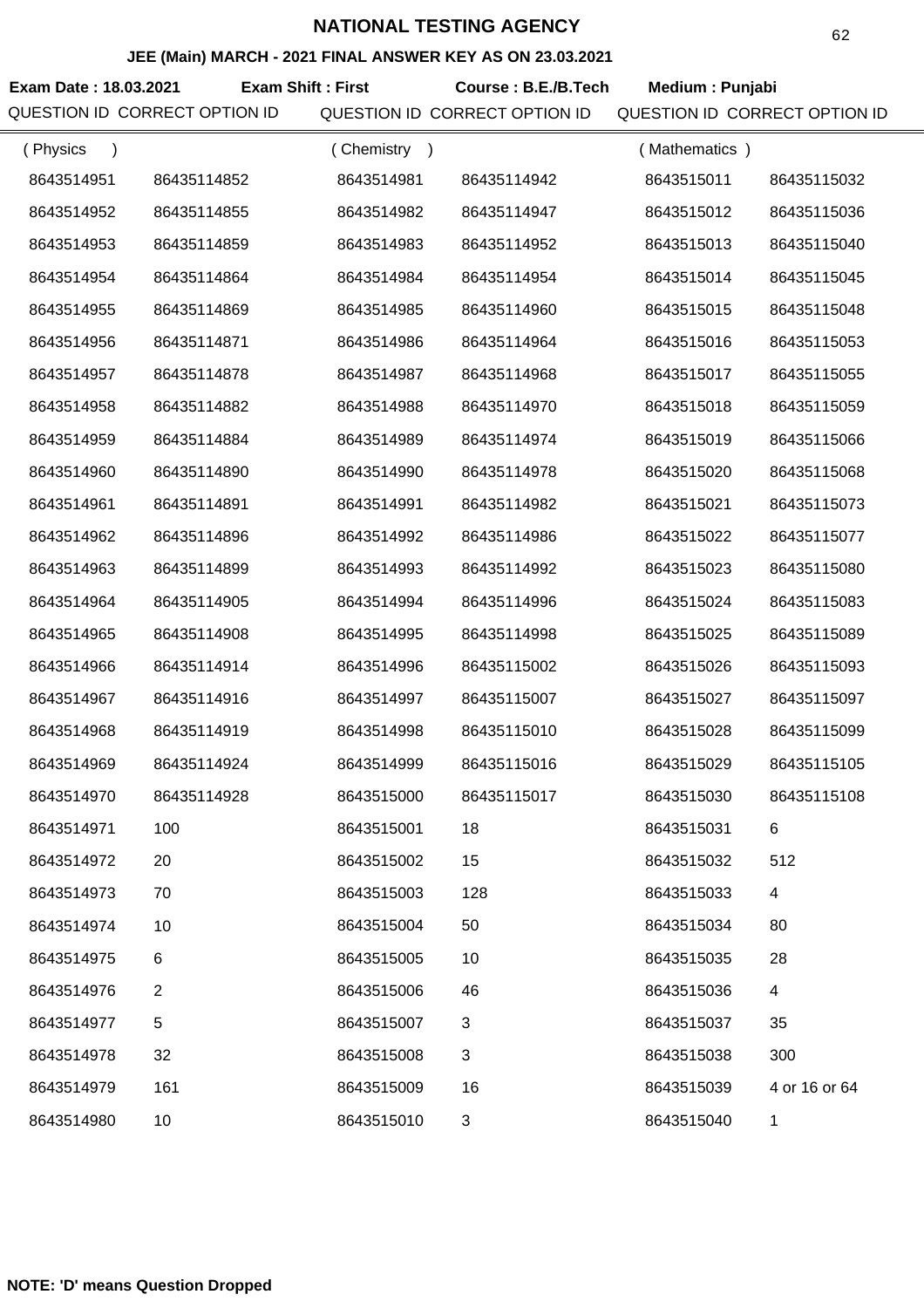### **JEE (Main) MARCH - 2021 FINAL ANSWER KEY AS ON 23.03.2021**

**Exam Date : 18.03.2021 Course : B.E./B.Tech Medium : Tamil Exam Shift : First** QUESTION ID CORRECT OPTION ID QUESTION ID CORRECT OPTION ID QUESTION ID CORRECT OPTION ID

| (Physics<br>$\lambda$ |             | Chemistry<br>$\rightarrow$ |             | (Mathematics) |               |
|-----------------------|-------------|----------------------------|-------------|---------------|---------------|
| 8643516841            | 86435120522 | 8643516871                 | 86435120612 | 8643516901    | 86435120702   |
| 8643516842            | 86435120525 | 8643516872                 | 86435120617 | 8643516902    | 86435120706   |
| 8643516843            | 86435120529 | 8643516873                 | 86435120622 | 8643516903    | 86435120710   |
| 8643516844            | 86435120534 | 8643516874                 | 86435120624 | 8643516904    | 86435120715   |
| 8643516845            | 86435120539 | 8643516875                 | 86435120630 | 8643516905    | 86435120718   |
| 8643516846            | 86435120541 | 8643516876                 | 86435120634 | 8643516906    | 86435120723   |
| 8643516847            | 86435120548 | 8643516877                 | 86435120638 | 8643516907    | 86435120725   |
| 8643516848            | 86435120552 | 8643516878                 | 86435120640 | 8643516908    | 86435120729   |
| 8643516849            | 86435120554 | 8643516879                 | 86435120644 | 8643516909    | 86435120736   |
| 8643516850            | 86435120560 | 8643516880                 | 86435120648 | 8643516910    | 86435120738   |
| 8643516851            | 86435120561 | 8643516881                 | 86435120652 | 8643516911    | 86435120743   |
| 8643516852            | 86435120566 | 8643516882                 | 86435120656 | 8643516912    | 86435120747   |
| 8643516853            | 86435120569 | 8643516883                 | 86435120662 | 8643516913    | 86435120750   |
| 8643516854            | 86435120575 | 8643516884                 | 86435120666 | 8643516914    | 86435120753   |
| 8643516855            | 86435120578 | 8643516885                 | 86435120668 | 8643516915    | 86435120759   |
| 8643516856            | 86435120584 | 8643516886                 | 86435120672 | 8643516916    | 86435120763   |
| 8643516857            | 86435120586 | 8643516887                 | 86435120677 | 8643516917    | 86435120767   |
| 8643516858            | 86435120589 | 8643516888                 | 86435120680 | 8643516918    | 86435120769   |
| 8643516859            | 86435120594 | 8643516889                 | 86435120686 | 8643516919    | 86435120775   |
| 8643516860            | 86435120598 | 8643516890                 | 86435120687 | 8643516920    | 86435120778   |
| 8643516861            | 100         | 8643516891                 | 18          | 8643516921    |               |
| 8643516862            | 20          | 8643516892                 | 15          | 8643516922    | 512           |
| 8643516863            | 70          | 8643516893                 | 128         | 8643516923    | 4             |
| 8643516864            | 10          | 8643516894                 | 50          | 8643516924    | 80            |
| 8643516865            | 6           | 8643516895                 | 10          | 8643516925    | 28            |
| 8643516866            | 2           | 8643516896                 | 46          | 8643516926    | 4             |
| 8643516867            | 5           | 8643516897                 | 3           | 8643516927    | 35            |
| 8643516868            | 32          | 8643516898                 | 3           | 8643516928    | 300           |
| 8643516869            | 161         | 8643516899                 | 16          | 8643516929    | 4 or 16 or 64 |
| 8643516870            | 10          | 8643516900                 | 3           | 8643516930    | 1             |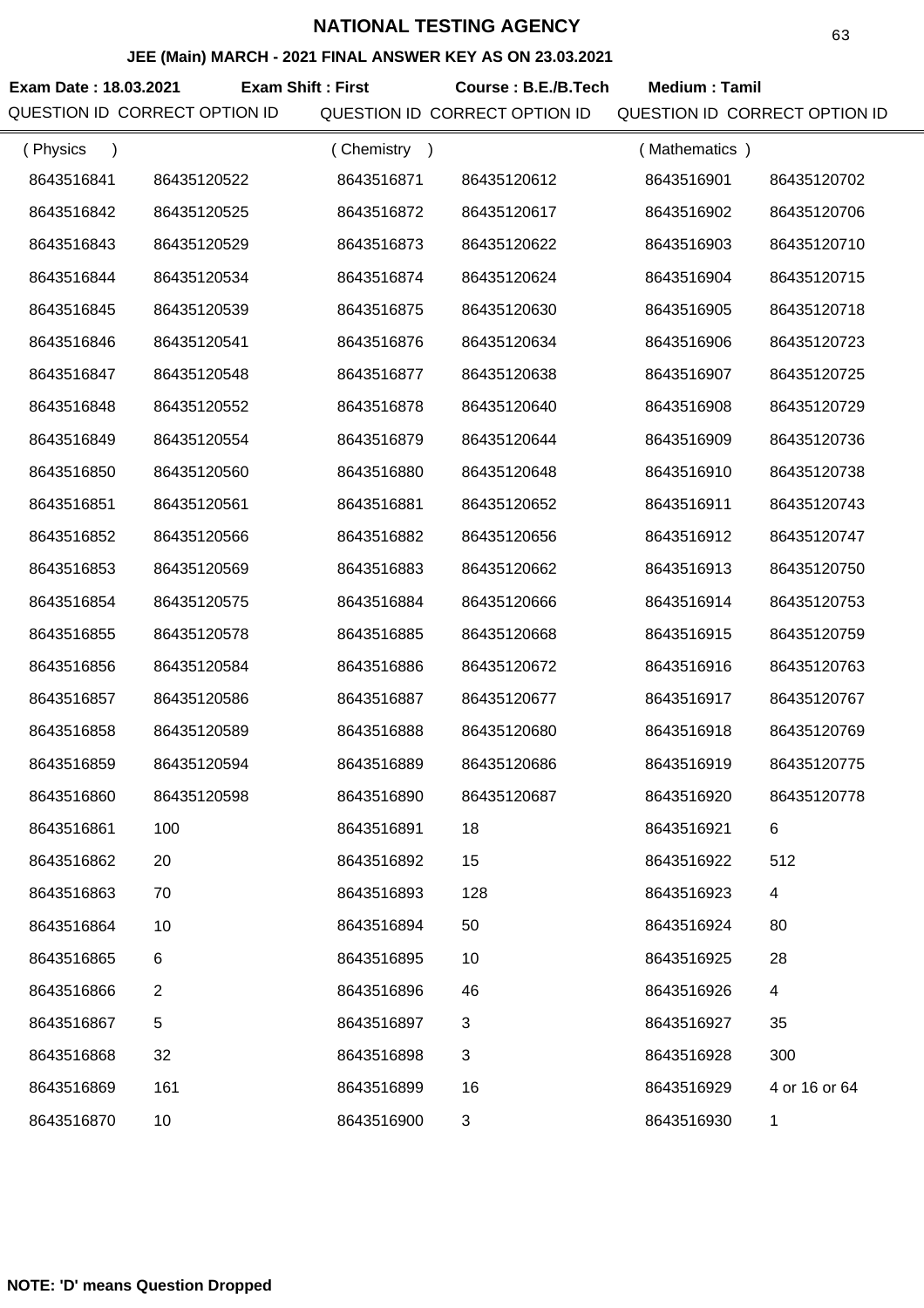## **JEE (Main) MARCH - 2021 FINAL ANSWER KEY AS ON 23.03.2021**

**Exam Date : 18.03.2021 Course : B.E./B.Tech Medium : Telugu Exam Shift : First** QUESTION ID CORRECT OPTION ID QUESTION ID CORRECT OPTION ID QUESTION ID CORRECT OPTION ID

| (Physics   |                | (Chemistry<br>$\rightarrow$ |             | (Mathematics) |                          |
|------------|----------------|-----------------------------|-------------|---------------|--------------------------|
| 8643515041 | 86435115122    | 8643515071                  | 86435115212 | 8643515101    | 86435115302              |
| 8643515042 | 86435115125    | 8643515072                  | 86435115217 | 8643515102    | 86435115306              |
| 8643515043 | 86435115129    | 8643515073                  | 86435115222 | 8643515103    | 86435115310              |
| 8643515044 | 86435115134    | 8643515074                  | 86435115224 | 8643515104    | 86435115315              |
| 8643515045 | 86435115139    | 8643515075                  | 86435115230 | 8643515105    | 86435115318              |
| 8643515046 | 86435115141    | 8643515076                  | 86435115234 | 8643515106    | 86435115323              |
| 8643515047 | 86435115148    | 8643515077                  | 86435115238 | 8643515107    | 86435115325              |
| 8643515048 | 86435115152    | 8643515078                  | 86435115240 | 8643515108    | 86435115329              |
| 8643515049 | 86435115154    | 8643515079                  | 86435115244 | 8643515109    | 86435115336              |
| 8643515050 | 86435115160    | 8643515080                  | 86435115248 | 8643515110    | 86435115338              |
| 8643515051 | 86435115161    | 8643515081                  | 86435115252 | 8643515111    | 86435115343              |
| 8643515052 | 86435115166    | 8643515082                  | 86435115256 | 8643515112    | 86435115347              |
| 8643515053 | 86435115169    | 8643515083                  | 86435115262 | 8643515113    | 86435115350              |
| 8643515054 | 86435115175    | 8643515084                  | 86435115266 | 8643515114    | 86435115353              |
| 8643515055 | 86435115178    | 8643515085                  | 86435115268 | 8643515115    | 86435115359              |
| 8643515056 | 86435115184    | 8643515086                  | 86435115272 | 8643515116    | 86435115363              |
| 8643515057 | 86435115186    | 8643515087                  | 86435115277 | 8643515117    | 86435115367              |
| 8643515058 | 86435115189    | 8643515088                  | 86435115280 | 8643515118    | 86435115369              |
| 8643515059 | 86435115194    | 8643515089                  | 86435115286 | 8643515119    | 86435115375              |
| 8643515060 | 86435115198    | 8643515090                  | 86435115287 | 8643515120    | 86435115378              |
| 8643515061 | 100            | 8643515091                  | 18          | 8643515121    | 6                        |
| 8643515062 | 20             | 8643515092                  | 15          | 8643515122    | 512                      |
| 8643515063 | 70             | 8643515093                  | 128         | 8643515123    | 4                        |
| 8643515064 | 10             | 8643515094                  | 50          | 8643515124    | 80                       |
| 8643515065 | 6              | 8643515095                  | 10          | 8643515125    | 28                       |
| 8643515066 | $\overline{2}$ | 8643515096                  | 46          | 8643515126    | $\overline{\mathcal{A}}$ |
| 8643515067 | 5              | 8643515097                  | 3           | 8643515127    | 35                       |
| 8643515068 | 32             | 8643515098                  | 3           | 8643515128    | 300                      |
| 8643515069 | 161            | 8643515099                  | 16          | 8643515129    | 4 or 16 or 64            |
| 8643515070 | 10             | 8643515100                  | 3           | 8643515130    | 1                        |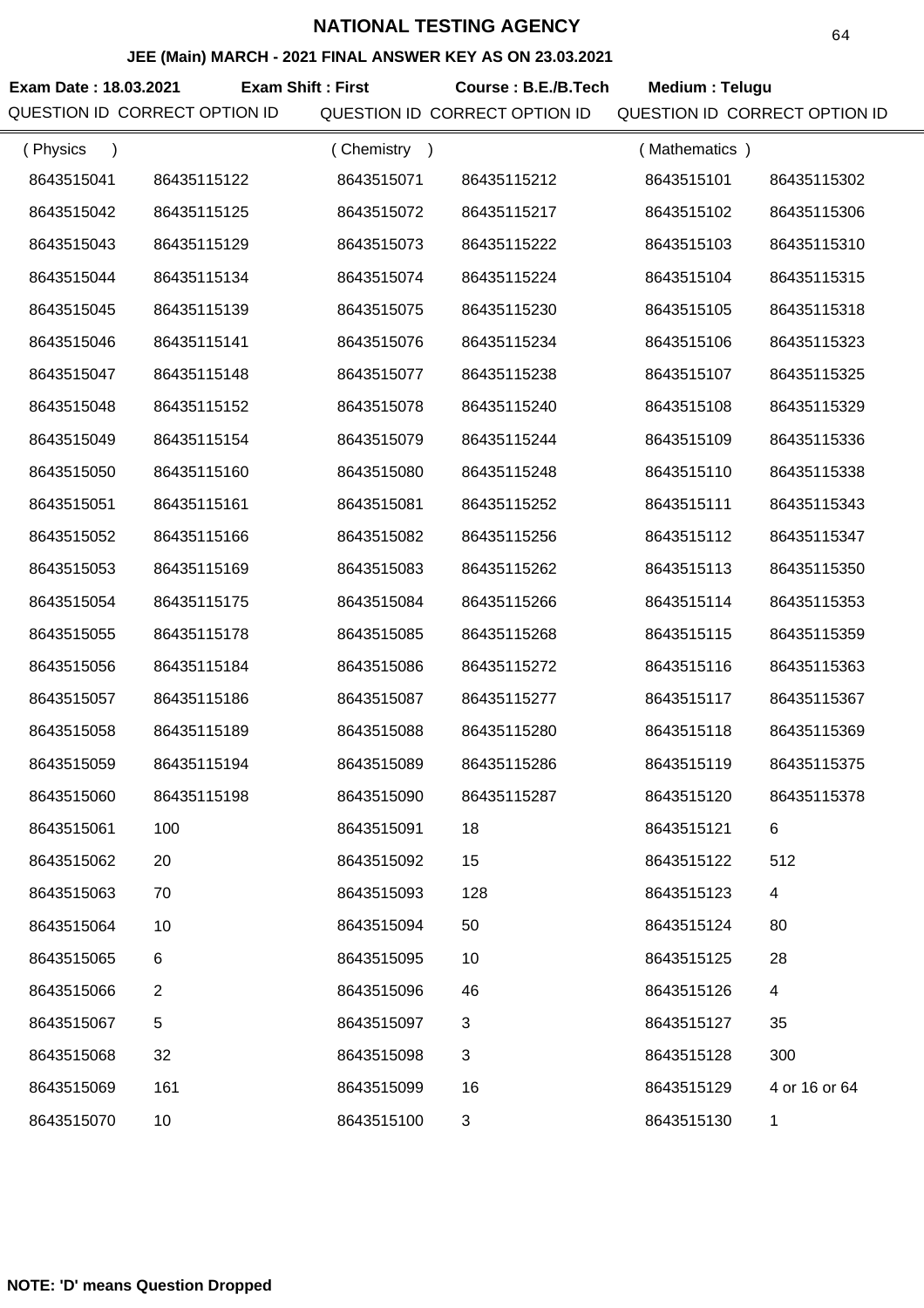### **JEE (Main) MARCH - 2021 FINAL ANSWER KEY AS ON 23.03.2021**

**Exam Date : 18.03.2021 Course : B.E./B.Tech Medium : Urdu Exam Shift : First**

QUESTION ID CORRECT OPTION ID QUESTION ID CORRECT OPTION ID QUESTION ID CORRECT OPTION ID

| (Physics<br>$\lambda$ |                | Chemistry<br>$\rightarrow$ |                | (Mathematics) |                |
|-----------------------|----------------|----------------------------|----------------|---------------|----------------|
| 8643516751            | 86435120252    | 8643516781                 | 86435120342    | 8643516811    | 86435120432    |
| 8643516752            | 86435120255    | 8643516782                 | 86435120347    | 8643516812    | 86435120436    |
| 8643516753            | 86435120259    | 8643516783                 | 86435120352    | 8643516813    | 86435120440    |
| 8643516754            | 86435120264    | 8643516784                 | 86435120354    | 8643516814    | 86435120445    |
| 8643516755            | 86435120269    | 8643516785                 | 86435120360    | 8643516815    | 86435120448    |
| 8643516756            | 86435120271    | 8643516786                 | 86435120364    | 8643516816    | 86435120453    |
| 8643516757            | 86435120278    | 8643516787                 | 86435120368    | 8643516817    | 86435120455    |
| 8643516758            | 86435120282    | 8643516788                 | 86435120370    | 8643516818    | 86435120459    |
| 8643516759            | 86435120284    | 8643516789                 | 86435120374    | 8643516819    | 86435120466    |
| 8643516760            | 86435120290    | 8643516790                 | 86435120378    | 8643516820    | 86435120468    |
| 8643516761            | 86435120291    | 8643516791                 | 86435120382    | 8643516821    | 86435120473    |
| 8643516762            | 86435120296    | 8643516792                 | 86435120386    | 8643516822    | 86435120477    |
| 8643516763            | 86435120299    | 8643516793                 | 86435120392    | 8643516823    | 86435120480    |
| 8643516764            | 86435120305    | 8643516794                 | 86435120396    | 8643516824    | 86435120483    |
| 8643516765            | 86435120308    | 8643516795                 | 86435120398    | 8643516825    | 86435120489    |
| 8643516766            | 86435120314    | 8643516796                 | 86435120402    | 8643516826    | 86435120493    |
| 8643516767            | 86435120316    | 8643516797                 | 86435120407    | 8643516827    | 86435120497    |
| 8643516768            | 86435120319    | 8643516798                 | 86435120410    | 8643516828    | 86435120499    |
| 8643516769            | 86435120324    | 8643516799                 | 86435120416    | 8643516829    | 86435120505    |
| 8643516770            | 86435120328    | 8643516800                 | 86435120417    | 8643516830    | 86435120508    |
| 8643516771            | 100            | 8643516801                 | 18             | 8643516831    | 6              |
| 8643516772            | 20             | 8643516802                 | 15             | 8643516832    | 512            |
| 8643516773            | 70             | 8643516803                 | 128            | 8643516833    | $\overline{4}$ |
| 8643516774            | 10             | 8643516804                 | 50             | 8643516834    | 80             |
| 8643516775            | 6              | 8643516805                 | 10             | 8643516835    | 28             |
| 8643516776            | $\overline{2}$ | 8643516806                 | 46             | 8643516836    | 4              |
| 8643516777            | 5              | 8643516807                 | $\mathfrak{B}$ | 8643516837    | 35             |
| 8643516778            | 32             | 8643516808                 | 3              | 8643516838    | 300            |
| 8643516779            | 161            | 8643516809                 | 16             | 8643516839    | 4 or 16 or 64  |
| 8643516780            | 10             | 8643516810                 | 3              | 8643516840    | $\mathbf 1$    |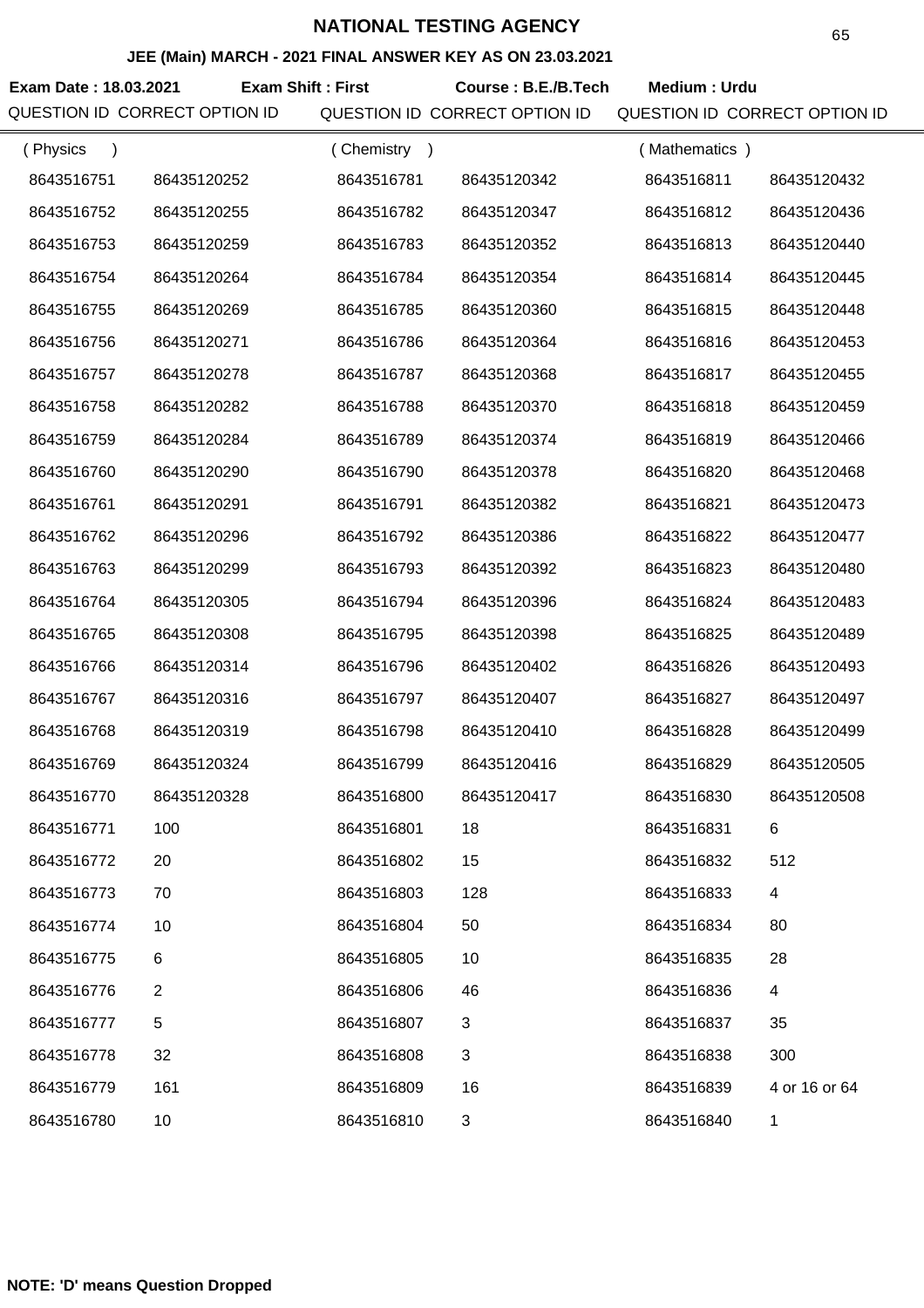### **JEE (Main) MARCH - 2021 FINAL ANSWER KEY AS ON 23.03.2021**

**Exam Date : 18.03.2021 Exam Shift : Second Course : B.E./B.Tech Medium : Assamese** QUESTION ID CORRECT OPTION ID QUESTION ID CORRECT OPTION ID QUESTION ID CORRECT OPTION ID

| (Physics   |             | (Chemistry) |                | (Mathematics) |             |
|------------|-------------|-------------|----------------|---------------|-------------|
| 8643515761 | 86435117281 | 8643515791  | 86435117372    | 8643515821    | 86435117464 |
| 8643515762 | 86435117288 | 8643515792  | 86435117378    | 8643515822    | 86435117467 |
| 8643515763 | 86435117291 | 8643515793  | 86435117380    | 8643515823    | 86435117470 |
| 8643515764 | 86435117293 | 8643515794  | 86435117383    | 8643515824    | 86435117474 |
| 8643515765 | 86435117300 | 8643515795  | 86435117387    | 8643515825    | 86435117480 |
| 8643515766 | 86435117301 | 8643515796  | 86435117393    | 8643515826    | 86435117482 |
| 8643515767 | 86435117305 | 8643515797  | 86435117395    | 8643515827    | 86435117486 |
| 8643515768 | 86435117311 | 8643515798  | 86435117402    | 8643515828    | 86435117490 |
| 8643515769 | 86435117313 | 8643515799  | 86435117404    | 8643515829    | 86435117496 |
| 8643515770 | 86435117318 | 8643515800  | 86435117407    | 8643515830    | 86435117500 |
| 8643515771 | 86435117323 | 8643515801  | 86435117411    | 8643515831    | 86435117501 |
| 8643515772 | 86435117327 | 8643515802  | 86435117417    | 8643515832    | 86435117508 |
| 8643515773 | 86435117329 | 8643515803  | 86435117419    | 8643515833    | 86435117511 |
| 8643515774 | 86435117336 | 8643515804  | 86435117426    | 8643515834    | 86435117513 |
| 8643515775 | 86435117340 | 8643515805  | 86435117429    | 8643515835    | 86435117520 |
| 8643515776 | 86435117342 | 8643515806  | 86435117434    | 8643515836    | 86435117522 |
| 8643515777 | 86435117348 | 8643515807  | 86435117438    | 8643515837    | 86435117525 |
| 8643515778 | 86435117349 | 8643515808  | 86435117442    | 8643515838    | 86435117532 |
| 8643515779 | 86435117355 | 8643515809  | 86435117445    | 8643515839    | 86435117534 |
| 8643515780 | 86435117358 | 8643515810  | 86435117447    | 8643515840    | 86435117537 |
| 8643515781 | 5           | 8643515811  | 50             | 8643515841    | 0           |
| 8643515782 | 12          | 8643515812  | $\overline{2}$ | 8643515842    | 6           |
| 8643515783 | 4           | 8643515813  | 166            | 8643515843    | 210         |
| 8643515784 | 6           | 8643515814  | 100            | 8643515844    | 160         |
| 8643515785 | 200         | 8643515815  | 64             | 8643515845    | 8           |
| 8643515786 | 48          | 8643515816  | 288            | 8643515846    | 4           |
| 8643515787 | 6           | 8643515817  | 10             | 8643515847    | 38          |
| 8643515788 | 3           | 8643515818  | 1              | 8643515848    | 1           |
| 8643515789 | 50          | 8643515819  | 78             | 8643515849    | 19          |
| 8643515790 | 34          | 8643515820  | $\overline{2}$ | 8643515850    | 3           |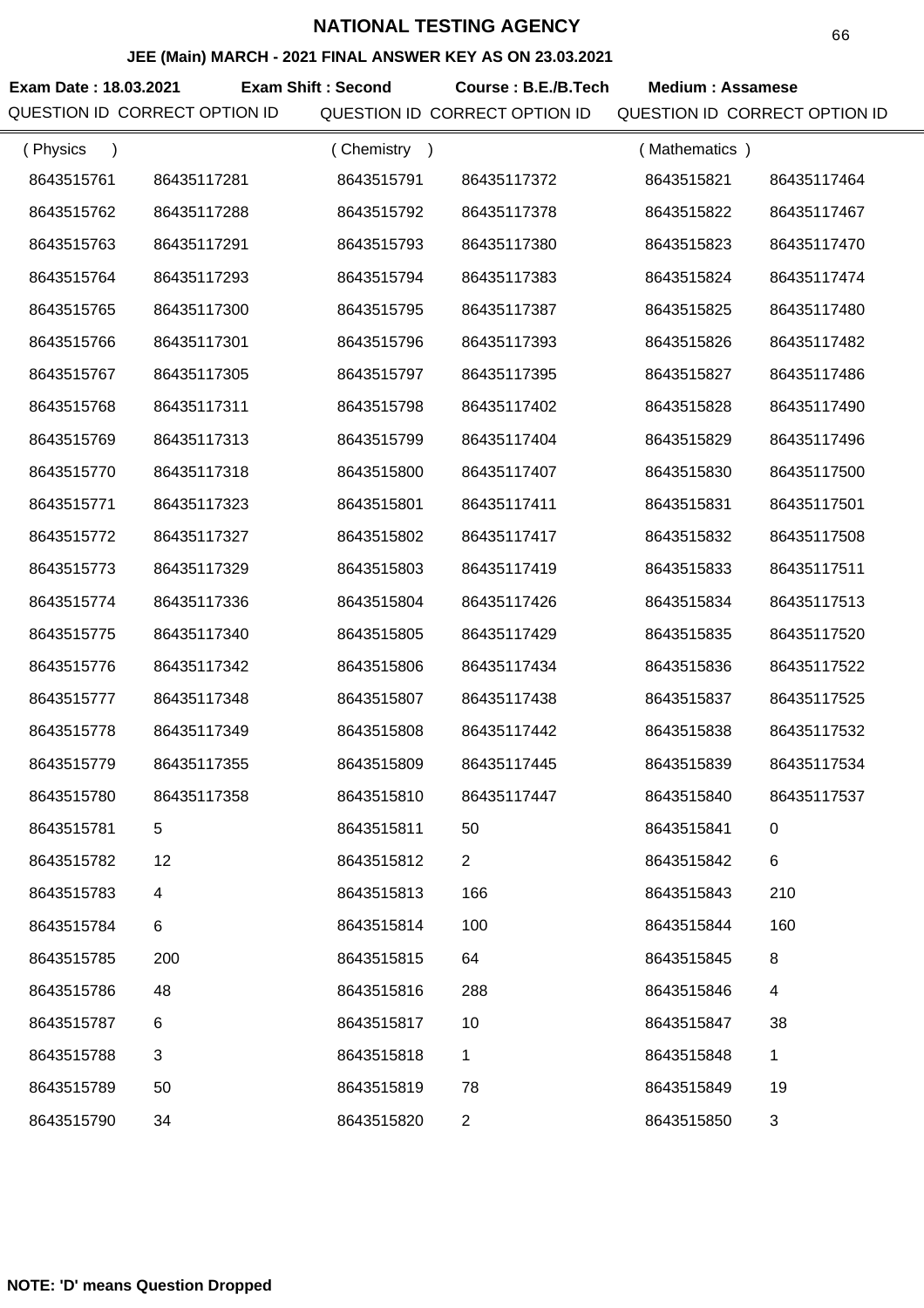## **JEE (Main) MARCH - 2021 FINAL ANSWER KEY AS ON 23.03.2021**

**Exam Date : 18.03.2021 Course : B.E./B.Tech Medium : Bengali Exam Shift : Second** QUESTION ID CORRECT OPTION ID QUESTION ID CORRECT OPTION ID QUESTION ID CORRECT OPTION ID

| (Physics   |                | (Chemistry<br>$\rightarrow$ |                | (Mathematics) |             |
|------------|----------------|-----------------------------|----------------|---------------|-------------|
| 8643515851 | 86435117551    | 8643515881                  | 86435117642    | 8643515911    | 86435117734 |
| 8643515852 | 86435117558    | 8643515882                  | 86435117648    | 8643515912    | 86435117737 |
| 8643515853 | 86435117561    | 8643515883                  | 86435117650    | 8643515913    | 86435117740 |
| 8643515854 | 86435117563    | 8643515884                  | 86435117653    | 8643515914    | 86435117744 |
| 8643515855 | 86435117570    | 8643515885                  | 86435117657    | 8643515915    | 86435117750 |
| 8643515856 | 86435117571    | 8643515886                  | 86435117663    | 8643515916    | 86435117752 |
| 8643515857 | 86435117575    | 8643515887                  | 86435117665    | 8643515917    | 86435117756 |
| 8643515858 | 86435117581    | 8643515888                  | 86435117672    | 8643515918    | 86435117760 |
| 8643515859 | 86435117583    | 8643515889                  | 86435117674    | 8643515919    | 86435117766 |
| 8643515860 | 86435117588    | 8643515890                  | 86435117677    | 8643515920    | 86435117770 |
| 8643515861 | 86435117593    | 8643515891                  | 86435117681    | 8643515921    | 86435117771 |
| 8643515862 | 86435117597    | 8643515892                  | 86435117687    | 8643515922    | 86435117778 |
| 8643515863 | 86435117599    | 8643515893                  | 86435117689    | 8643515923    | 86435117781 |
| 8643515864 | 86435117606    | 8643515894                  | 86435117696    | 8643515924    | 86435117783 |
| 8643515865 | 86435117610    | 8643515895                  | 86435117699    | 8643515925    | 86435117790 |
| 8643515866 | 86435117612    | 8643515896                  | 86435117704    | 8643515926    | 86435117792 |
| 8643515867 | 86435117618    | 8643515897                  | 86435117708    | 8643515927    | 86435117795 |
| 8643515868 | 86435117619    | 8643515898                  | 86435117712    | 8643515928    | 86435117802 |
| 8643515869 | 86435117625    | 8643515899                  | 86435117715    | 8643515929    | 86435117804 |
| 8643515870 | 86435117628    | 8643515900                  | 86435117717    | 8643515930    | 86435117807 |
| 8643515871 | 5              | 8643515901                  | 50             | 8643515931    | 0           |
| 8643515872 | 12             | 8643515902                  | $\overline{2}$ | 8643515932    | 6           |
| 8643515873 | 4              | 8643515903                  | 166            | 8643515933    | 210         |
| 8643515874 | 6              | 8643515904                  | 100            | 8643515934    | 160         |
| 8643515875 | 200            | 8643515905                  | 64             | 8643515935    | 8           |
| 8643515876 | 48             | 8643515906                  | 288            | 8643515936    | 4           |
| 8643515877 | 6              | 8643515907                  | 10             | 8643515937    | 38          |
| 8643515878 | $\mathfrak{B}$ | 8643515908                  | $\mathbf{1}$   | 8643515938    | $\mathbf 1$ |
| 8643515879 | 50             | 8643515909                  | 78             | 8643515939    | 19          |
| 8643515880 | 34             | 8643515910                  | $\overline{2}$ | 8643515940    | 3           |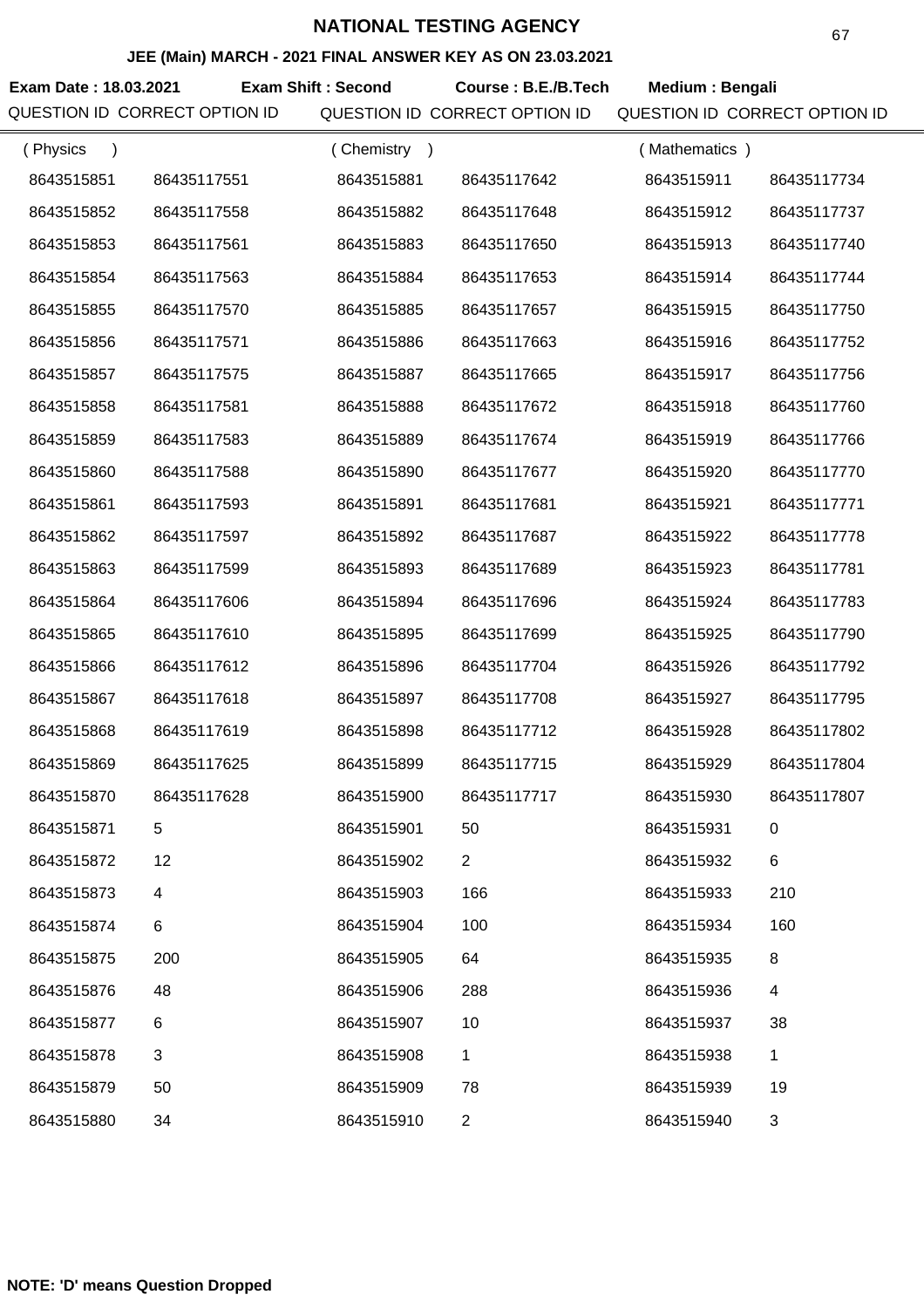## **JEE (Main) MARCH - 2021 FINAL ANSWER KEY AS ON 23.03.2021**

**Exam Date : 18.03.2021 Course : B.E./B.Tech Medium : English Exam Shift : Second** QUESTION ID CORRECT OPTION ID QUESTION ID CORRECT OPTION ID QUESTION ID CORRECT OPTION ID

| (Physics   |             | (Chemistry<br>$\rightarrow$ |                | Mathematics ) |             |
|------------|-------------|-----------------------------|----------------|---------------|-------------|
| 8643515581 | 86435116741 | 8643515611                  | 86435116832    | 8643515641    | 86435116924 |
| 8643515582 | 86435116748 | 8643515612                  | 86435116838    | 8643515642    | 86435116927 |
| 8643515583 | 86435116751 | 8643515613                  | 86435116840    | 8643515643    | 86435116930 |
| 8643515584 | 86435116753 | 8643515614                  | 86435116843    | 8643515644    | 86435116934 |
| 8643515585 | 86435116760 | 8643515615                  | 86435116847    | 8643515645    | 86435116940 |
| 8643515586 | 86435116761 | 8643515616                  | 86435116853    | 8643515646    | 86435116942 |
| 8643515587 | 86435116765 | 8643515617                  | 86435116855    | 8643515647    | 86435116946 |
| 8643515588 | 86435116771 | 8643515618                  | 86435116862    | 8643515648    | 86435116950 |
| 8643515589 | 86435116773 | 8643515619                  | 86435116864    | 8643515649    | 86435116956 |
| 8643515590 | 86435116778 | 8643515620                  | 86435116867    | 8643515650    | 86435116960 |
| 8643515591 | 86435116783 | 8643515621                  | 86435116871    | 8643515651    | 86435116961 |
| 8643515592 | 86435116787 | 8643515622                  | 86435116877    | 8643515652    | 86435116968 |
| 8643515593 | 86435116789 | 8643515623                  | 86435116879    | 8643515653    | 86435116971 |
| 8643515594 | 86435116796 | 8643515624                  | 86435116886    | 8643515654    | 86435116973 |
| 8643515595 | 86435116800 | 8643515625                  | 86435116889    | 8643515655    | 86435116980 |
| 8643515596 | 86435116802 | 8643515626                  | 86435116894    | 8643515656    | 86435116982 |
| 8643515597 | 86435116808 | 8643515627                  | 86435116898    | 8643515657    | 86435116985 |
| 8643515598 | 86435116809 | 8643515628                  | 86435116902    | 8643515658    | 86435116992 |
| 8643515599 | 86435116815 | 8643515629                  | 86435116905    | 8643515659    | 86435116994 |
| 8643515600 | 86435116818 | 8643515630                  | 86435116907    | 8643515660    | 86435116997 |
| 8643515601 | 5           | 8643515631                  | 50             | 8643515661    | 0           |
| 8643515602 | 12          | 8643515632                  | 2              | 8643515662    | $\,6$       |
| 8643515603 | 4           | 8643515633                  | 166            | 8643515663    | 210         |
| 8643515604 | 6           | 8643515634                  | 100            | 8643515664    | 160         |
| 8643515605 | 200         | 8643515635                  | 64             | 8643515665    | 8           |
| 8643515606 | 48          | 8643515636                  | 288            | 8643515666    | 4           |
| 8643515607 | 6           | 8643515637                  | 10             | 8643515667    | 38          |
| 8643515608 | 3           | 8643515638                  | 1              | 8643515668    | 1           |
| 8643515609 | 50          | 8643515639                  | 78             | 8643515669    | 19          |
| 8643515610 | 34          | 8643515640                  | $\overline{c}$ | 8643515670    | 3           |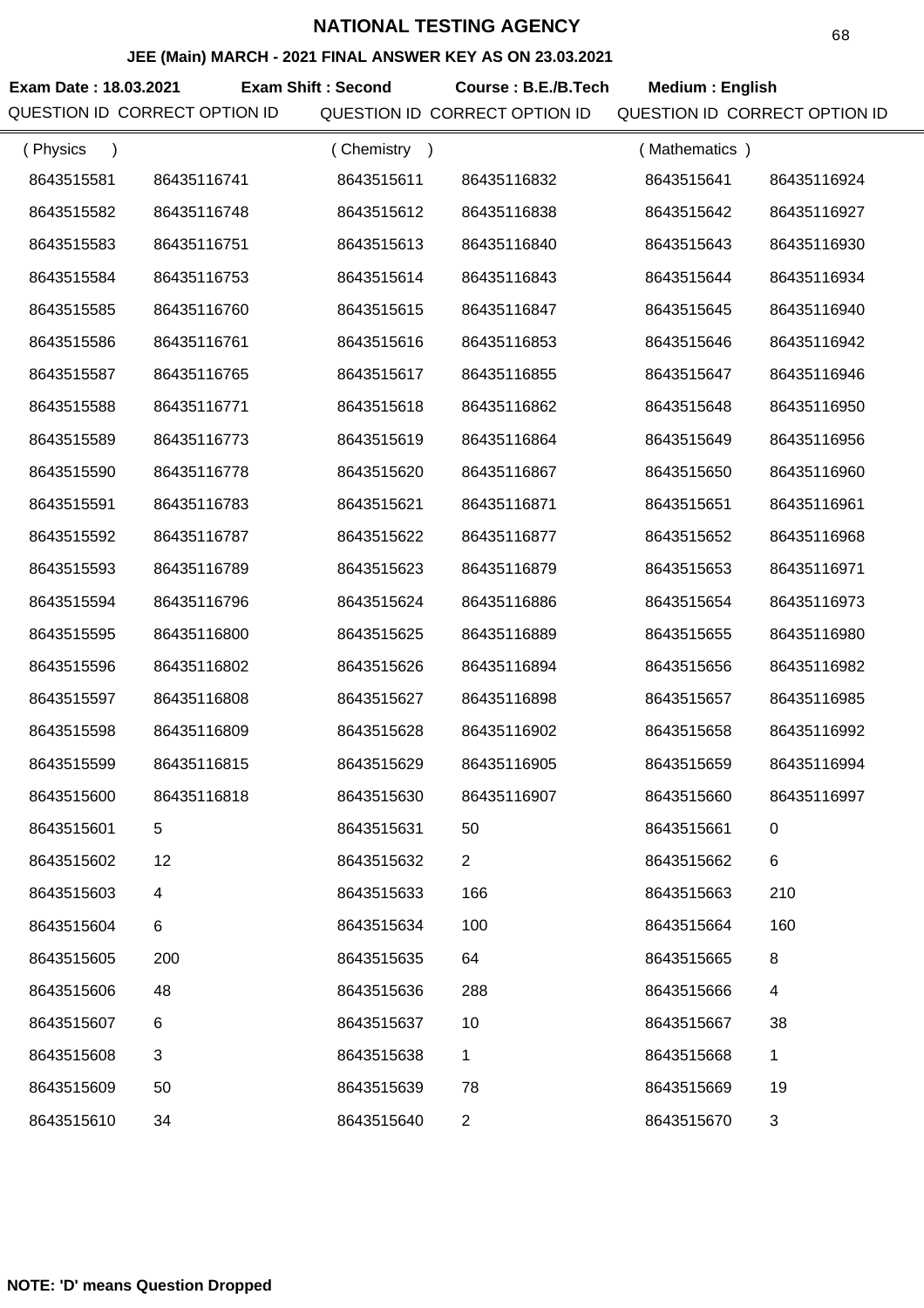## **JEE (Main) MARCH - 2021 FINAL ANSWER KEY AS ON 23.03.2021**

**Exam Date : 18.03.2021 Exam Shift : Second Course : B.E./B.Tech Medium : Gujarati** QUESTION ID CORRECT OPTION ID QUESTION ID CORRECT OPTION ID QUESTION ID CORRECT OPTION ID

| (Physics<br>$\lambda$ |                           | (Chemistry) |                | (Mathematics) |             |
|-----------------------|---------------------------|-------------|----------------|---------------|-------------|
| 8643515941            | 86435117821               | 8643515971  | 86435117912    | 8643516001    | 86435118004 |
| 8643515942            | 86435117828               | 8643515972  | 86435117918    | 8643516002    | 86435118007 |
| 8643515943            | 86435117831               | 8643515973  | 86435117920    | 8643516003    | 86435118010 |
| 8643515944            | 86435117833               | 8643515974  | 86435117923    | 8643516004    | 86435118014 |
| 8643515945            | 86435117840               | 8643515975  | 86435117927    | 8643516005    | 86435118020 |
| 8643515946            | 86435117841               | 8643515976  | 86435117933    | 8643516006    | 86435118022 |
| 8643515947            | 86435117845               | 8643515977  | 86435117935    | 8643516007    | 86435118026 |
| 8643515948            | 86435117851               | 8643515978  | 86435117942    | 8643516008    | 86435118030 |
| 8643515949            | 86435117853               | 8643515979  | 86435117944    | 8643516009    | 86435118036 |
| 8643515950            | 86435117858               | 8643515980  | 86435117947    | 8643516010    | 86435118040 |
| 8643515951            | 86435117863               | 8643515981  | 86435117951    | 8643516011    | 86435118041 |
| 8643515952            | 86435117867               | 8643515982  | 86435117957    | 8643516012    | 86435118048 |
| 8643515953            | 86435117869               | 8643515983  | 86435117959    | 8643516013    | 86435118051 |
| 8643515954            | 86435117876               | 8643515984  | 86435117966    | 8643516014    | 86435118053 |
| 8643515955            | 86435117880               | 8643515985  | 86435117969    | 8643516015    | 86435118060 |
| 8643515956            | 86435117882               | 8643515986  | 86435117974    | 8643516016    | 86435118062 |
| 8643515957            | 86435117888               | 8643515987  | 86435117978    | 8643516017    | 86435118065 |
| 8643515958            | 86435117889               | 8643515988  | 86435117982    | 8643516018    | 86435118072 |
| 8643515959            | 86435117895               | 8643515989  | 86435117985    | 8643516019    | 86435118074 |
| 8643515960            | 86435117898               | 8643515990  | 86435117987    | 8643516020    | 86435118077 |
| 8643515961            | 5                         | 8643515991  | 50             | 8643516021    | 0           |
| 8643515962            | 12                        | 8643515992  | $\overline{2}$ | 8643516022    | 6           |
| 8643515963            | 4                         | 8643515993  | 166            | 8643516023    | 210         |
| 8643515964            | 6                         | 8643515994  | 100            | 8643516024    | 160         |
| 8643515965            | 200                       | 8643515995  | 64             | 8643516025    | 8           |
| 8643515966            | 48                        | 8643515996  | 288            | 8643516026    | 4           |
| 8643515967            | 6                         | 8643515997  | 10             | 8643516027    | 38          |
| 8643515968            | $\ensuremath{\mathsf{3}}$ | 8643515998  | 1              | 8643516028    | 1           |
| 8643515969            | 50                        | 8643515999  | 78             | 8643516029    | 19          |
| 8643515970            | 34                        | 8643516000  | $\overline{2}$ | 8643516030    | 3           |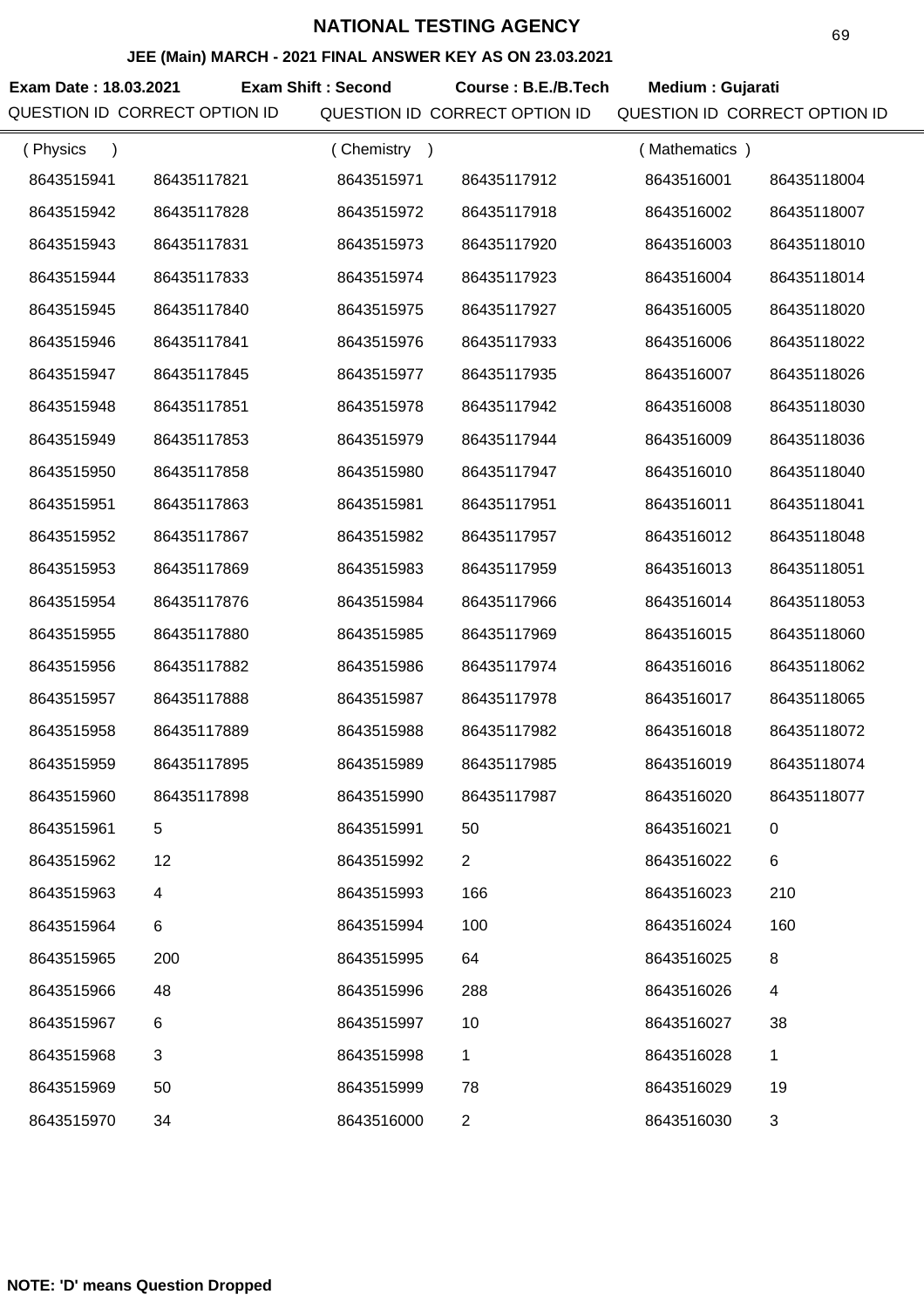### **JEE (Main) MARCH - 2021 FINAL ANSWER KEY AS ON 23.03.2021**

**Exam Date : 18.03.2021 Exam Shift : Second Course : B.E./B.Tech Medium : Hindi** QUESTION ID CORRECT OPTION ID QUESTION ID CORRECT OPTION ID QUESTION ID CORRECT OPTION ID

| (Physics<br>$\lambda$ |             | Chemistry<br>$\rightarrow$ |                | (Mathematics) |             |
|-----------------------|-------------|----------------------------|----------------|---------------|-------------|
| 8643515671            | 86435117011 | 8643515701                 | 86435117102    | 8643515731    | 86435117194 |
| 8643515672            | 86435117018 | 8643515702                 | 86435117108    | 8643515732    | 86435117197 |
| 8643515673            | 86435117021 | 8643515703                 | 86435117110    | 8643515733    | 86435117200 |
| 8643515674            | 86435117023 | 8643515704                 | 86435117113    | 8643515734    | 86435117204 |
| 8643515675            | 86435117030 | 8643515705                 | 86435117117    | 8643515735    | 86435117210 |
| 8643515676            | 86435117031 | 8643515706                 | 86435117123    | 8643515736    | 86435117212 |
| 8643515677            | 86435117035 | 8643515707                 | 86435117125    | 8643515737    | 86435117216 |
| 8643515678            | 86435117041 | 8643515708                 | 86435117132    | 8643515738    | 86435117220 |
| 8643515679            | 86435117043 | 8643515709                 | 86435117134    | 8643515739    | 86435117226 |
| 8643515680            | 86435117048 | 8643515710                 | 86435117137    | 8643515740    | 86435117230 |
| 8643515681            | 86435117053 | 8643515711                 | 86435117141    | 8643515741    | 86435117231 |
| 8643515682            | 86435117057 | 8643515712                 | 86435117147    | 8643515742    | 86435117238 |
| 8643515683            | 86435117059 | 8643515713                 | 86435117149    | 8643515743    | 86435117241 |
| 8643515684            | 86435117066 | 8643515714                 | 86435117156    | 8643515744    | 86435117243 |
| 8643515685            | 86435117070 | 8643515715                 | 86435117159    | 8643515745    | 86435117250 |
| 8643515686            | 86435117072 | 8643515716                 | 86435117164    | 8643515746    | 86435117252 |
| 8643515687            | 86435117078 | 8643515717                 | 86435117168    | 8643515747    | 86435117255 |
| 8643515688            | 86435117079 | 8643515718                 | 86435117172    | 8643515748    | 86435117262 |
| 8643515689            | 86435117085 | 8643515719                 | 86435117175    | 8643515749    | 86435117264 |
| 8643515690            | 86435117088 | 8643515720                 | 86435117177    | 8643515750    | 86435117267 |
| 8643515691            |             | 8643515721                 | 50             | 8643515751    |             |
| 8643515692            | 12          | 8643515722                 | $\overline{2}$ | 8643515752    | 6           |
| 8643515693            | 4           | 8643515723                 | 166            | 8643515753    | 210         |
| 8643515694            | 6           | 8643515724                 | 100            | 8643515754    | 160         |
| 8643515695            | 200         | 8643515725                 | 64             | 8643515755    | 8           |
| 8643515696            | 48          | 8643515726                 | 288            | 8643515756    | 4           |
| 8643515697            | 6           | 8643515727                 | 10             | 8643515757    | 38          |
| 8643515698            | 3           | 8643515728                 | 1              | 8643515758    | 1           |
| 8643515699            | 50          | 8643515729                 | 78             | 8643515759    | 19          |
| 8643515700            | 34          | 8643515730                 | $\overline{2}$ | 8643515760    | 3           |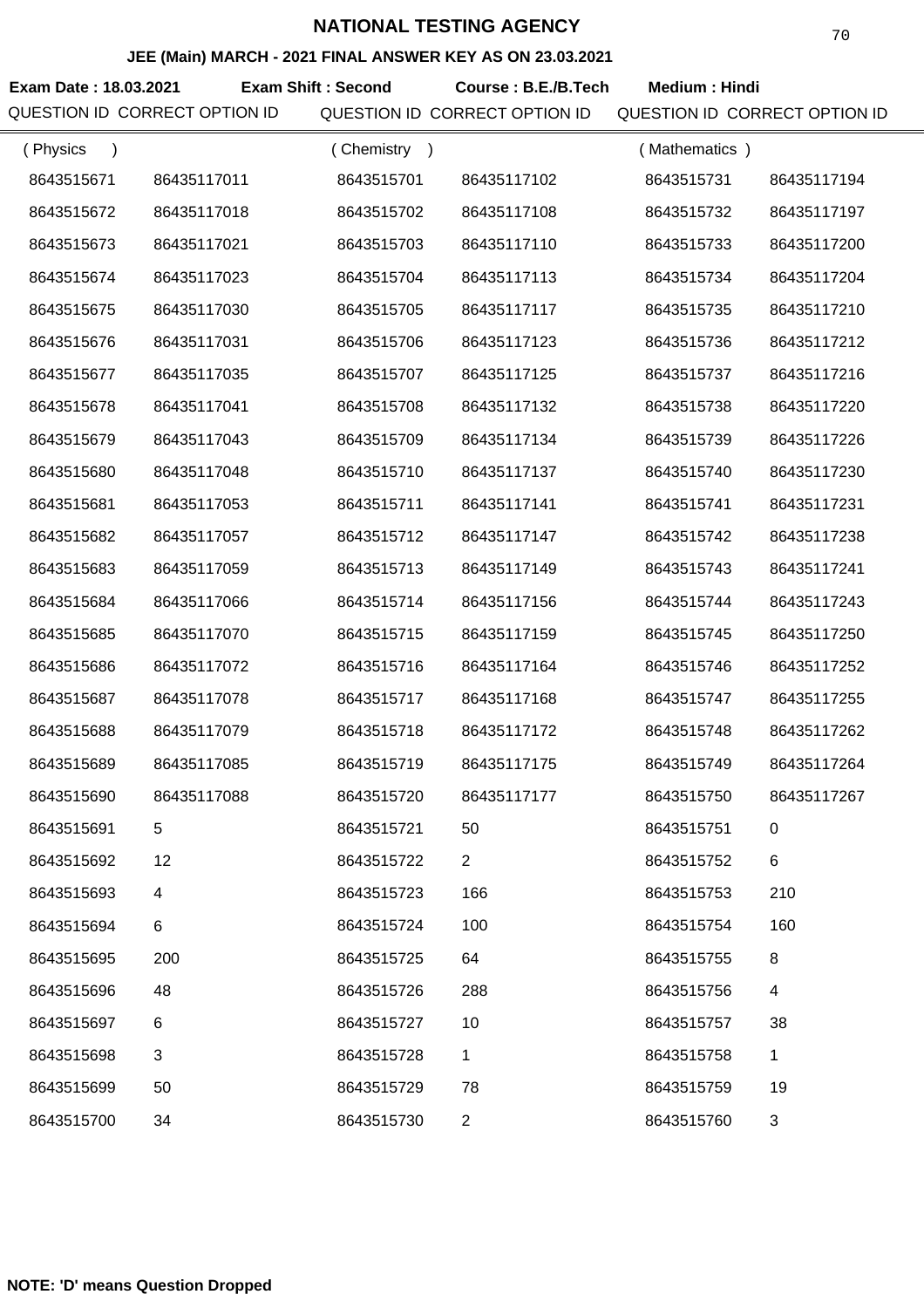### **JEE (Main) MARCH - 2021 FINAL ANSWER KEY AS ON 23.03.2021**

Exam Date : 18.03.2021 Exam Shift : Second Course : B.E./B.Tech Medium : Kannada QUESTION ID CORRECT OPTION ID QUESTION ID CORRECT OPTION ID QUESTION ID CORRECT OPTION ID

| (Physics   |             | (Chemistry)<br>$\rightarrow$ |                | (Mathematics) |                |
|------------|-------------|------------------------------|----------------|---------------|----------------|
| 8643516031 | 86435118091 | 8643516061                   | 86435118182    | 8643516091    | 86435118274    |
| 8643516032 | 86435118098 | 8643516062                   | 86435118188    | 8643516092    | 86435118277    |
| 8643516033 | 86435118101 | 8643516063                   | 86435118190    | 8643516093    | 86435118280    |
| 8643516034 | 86435118103 | 8643516064                   | 86435118193    | 8643516094    | 86435118284    |
| 8643516035 | 86435118110 | 8643516065                   | 86435118197    | 8643516095    | 86435118290    |
| 8643516036 | 86435118111 | 8643516066                   | 86435118203    | 8643516096    | 86435118292    |
| 8643516037 | 86435118115 | 8643516067                   | 86435118205    | 8643516097    | 86435118296    |
| 8643516038 | 86435118121 | 8643516068                   | 86435118212    | 8643516098    | 86435118300    |
| 8643516039 | 86435118123 | 8643516069                   | 86435118214    | 8643516099    | 86435118306    |
| 8643516040 | 86435118128 | 8643516070                   | 86435118217    | 8643516100    | 86435118310    |
| 8643516041 | 86435118133 | 8643516071                   | 86435118221    | 8643516101    | 86435118311    |
| 8643516042 | 86435118137 | 8643516072                   | 86435118227    | 8643516102    | 86435118318    |
| 8643516043 | 86435118139 | 8643516073                   | 86435118229    | 8643516103    | 86435118321    |
| 8643516044 | 86435118146 | 8643516074                   | 86435118236    | 8643516104    | 86435118323    |
| 8643516045 | 86435118150 | 8643516075                   | 86435118239    | 8643516105    | 86435118330    |
| 8643516046 | 86435118152 | 8643516076                   | 86435118244    | 8643516106    | 86435118332    |
| 8643516047 | 86435118158 | 8643516077                   | 86435118248    | 8643516107    | 86435118335    |
| 8643516048 | 86435118159 | 8643516078                   | 86435118252    | 8643516108    | 86435118342    |
| 8643516049 | 86435118165 | 8643516079                   | 86435118255    | 8643516109    | 86435118344    |
| 8643516050 | 86435118168 | 8643516080                   | 86435118257    | 8643516110    | 86435118347    |
| 8643516051 | 5           | 8643516081                   | 50             | 8643516111    | 0              |
| 8643516052 | 12          | 8643516082                   | $\overline{2}$ | 8643516112    | $\,6$          |
| 8643516053 | 4           | 8643516083                   | 166            | 8643516113    | 210            |
| 8643516054 | 6           | 8643516084                   | 100            | 8643516114    | 160            |
| 8643516055 | 200         | 8643516085                   | 64             | 8643516115    | 8              |
| 8643516056 | 48          | 8643516086                   | 288            | 8643516116    | 4              |
| 8643516057 | 6           | 8643516087                   | 10             | 8643516117    | 38             |
| 8643516058 | 3           | 8643516088                   | 1              | 8643516118    | $\mathbf{1}$   |
| 8643516059 | 50          | 8643516089                   | 78             | 8643516119    | 19             |
| 8643516060 | 34          | 8643516090                   | $\overline{2}$ | 8643516120    | $\mathfrak{B}$ |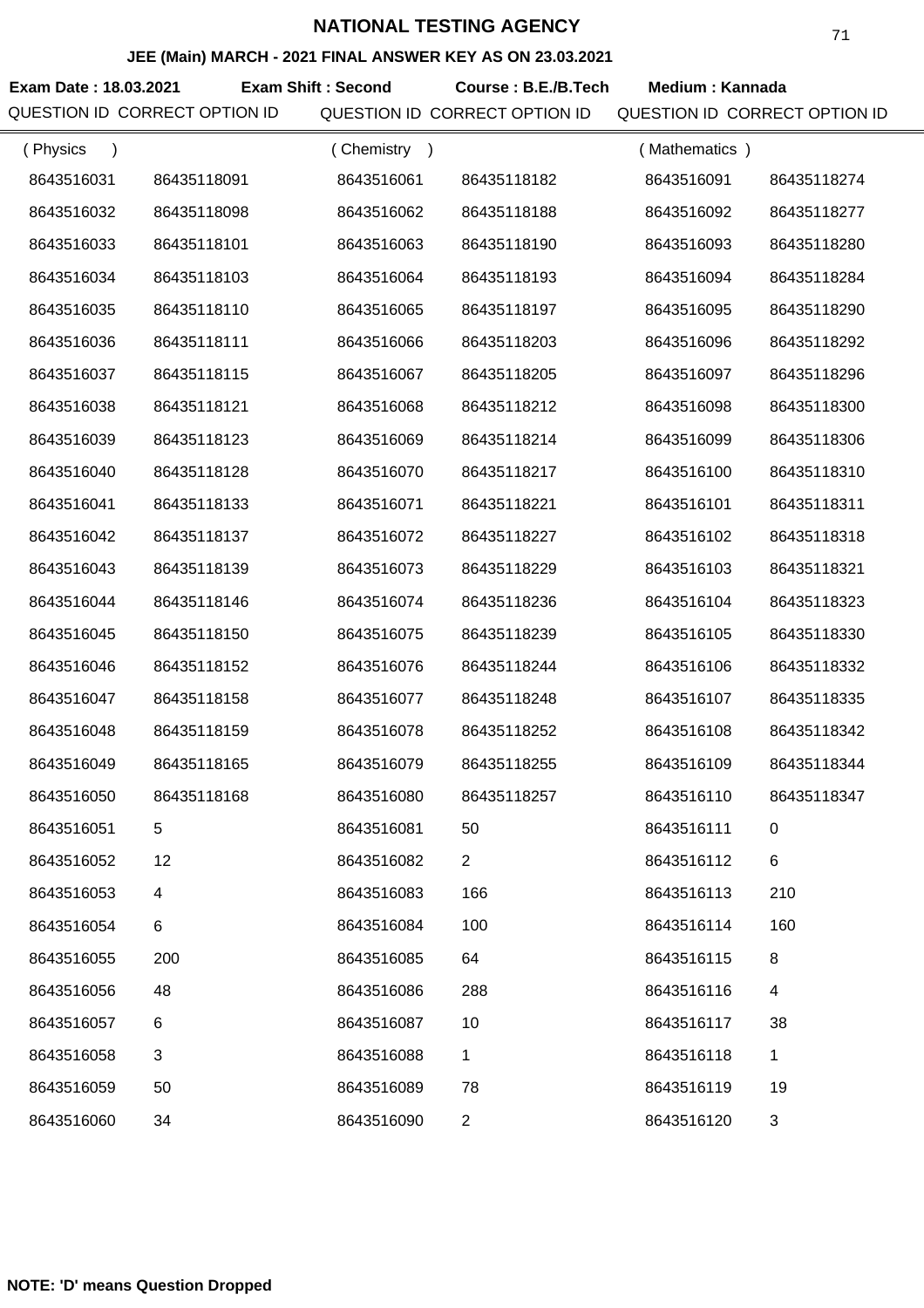## **JEE (Main) MARCH - 2021 FINAL ANSWER KEY AS ON 23.03.2021**

**Exam Date : 18.03.2021 Exam Shift : Second Course : B.E./B.Tech Medium : Malayalam** QUESTION ID CORRECT OPTION ID QUESTION ID CORRECT OPTION ID QUESTION ID CORRECT OPTION ID

| (Physics<br>$\lambda$ |                | (Chemistry) |                | (Mathematics) |             |
|-----------------------|----------------|-------------|----------------|---------------|-------------|
| 8643516301            | 86435118901    | 8643516331  | 86435118992    | 8643516361    | 86435119084 |
| 8643516302            | 86435118908    | 8643516332  | 86435118998    | 8643516362    | 86435119087 |
| 8643516303            | 86435118911    | 8643516333  | 86435119000    | 8643516363    | 86435119090 |
| 8643516304            | 86435118913    | 8643516334  | 86435119003    | 8643516364    | 86435119094 |
| 8643516305            | 86435118920    | 8643516335  | 86435119007    | 8643516365    | 86435119100 |
| 8643516306            | 86435118921    | 8643516336  | 86435119013    | 8643516366    | 86435119102 |
| 8643516307            | 86435118925    | 8643516337  | 86435119015    | 8643516367    | 86435119106 |
| 8643516308            | 86435118931    | 8643516338  | 86435119022    | 8643516368    | 86435119110 |
| 8643516309            | 86435118933    | 8643516339  | 86435119024    | 8643516369    | 86435119116 |
| 8643516310            | 86435118938    | 8643516340  | 86435119027    | 8643516370    | 86435119120 |
| 8643516311            | 86435118943    | 8643516341  | 86435119031    | 8643516371    | 86435119121 |
| 8643516312            | 86435118947    | 8643516342  | 86435119037    | 8643516372    | 86435119128 |
| 8643516313            | 86435118949    | 8643516343  | 86435119039    | 8643516373    | 86435119131 |
| 8643516314            | 86435118956    | 8643516344  | 86435119046    | 8643516374    | 86435119133 |
| 8643516315            | 86435118960    | 8643516345  | 86435119049    | 8643516375    | 86435119140 |
| 8643516316            | 86435118962    | 8643516346  | 86435119054    | 8643516376    | 86435119142 |
| 8643516317            | 86435118968    | 8643516347  | 86435119058    | 8643516377    | 86435119145 |
| 8643516318            | 86435118969    | 8643516348  | 86435119062    | 8643516378    | 86435119152 |
| 8643516319            | 86435118975    | 8643516349  | 86435119065    | 8643516379    | 86435119154 |
| 8643516320            | 86435118978    | 8643516350  | 86435119067    | 8643516380    | 86435119157 |
| 8643516321            | 5              | 8643516351  | 50             | 8643516381    | 0           |
| 8643516322            | 12             | 8643516352  | $\mathbf{2}$   | 8643516382    | 6           |
| 8643516323            | 4              | 8643516353  | 166            | 8643516383    | 210         |
| 8643516324            | 6              | 8643516354  | 100            | 8643516384    | 160         |
| 8643516325            | 200            | 8643516355  | 64             | 8643516385    | 8           |
| 8643516326            | 48             | 8643516356  | 288            | 8643516386    | 4           |
| 8643516327            | 6              | 8643516357  | 10             | 8643516387    | 38          |
| 8643516328            | $\mathfrak{B}$ | 8643516358  | 1              | 8643516388    | $\mathbf 1$ |
| 8643516329            | 50             | 8643516359  | 78             | 8643516389    | 19          |
| 8643516330            | 34             | 8643516360  | $\overline{2}$ | 8643516390    | 3           |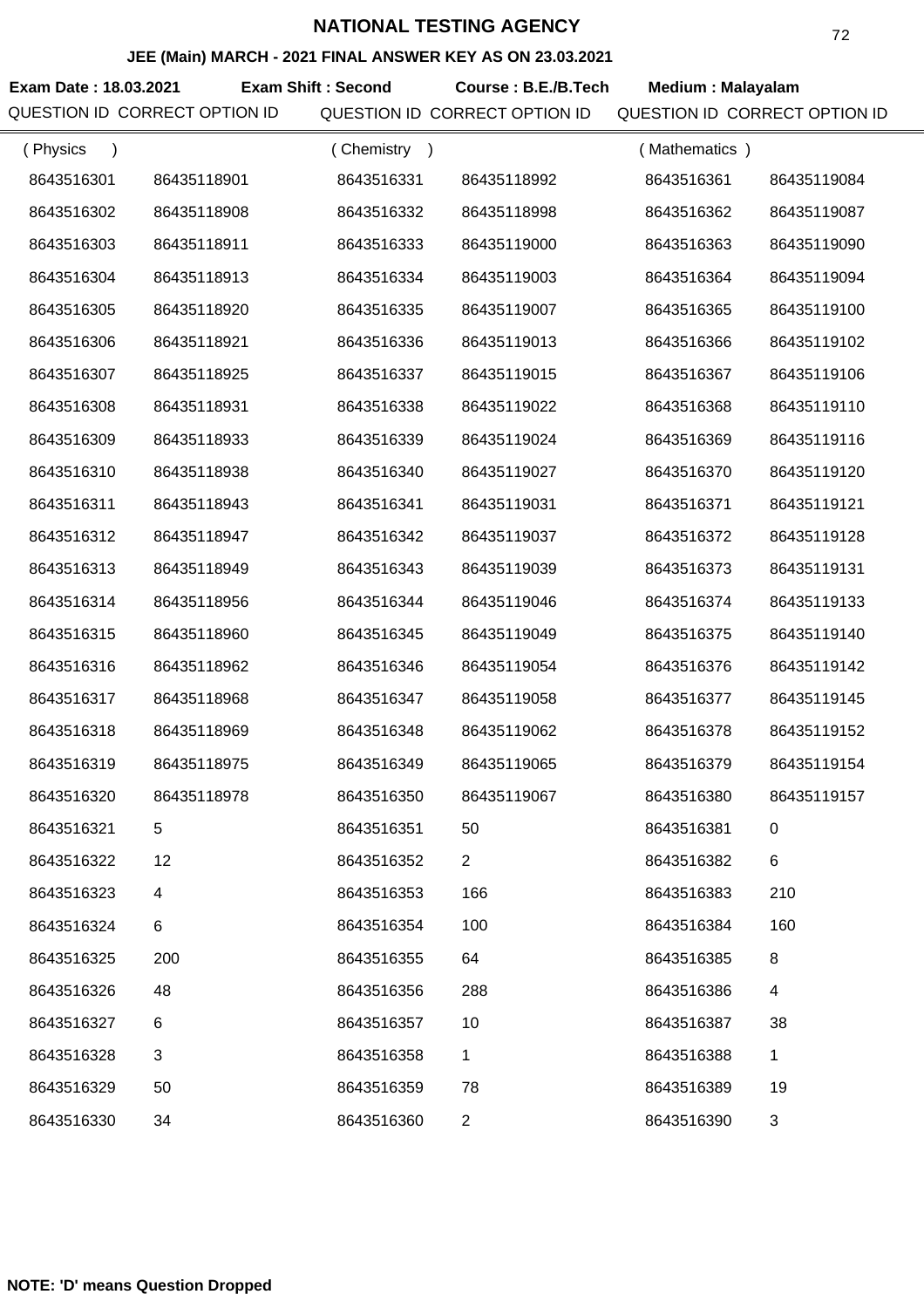#### **JEE (Main) MARCH - 2021 FINAL ANSWER KEY AS ON 23.03.2021**

**Exam Date : 18.03.2021 Course : B.E./B.Tech Medium : Marathi Exam Shift : Second** QUESTION ID CORRECT OPTION ID QUESTION ID CORRECT OPTION ID QUESTION ID CORRECT OPTION ID

| (Physics   |             | (Chemistry<br>$\rightarrow$ |                | (Mathematics) |             |
|------------|-------------|-----------------------------|----------------|---------------|-------------|
| 8643516121 | 86435118361 | 8643516151                  | 86435118452    | 8643516181    | 86435118544 |
| 8643516122 | 86435118368 | 8643516152                  | 86435118458    | 8643516182    | 86435118547 |
| 8643516123 | 86435118371 | 8643516153                  | 86435118460    | 8643516183    | 86435118550 |
| 8643516124 | 86435118373 | 8643516154                  | 86435118463    | 8643516184    | 86435118554 |
| 8643516125 | 86435118380 | 8643516155                  | 86435118467    | 8643516185    | 86435118560 |
| 8643516126 | 86435118381 | 8643516156                  | 86435118473    | 8643516186    | 86435118562 |
| 8643516127 | 86435118385 | 8643516157                  | 86435118475    | 8643516187    | 86435118566 |
| 8643516128 | 86435118391 | 8643516158                  | 86435118482    | 8643516188    | 86435118570 |
| 8643516129 | 86435118393 | 8643516159                  | 86435118484    | 8643516189    | 86435118576 |
| 8643516130 | 86435118398 | 8643516160                  | 86435118487    | 8643516190    | 86435118580 |
| 8643516131 | 86435118403 | 8643516161                  | 86435118491    | 8643516191    | 86435118581 |
| 8643516132 | 86435118407 | 8643516162                  | 86435118497    | 8643516192    | 86435118588 |
| 8643516133 | 86435118409 | 8643516163                  | 86435118499    | 8643516193    | 86435118591 |
| 8643516134 | 86435118416 | 8643516164                  | 86435118506    | 8643516194    | 86435118593 |
| 8643516135 | 86435118420 | 8643516165                  | 86435118509    | 8643516195    | 86435118600 |
| 8643516136 | 86435118422 | 8643516166                  | 86435118514    | 8643516196    | 86435118602 |
| 8643516137 | 86435118428 | 8643516167                  | 86435118518    | 8643516197    | 86435118605 |
| 8643516138 | 86435118429 | 8643516168                  | 86435118522    | 8643516198    | 86435118612 |
| 8643516139 | 86435118435 | 8643516169                  | 86435118525    | 8643516199    | 86435118614 |
| 8643516140 | 86435118438 | 8643516170                  | 86435118527    | 8643516200    | 86435118617 |
| 8643516141 | 5           | 8643516171                  | 50             | 8643516201    | 0           |
| 8643516142 | 12          | 8643516172                  | $\overline{2}$ | 8643516202    | $\,6$       |
| 8643516143 | 4           | 8643516173                  | 166            | 8643516203    | 210         |
| 8643516144 | 6           | 8643516174                  | 100            | 8643516204    | 160         |
| 8643516145 | 200         | 8643516175                  | 64             | 8643516205    | 8           |
| 8643516146 | 48          | 8643516176                  | 288            | 8643516206    | 4           |
| 8643516147 | 6           | 8643516177                  | 10             | 8643516207    | 38          |
| 8643516148 | $\sqrt{3}$  | 8643516178                  | $\mathbf 1$    | 8643516208    | 1           |
| 8643516149 | 50          | 8643516179                  | 78             | 8643516209    | 19          |
| 8643516150 | 34          | 8643516180                  | $\overline{c}$ | 8643516210    | 3           |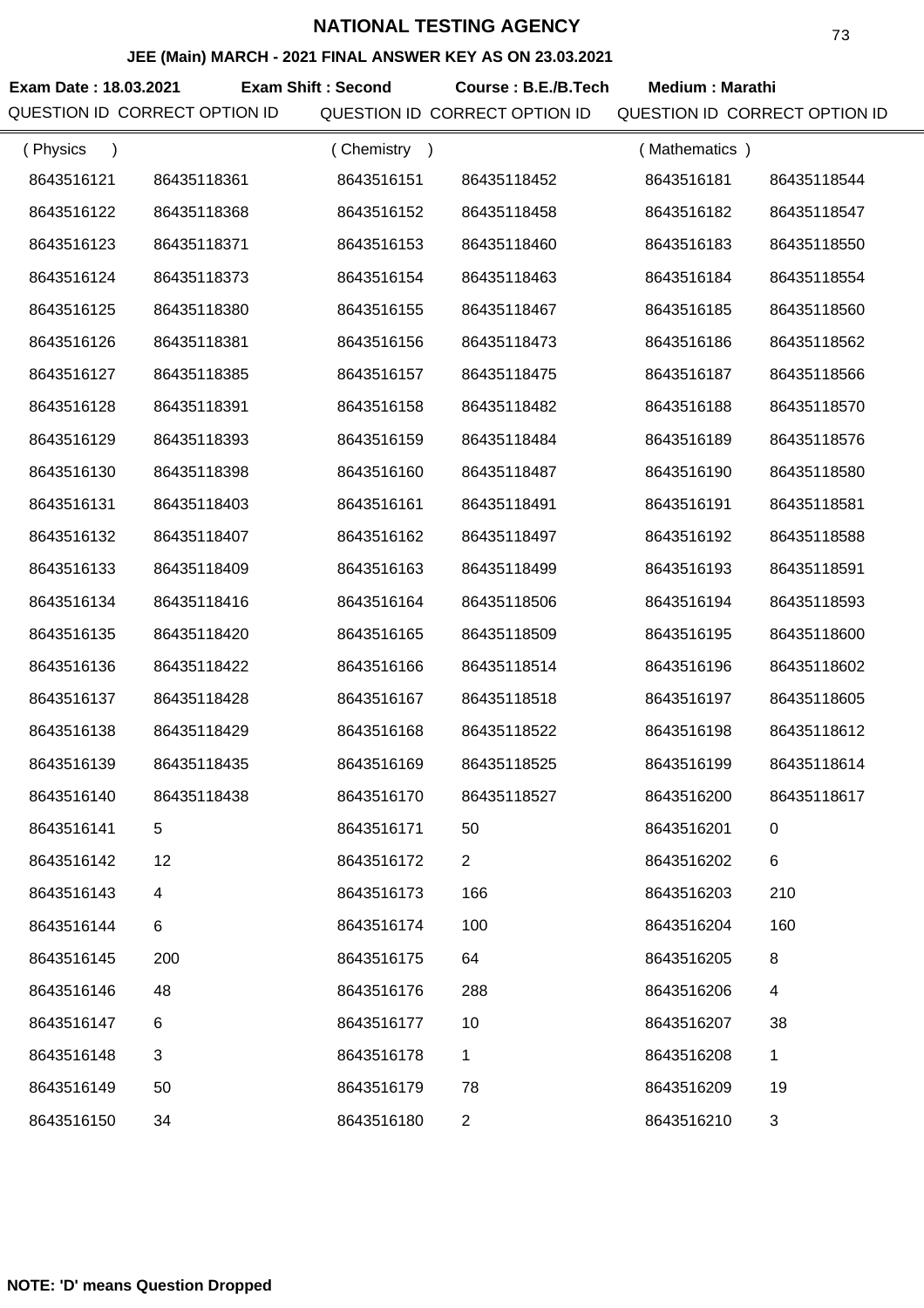### **JEE (Main) MARCH - 2021 FINAL ANSWER KEY AS ON 23.03.2021**

**Exam Date : 18.03.2021 Exam Shift : Second Course : B.E./B.Tech Medium : Odia** 

QUESTION ID CORRECT OPTION ID QUESTION ID CORRECT OPTION ID QUESTION ID CORRECT OPTION ID

| (Physics   |             | (Chemistry<br>$\rightarrow$ |                | (Mathematics) |                |
|------------|-------------|-----------------------------|----------------|---------------|----------------|
| 8643516481 | 86435119441 | 8643516511                  | 86435119532    | 8643516541    | 86435119624    |
| 8643516482 | 86435119448 | 8643516512                  | 86435119538    | 8643516542    | 86435119627    |
| 8643516483 | 86435119451 | 8643516513                  | 86435119540    | 8643516543    | 86435119630    |
| 8643516484 | 86435119453 | 8643516514                  | 86435119543    | 8643516544    | 86435119634    |
| 8643516485 | 86435119460 | 8643516515                  | 86435119547    | 8643516545    | 86435119640    |
| 8643516486 | 86435119461 | 8643516516                  | 86435119553    | 8643516546    | 86435119642    |
| 8643516487 | 86435119465 | 8643516517                  | 86435119555    | 8643516547    | 86435119646    |
| 8643516488 | 86435119471 | 8643516518                  | 86435119562    | 8643516548    | 86435119650    |
| 8643516489 | 86435119473 | 8643516519                  | 86435119564    | 8643516549    | 86435119656    |
| 8643516490 | 86435119478 | 8643516520                  | 86435119567    | 8643516550    | 86435119660    |
| 8643516491 | 86435119483 | 8643516521                  | 86435119571    | 8643516551    | 86435119661    |
| 8643516492 | 86435119487 | 8643516522                  | 86435119577    | 8643516552    | 86435119668    |
| 8643516493 | 86435119489 | 8643516523                  | 86435119579    | 8643516553    | 86435119671    |
| 8643516494 | 86435119496 | 8643516524                  | 86435119586    | 8643516554    | 86435119673    |
| 8643516495 | 86435119500 | 8643516525                  | 86435119589    | 8643516555    | 86435119680    |
| 8643516496 | 86435119502 | 8643516526                  | 86435119594    | 8643516556    | 86435119682    |
| 8643516497 | 86435119508 | 8643516527                  | 86435119598    | 8643516557    | 86435119685    |
| 8643516498 | 86435119509 | 8643516528                  | 86435119602    | 8643516558    | 86435119692    |
| 8643516499 | 86435119515 | 8643516529                  | 86435119605    | 8643516559    | 86435119694    |
| 8643516500 | 86435119518 | 8643516530                  | 86435119607    | 8643516560    | 86435119697    |
| 8643516501 | 5           | 8643516531                  | 50             | 8643516561    |                |
| 8643516502 | 12          | 8643516532                  | $\overline{2}$ | 8643516562    | 6              |
| 8643516503 | 4           | 8643516533                  | 166            | 8643516563    | 210            |
| 8643516504 | 6           | 8643516534                  | 100            | 8643516564    | 160            |
| 8643516505 | 200         | 8643516535                  | 64             | 8643516565    | 8              |
| 8643516506 | 48          | 8643516536                  | 288            | 8643516566    | 4              |
| 8643516507 | 6           | 8643516537                  | 10             | 8643516567    | 38             |
| 8643516508 | 3           | 8643516538                  | 1              | 8643516568    | 1              |
| 8643516509 | 50          | 8643516539                  | 78             | 8643516569    | 19             |
| 8643516510 | 34          | 8643516540                  | $\overline{2}$ | 8643516570    | $\mathfrak{S}$ |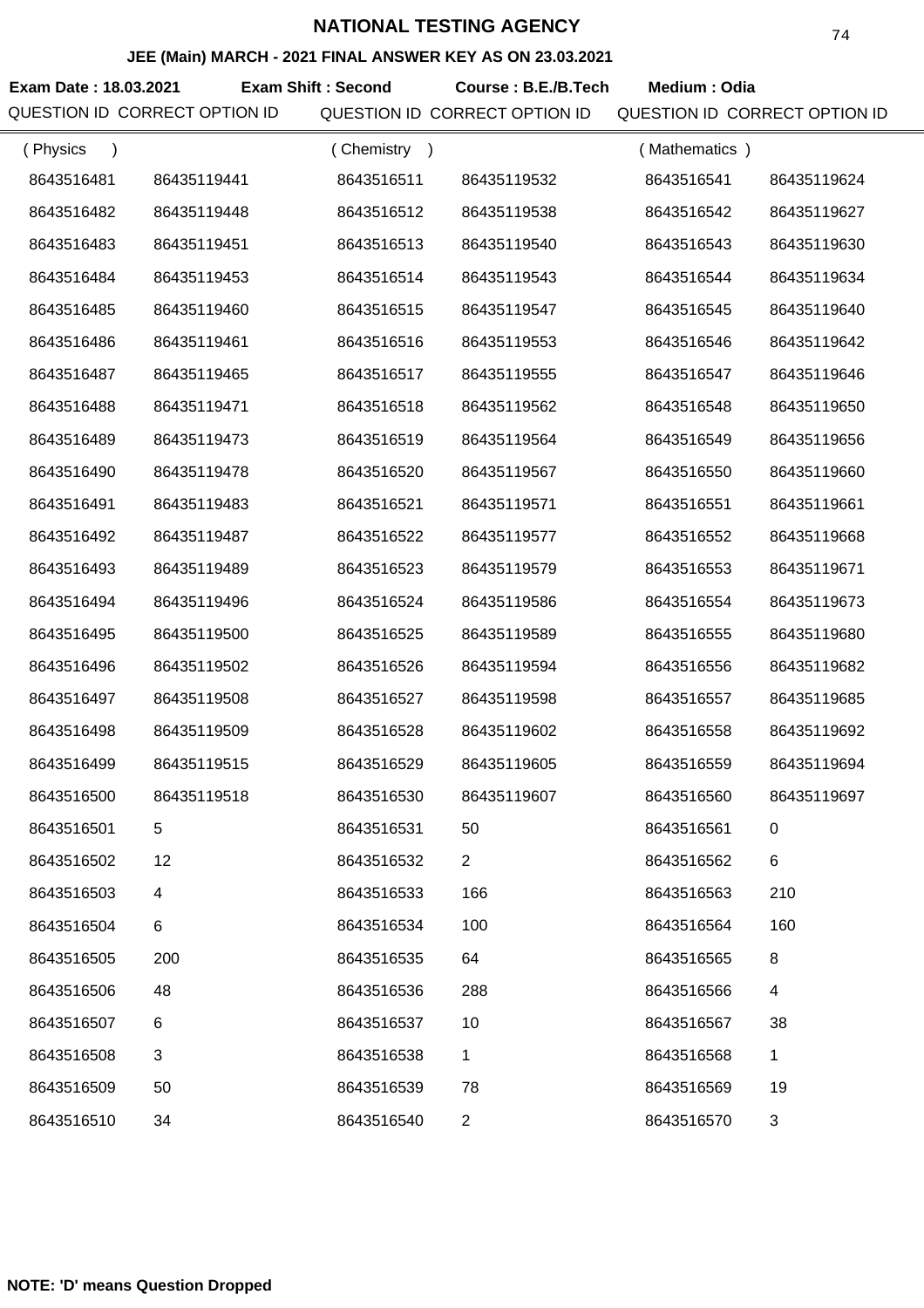### **JEE (Main) MARCH - 2021 FINAL ANSWER KEY AS ON 23.03.2021**

**Exam Date : 18.03.2021 Course : B.E./B.Tech Medium : Punjabi Exam Shift : Second** QUESTION ID CORRECT OPTION ID QUESTION ID CORRECT OPTION ID QUESTION ID CORRECT OPTION ID

| (Physics   |             | (Chemistry<br>$\rightarrow$ |                | (Mathematics) |              |
|------------|-------------|-----------------------------|----------------|---------------|--------------|
| 8643516571 | 86435119711 | 8643516601                  | 86435119802    | 8643516631    | 86435119894  |
| 8643516572 | 86435119718 | 8643516602                  | 86435119808    | 8643516632    | 86435119897  |
| 8643516573 | 86435119721 | 8643516603                  | 86435119810    | 8643516633    | 86435119900  |
| 8643516574 | 86435119723 | 8643516604                  | 86435119813    | 8643516634    | 86435119904  |
| 8643516575 | 86435119730 | 8643516605                  | 86435119817    | 8643516635    | 86435119910  |
| 8643516576 | 86435119731 | 8643516606                  | 86435119823    | 8643516636    | 86435119912  |
| 8643516577 | 86435119735 | 8643516607                  | 86435119825    | 8643516637    | 86435119916  |
| 8643516578 | 86435119741 | 8643516608                  | 86435119832    | 8643516638    | 86435119920  |
| 8643516579 | 86435119743 | 8643516609                  | 86435119834    | 8643516639    | 86435119926  |
| 8643516580 | 86435119748 | 8643516610                  | 86435119837    | 8643516640    | 86435119930  |
| 8643516581 | 86435119753 | 8643516611                  | 86435119841    | 8643516641    | 86435119931  |
| 8643516582 | 86435119757 | 8643516612                  | 86435119847    | 8643516642    | 86435119938  |
| 8643516583 | 86435119759 | 8643516613                  | 86435119849    | 8643516643    | 86435119941  |
| 8643516584 | 86435119766 | 8643516614                  | 86435119856    | 8643516644    | 86435119943  |
| 8643516585 | 86435119770 | 8643516615                  | 86435119859    | 8643516645    | 86435119950  |
| 8643516586 | 86435119772 | 8643516616                  | 86435119864    | 8643516646    | 86435119952  |
| 8643516587 | 86435119778 | 8643516617                  | 86435119868    | 8643516647    | 86435119955  |
| 8643516588 | 86435119779 | 8643516618                  | 86435119872    | 8643516648    | 86435119962  |
| 8643516589 | 86435119785 | 8643516619                  | 86435119875    | 8643516649    | 86435119964  |
| 8643516590 | 86435119788 | 8643516620                  | 86435119877    | 8643516650    | 86435119967  |
| 8643516591 | 5           | 8643516621                  | 50             | 8643516651    | 0            |
| 8643516592 | 12          | 8643516622                  | $\overline{2}$ | 8643516652    | 6            |
| 8643516593 | 4           | 8643516623                  | 166            | 8643516653    | 210          |
| 8643516594 | 6           | 8643516624                  | 100            | 8643516654    | 160          |
| 8643516595 | 200         | 8643516625                  | 64             | 8643516655    | 8            |
| 8643516596 | 48          | 8643516626                  | 288            | 8643516656    | 4            |
| 8643516597 | 6           | 8643516627                  | 10             | 8643516657    | 38           |
| 8643516598 | 3           | 8643516628                  | 1              | 8643516658    | $\mathbf{1}$ |
| 8643516599 | 50          | 8643516629                  | 78             | 8643516659    | 19           |
| 8643516600 | 34          | 8643516630                  | $\overline{2}$ | 8643516660    | 3            |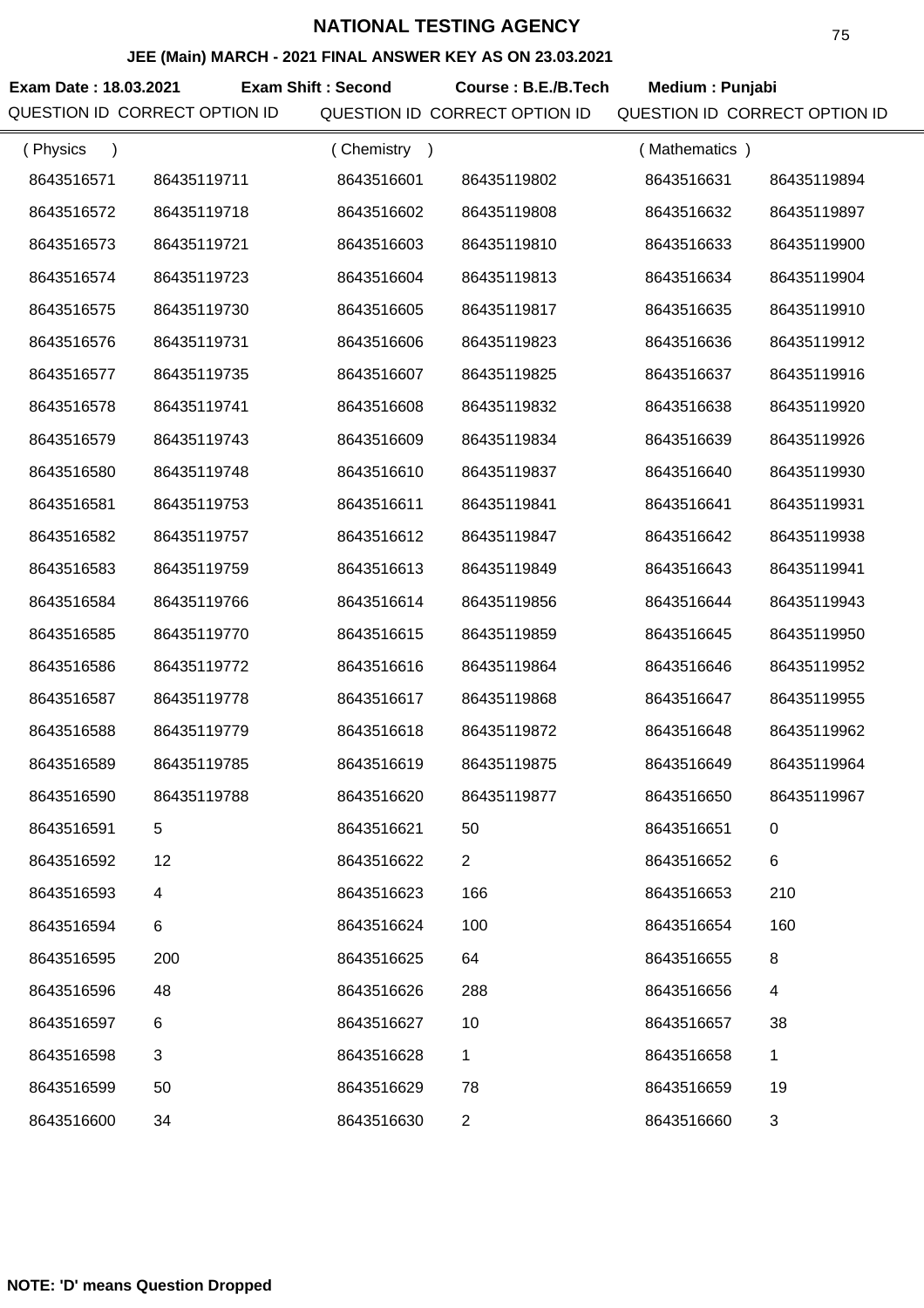#### **JEE (Main) MARCH - 2021 FINAL ANSWER KEY AS ON 23.03.2021**

**Exam Date : 18.03.2021 Course : B.E./B.Tech Medium : Tamil Exam Shift : Second** QUESTION ID CORRECT OPTION ID QUESTION ID CORRECT OPTION ID QUESTION ID CORRECT OPTION ID

| (Physics   |             | (Chemistry<br>$\rightarrow$ |                | (Mathematics) |                |
|------------|-------------|-----------------------------|----------------|---------------|----------------|
| 8643516391 | 86435119171 | 8643516421                  | 86435119262    | 8643516451    | 86435119354    |
| 8643516392 | 86435119178 | 8643516422                  | 86435119268    | 8643516452    | 86435119357    |
| 8643516393 | 86435119181 | 8643516423                  | 86435119270    | 8643516453    | 86435119360    |
| 8643516394 | 86435119183 | 8643516424                  | 86435119273    | 8643516454    | 86435119364    |
| 8643516395 | 86435119190 | 8643516425                  | 86435119277    | 8643516455    | 86435119370    |
| 8643516396 | 86435119191 | 8643516426                  | 86435119283    | 8643516456    | 86435119372    |
| 8643516397 | 86435119195 | 8643516427                  | 86435119285    | 8643516457    | 86435119376    |
| 8643516398 | 86435119201 | 8643516428                  | 86435119292    | 8643516458    | 86435119380    |
| 8643516399 | 86435119203 | 8643516429                  | 86435119294    | 8643516459    | 86435119386    |
| 8643516400 | 86435119208 | 8643516430                  | 86435119297    | 8643516460    | 86435119390    |
| 8643516401 | 86435119213 | 8643516431                  | 86435119301    | 8643516461    | 86435119391    |
| 8643516402 | 86435119217 | 8643516432                  | 86435119307    | 8643516462    | 86435119398    |
| 8643516403 | 86435119219 | 8643516433                  | 86435119309    | 8643516463    | 86435119401    |
| 8643516404 | 86435119226 | 8643516434                  | 86435119316    | 8643516464    | 86435119403    |
| 8643516405 | 86435119230 | 8643516435                  | 86435119319    | 8643516465    | 86435119410    |
| 8643516406 | 86435119232 | 8643516436                  | 86435119324    | 8643516466    | 86435119412    |
| 8643516407 | 86435119238 | 8643516437                  | 86435119328    | 8643516467    | 86435119415    |
| 8643516408 | 86435119239 | 8643516438                  | 86435119332    | 8643516468    | 86435119422    |
| 8643516409 | 86435119245 | 8643516439                  | 86435119335    | 8643516469    | 86435119424    |
| 8643516410 | 86435119248 | 8643516440                  | 86435119337    | 8643516470    | 86435119427    |
| 8643516411 | 5           | 8643516441                  | 50             | 8643516471    | 0              |
| 8643516412 | 12          | 8643516442                  | $\overline{2}$ | 8643516472    | $\,6$          |
| 8643516413 | 4           | 8643516443                  | 166            | 8643516473    | 210            |
| 8643516414 | 6           | 8643516444                  | 100            | 8643516474    | 160            |
| 8643516415 | 200         | 8643516445                  | 64             | 8643516475    | 8              |
| 8643516416 | 48          | 8643516446                  | 288            | 8643516476    | $\overline{4}$ |
| 8643516417 | 6           | 8643516447                  | 10             | 8643516477    | 38             |
| 8643516418 | $\sqrt{3}$  | 8643516448                  | 1              | 8643516478    | $\mathbf{1}$   |
| 8643516419 | 50          | 8643516449                  | 78             | 8643516479    | 19             |
| 8643516420 | 34          | 8643516450                  | $\overline{2}$ | 8643516480    | 3              |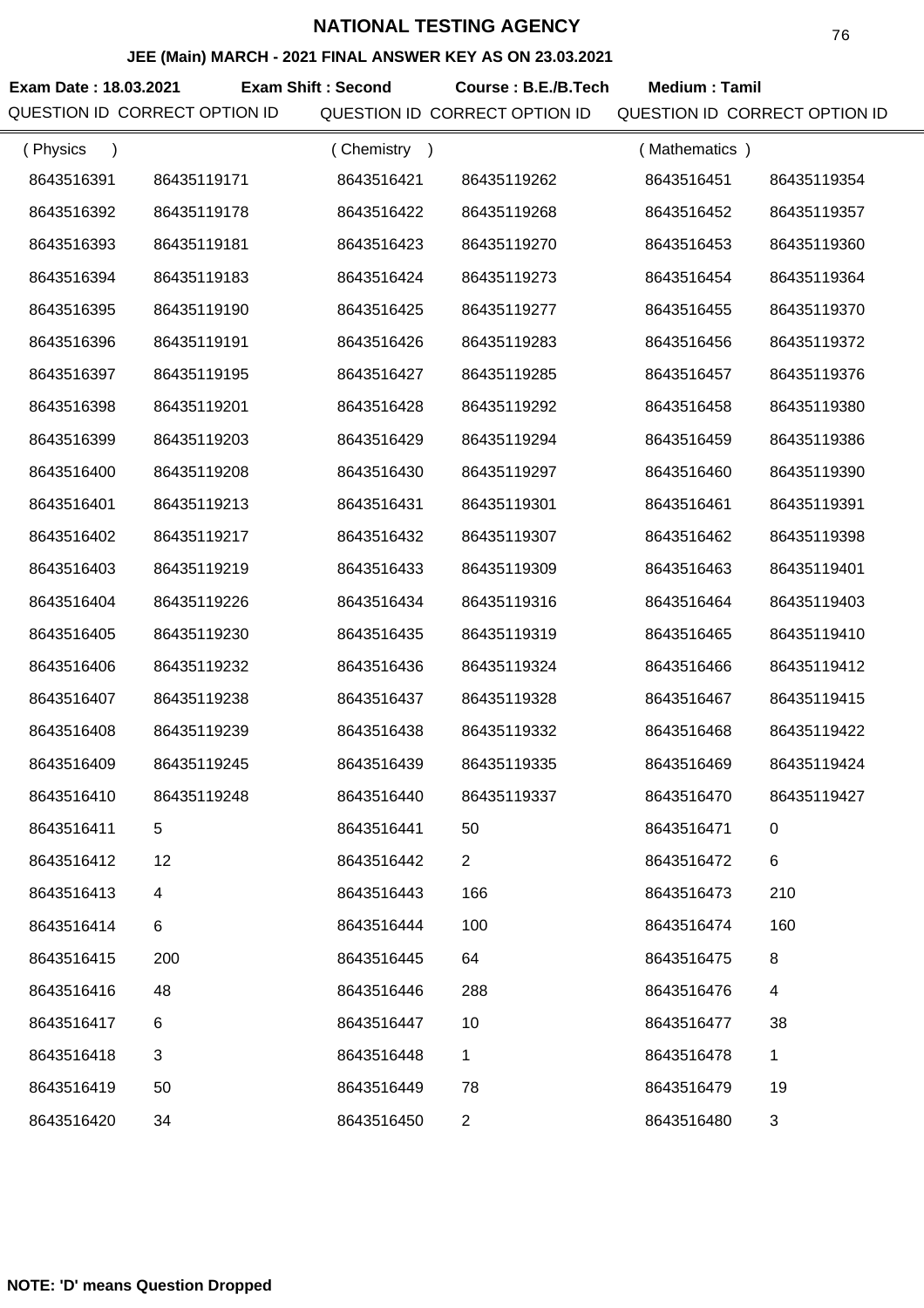### **JEE (Main) MARCH - 2021 FINAL ANSWER KEY AS ON 23.03.2021**

Exam Date : 18.03.2021 Exam Shift : Second Course : B.E./B.Tech Medium : Telugu QUESTION ID CORRECT OPTION ID QUESTION ID CORRECT OPTION ID QUESTION ID CORRECT OPTION ID

| (Physics<br>$\lambda$ |             | (Chemistry) |                | (Mathematics) |             |
|-----------------------|-------------|-------------|----------------|---------------|-------------|
| 8643516211            | 86435118631 | 8643516241  | 86435118722    | 8643516271    | 86435118814 |
| 8643516212            | 86435118638 | 8643516242  | 86435118728    | 8643516272    | 86435118817 |
| 8643516213            | 86435118641 | 8643516243  | 86435118730    | 8643516273    | 86435118820 |
| 8643516214            | 86435118643 | 8643516244  | 86435118733    | 8643516274    | 86435118824 |
| 8643516215            | 86435118650 | 8643516245  | 86435118737    | 8643516275    | 86435118830 |
| 8643516216            | 86435118651 | 8643516246  | 86435118743    | 8643516276    | 86435118832 |
| 8643516217            | 86435118655 | 8643516247  | 86435118745    | 8643516277    | 86435118836 |
| 8643516218            | 86435118661 | 8643516248  | 86435118752    | 8643516278    | 86435118840 |
| 8643516219            | 86435118663 | 8643516249  | 86435118754    | 8643516279    | 86435118846 |
| 8643516220            | 86435118668 | 8643516250  | 86435118757    | 8643516280    | 86435118850 |
| 8643516221            | 86435118673 | 8643516251  | 86435118761    | 8643516281    | 86435118851 |
| 8643516222            | 86435118677 | 8643516252  | 86435118767    | 8643516282    | 86435118858 |
| 8643516223            | 86435118679 | 8643516253  | 86435118769    | 8643516283    | 86435118861 |
| 8643516224            | 86435118686 | 8643516254  | 86435118776    | 8643516284    | 86435118863 |
| 8643516225            | 86435118690 | 8643516255  | 86435118779    | 8643516285    | 86435118870 |
| 8643516226            | 86435118692 | 8643516256  | 86435118784    | 8643516286    | 86435118872 |
| 8643516227            | 86435118698 | 8643516257  | 86435118788    | 8643516287    | 86435118875 |
| 8643516228            | 86435118699 | 8643516258  | 86435118792    | 8643516288    | 86435118882 |
| 8643516229            | 86435118705 | 8643516259  | 86435118795    | 8643516289    | 86435118884 |
| 8643516230            | 86435118708 | 8643516260  | 86435118797    | 8643516290    | 86435118887 |
| 8643516231            | 5           | 8643516261  | 50             | 8643516291    | 0           |
| 8643516232            | 12          | 8643516262  | 2              | 8643516292    | $\,6$       |
| 8643516233            | 4           | 8643516263  | 166            | 8643516293    | 210         |
| 8643516234            | 6           | 8643516264  | 100            | 8643516294    | 160         |
| 8643516235            | 200         | 8643516265  | 64             | 8643516295    | 8           |
| 8643516236            | 48          | 8643516266  | 288            | 8643516296    | 4           |
| 8643516237            | 6           | 8643516267  | 10             | 8643516297    | 38          |
| 8643516238            | 3           | 8643516268  | 1              | 8643516298    | 1           |
| 8643516239            | 50          | 8643516269  | 78             | 8643516299    | 19          |
| 8643516240            | 34          | 8643516270  | $\overline{a}$ | 8643516300    | 3           |